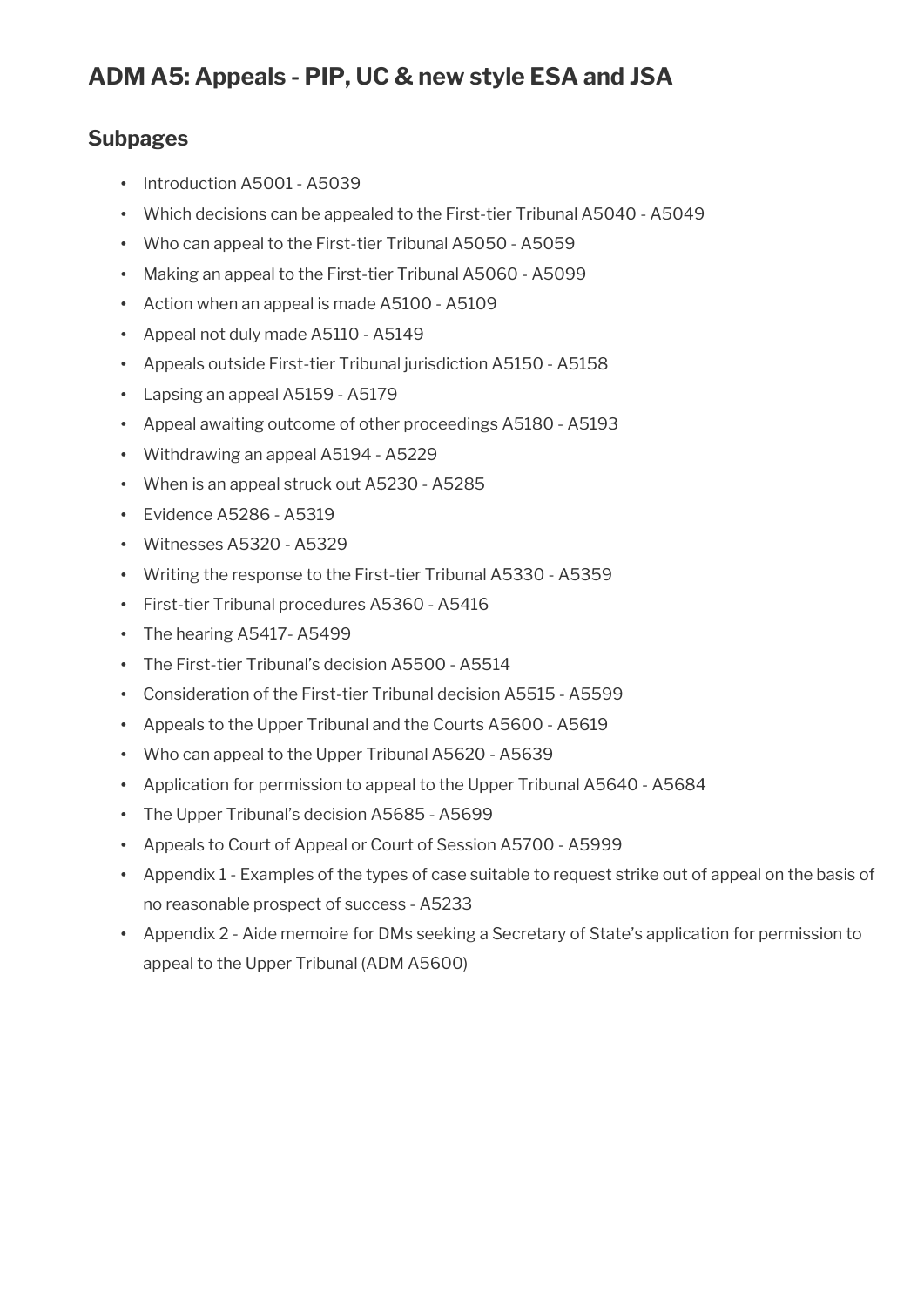# **Introduction A5001 - A5039**

[Introduction](#page-1-0) A5001 - A5009

[Changes and further claims during the period before a hearing](#page-3-0) A5010 - A5019

[The rules of natural justice](#page-4-1) A5020 - A5022

[Overriding objective](#page-4-0) A5023 - A5024

[The Human Rights Act 1998](#page-5-0) A5025 - A5029

[Further evidence received](#page-6-1) A5030 - A5034

[Failure to comply with rules](#page-6-0) A5035 - A5039

# <span id="page-1-0"></span>**Introduction**

A5001 The following chapter contains guidance for dealing with appeals covering

**1.** PIP from

**2.** UC from

**3.** new style ESA

**4.** new style JSA

**Note:** DMs should note that guidance on dealing with appeals for all other benefts can be found in DMG Chapter 06.

A5002 [\[See ADM Memo 21/20\]](http://intranet.dwp.gov.uk/manual/advice-decision-making-adm/2120-esa-mandatory-reconsideration-and-pending-appeal-awards) Claimants can only appeal to a FtT where the DM has first considered an application for revision of the original decision $^1$  (see ADM Chapter A3: Revision). Where a claimant makes an appeal before mandatory reconsideration has been requested then the appeal should be treated as a request for a mandatory reconsideration.

#### 1 [SS Act 98, s 12\(3A](http://www.legislation.gov.uk/ukpga/1998/14/contents)); [UC, PIP, JSA & ESA \(D&A\) Regs, reg 7](http://www.legislation.gov.uk/uksi/2013/381/regulation/7)

A5003 If, following the mandatory reconsideration, the claimant wishes to pursue an appeal then they must send their notice of appeal directly to <code>HMCTS $^{\rm 1}$ .HMCTS</code> will then send the notice of appeal to <code>DWP</code> along with the mandatory reconsideration notice and any supporting documents to request that a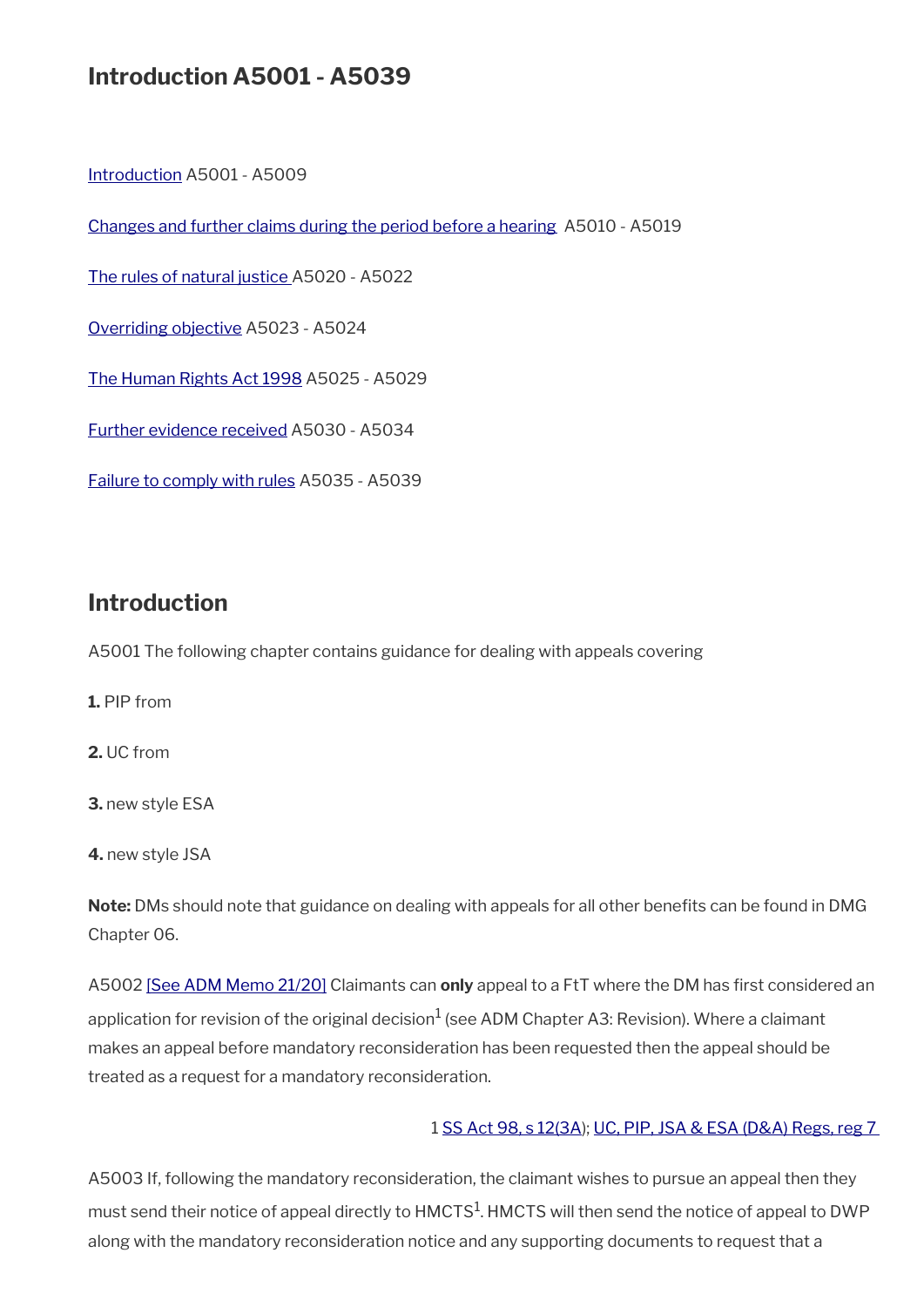#### A5004 The Secretary of State must

**1.** provide the person with the right of appeal (see A5050) a written notice of the decision including their appeal rights1**and**

**2.** tell the person with the right of appeal that where the notice in **1.** above does not include a statement of reasons, they may, within one month of the date of the notification of the decision, request that a statement of reasons is provided<sup>2</sup>. The statement must be provided within 14 days of the request or as soon as practicable thereafter $^3$ .

#### 1 [UC, PIP, JSA & ESA \(D&A\) Regs, reg 51\(2\)\(a\); 2 reg 51\(2\)\(b\); 3](http://www.legislation.gov.uk/uksi/2013/381/regulation/51) [reg 51\(3\)](http://www.legislation.gov.uk/uksi/2013/381/regulation/51)

A5005 When making their appeal to HMCTS, the claimant must include with their notice of appeal, a copy of the notice of the result of the mandatory reconsideration issued by DWP $^1$ . Where the mandatory reconsideration notice has not been included, HMCTS will return the notice of appeal to the appellant and advise that the appellant either

**1.** provide the mandatory reconsideration notice **or**

**2.** contact DWP to request a mandatory reconsideration if one has not already been carried out $^1$ .

#### 1 [TP \(FtT\) \(SEC\) Rules, rule 22\(4\)\(a\)\(i\)](http://www.legislation.gov.uk/uksi/2008/2685/article/22)

A5006 Once the DM receives the request for an appeal response from HMCTS, this is the point at which the DM should

**1.** identify cases that are out of the FtT's jurisdiction (see A5150) or that have no reasonable prospect of success (see A5233) and apply to the FtT for strike out **or**

**2.** revise the decision to the claimant's advantage $^1$  if further evidence enables them to do so and so lapse the appeal (see A5160).

#### 1 [SS Act 98, s 9\(6\);](http://www.legislation.gov.uk/ukpga/1998/14/contents) [UC, PIP, JSA & ESA \(D&A\) Regs, reg 52\(1\)](http://www.legislation.gov.uk/uksi/2013/381/regulation/52)

A5007 The DM **must** notify HMCTS and the appellant if any decision under appeal is changed by revision or supersession. The DM must tell the FtT in the appeal response what the effect of the revision or supersession will have on their jurisdiction, for example

#### **1.** appeal lapsed

**2.** appeal now against unfavourable revised decision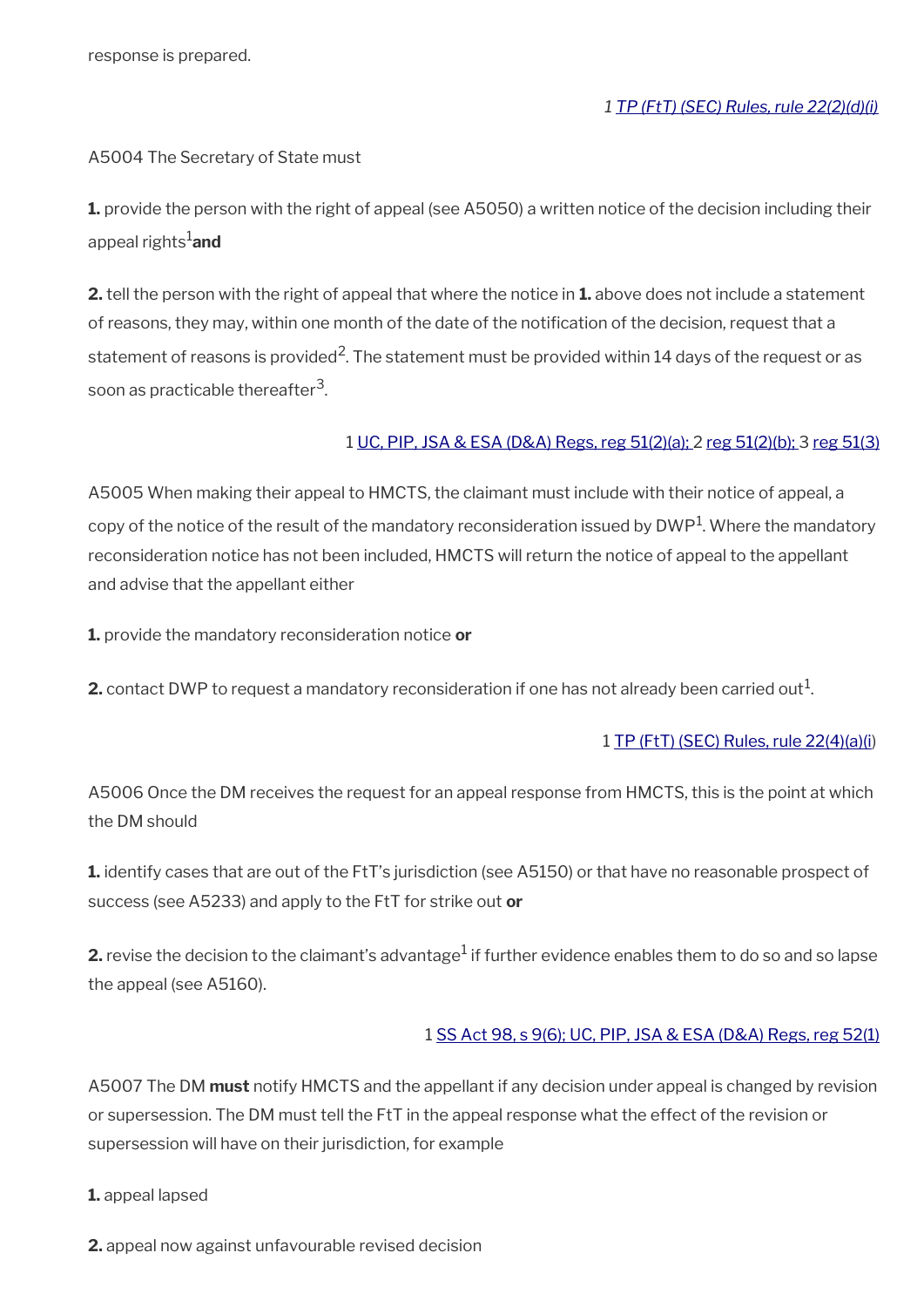**3.** jurisdiction limited to period/issues not covered by the supersession.

A5008 An appeal to the FtT is a rehearing of the whole outcome decision. The FtT does not have to consider any issue which is not raised by the appeal. However, as the FtT exercises an inquisitorial role, it is open to them to look at the whole decision entirely afresh $^{\mathrm{1}}$ .

### 1 [SS Act 98, s 12\(8\)\(a\)](http://www.legislation.gov.uk/ukpga/1998/14/contents)

A5009 Where an issue is raised after the appeal is made, the parties to the appeal should have notice of it and a reasonable opportunity to deal with it.

# <span id="page-3-0"></span>**Changes and further claims during the period before a hearing**

A5010 DMs should note that the FtT may take account of evidence produced after the decision under appeal, where it provides information relevant to that decision $^1$ . For example, where the claimant produces a medical report showing a change of diagnosis, the FtT can consider the report.

### 1 [R\(DLA\) 2/01](http://intranet.dwp.gov.uk/manual/decision-benefit/rdla-2-01) & [3/01](http://intranet.dwp.gov.uk/manual/decision-benefit/rdla-3-01)

A5011 Any circumstances which change after the date of the appealed decision cannot be taken into account by the FtT $^1$ . Any changes should be referred to the DM to consider whether supersession is appropriate.

### 1 [SS Act 98, s 12\(8\)\(b\)](http://www.legislation.gov.uk/ukpga/1998/14/contents)

A5012 The DM may supersede the decision under appeal before the appeal is heard. However, the appeal does not lapse. See ADM Chapter A4: Supersession.

A5013 Where a further claim is made and has been determined, the FtT cannot consider any period after the effective date of the decision on that claim. The FtT should always be informed in a further response where a further claim is decided before the hearing.

A5014 Once the appeal is heard and the FtT has made a decision, the DM may need to revise any

**1.** decision on a further claim **or**

**2.** superseded decision

to take account of the FtT's decision $^1$ . See ADM Chapter A3: Revision.

1 [UC, PIP, JSA & ESA \(D&A\) Regs, reg 11](http://www.legislation.gov.uk/uksi/2013/381/regulation/11)

A5015 - A5019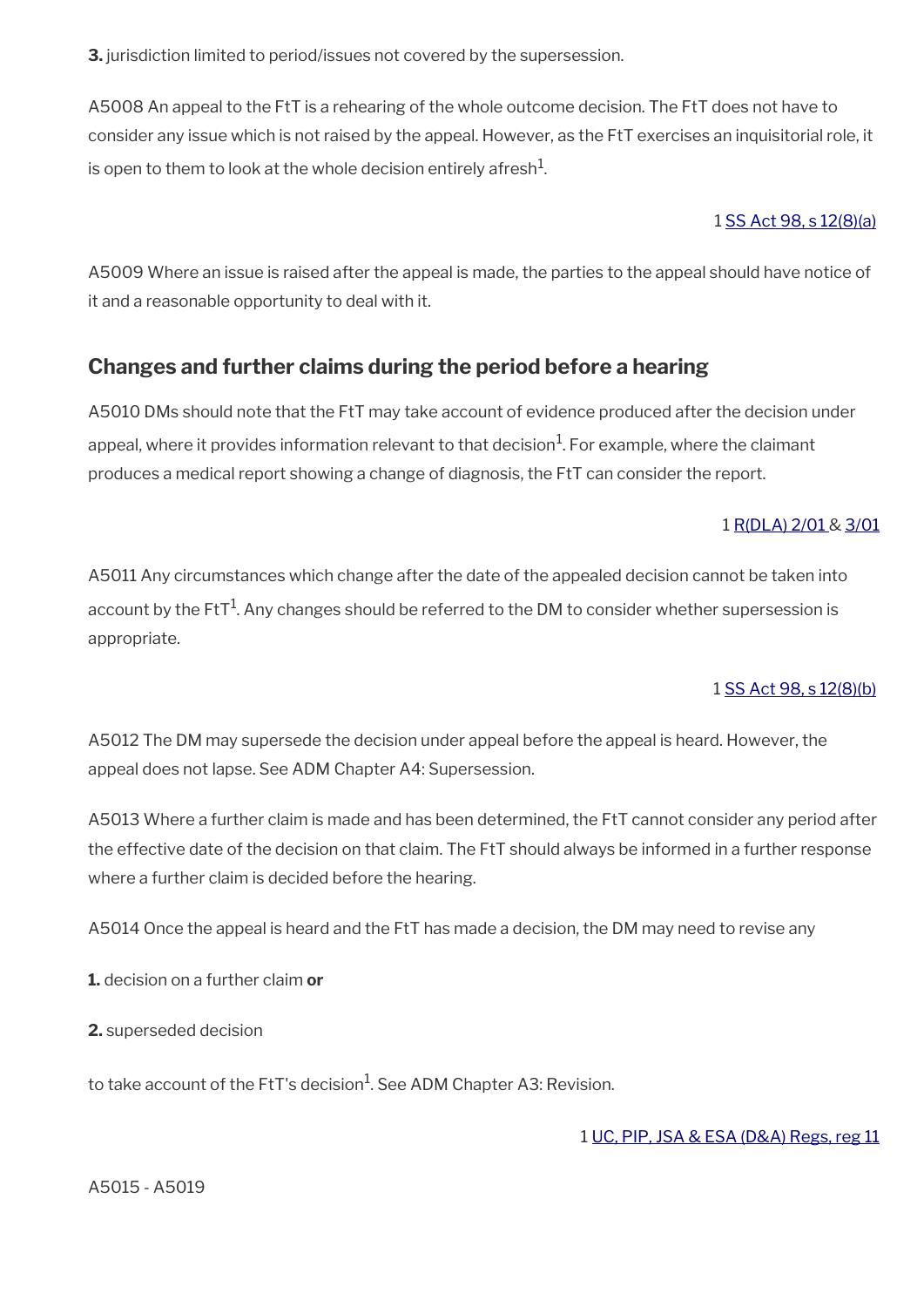# <span id="page-4-1"></span>**The rules of natural justice**

A5020 There is a common law requirement that tribunals should observe the rules of natural justice $^{\rm 1}$ . Natural justice is the manner in which justice is expected to be achieved. It can be described as fair play in action<sup>2</sup>.

1 R(S) 4/82(T); 2 [R\(IS\) 5/93](http://intranet.dwp.gov.uk/manual/decision-benefit/rs-5-93) 

A5021 Natural justice relates solely to procedural unfairness. The requirements for the rules of natural justice are

**1.** an absence of personal bias on the part of the FtT **and** 

**2.** an obligation to base their decision on evidence **and**

**3.** whether or not there is an oral hearing, to consider fairly the contentions of all people entitled to be represented<sup>1</sup>.

1 R(S) 4/82(T)

A5022 The duty to ensure a fair hearing includes giving the claimant the opportunity to comment on their observations made during an oral hearing where they intend to rely on them as evidence for the decision. The FtT must not take account of observations unless they are

**1.** relevant to the issues under appeal or the time of the decision under appeal **or**

**2.** reliable as evidence of the claimant's condition $^1$ .

### 1 [R\(DLA\) 8/06](http://intranet.dwp.gov.uk/manual/decision-benefit/rdla-8-06)

# <span id="page-4-0"></span>**Overriding objective**

<code>A5023</code> The <code>FtT</code> rules have what is known as an overriding objective rule $^1$ . This contains requirements for the FtT to deal fairly and justly with a case. This means

**1.** dealing with the case in proportion to

- **1.1** its importance
- **1.2** the complexity of the issues
- **1.3** the anticipated costs
- **1.4** the resources of the parties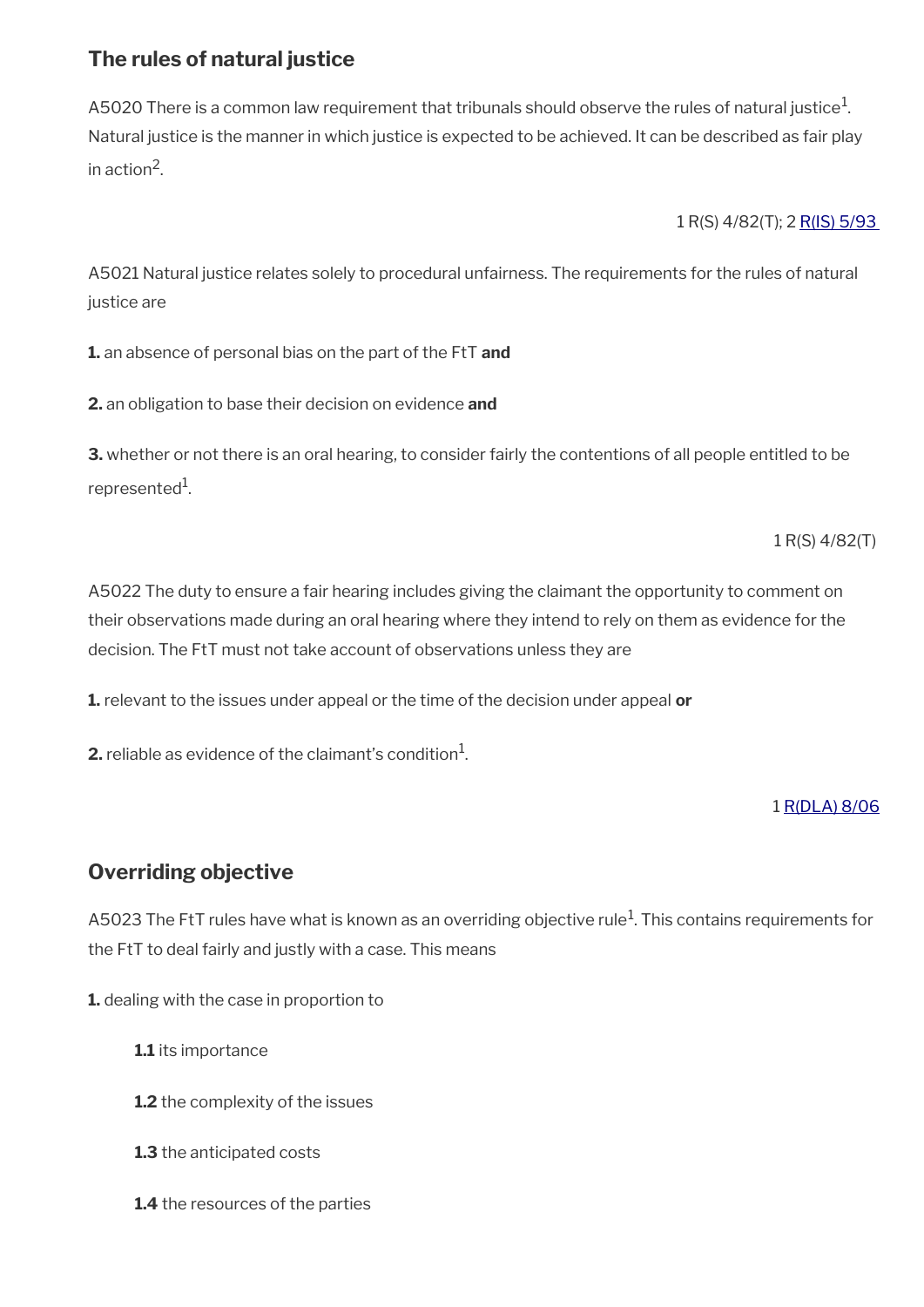- **2.** avoiding formality and seeking flexibility in proceedings
- **3.** ensuring all parties are able to participate fully
- **4.** using any special expertise of the FtT effectively
- **5.** avoiding unnecessary delay.

### 1 [TP \(FtT\) \(SEC\) Rules, rule 2](http://www.legislation.gov.uk/uksi/2008/2685/article/2)

A5024 All parties to the appeal must help the FtT to further the overriding objective and must cooperate with the FtT in general $^{\rm 1}$ .

#### 1 [TP \(FtT\) \(SEC\) Rules, rule 2\(4\)](http://www.legislation.gov.uk/uksi/2008/2685/article/2)

# <span id="page-5-0"></span>**The Human Rights Act 1998**

A5025 The HR Act requires that so far as it is possible primary and subordinate legislation must be interpreted in a way which is compatible with the Convention rights $^1$ . The High Court, Court of Appeal, Supreme Court and the House of Lords can make declarations of incompatibility under s 4 of the Act, but FtTs and the UT do not have such power. Where the FtT fnds that it is impossible to interpret **primary** legislation as compatible it must apply that legislation as enacted. This is because incompatibility does not affect the validity or continuing effect of incompatible legislation<sup>2</sup>. Unlike EC law there is no doctrine of supremacy so as to give Convention law precedence over domestic law.

#### 1 [Human Rights Act 98, s 3;](http://www.legislation.gov.uk/ukpga/1998/42/section/3) 2 [s 4\(6\)\(a](http://www.legislation.gov.uk/ukpga/1998/42/section/4))

A5026 Regulations which are not protected by primary legislation, because their incompatibility does not arise from the primary legislation that they are made under, may be found to be incompatible by the FtT. These provisions would be outside the power conferred by the primary legislation under which they are made and therefore ultra vires. By making such regulations the relevant Minister would have acted unlawfully $^1$ .

#### 1 [Human Rights Act 98, s 6](http://www.legislation.gov.uk/ukpga/1998/42/section/6)

A5027 DMs should ensure that, where the claimant raises a substantial human rights issue in his appeal, HMCTS is made aware of this issue at the outset. If such an issue is raised for the first time at an oral hearing presenting officers should request an adjournment for consideration of a further response.

A5028 As with other grounds of appeal it is not sufficient for a claimant to make a general statement that the decision in question breaches the Convention on the Human Rights Act. The claimant should identify

**1.** the asserted breach of the convention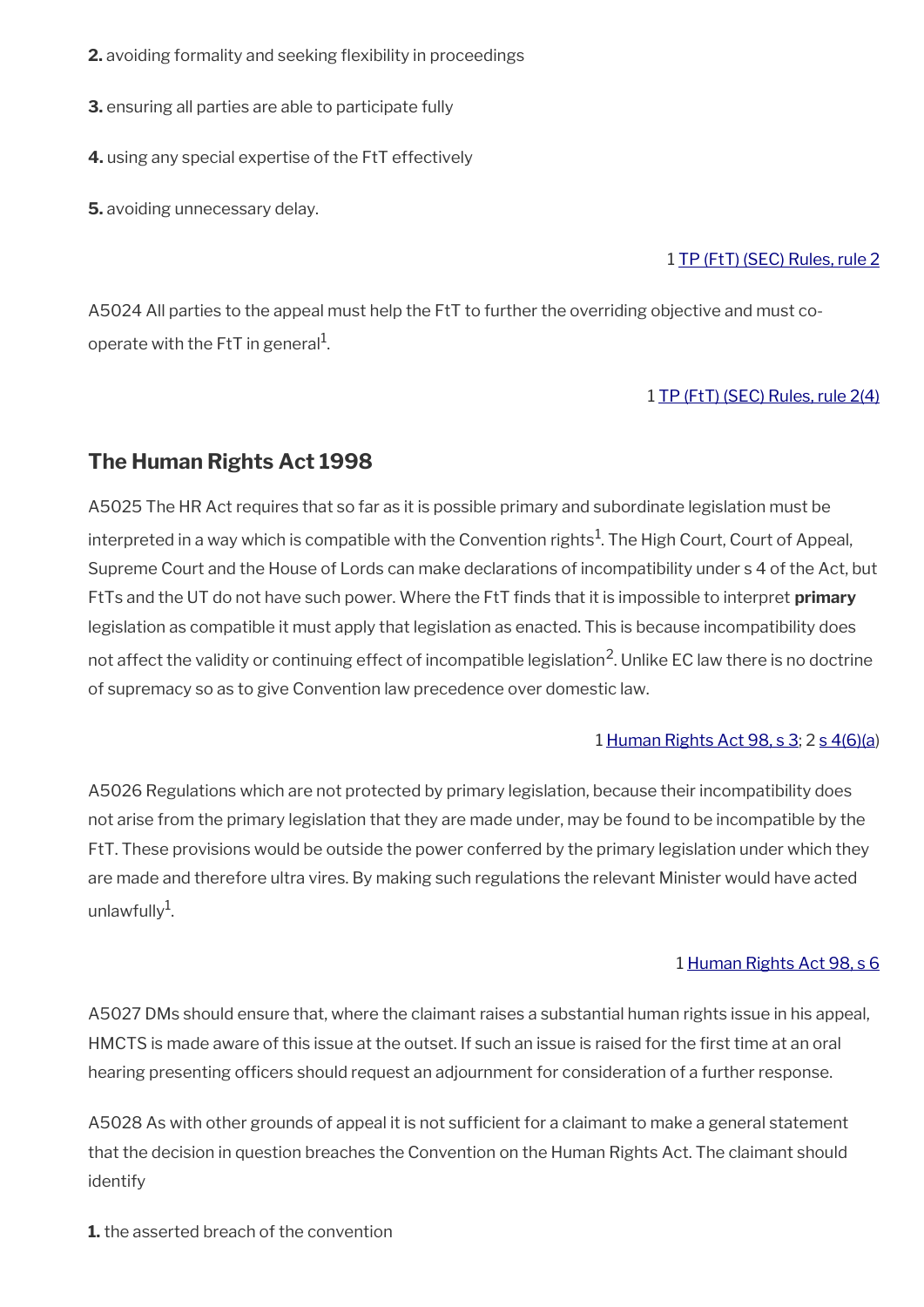- **2.** the Article which is said to be breached
- **3.** the remedy sought in respect of the breach
- **4.** the legal principles and authorities relied upon **and**

**5.** any error in law on the part of the DM in consequence of the breach.

For further guidance on Convention Rights, see ADM Chapter A1: Principles of decision making and evidence and Annex G.

A5029 Where a human rights issue is raised on a case and the DM requires advice on the matter, they should contact DMA Leeds without delay.

# <span id="page-6-1"></span>**Further evidence received**

A5030 Where further evidence is received at **any** time before the FtT gives its decision, e.g. following an adjournment, a further reconsideration of the decision under appeal **must** be carried out. This is **despite** there having already been earlier reconsiderations. See also A5006. HMCTS will refer any such further evidence to the DM for their consideration.

A5031 - A5034

# <span id="page-6-0"></span>**Failure to comply with rules**

A5035 The FtT has several options where a party to an appeal has failed to comply with the rules. The FtT can

**1.** waive the requirement to comply<sup>1</sup>

**2.** require the failure to be remedied<sup>2</sup>

**3.** strike out the party's case<sup>3</sup>

**4.** refer the matter to the UT to decide where a failure by a person to comply with a requirement imposed by the  $Fit<sup>4</sup>$ 

- **4.1** to attend at any place to give evidence
- **4.2** otherwise to make themselves available to give evidence
- **4.3** to swear an oath in connection with giving evidence
- **4.4** to give evidence as a witness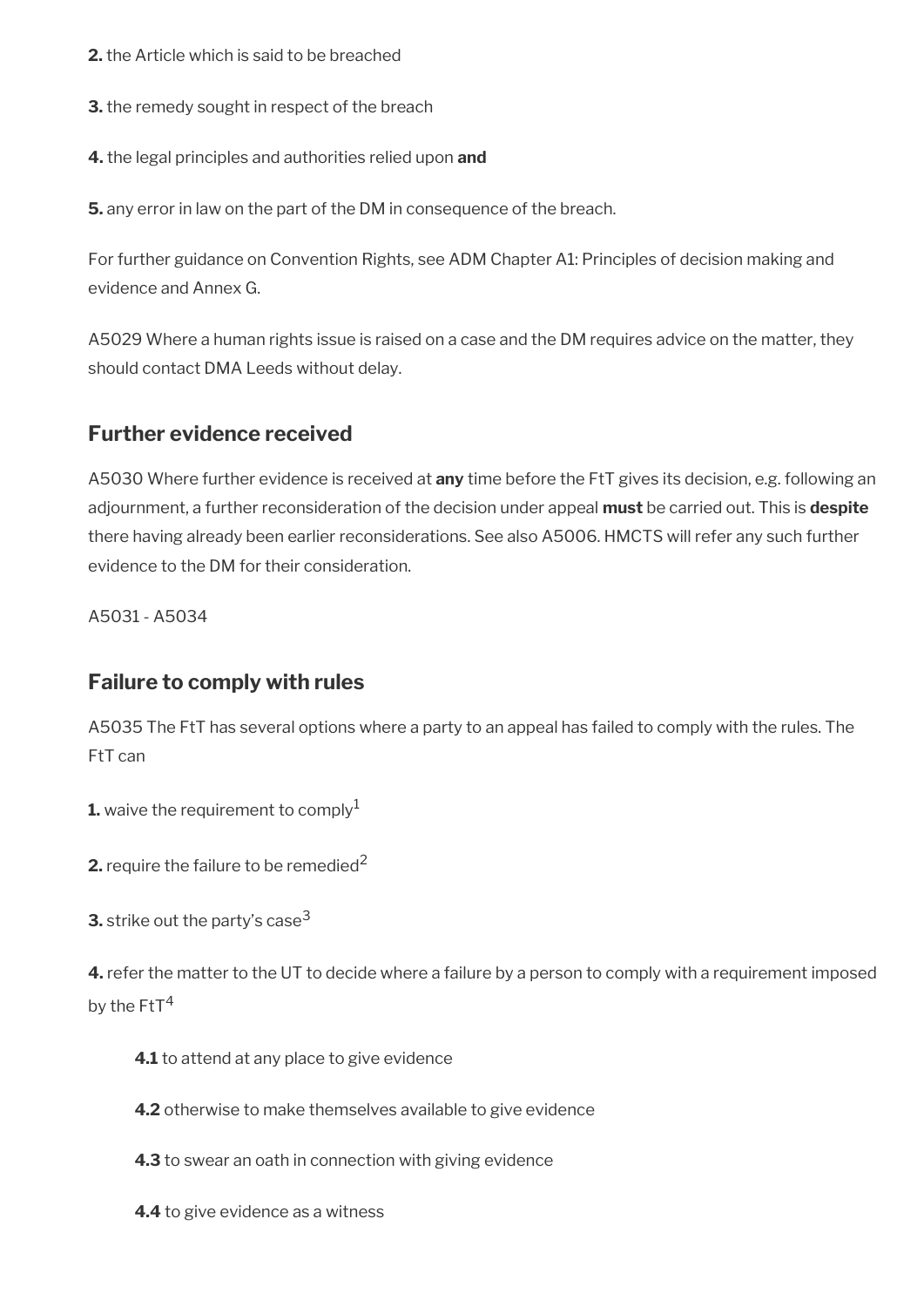**4.5** to produce a document

**4.6** to facilitate inspection of a document or any other thing (including premises).

1 [TP \(FtT\) \(SEC\) Rules, rule 7\(2\)\(a\);](http://www.legislation.gov.uk/uksi/2008/2685/article/7) 2 [rule 7\(2\)\(b\)](http://www.legislation.gov.uk/uksi/2008/2685/article/7); 3 rule [7\(2\)\(c\);](http://www.legislation.gov.uk/uksi/2008/2685/article/7) [4 rule 7\(2\)\(d\)](http://www.legislation.gov.uk/uksi/2008/2685/article/7) & [7\(3](http://www.legislation.gov.uk/uksi/2008/2685/article/7)); [TCE Act 07, s 25](http://www.legislation.gov.uk/ukpga/2007/15/section/25)

A5036 The UT has the same powers as the High Court in England and Wales and the Court of Session in Scotland. They can therefore summons a person to give evidence etc. Non-compliance with such a summons could result in serious penalties.

A5037 - A5039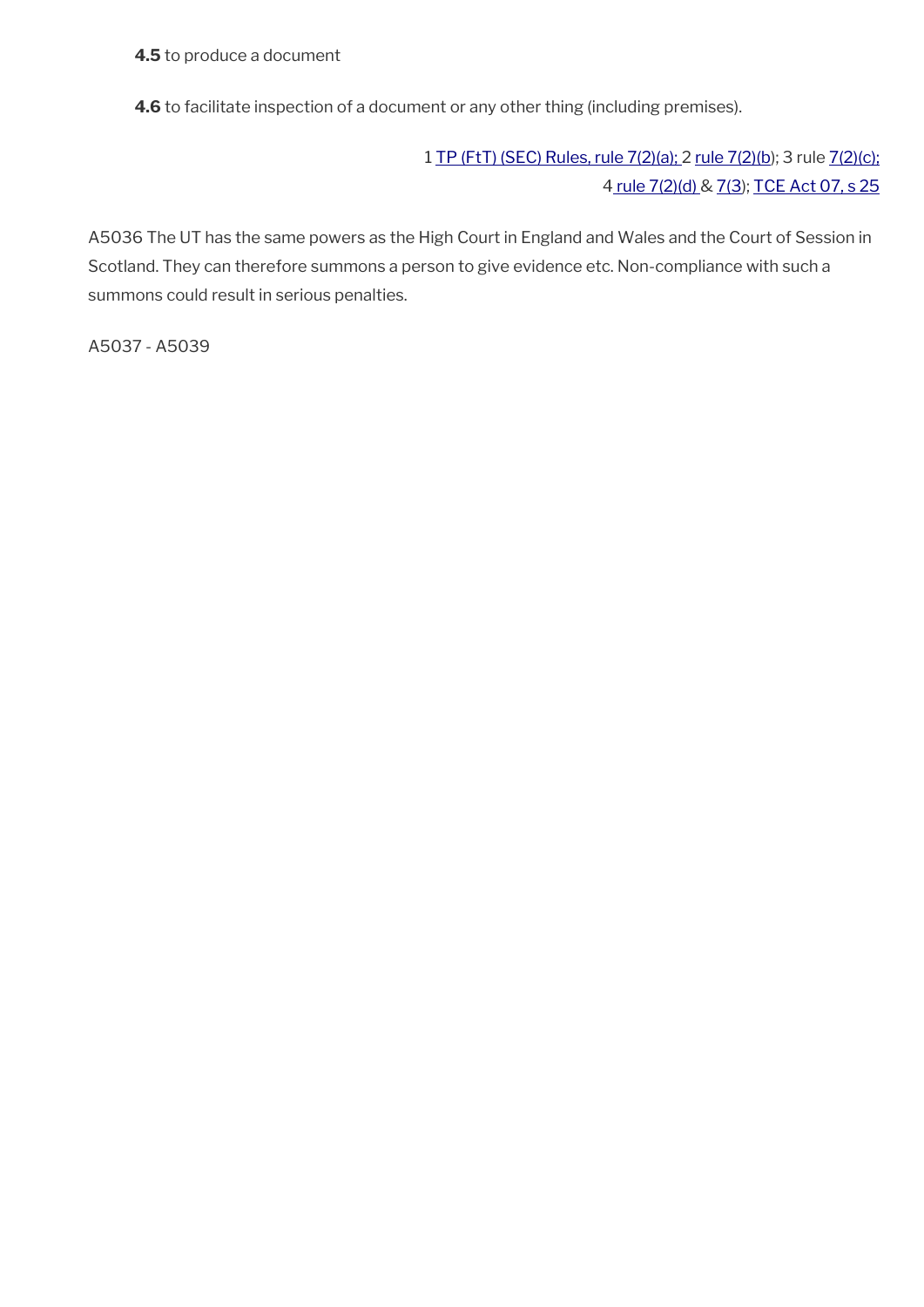# **Which decisions can be appealed to the First-tier Tribunal A5040 - A5049**

[Decisions which cannot be appealed](#page-8-2) A5041 - A5042

[Decisions not revised](#page-8-1) A5043

[Notice of a decision against which an appeal lies](#page-8-0) A5044 - A5049

A5040 Decisions which can be appealed are listed in ADM Annex D. They include decisions on claims and supersession whether as originally made or as revised $^{\rm 1}$ .

### 1 [SS Act 98 s 12\(1\) & Sch 3;](http://www.legislation.gov.uk/ukpga/1998/14/contents) [UC, PIP, JSA & ESA \(D&A\) Regs, reg 50\(1\)](http://www.legislation.gov.uk/uksi/2013/381/regulation/50) & [Sch 2](http://www.legislation.gov.uk/uksi/2013/381/schedule/2)

## <span id="page-8-2"></span>**Decisions which cannot be appealed**

A5041 Claimants might make an appeal against decisions which do not carry the right of appeal $^{\rm 1}$  (see [ADM Annex E](http://intranet.dwp.gov.uk/manual/advice-decision-making-adm/adm-annex-e-decisions-and-determinations-are-not-appealable)). These are

**1.** administrative decisions<sup>1</sup>

**2.** determinations necessary to an outcome decision<sup>2</sup>.

Where the FtT has no jurisdiction to hear the appeal, it will be struck out (see A5150 - A5151 and A5230 - A5243).

#### 1 [UC, PIP, JSA & ESA \(D&A\) Regs, reg 50\(2\);](http://www.legislation.gov.uk/uksi/2013/381/regulation/50) [Sch 3](http://www.legislation.gov.uk/uksi/2013/381/schedule/3); 2 [SS Act 98, Sch 2; 2 s 12\(2\)](http://www.legislation.gov.uk/ukpga/1998/14/contents)

A5042

## <span id="page-8-1"></span>**Decisions not revised**

A5043 See ADM Chapter A3 and Annex A for guidance on when a decision should not be revised and any subsequent appeal rights.

## <span id="page-8-0"></span>**Notice of a decision against which an appeal lies**

A5044 A person with the right of appeal must be

**1.** given written notice of the decision and their right to appeal the decision **and**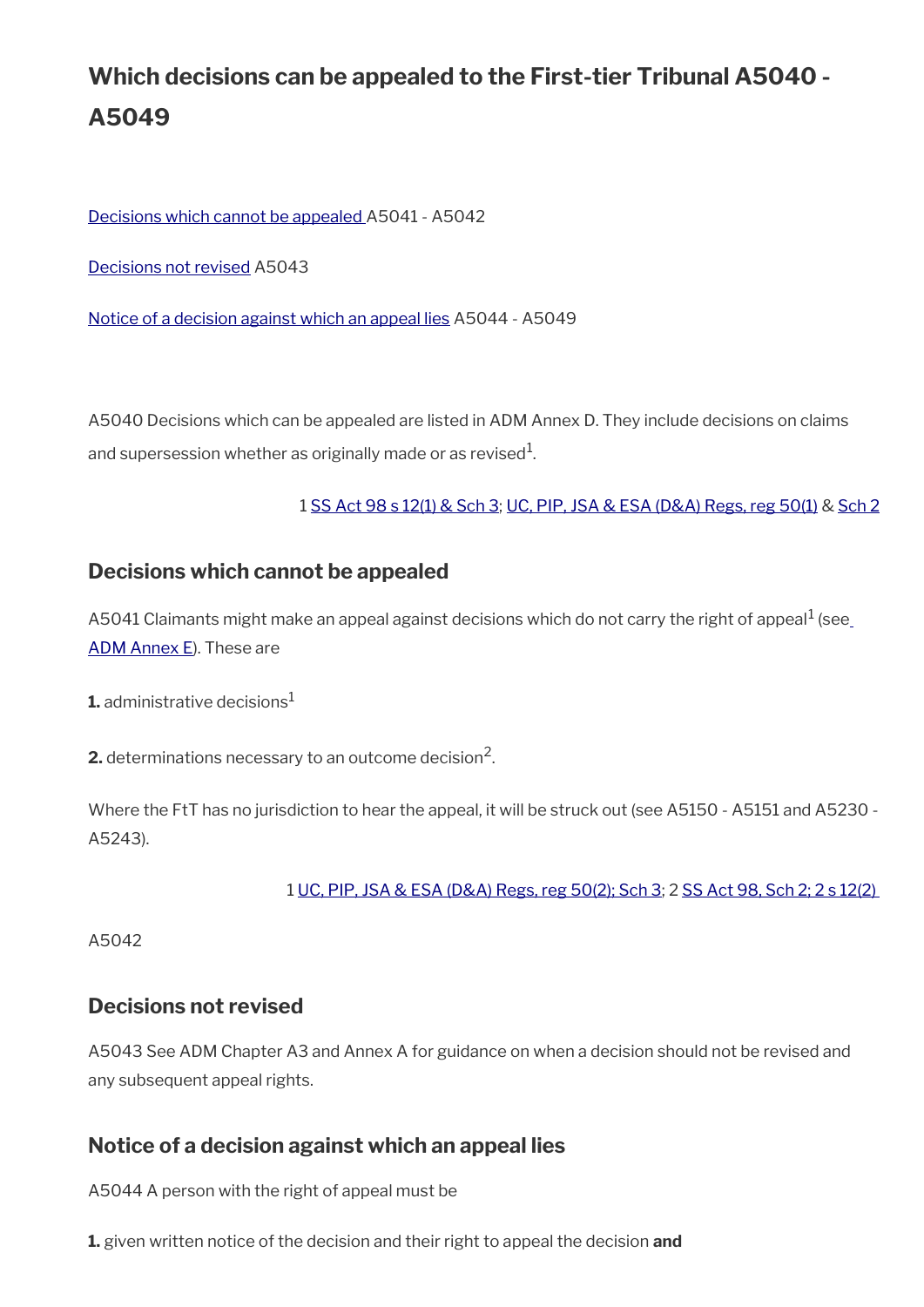**2.** told that, where that notice does not include a statement of reasons, they can request one and they must do so within a month of the notification of that decision $^1\!\!$ 

## 1 [UC, PIP, JSA & ESA \(D&A\) Regs, reg 7\(3\)\(b](http://www.legislation.gov.uk/uksi/2013/381/regulation/7))

A5045 Where requested in A5045 **2.**, that statement of reasons must be provided by the Secretary of State within 14 days of the request or as soon as practicable afterwards $^1\!$ 

1 [UC, PIP, JSA & ESA \(D&A\) Regs, reg 7\(4\)](http://www.legislation.gov.uk/uksi/2013/381/regulation/7)

A5046 - A5049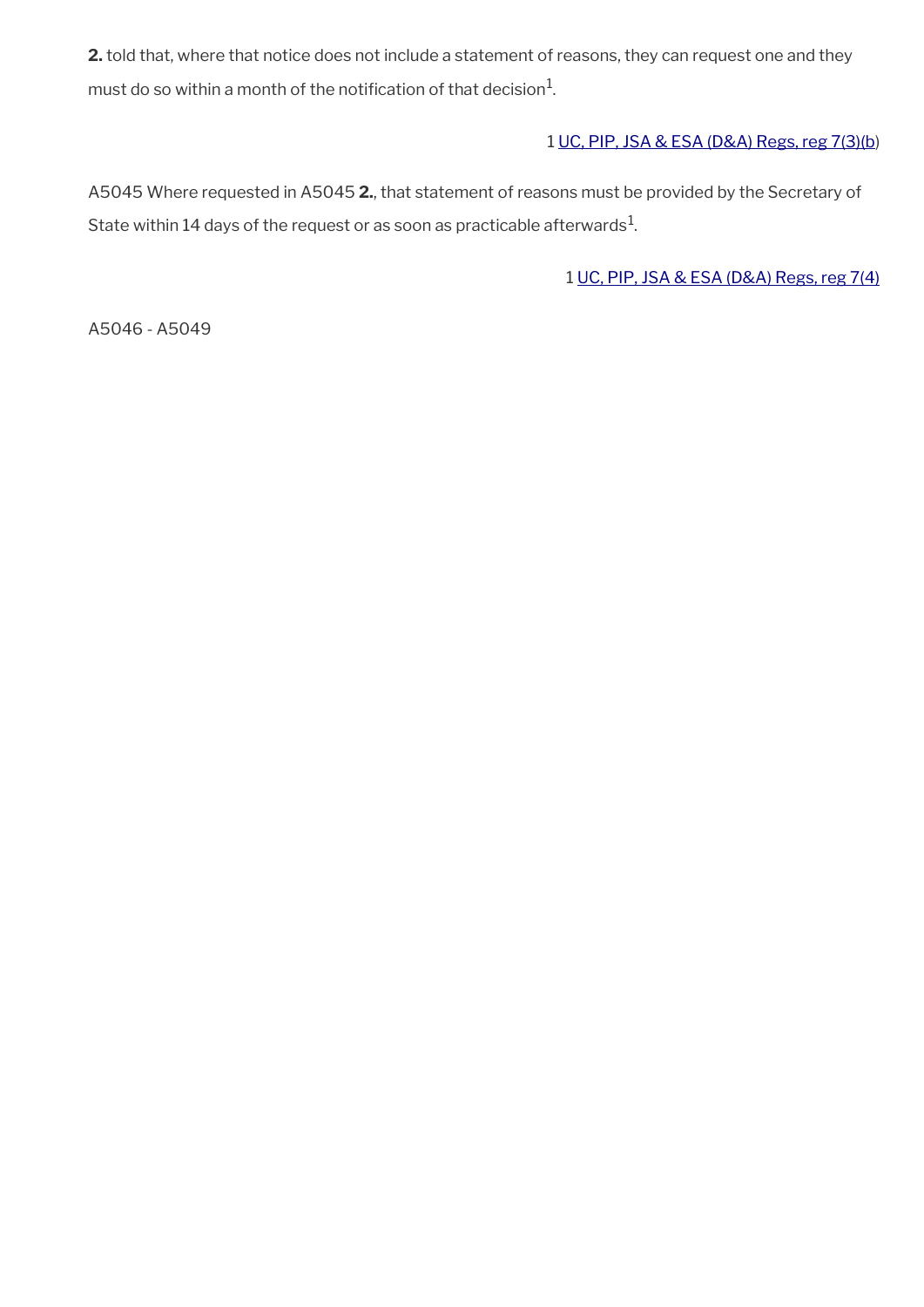# **Who can appeal to the First-tier Tribunal A5050 - A5059**

A5050 In addition to the claimant $^1$ , other people have a right of appeal to the FtT. An appeal is accepted where it is made by

 ${\bf 1}$ . a person appointed by the Secretary of State<sup>2</sup> to proceed with a claim of a person who has claimed benefit and subsequently died<sup>3</sup>or

**2.** a person appointed by the Secretary of State<sup>4</sup> to act on behalf of another<sup>5</sup>or

**3.** a person who claims PIP on behalf of a terminally ill claimant<sup>6</sup>or

**4.** any person from whom any amount payable by way of a relevant benefit is recoverable, but only if their rights, duties or obligations are affected by a decision<sup>7</sup> (see ADM Chapter D1: Overpayments for UC and DMG Chapter 09 for PIP).

# 1 [SS Act 98, s 12\(2\);](http://www.legislation.gov.uk/ukpga/1998/14/contents) 2 [UC, PIP, JSA & ESA \(C&P\) Regs, reg 57](http://www.legislation.gov.uk/uksi/2013/380/regulation/57); 3 [UC, PIP, JSA & ESA, \(D&A\) Regs, reg](http://www.legislation.gov.uk/uksi/2013/381/regulation/49) [49\(a\); 4](http://www.legislation.gov.uk/uksi/2013/381/regulation/49) [UC, PIP, JSA & ESA \(C&P\) Regs, reg 56;](http://www.legislation.gov.uk/uksi/2013/380/regulation/56) 5 [UC, PIP, JSA & ESA \(D&A\) Regs, reg 49\(b\);](http://www.legislation.gov.uk/uksi/2013/381/regulation/49) 6 [reg 49\(c\);](http://www.legislation.gov.uk/uksi/2013/381/regulation/49) 7 [reg 49\(d\);](http://www.legislation.gov.uk/uksi/2013/381/regulation/49) [SS A Act 92, s 71ZB, 71ZG & 71ZH](http://www.legislation.gov.uk/ukpga/1992/5/contents)

A5051 The DM **does not** have the right of appeal to the FtT. Where there is any doubt about a decision, the DM should consider whether it would be appropriate to revise or supersede the decision instead.

A5052 Where a person who does not have the right of appeal makes an appeal against a decision, see A5110 et seq.

A5053 - A5059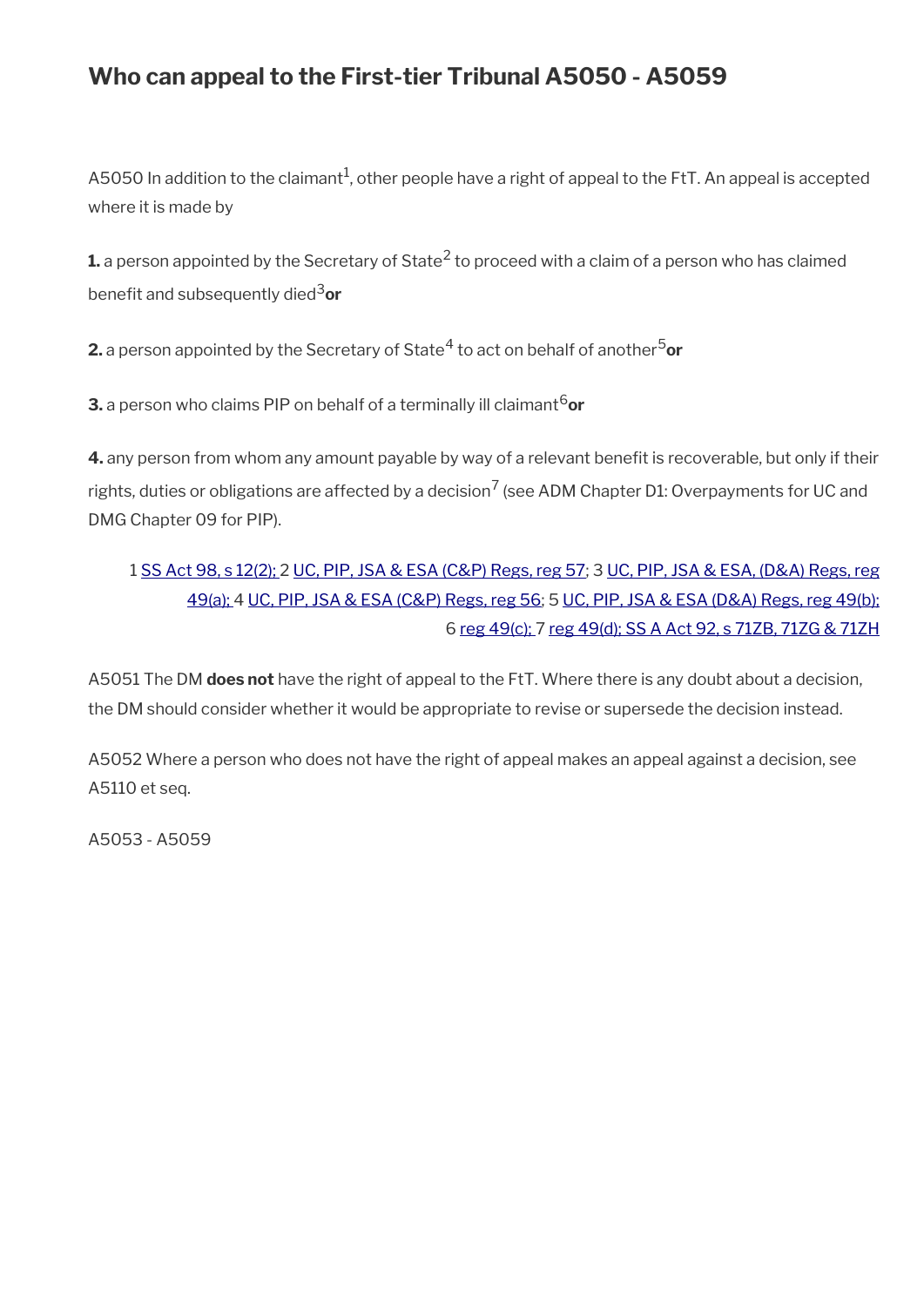# **Making an appeal to the First-tier Tribunal A5060 - A5099**

[Time limit for appealing to the First-tier Tribunal](#page-11-0) A5065 - A5069

[Late appeals](#page-12-0) A5070 - A5099

A5060 The notice of appeal must include<sup>1</sup>

**1.** the name and address of the appellant and any representative

**2.** the address where documents for the appellant should be sent

**3.** the name and address of any respondent other than the DM

**4.** details as to why the appellant thinks the decision may be wrong

**5.** whether the appellant will require an interpreter at any hearing and for which language or dialect

**6.** whether the appellant intends to attend or be represented at any hearing.

1 [TP \(FtT\) \(SEC\), Rules, rule 22\(3](http://www.legislation.gov.uk/uksi/2008/2685/article/22))

A5061 Along with the notice of appeal, the appellant must also provide

**1.** a copy of the mandatory reconsideration notice

**2.** any statement of reasons that the appellant may have

**3.** any documents the appellant has to support their case that have not already been sent to the Department<sup>1</sup>.

#### 1 [TP \(FtT\) \(SEC\) Rules, rule 22\(4\)](http://www.legislation.gov.uk/uksi/2008/2685/article/22)

A5062 Where the appeal form or letter does not give all the details required, see A5110 - A5116 below.

A5063 – A5064

## <span id="page-11-0"></span>**Time limit for appealing to the First-tier Tribunal**

A5065 The time limit within which the claimant must make an appeal<sup>1</sup> to the FtT is one month after the date the appellant was sent the DM's mandatory reconsideration notice $^1$ .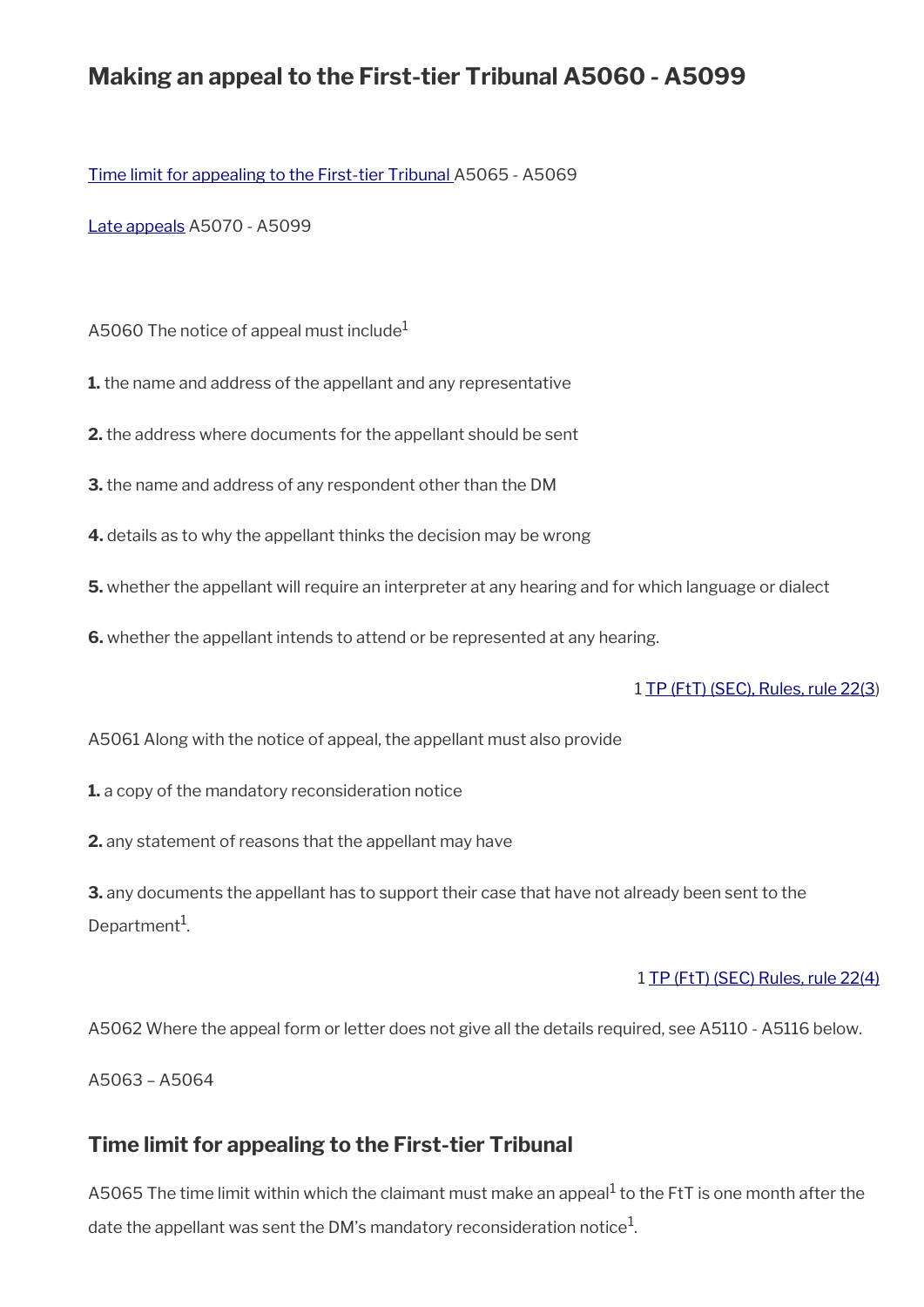Note: The decision is notified when it is posted or handed to the claimant or, where the claim is for UC, when it is notified via the claimant's online UC account. For guidance on rights to request a written statement and time limits, see ADM Chapter A3: Revision.

### 1 [TP \(FtT\) \(SEC\) Rules, rule 22\(2\)\(d\)\(i\)](http://www.legislation.gov.uk/uksi/2008/2685/article/22)

A5066 Where the decision is handed to the claimant, the Department should ensure that the date of notifcation is recorded in the claimant's case papers. The response to the FtT should include the date notification was handed to the appellant.

## **Appeals following decisions whether or not to revise**

A5067 Where the DM revises a decision, the right of appeal is against the original decision as revised $^1\!$ . The original decision is treated as made on the date it is revised solely for the purposes of calculating appeal time limits $^2$ .

## 1 [R\(IS\) 15/04;](http://intranet.dwp.gov.uk/manual/decision-benefit/ris-15-04) 2 [SS Act 98, s 9\(5\)](http://www.legislation.gov.uk/ukpga/1998/14/contents)

A5068- A5069

# <span id="page-12-0"></span>**Late appeals**

A5070 Where an appeal is made to the FtT outside normal time limits, the appellant must include a request for an extension of time and the reason why it is late $^1$ . If the appellant does not then <code>HMCTS</code> will request reasons. A late appeal will normally be treated by the FtT as having been made in time if neither the DM nor any other respondent objects<sup>2</sup>. In this situation the FtT will extend the time for appealing<sup>3</sup>.

### 1 [TP \(FtT\) \(SEC\) Rules, rule 22\(6\); 2 rule 22\(8\)](http://www.legislation.gov.uk/uksi/2008/2685/article/22); 3 [rule 5\(3\)\(a\)](http://www.legislation.gov.uk/uksi/2008/2685/article/5)

### A5071 - A5079

A5080 The time limits in A5065 begin when the decision is notifed. It is therefore important to ensure, especially in cases where it is alleged that the decision notice has not been received, that the decision has been notifed correctly. For guidance on how a decision is notifed see ADM Chapter A1: Principles of decision making and evidence.

A5081 The following are examples of special circumstances when it might be appropriate for the DM to not object to HMCTS accepting an appeal as made in time

**1.** difficulty in getting an appointment with a representative (especially in rural areas)

- **2.** problems in writing the appeal for a blind person living alone
- **3.** difficulty in obtaining an appeal form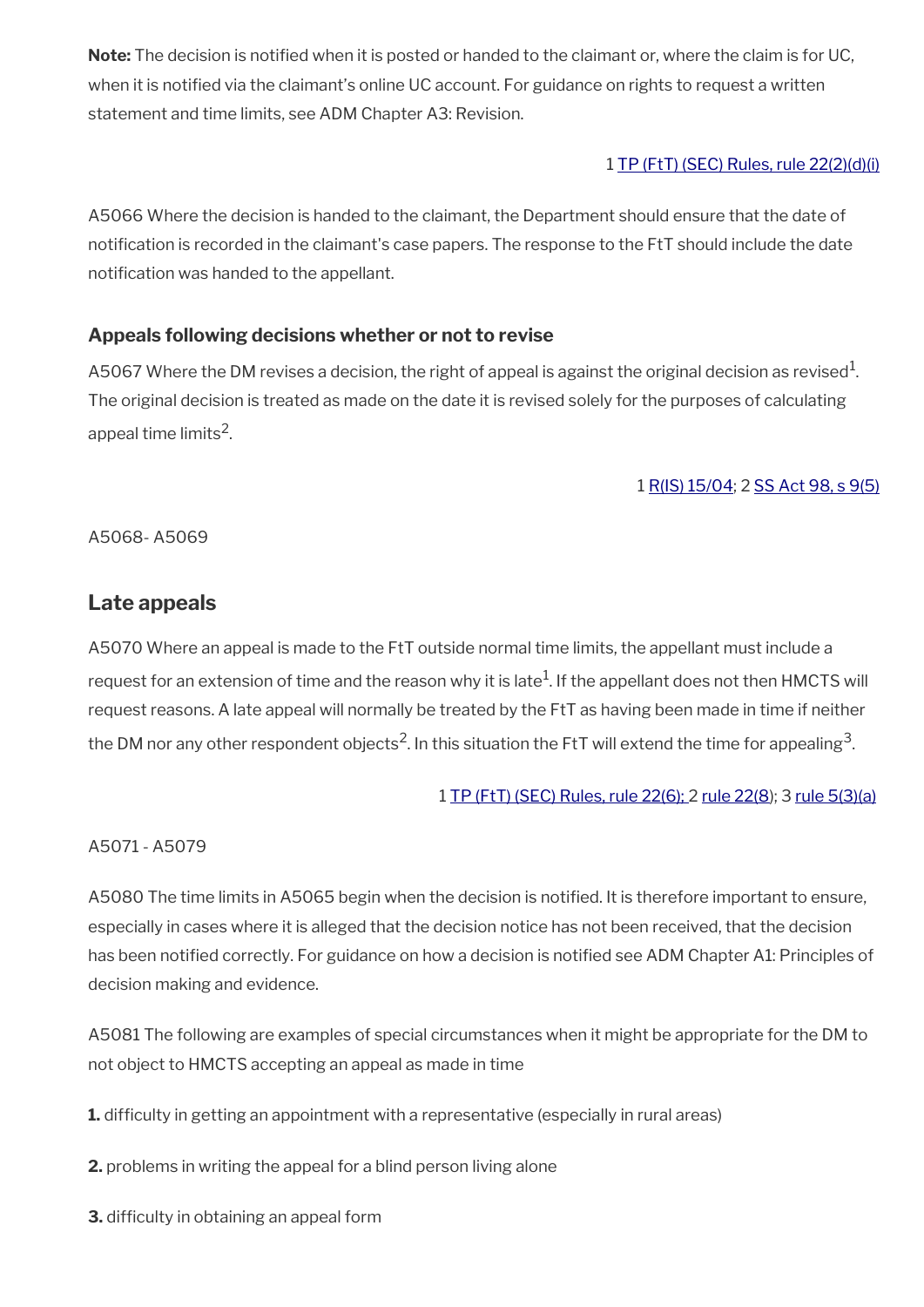- **4.** allegation that the decision notice was not received
- **5.** inability to read, write or understand English where the appellant lives alone
- **6.** change of address during one month period

**7.** allegation that an earlier appeal was made

**8.** inability to understand the decision notice where the person has a mental disability or learning difficulties and lives alone.

A5082 The list at A5081 is intended only as a guide. For example, a person might not be living alone, but the other people in the house may not be willing to help. Alternatively, a person living alone may have family or friends who visit regularly to check post. Each case should be considered on its merits.

A5083 - A5099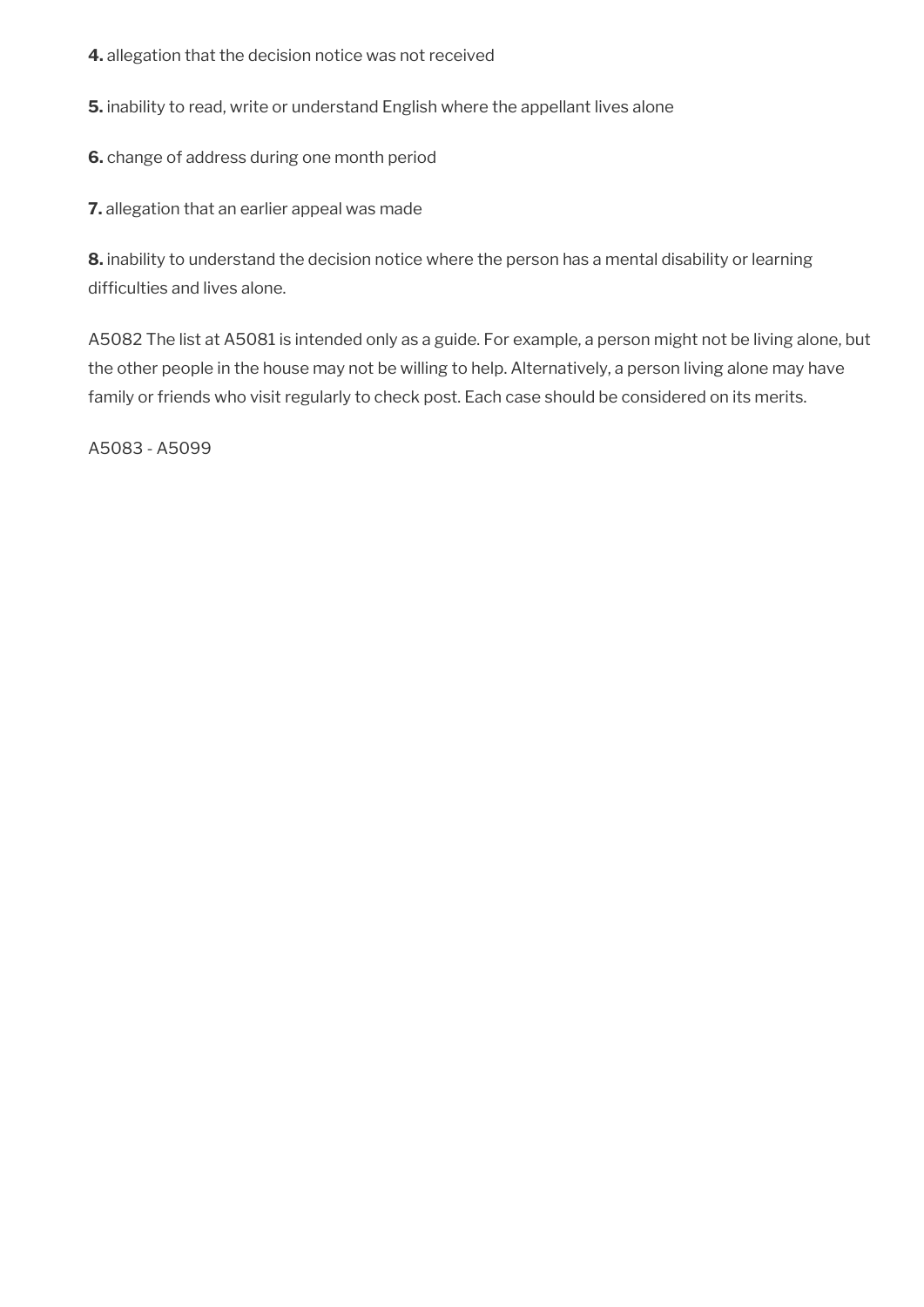# **Action when an appeal is made A5100 - A5109**

[Identifying the decision appealed against](#page-14-0) A5102 - A5109

A5100 When an appeal is made, or further evidence is obtained after an appeal is made, the DM should consider whether the original decision should be revised and the appeal lapsed once they are passed the papers by HMCTS. This applies even though a mandatory reconsideration will have already been done.

A5101

# <span id="page-14-0"></span>**Identifying the decision appealed against**

A5102 In most cases an appeal is made against the last decision made on a claim or application. However, claimants may make an appeal against an earlier decision which has been revised or superseded. Where the appealed decision has been

**1.** revised, the claimant should be advised that this decision has been amended by the later decision. See A5160 et seq for further action **or**

**2.** superseded, the claimant has the right of appeal against the previous decision as the superseded decision does not entirely replace it. For example, there may be a limitation on payability of arrears.

A5103 - A5109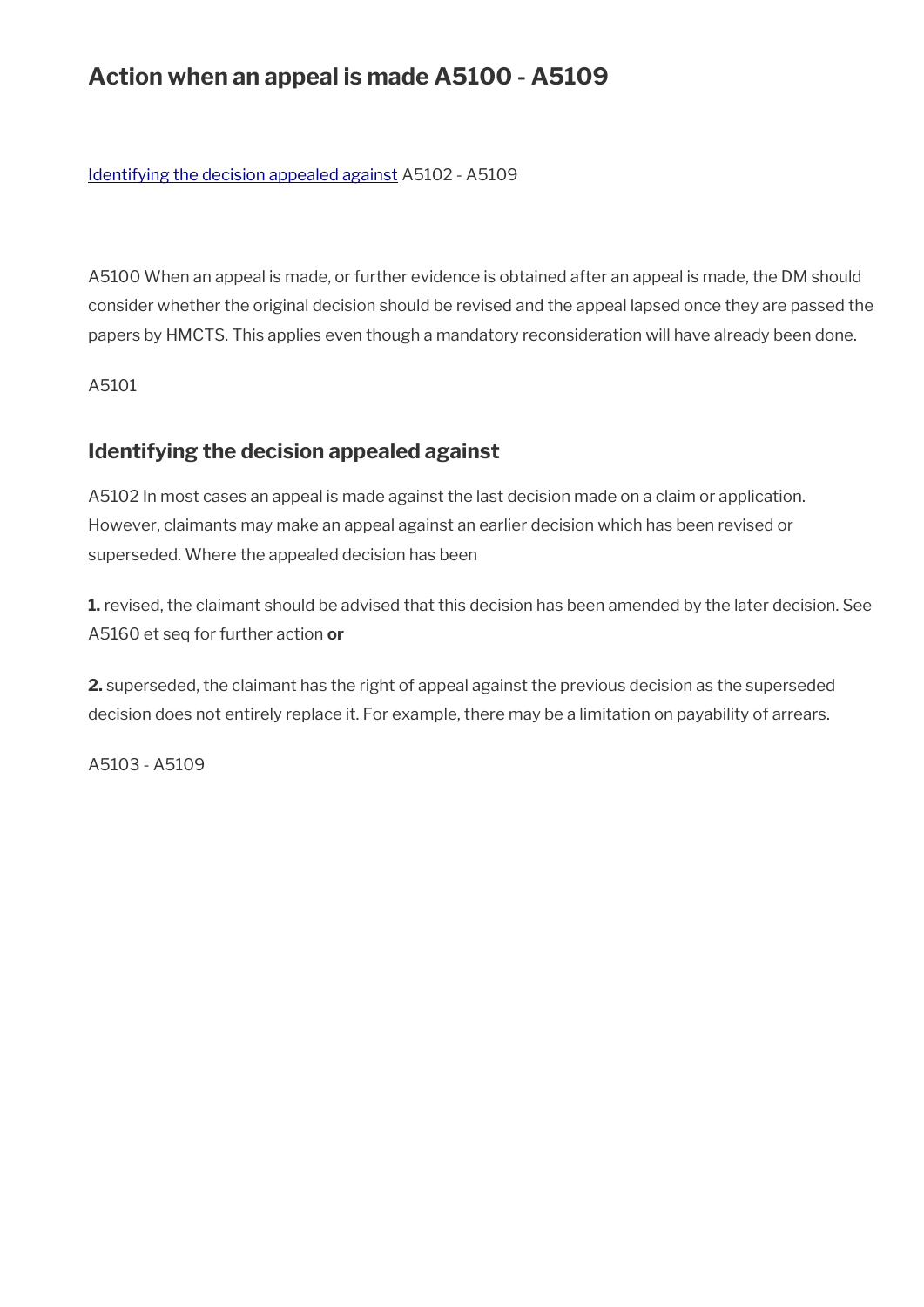# **Appeal not duly made A5110 - A5149**

A5110 It will be for HMCTS/FtT to decide whether the appeal has been duly made taking into account the information required (see A5060). If it has not been duly made then HMCTS will write to the person making the appeal to provide that information. There may however, be information that HMCTS is not aware of that means the appeal would not be accepted as duly made. For example where the person making the appeal does not have written authority to do so from the claimant. In that case, DWP would have to return the papers to HMCTS to investigate.

A5111 - A5149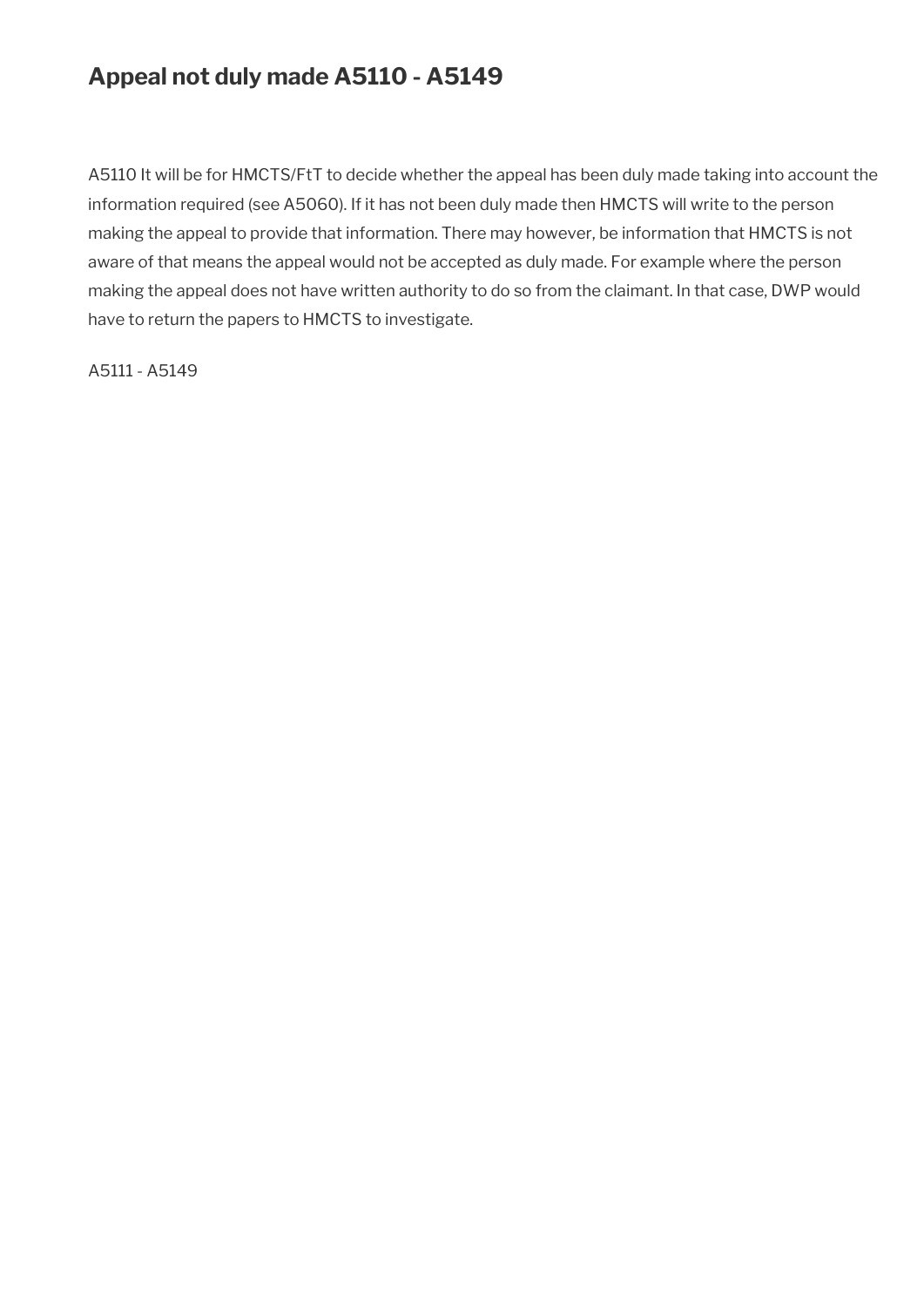# **Appeals outside First-tier Tribunal jurisdiction A5150 - A5158**

A5150 The FtT has the authority to decide whether an appeal is within the tribunal's jurisdiction. HMCTS will only send the appeal to DWP once they have accepted it. However, this does not prevent the DM from referring a case back to the FtT if the DM considers the matter outside the FtT's jurisdiction because of information they hold that HMCTS may not be aware of. Decisions or determinations that are non-appealable are listed at ADM Annex  $\mathsf{E}^1$ .

### 1 [SS Act 98, Sch 2](http://www.legislation.gov.uk/ukpga/1998/14/contents); [UC, PIP, JSA & ESA \(D&A\) Regs, Sch 3](http://www.legislation.gov.uk/uksi/2013/381/schedule/3)

A5151 The mandatory reconsideration notice issued by the DM will state what decision the claimant can appeal to the FtT. Without this notice, HMCTS may not progress the appeal.

A5152 - A5158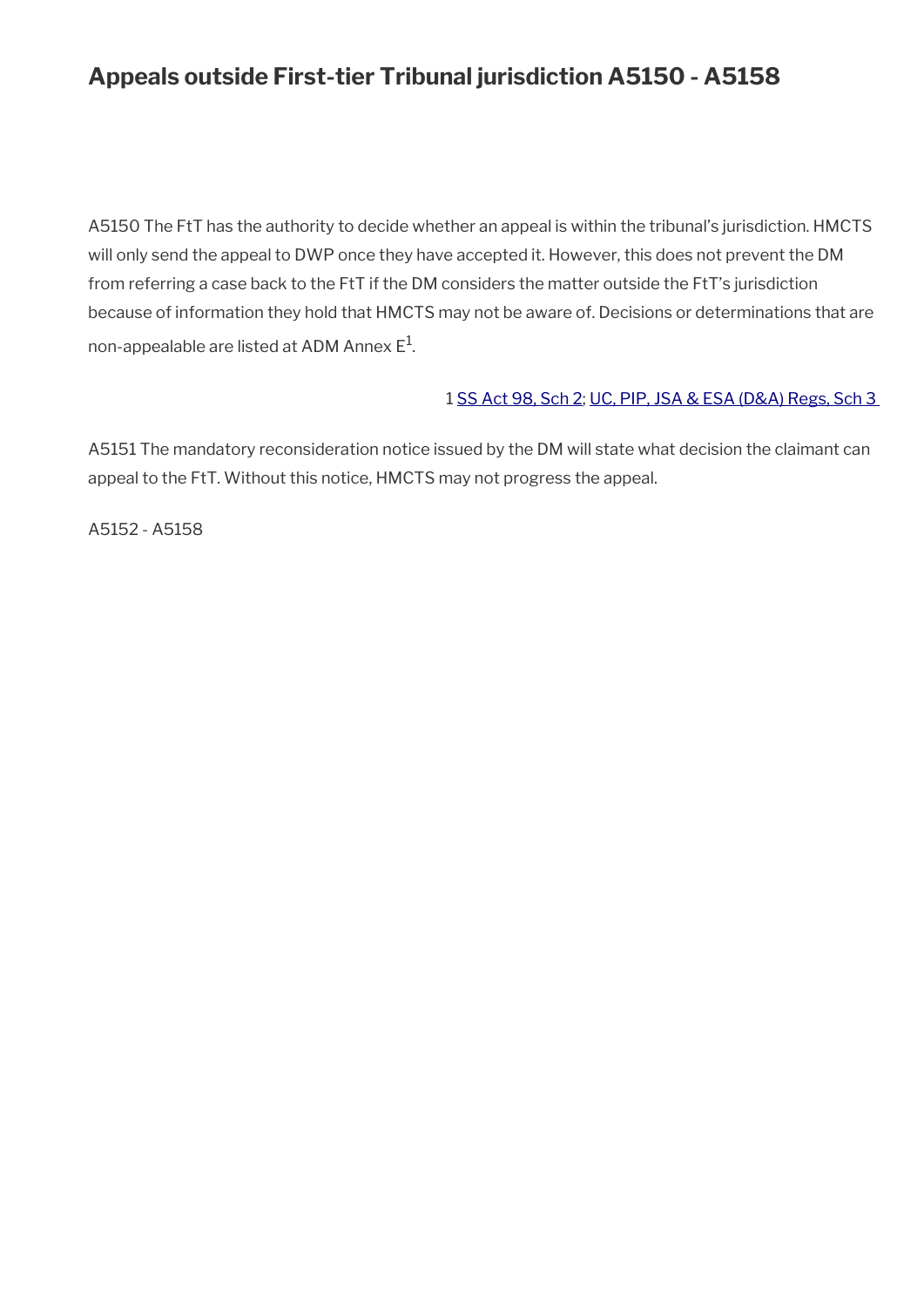# **Lapsing an appeal A5159 - A5179**

#### [Decision not to the claimant's advantage](#page-19-0) A5165 - A5179

A5159 Where the appeal is accepted by HMCTS, the DM can still consider revising the decision under appeal, the outcome determines whether the appeal lapses. An appeal should be lapsed where the revised decision is to the claimant's advantage $^{\rm 1}$ .

**Note:** An appeal cannot be lapsed where the decision is superseded.

#### *1 [SS Act 98, s 9\(6\)](http://www.legislation.gov.uk/ukpga/1998/14/contents)*

A5160 The purpose of lapsing an appeal is to prevent unnecessary appeals going ahead. The power to revise is discretionary rather than mandatory, and should not be used in order to prevent an appeal being heard. DMs are therefore advised to consider whether a decision under appeal should be revised.

You can revise and lapse an appeal where the decision will give the claimant everything they could get from the tribunal. For example:

- with PIP you can award enhanced/enhanced
- with ESA you can put the claimant in the support group
- with UC you can award the LCWRA element

Where the decision would not give the claimant everything as above, you would be making a 'partial revision' – see examples below. Before you make a partial revision you **must** contact the claimant and/or their representative, to discuss the new decision. You **must** refer to the "**Best Practice Memorandum"**  which is found in your operational instructions.

#### **Example 1**

The DM decides that the claim for PIP should be disallowed. The award is reconsidered and the DM awards standard daily living but no mobility. On appeal the DM can award standard mobility. As the PIP award is still less than the maximum allowable, the DM contacts the claimant to discuss the potential revision.

### **Example 2**

The DM disallows ESA. There is no change at MR. In his appeal the claimant says he should be in the support group. The DM decides that the claimant has LCW but not LCWRA. The DM contacts the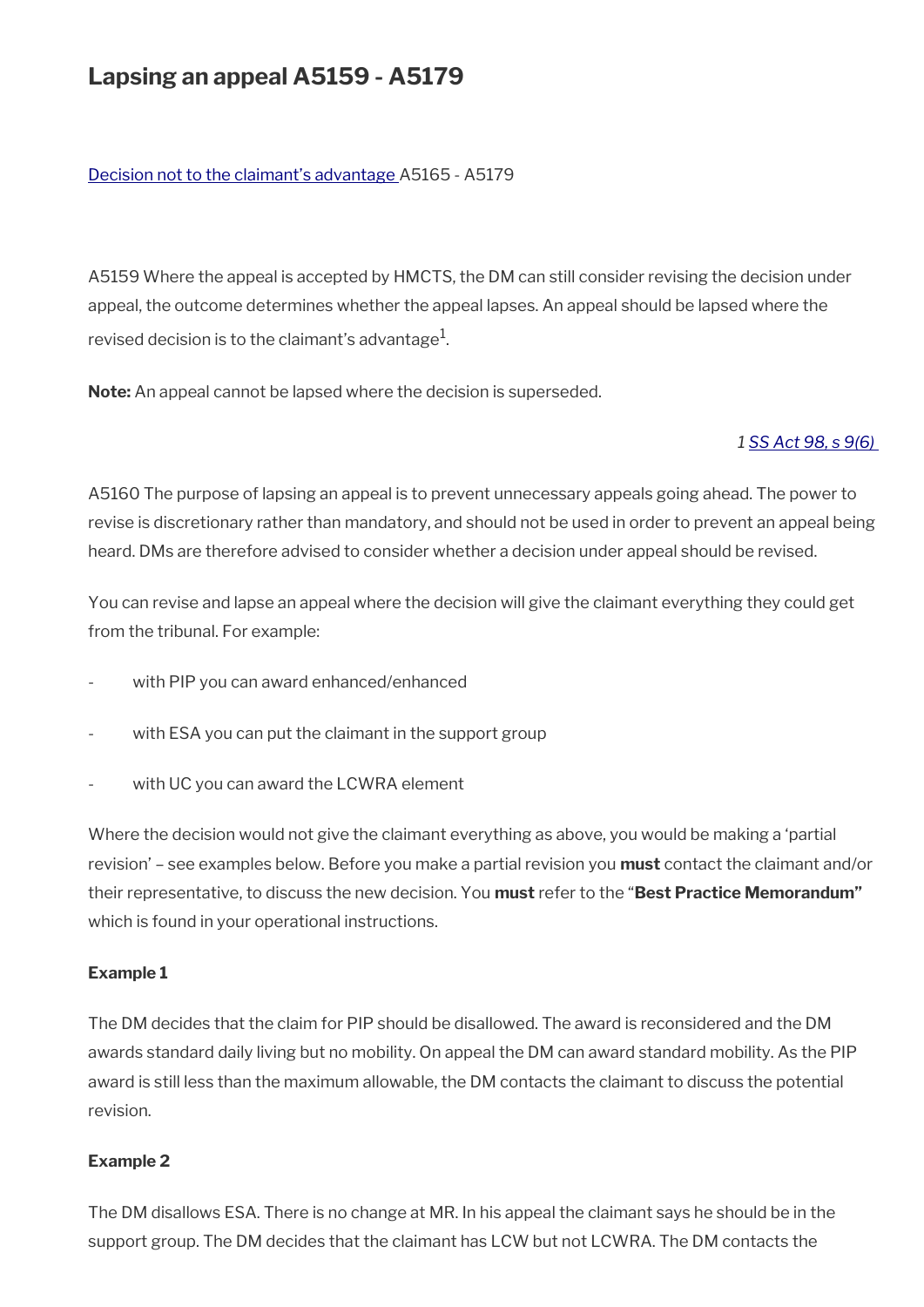claimant to discuss the potential revision.

### **Example 3**

The DM decides that there is a UC overpayment of £3000. There is no change at MR. On appeal the DM decides that the overpayment should be £1000. Although this is a substantial reduction, as it has not reduced the overpayment to nil, the DM contacts the claimant to discuss the potential revision.

The following are examples where there is no need to contact the claimant:

### **Example 4**

The DM decides that a claim for JSA should be disallowed from and including 17.1.07 on the grounds that the claimant's income exceeds. The decision is reconsidered on appeal, the issue being whether the claimant has income. The DM notices that the date of disallowance is incorrect, and should have been 19.1.07. The DM does not revise the decision, and the appeal goes ahead. The error in the disallowance date should be addressed in the appeal response.

### **Example 5**

The DM decides that an overpayment of benefit of £10,855 is recoverable. The decision is reconsidered on appeal, the issue being whether the overpayment is recoverable. The DM notices that the amount of the overpayment has been incorrectly calculated, and should be £10,835. The DM does not revise, and the appeal goes ahead. The error in the amount should be addressed in the appeal response.

#### **Example 6**

The DM decides that an overpayment of benefit of £10,855 is recoverable. The decision is reconsidered on appeal, the issue being whether the amount of the overpayment is correct. The claimant contends that that the amount of the overpayment is £5,000. The DM notices that the amount of the overpayment has been incorrectly calculated, and should be £10,835. The DM does not revise the decision as it is clear that the claimant will make a further appeal. The response to the FtT should point out the error in the calculation.

#### **Example 7**

The DM awards the standard rate of daily living and mobility components of PIP. The claimant appeals on the grounds that they satisfy the conditions for the enhanced rate of both components. The DM finds he could revise the decision awarding benefit at the same rate but 3 weeks earlier. The DM does not revise and the appeal goes ahead. The error in the date should be addressed in the appeal submission.

A5161 Where the decision is not revised, but the DM considers it to be incorrect, the response should

**1.** advise the tribunal why the decision is not revised **and**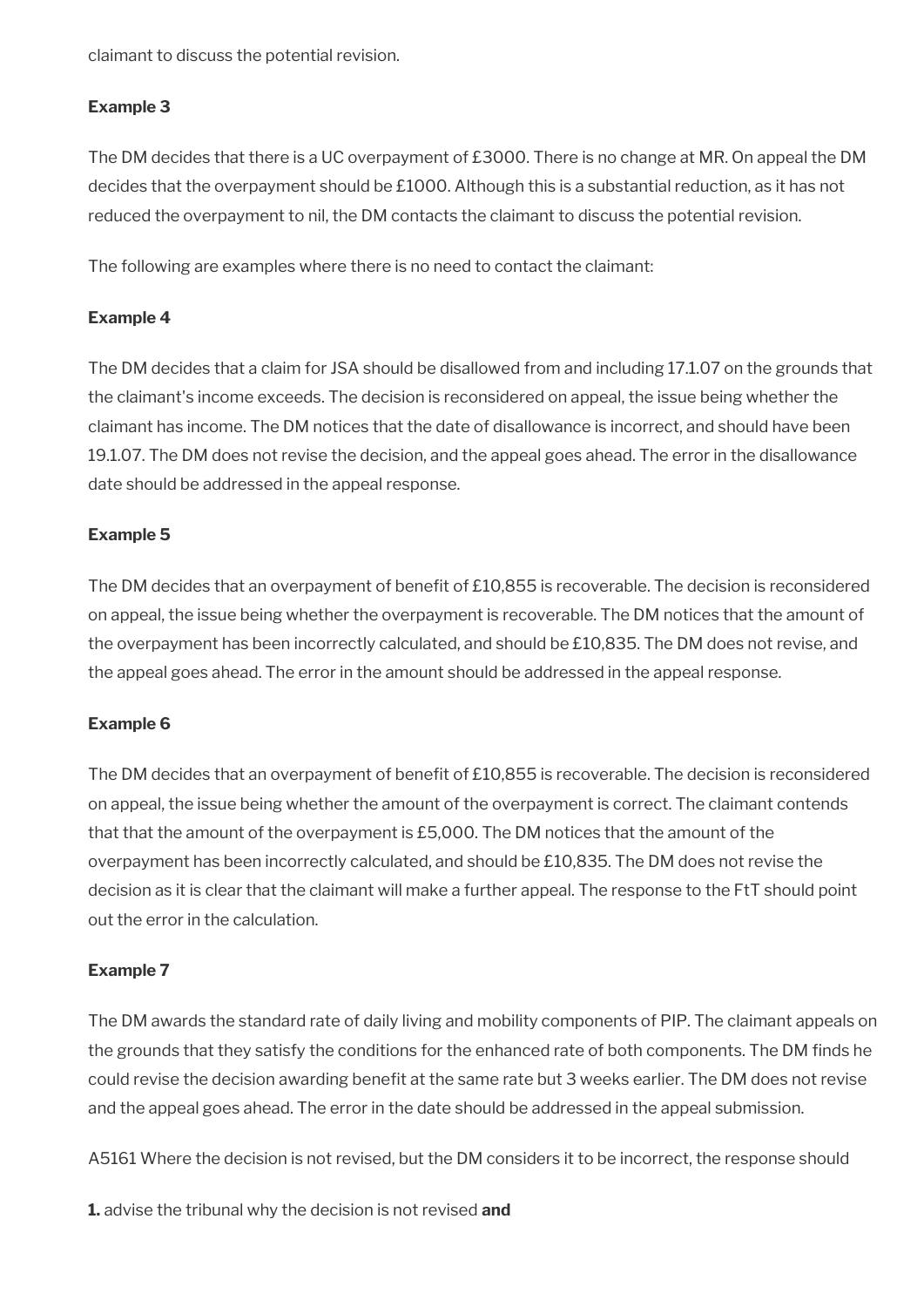**2.** request that the correct decision is substituted for that of the DM.

A5162 A decision is to the claimant's advantage $^{\rm 1}$  when the outcome is that

**1.** any benefit paid to the appellant is greater or for a longer period as a result of a revision

**2.** it would have resulted in a greater amount of benefit being payable but for the effect of any restriction or suspension of payment of, or disqualifying a claimant from receiving some or all of the beneft **or**

**3.** as a result of the decision, a denial or disqualification for the receiving of any benefit if lifted wholly or in part **or**

**4.** it reverses a decision to pay beneft to a third party **or**

**5.** the amount of a recoverable overpayment is reduced or is no longer recoverable **or**

**6.** a fnancial gain has or will accrue to the claimant as a result of the decision.

This list is not exhaustive and each case should be considered on its facts.

### *1 [UC, PIP, JSA & ESA \(D&A\) Regs, reg 52\(5\)](http://www.legislation.gov.uk/uksi/2013/381/regulation/52)*

A5163 Where an appeal is lapsed because the decision is revised, the new outcome decision carries a new dispute period and appeal rights. The claimant and HMCTS should be notifed that the appeal has lapsed.

# <span id="page-19-0"></span>**Decision not to the claimant's advantage**

A5164 Where the revised decision is not to the claimant's advantage, the appeal should be treated as made against the decision as revised $^1$ . The claimant must also be invited to make further representations within one month of notification of the revised decision<sup>2</sup>.

### *1 [UC, PIP, JSA & ESA \(D&A\) Regs, reg 52\(2\); 2 reg 52\(3\)](http://www.legislation.gov.uk/uksi/2013/381/regulation/52)*

A5165 If the decision is not revised following reconsideration, the reconsideration is **not** a decision. The appeal continues and the DM prepares the appeal response to be sent to HMCTS.

A5166 After the end of that period, or within that period if the claimant consents in writing, the appeal to the FtT must proceed, except where

**1.** the DM further revises the decision in light of further representations from the claimant **and**

 $\mathbf 2$ . that decision is more advantageous to the claimant than the decision before it was revised $^1$ .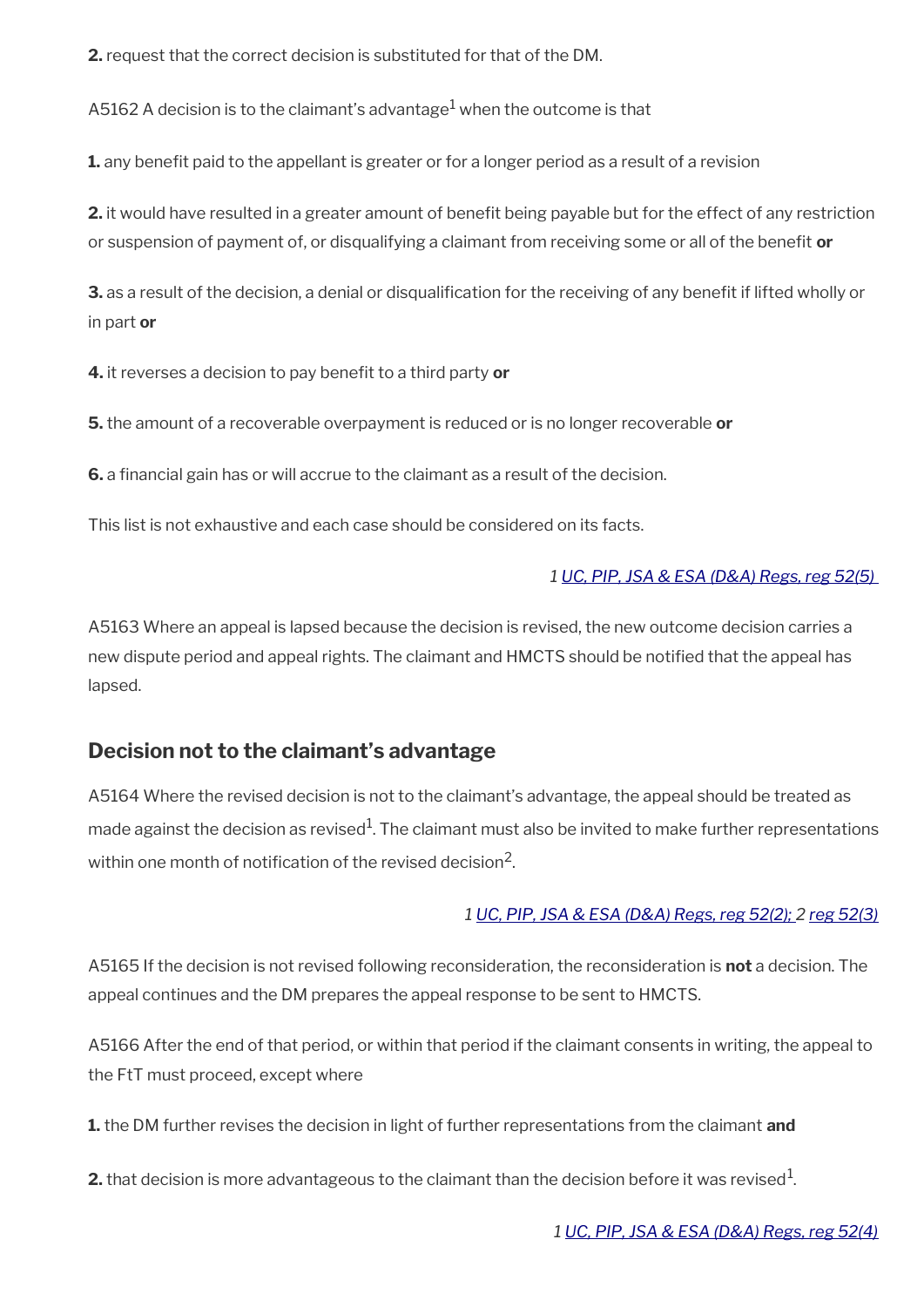A5167 The appeal lapses where

**1.** the claimant provides further information **and**

**2.** the revised decision can be revised again **and** 

 ${\bf 3}.$  the effect of the new decision is that the conditions in A5160 are satisfied for the original decision $^1$ .

### *1 [UC, PIP, JSA & ESA \(D&A\) Regs, reg 52\(4\)](http://www.legislation.gov.uk/uksi/2013/381/regulation/52)*

#### **Example**

The DM awards UC of £40. Mandatory reconsideration confirms this award. The claimant appeals, and the DM revises the decision to award £35. The claimant provides more information, as a result of which the DM is able to revise again and award £40.50. The appeal lapses.

A5168 Where the result of the further revision is not to the claimant's advantage, the appeal proceeds to HMCTS with a response in the normal manner.

A5169 - A5179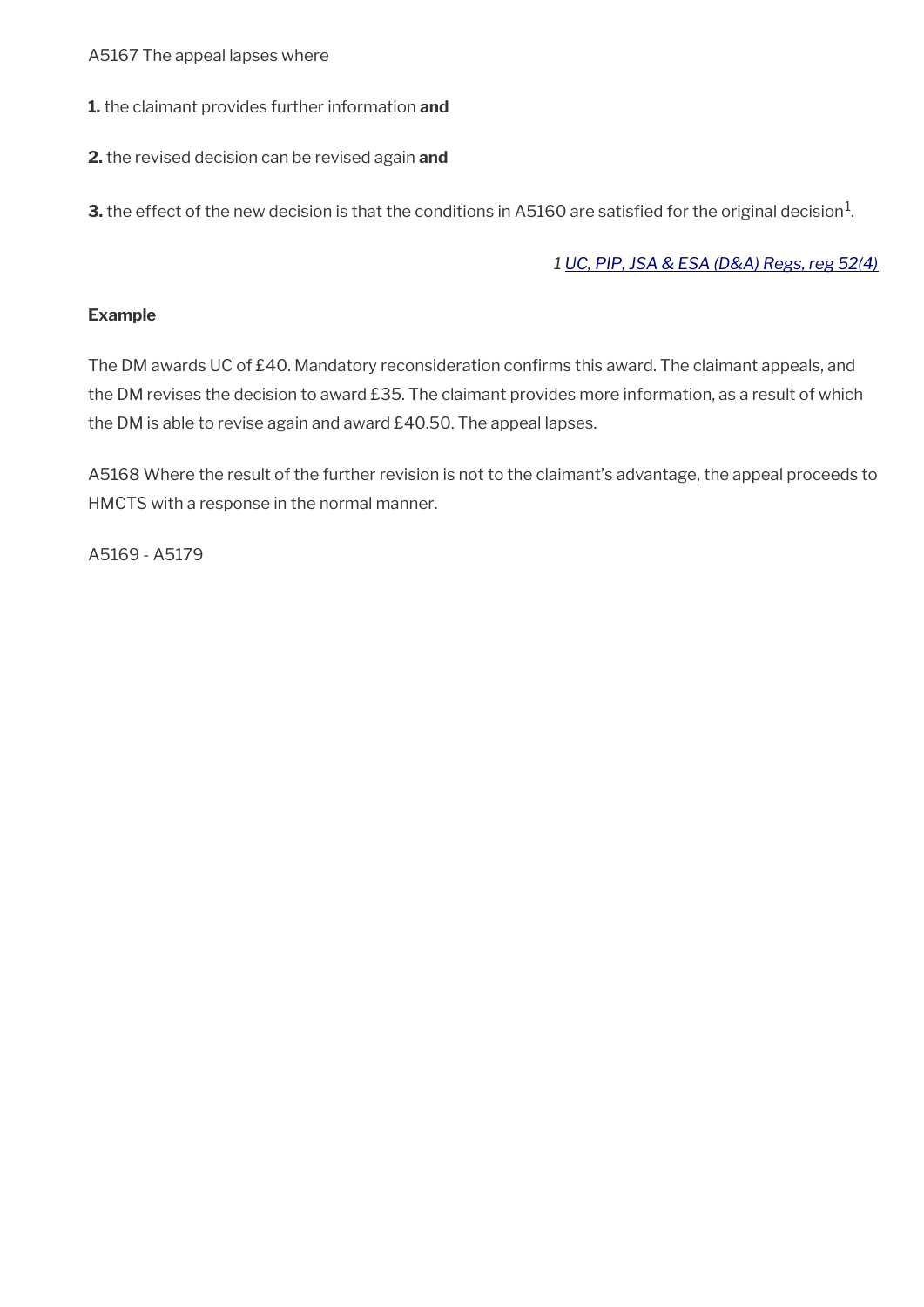# **Appeal awaiting outcome of other proceedings A5180 - A5193**

[Employment or other tribunal pending](#page-21-2) A5180

[Criminal proceedings contemplated or pending](#page-21-1) A5181 - A5182

[Appeal on the same subject as a case before the Court A](#page-21-0)5183 - A5193

# <span id="page-21-2"></span>**Employment or other tribunal pending**

A5180 Where a claimant has already appealed to another tribunal or authority (including the FtT) on a matter connected to the present appeal, HMCTS should be asked to delay or postpone the present appeal hearing to await the outcome of the other proceedings.

# <span id="page-21-1"></span>**Criminal proceedings contemplated or pending**

A5181 If an appeal is connected to matters that may result in criminal proceedings against the claimant, no mention of this should be made in the written or oral response. However, it should be brought to the attention of HMCTS.

A5182 The response should not be delayed where criminal proceedings are being brought by the Department against the claimant. The matter should be brought to the attention of HMCTS with details of how far those proceedings have progressed. The FtT decides whether the tribunal hearing should be delayed or postponed.

# <span id="page-21-0"></span>**Appeal on the same subject as a case before the Court**

A5183 An appeal to the FtT may be affected by the outcome of an appeal to the Court on the same subject. The DM can require the FtT to

**1.** not determine the appeal, but refer the case to the DM1**or**

**2.** stay the appeal until the appeal to the Court is decided<sup>2</sup>or

**3.** decide the appeal as if the appeal to the Court had been decided unfavourably for the claimant where the FtT considers this to be in the interests of the appellant $^{\rm 3}$ .

Appeals where this might apply will be identified by DMA Leeds. For further guidance on staying appeals see ADM Chapter A4: Supersession, suspension and termination.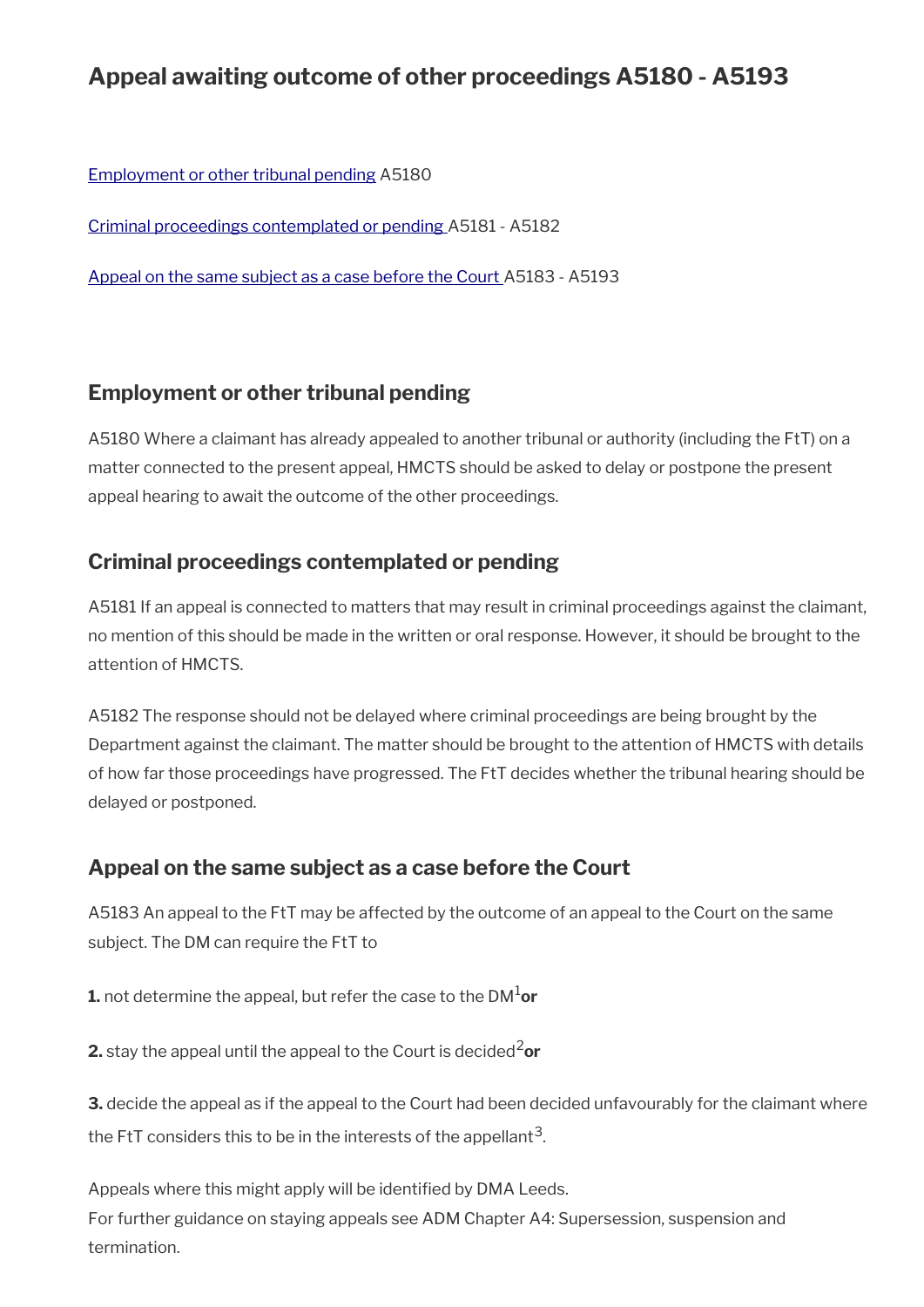1 [SS Act 98, s 26\(2\); 2 s 26\(4\)\(a\); 3 s 26\(4\)\(b\)](http://www.legislation.gov.uk/ukpga/1998/14/contents) 

A5184 - A5193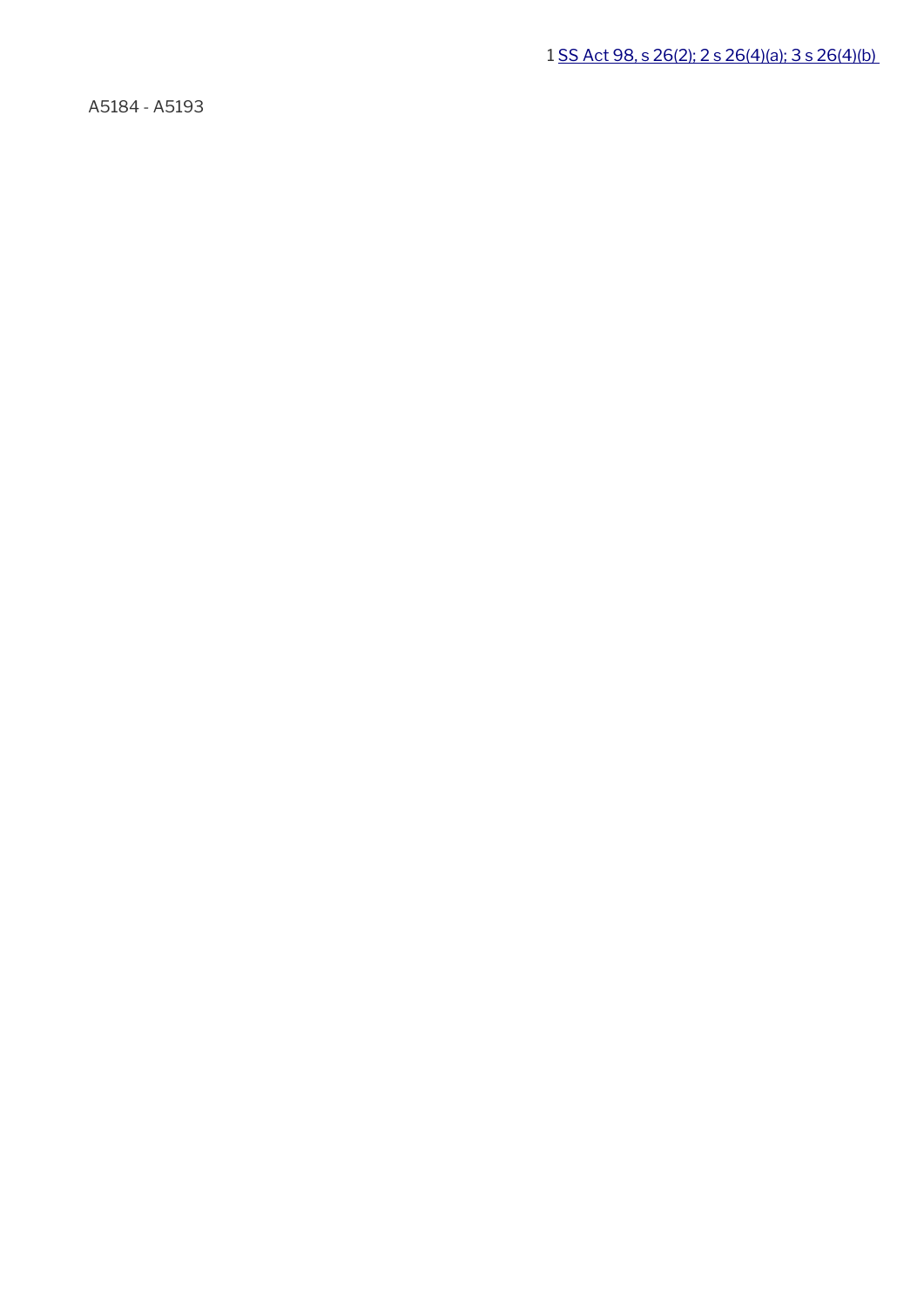# **Withdrawing an appeal A5194 - A5229**

### [Reinstatement of withdrawn appeal](#page-24-0) A5220 - A5229

A5194 Once an appeal has been lodged with HMCTS, it may be withdrawn by the claimant or representative

**1.** in writing to the  $\text{Fit}^1$  or

**2.** at an oral hearing but only where the FtT agree to the withdrawal<sup>2</sup> or

**3.** by telephone to  $\text{HMCTS}^3$ .

#### 1 [TP \(FtT\) \(SEC\) Rules, rule 17\(1\);](http://www.legislation.gov.uk/uksi/2008/2685/article/17) 2 [rule 17\(2\) & \(3\);](http://www.legislation.gov.uk/uksi/2008/2685/article/17)

3 Practice Statement on Delegation of Functions to Staff

A5195 The withdrawal of an appeal to the FtT made

**1.** before a hearing begins **or**

**2.** during an adjournment of proceedings

takes effect automatically, unless the FtT has previously directed that any withdrawal requires its consent. So even where the proceeding are adjourned part heard for some months for example, the appeal could still be withdrawn during the adjournment period without consent of the FtT being required.

A5196 However, the content of the decision under appeal is not "part" of the party's case; it is what the case is about. So where a decision contains several determinations, for example in PIP cases where a decision consists of a determination on the PIP assessment and a determination on the required period, it is still one decision. So if an appeal is withdrawn then all the determinations that make up that decision are withdrawn $^{\rm 1}$ .

#### 1 [AE v SSWP \(ESA\) \[2014\] UKUT 5; AACR 23](http://administrativeappeals.decisions.tribunals.gov.uk/Aspx/view.aspx?id=4074)

A5197 HMCTS will inform all parties to an appeal when an appeal lodged with HMCTS has been withdrawn.

A5198 - A5219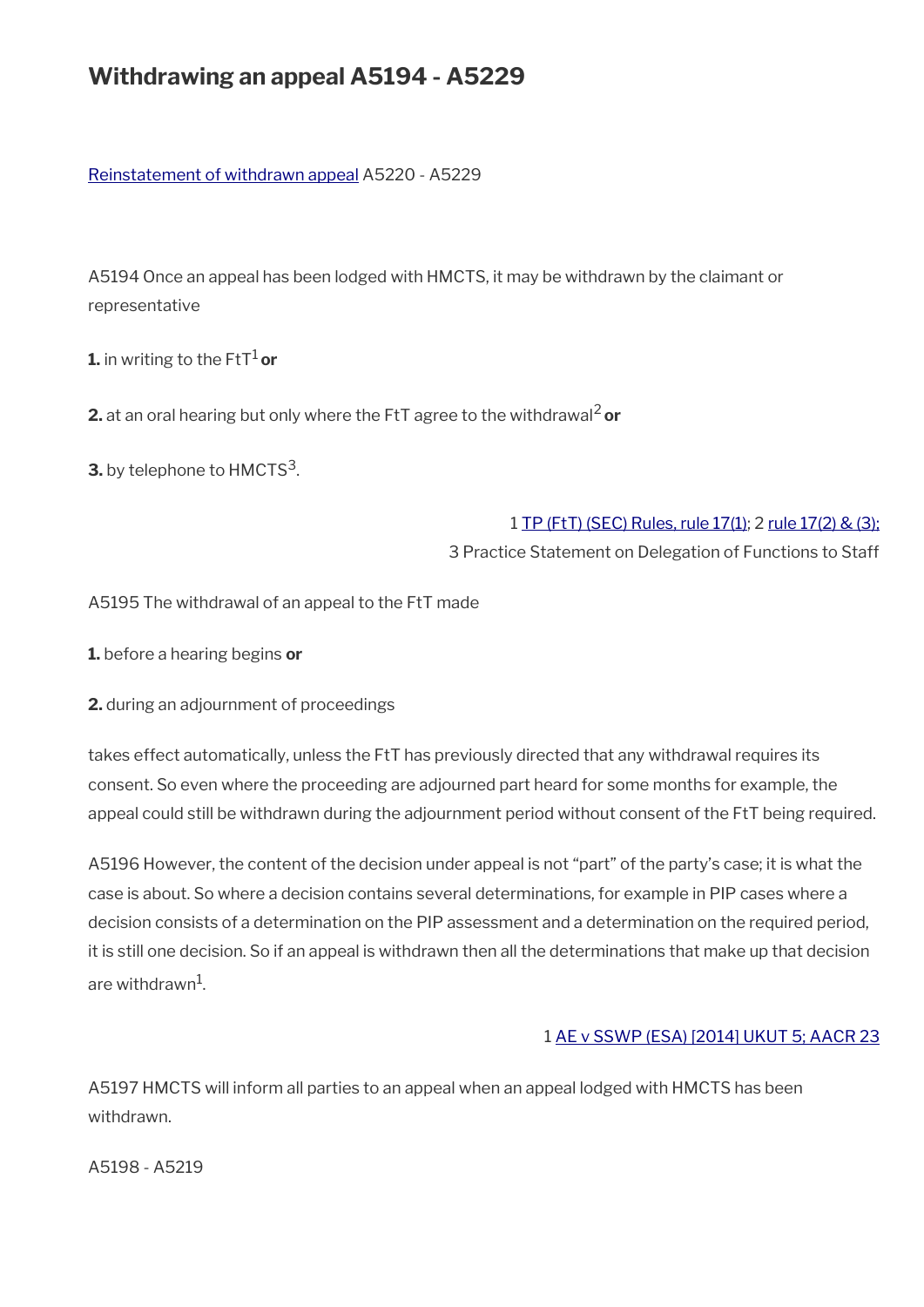# <span id="page-24-0"></span>**Reinstatement of withdrawn appeal**

A5220 A party to an appeal who has withdrawn their case may also apply to the FtT for it to be reinstated<sup>1</sup>. Such a request must be made in writing and be received within a month after

**1.** the date the FtT received the written request to withdraw the case **or**

**2.** the date of the hearing if the withdrawal was made verbally<sup>2</sup>.

1 [TP \(FtT\) \(SEC\) Rules, rule 17\(4\); 2 rule 17\(5\)](http://www.legislation.gov.uk/uksi/2008/2685/article/17)

A5221 **-** A5229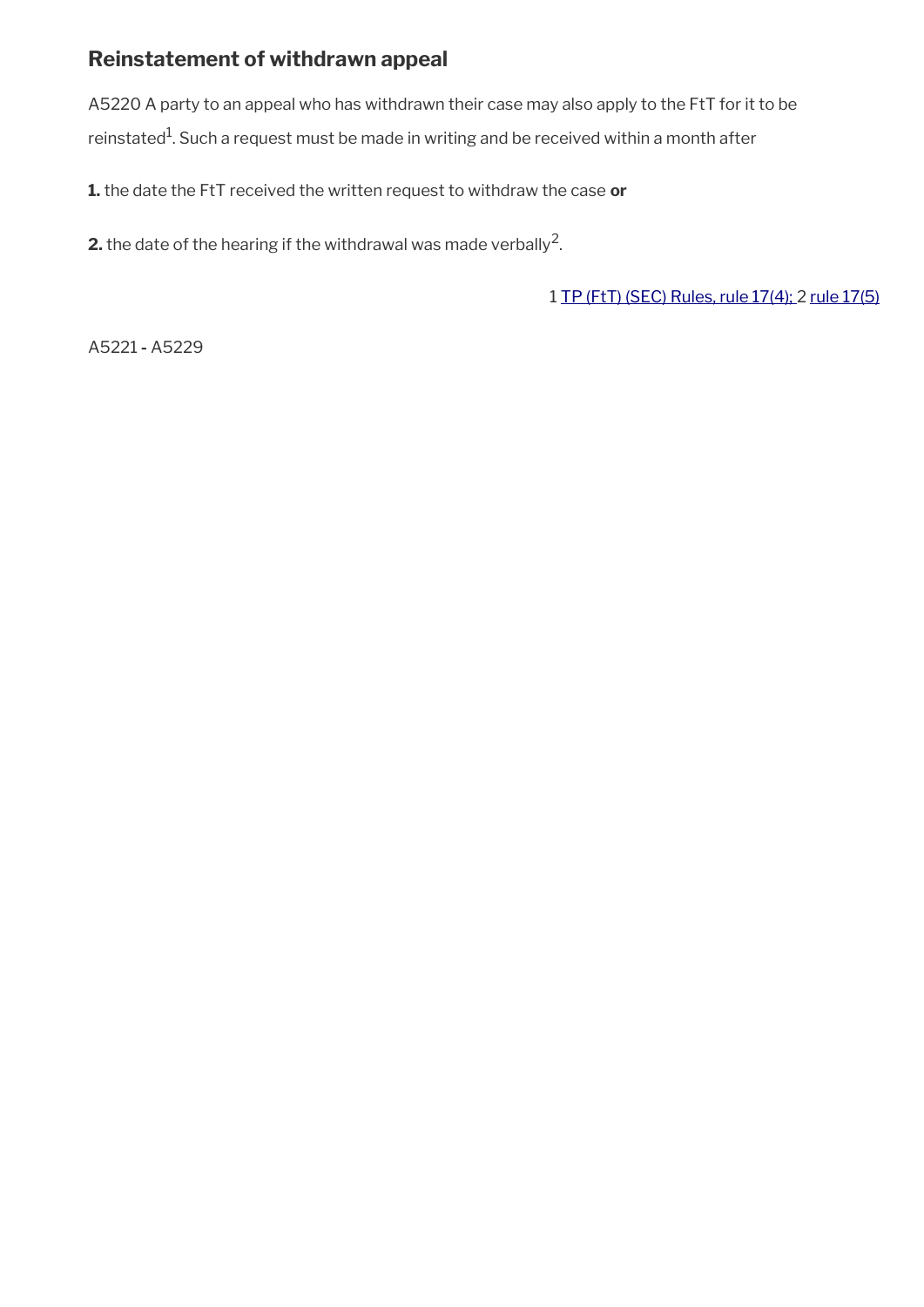# **When is an appeal struck out A5230 - A5285**

[The appellant](#page-25-0) A5230 - A5234

[The respondent](#page-26-0) A5235 - A5239

[Reinstatement of appeal A](#page-27-1)5240 - A5269

[Hearings](#page-27-0) A5270 - A5285

# <span id="page-25-0"></span>**The appellant**

A5230 The FtT will automatically strike out appeal proceedings if the appellant has failed to comply with a direction where the direction stated that failure to comply would result in strike out $^1\!$ 

### 1 [TP \(FtT\) \(SEC\) Rules, rule 8\(1\)](http://www.legislation.gov.uk/uksi/2008/2685/article/8)

A5231 Where the FtT have no jurisdiction to hear the appeal then they must strike out the whole or part of the proceedings unless they transfer the case to another court or tribunal $^{\rm 1}$ .

#### 1 [TP \(FtT\) \(SEC\) Rules, rule 8\(2\)\(a\)](http://www.legislation.gov.uk/uksi/2008/2685/article/8)

A5232 The FtT have the option to strike out proceedings if the

**1.** appellant fails to comply with a direction by the FtT where the direction stated that failure to comply may result in strike out

**2.** appellant failed to co-operate with the FtT to the extent that the proceedings cannot be dealt with fairly and justly

**3.** FtT considers there is no reasonable prospect of appellant being successful<sup>1</sup>.

#### 1 [TP \(FtT\) \(SEC\) Rules, rule 8\(3\)](http://www.legislation.gov.uk/uksi/2008/2685/article/8)

A5233 While it is only the FtT who have the authority to strike out proceedings, the DM is able to apply to the FtT for cases to be struck out. So where the DM identifes a case that they think

**1.** is outside of the FtT's jurisdiction, they should take action as per A5150 **or**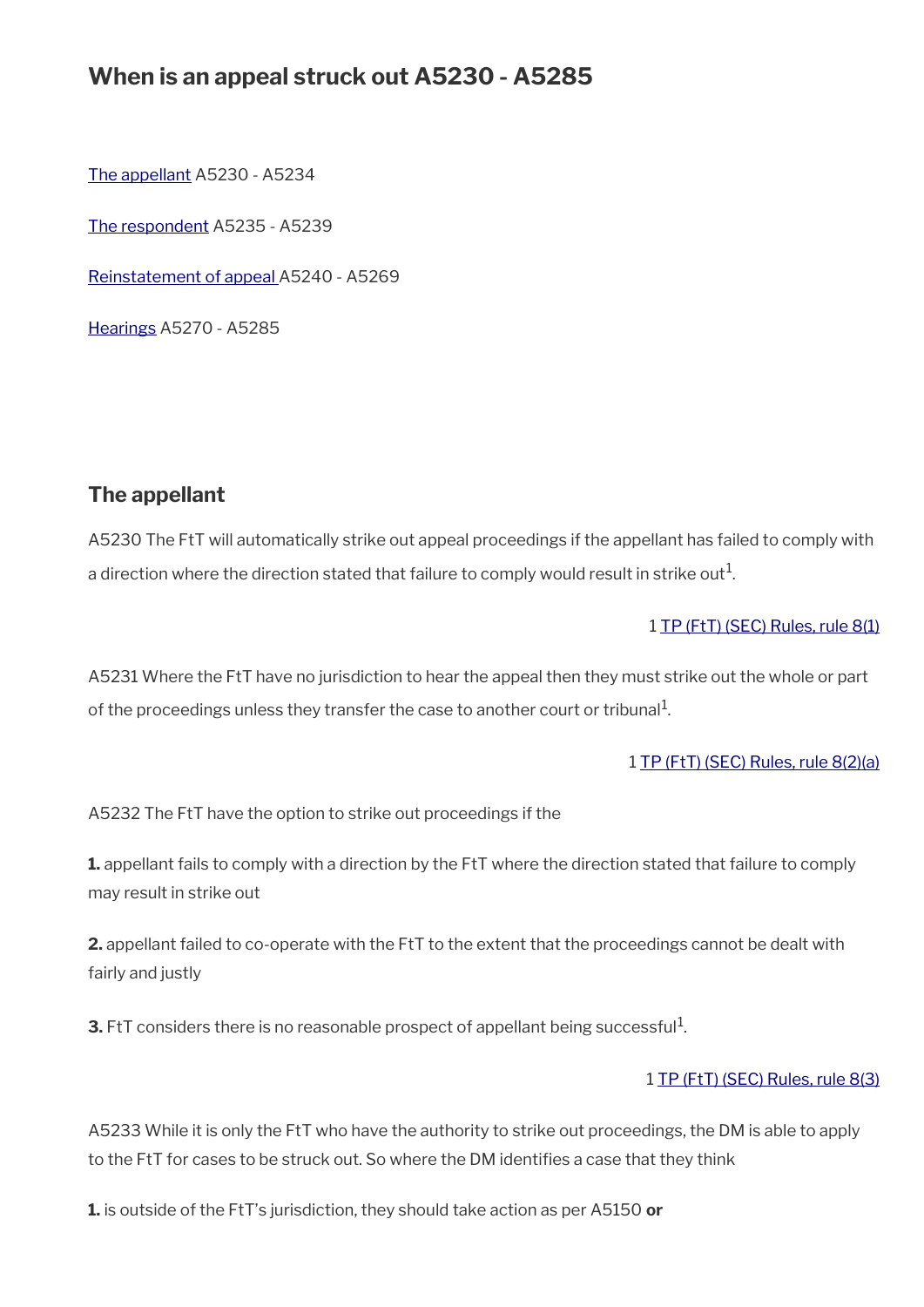**2.** has no reasonable prospect of success, they should send the case to HMCTS **before** writing the appeal response including details of the appeal and why they think there is no reasonable prospect of success.

**Note:** Appendix 1 to this Chapter gives examples of the types of case that may be suitable for applying for strike out on grounds of no reasonable prospect of success.

A5234 The FtT may not strike out proceedings under A5231 or A5232 **2.** and **3.** above before allowing the appellant the opportunity to make representations to the FtT about the matter $^{\mathrm{1}}$ .

## 1 [TP \(FtT\) \(SEC\) Rules, rule 8\(4\)](http://www.legislation.gov.uk/uksi/2008/2685/article/8)

# <span id="page-26-0"></span>**The respondent**

A5235 The strike out provisions described in A5230 - A5233 above also apply to the respondent (i.e. DWP) except that for the respondent this means that rather than the proceedings being struck out, the respondent would be barred from taking any further part in the proceedings $^1$ . The respondent must be given the opportunity to make representations to the FtT on the proposed bar before it is imposed.

### 1 [TP \(FtT\) \(SEC\) Rules, rule 8\(7\)\(a\)](http://www.legislation.gov.uk/uksi/2008/2685/article/8)

A5236 The DM **must** respond to a direction from the FtT as the direction can be accompanied by a warning that DWP may be barred from the proceedings if they fail to comply. When a direction is received it will include a time limit within which the DM must respond. The DM can request an extension to this time limit if they have to seek information or advice before responding. A direction should never be ignored and the DM can always refer the case to DMA Leeds for advice if they do not feel able to respond to the direction without assistance.

A5237 If failure to comply with the direction does result in DWP being barred from proceedings, the FtT is then able to continue with the hearing without taking any account of the appeal response submitted by DWP. It can then determine any or all issues under appeal against DWP $^1$ . So it is extremely important that the direction is complied with.

### 1 [TP \(FtT\) \(SEC\) Rules, rule 8\(8\)](http://www.legislation.gov.uk/uksi/2008/2685/article/8)

A5238 The DM does have the right to challenge a direction $^1$ , for example if they feel it is unreasonable for DWP to provide the information requested or DWP does not have the relevant authority to obtain the information.

### 1 [TP \(FtT\) \(SEC\) Rules, rule 6\(5\)](http://www.legislation.gov.uk/uksi/2008/2685/article/6)

A5239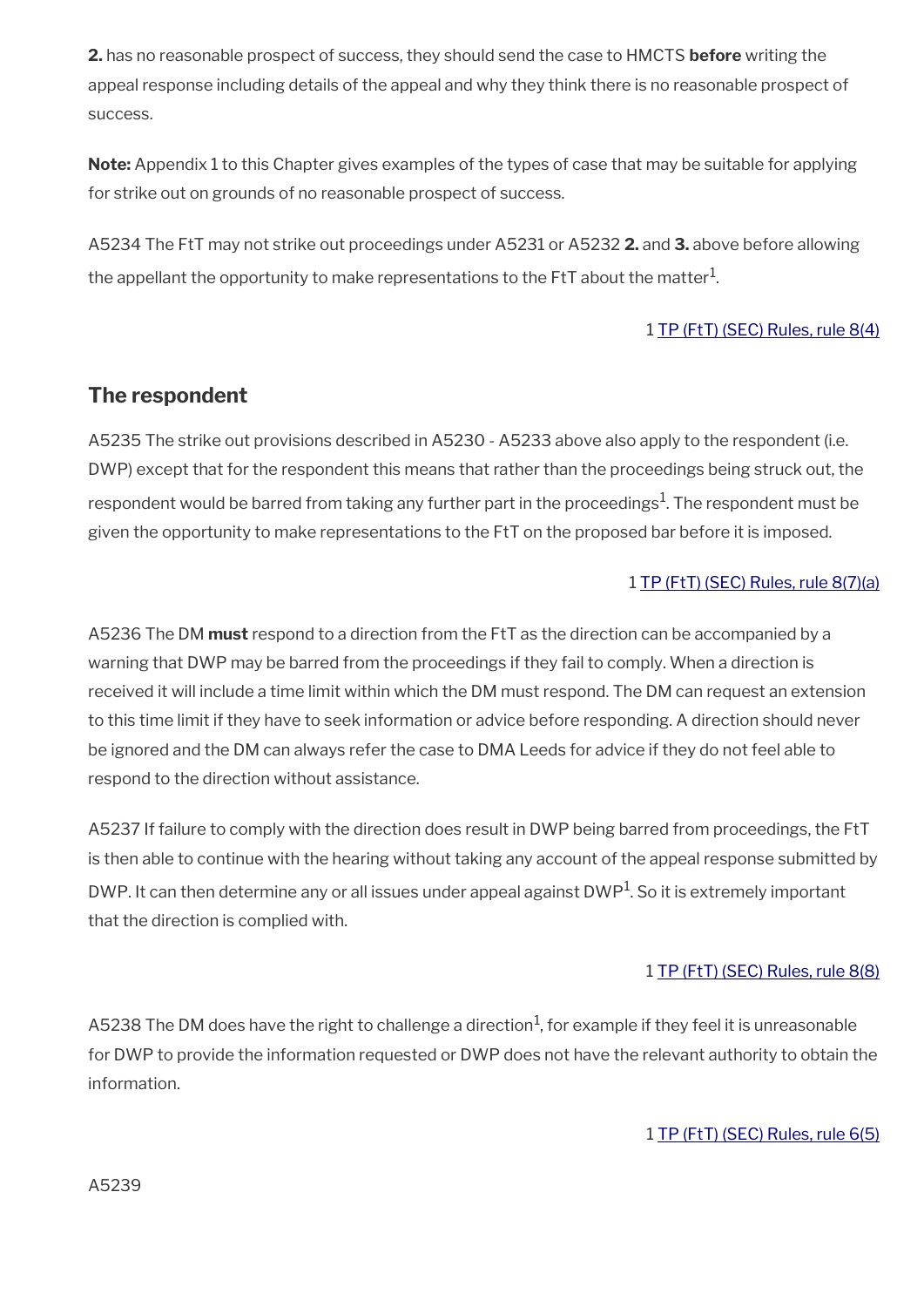# <span id="page-27-1"></span>**Reinstatement of appeal**

A5240 If proceedings have been struck out under A5230 or A5232 **1.**, the appellant can apply in writing to the FtT for proceedings to be reinstated $^1$ . Where the respondent has been barred from taking further part in the proceedings as in A5234, then they can apply to the FtT for the bar to be lifted<sup>2</sup>. An application for reinstatement or lifting of the bar has to be made within a month of the striking out or barring being notified<sup>3</sup>.

1 [TP \(FtT\) Rules, rule 8\(5\)](http://www.legislation.gov.uk/uksi/2008/2685/article/8); 2 [rule 8\(7\)\(b](http://www.legislation.gov.uk/uksi/2008/2685/article/8)); 3 [rule 8\(6\)](http://www.legislation.gov.uk/uksi/2008/2685/article/8)

A5241 - A5269

# <span id="page-27-0"></span>**Hearings**

A5270 The FtT must hold a hearing, which means an oral hearing $^1$ , before making a decision on the appeal unless

**1.** each party to the appeal has

**1.1** consented to **or**

**1.2** not objected to

the matter being decided without a hearing **and**

**2.** the FtT considers it can decide the appeal without a hearing<sup>2</sup>.

## 1 [TP \(FtT\) \(SEC\) Rules, rule 1\(3\);](http://www.legislation.gov.uk/uksi/2008/2685/article/1) 2 [rule 27\(1](http://www.legislation.gov.uk/uksi/2008/2685/article/27))

A5271 Each party to the proceedings is entitled to attend a hearing $^1$ . At least 14 days notice of the hearing should be given. Exceptionally this can be less with the consent of all parties or where there are urgent reasons for shorter notification<sup>2</sup>. Hearings should be in public unless the FtT decide otherwise<sup>3</sup>.

## 1 [TP \(FtT\) \(SEC\) Rules, rule 28](http://www.legislation.gov.uk/uksi/2008/2685/article/28); 2 [rule 29;](http://www.legislation.gov.uk/uksi/2008/2685/article/29) [3 rule 30\(1](http://www.legislation.gov.uk/uksi/2008/2685/article/30))

A5272 The FtT can direct that a person be excluded from all or part of the hearing where they consider that that person's

- **1.** conduct is likely to disrupt the hearing **or**
- **2.** presence is likely to prevent someone from giving evidence or talking freely **or**
- **3.** presence would counteract the effect of withholding information likely to cause harm **or**
- **4.** attendance would defeat the purpose of the hearing $^1$ .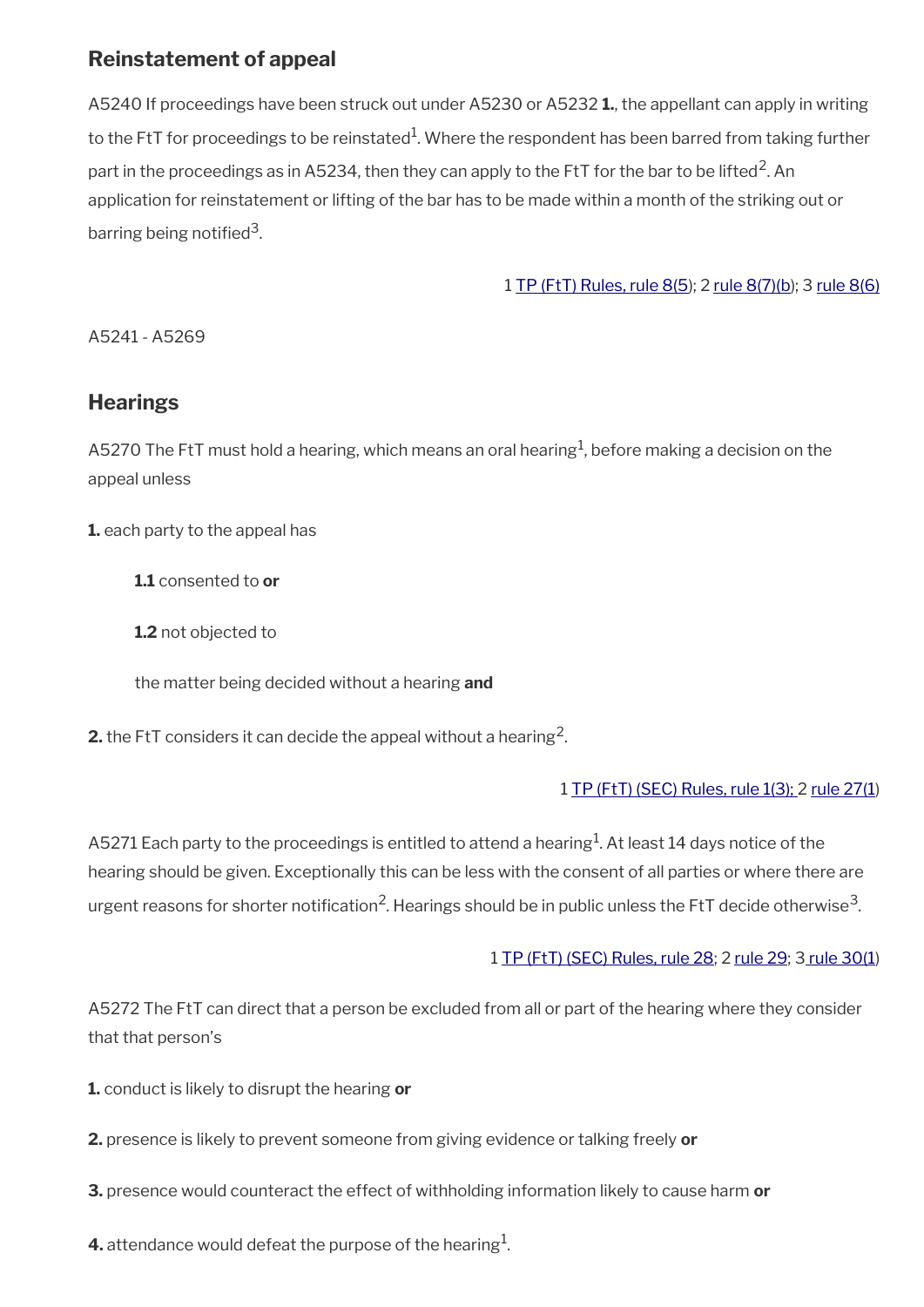A5273 The FtT can also exclude a witness from the hearing until they give their evidence $^1$ .

1 [TP \(FtT\) \(SEC\) Rules, rule 30\(6\)](http://www.legislation.gov.uk/uksi/2008/2685/article/30)

A5274 - A5285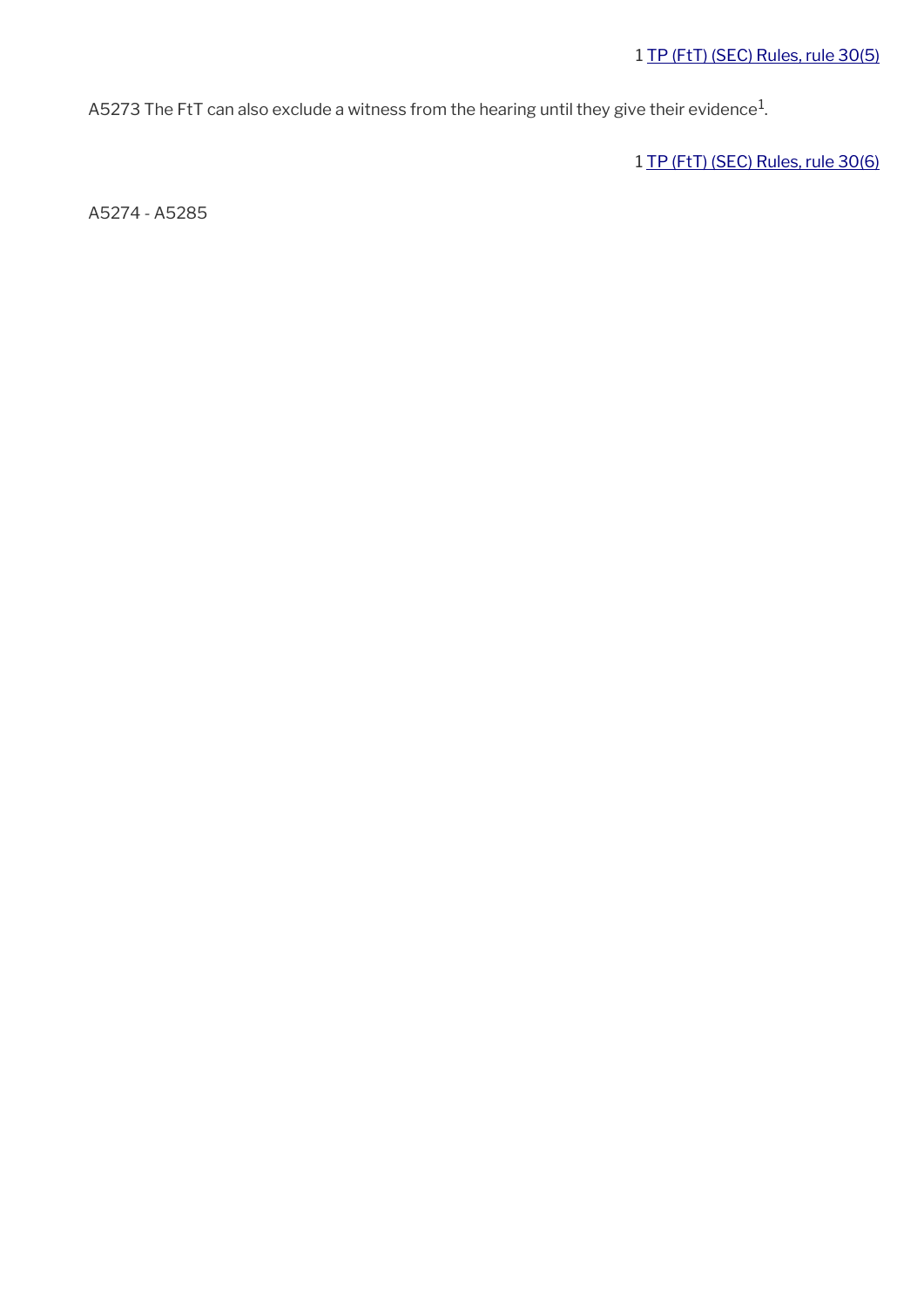# **Evidence A5286 - A5319**

[Non disclosure of documents and information](#page-29-0) A5287 - A5293

[Extracts from documents](#page-30-0) A5294 - A5303

[Copyright](#page-31-1) A5304

[Presentation of statements](#page-31-0) A5305

[Overpayments](#page-32-2) A5306 - A5037

[Rehabilitated offenders](#page-32-1) A5038 - A5310

[Exchange of medical reports](#page-32-0) A5311 - A5319

A5286 All evidence

**1.** relevant to the appeal **and**

**2.** available to the DM

should be available to the tribunal and disclosed to the appellant or representative $^1$ . (see ADM Chapter A1: Principles of decision making and evidence).

**Note:** Advice on the law, such as guidance on an individual case, is not evidence and should not be disclosed to the appellant, representative or tribunal. See ADM Chapter A1: Principles of decision making and evidence for further details.

1 [R\(S\) 1/58.pdf](../file/870774/download/R%2528S%2529%25201%252F58.pdf)

## <span id="page-29-0"></span>**Non disclosure of documents and information**

A5287 The FtT may give an order prohibiting the disclosure or publication of

**1.** documents or information relating to the appeal **or**

**2.** any matter which would enable the public to identify any person whom the FtT considers should not be identified<sup>1</sup>.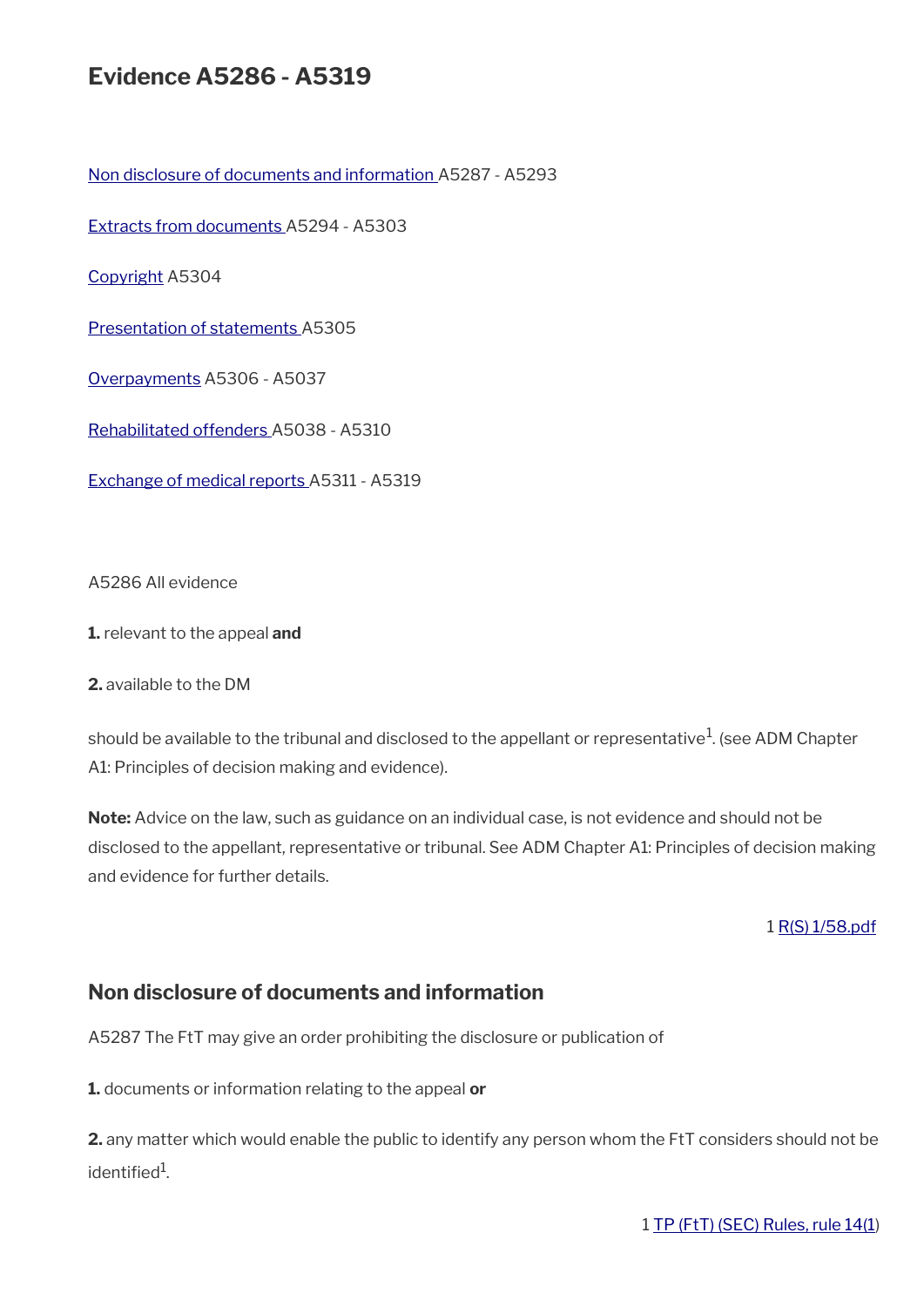A5288 The FtT may give a direction prohibiting disclosure of documents and information to a person if

**1.** the FtT is satisfed that disclosure would cause that person, or someone else, serious harm **and**

**2.** the FtT is satisfied that it is in the interests of justice and proportionate to do so $^1$ .

### 1 [TP \(FtT\) \(SEC\) Rules, rule 14\(2\)](http://www.legislation.gov.uk/uksi/2008/2685/article/14)

A5289 Any party to the proceedings can request that the FtT give such a direction. If they do then they must

**1.** exclude the relevant document or information from the rest of the papers provided to the person they wish the non disclosure to effect **and**

**2.** provide the FtT with the excluded document or information and the reason for its exclusions $^1$ .

### 1 [TP \(FtT\) \(SEC\) Rules, rule 14\(3\)](http://www.legislation.gov.uk/uksi/2008/2685/article/14)

A5290 The FtT will then decide whether to give a non disclosure direction, bearing in mind the criteria in  $A5288<sup>1</sup>$ .

### 1 [TP \(FtT\) \(SEC\) Rules, rule 14\(4\)](http://www.legislation.gov.uk/uksi/2008/2685/article/14)

A5291 If the person to whom the directive has been made has a representative, the FtT can direct that the representative can see the relevant document or information provided the FtT is satisfed that

**1.** disclosure to the representative would be in the interests of the person they represent **and**

**2.** the representative will not disclose the document or information to the person they represent unless they have the consent of the FtT $^{\rm 1}$ .

#### 1 [TP \(FtT\) Rules, rule 14\(5](http://www.legislation.gov.uk/uksi/2008/2685/article/14)) & [\(6\)](http://www.legislation.gov.uk/uksi/2008/2685/article/14)

A5292 The appellant is asked to produce any relevant documents, for example, business accounts, to HMCTS when they return the pre-hearing enquiry form.

A5293

# <span id="page-30-0"></span>**Extracts from documents**

A5294 The Department may submit extracts from lengthy documents, for example, a set of accounts. The response writer should

**1.** indicate which part of the document is to be copied by the Department and ensure that the typed extract is clearly headed "Extract from..." giving the necessary identifying details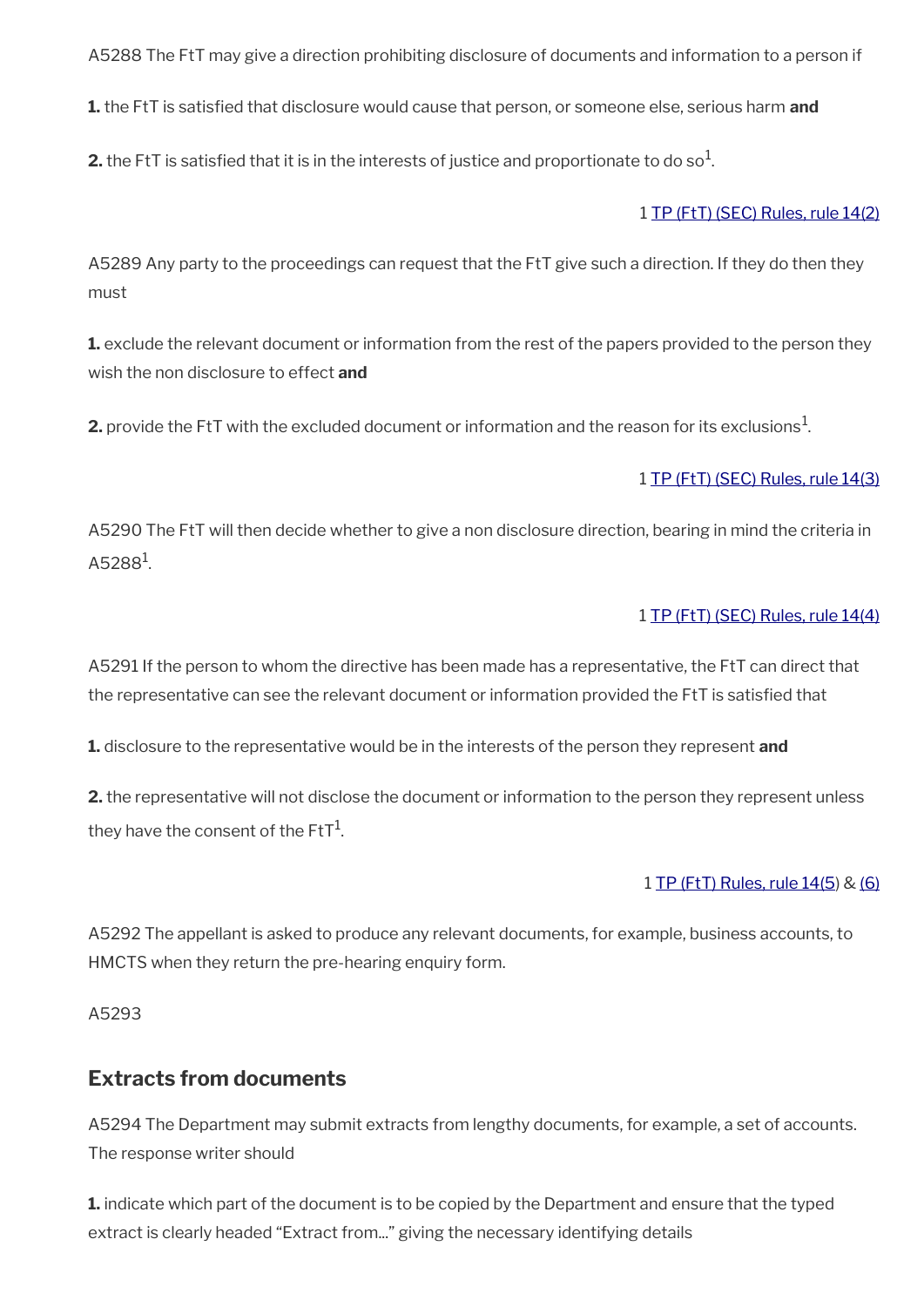**2.** ensure that the complete document or a copy of it is available at the hearing

**3.** provide a transcript and ensure the original tape is available at the hearing where an interview has been tape recorded.

**Note:** Extracts should never be taken from interviews under caution. The whole document should be provided<sup>1</sup>.

1 [R\(I\) 10/58.pdf](../file/869160/download/R%2528I%2529%252010%252F58.pdf)

A5295 - A5303

# <span id="page-31-1"></span>**Copyright**

A5304 Permission is not needed to reproduce printed material covered by copyright for an appeal to the FtT or the UT $^1$ . If an extract of printed material is needed for a response, the document can be photocopied and its source noted on the copy.

1 [Copyright Act 56, s 6\(4\)](http://www.legislation.gov.uk/ukpga/1956/74/section/6/enacted)

# <span id="page-31-0"></span>**Presentation of statements**

A5305 The Department should ensure that

**1.** written statements are signed with an explanation of why they were made and signed unless the reason is self-evident $^1$ 

**2.** all evidence that is hard to read, especially records of interviews or phone calls, is typed and signed

**3.** the original documents are available at the hearing where practicable

**4.** the advice in ADM Chapter A1 about evidence given in confdence is followed where the evidence refers to imprisonment

**5.** anonymous letters are not included

**6.** anonymous witness statements are not routinely included. Generally a witness should not be anonymous unless there are special circumstances requiring anonymity and that would be a matter for the tribunal chairman to decide

**7.** if redacted documents are included the papers, an unredacted copy in a sealed envelope should be made available to the chairman of the FtT.

1 [R\(G\) 1/63.pdf](../file/869162/download/R%2528G%2529%25201%252F63.pdf)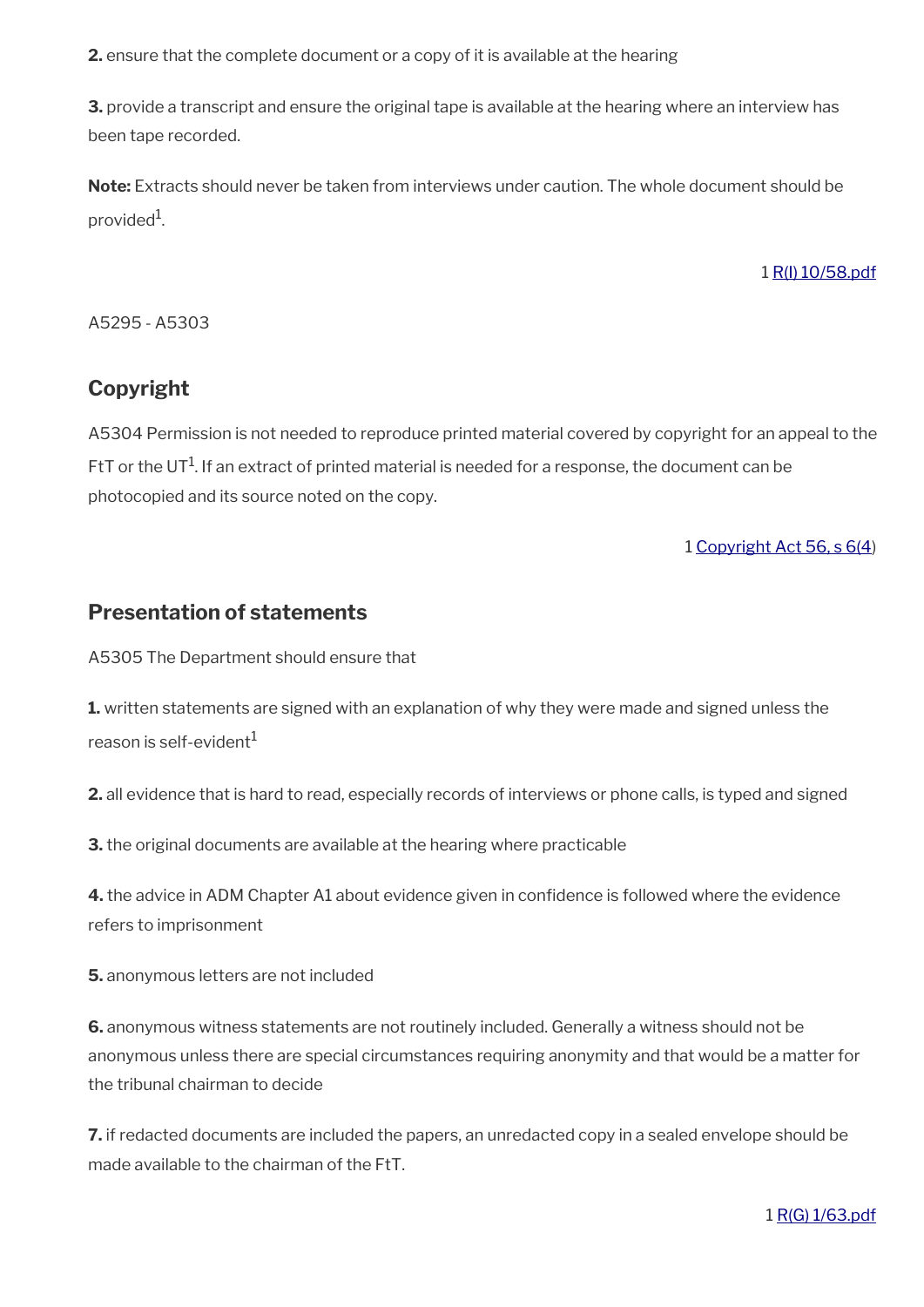# <span id="page-32-2"></span>**Overpayments**

### **Warning and instructions issued to claimants**

A5306 If an appeal is made against a recoverable overpayment, the evidence should include

**1.** the warnings and instructions in a printed form

**2.** a copy of any leaflet sent to the claimant if the advice in that leaflet is relevant.

If the particular print of a form or leaflet is no longer available, the nearest equivalent should be included. If there have been any changes to the warnings and instructions to the claimant then the DM should include an explanation as to the effect, if any, those changes have on the case.

### **Disclosure not made to administering office**

A5307 Where

**1.** the appeal is against a recoverable overpayment decision **and**

**2.** the ground of appeal is that disclosure was made to another office or part of another office of the Department

the DM should include evidence of Departmental procedures for links between sections, whether by computer or otherwise, and whether they broke down during the period of the overpayment.

# <span id="page-32-1"></span>**Rehabilitated offenders**

A5308 It is a criminal offence for anyone whose official duties involve access to official records to disclose information about spent convictions of rehabilitated offenders outside the course of those duties. In this connection the response writer should note that

**1.** evidence referring to a spent conviction should only be included where justice can **only** be done by doing so

**2.** if it is essential to refer to a period when the claimant has been in prison but has not been convicted of an offence, for example on remand, this should be made clear in the response.

A5309 - A5310

# <span id="page-32-0"></span>**Exchange of medical reports**

A5311 When a claimant disputes or appeals a decision and argues that a medical report produced for another beneft is more favourable to them, the DM should, if possible, obtain a copy of the other report and take it into account when reconsidering the decision. The decision may need to be revised or superseded in the light of the other report. See ADM Chapters A3: Revision and Chapter A4: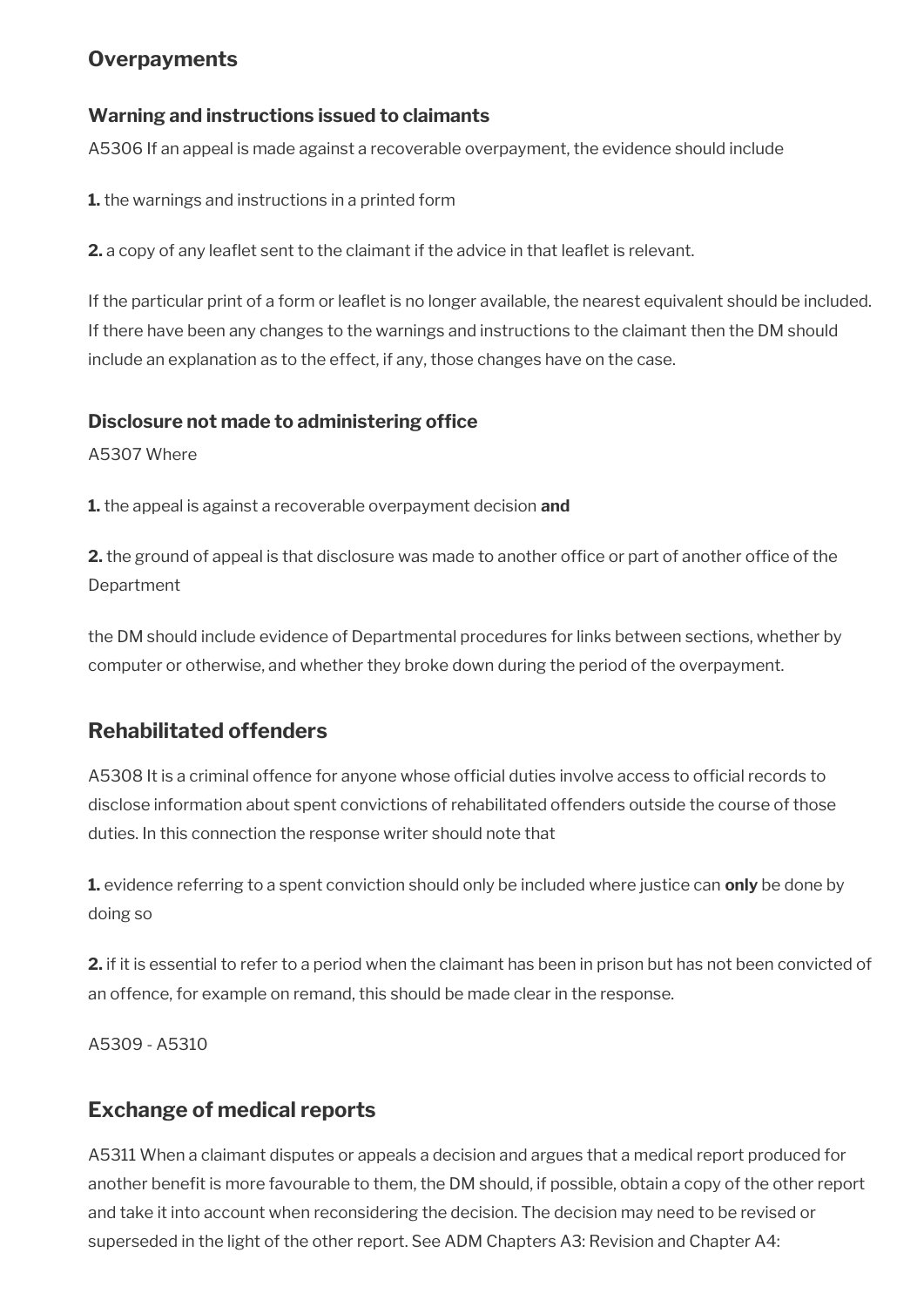Supersession, for further guidance.

A5312 The DM may also use a report produced for another benefit as evidence, for example where it is sent by another part of the Department.

A5313 If an appeal proceeds, include a copy of the other report in the appeal documents and refer to it in the appeal response.

A5314 The DM should also ensure that the tribunal is made aware of any decision making and appeals process which may have followed the production of the report.

A5315 - A5319

L.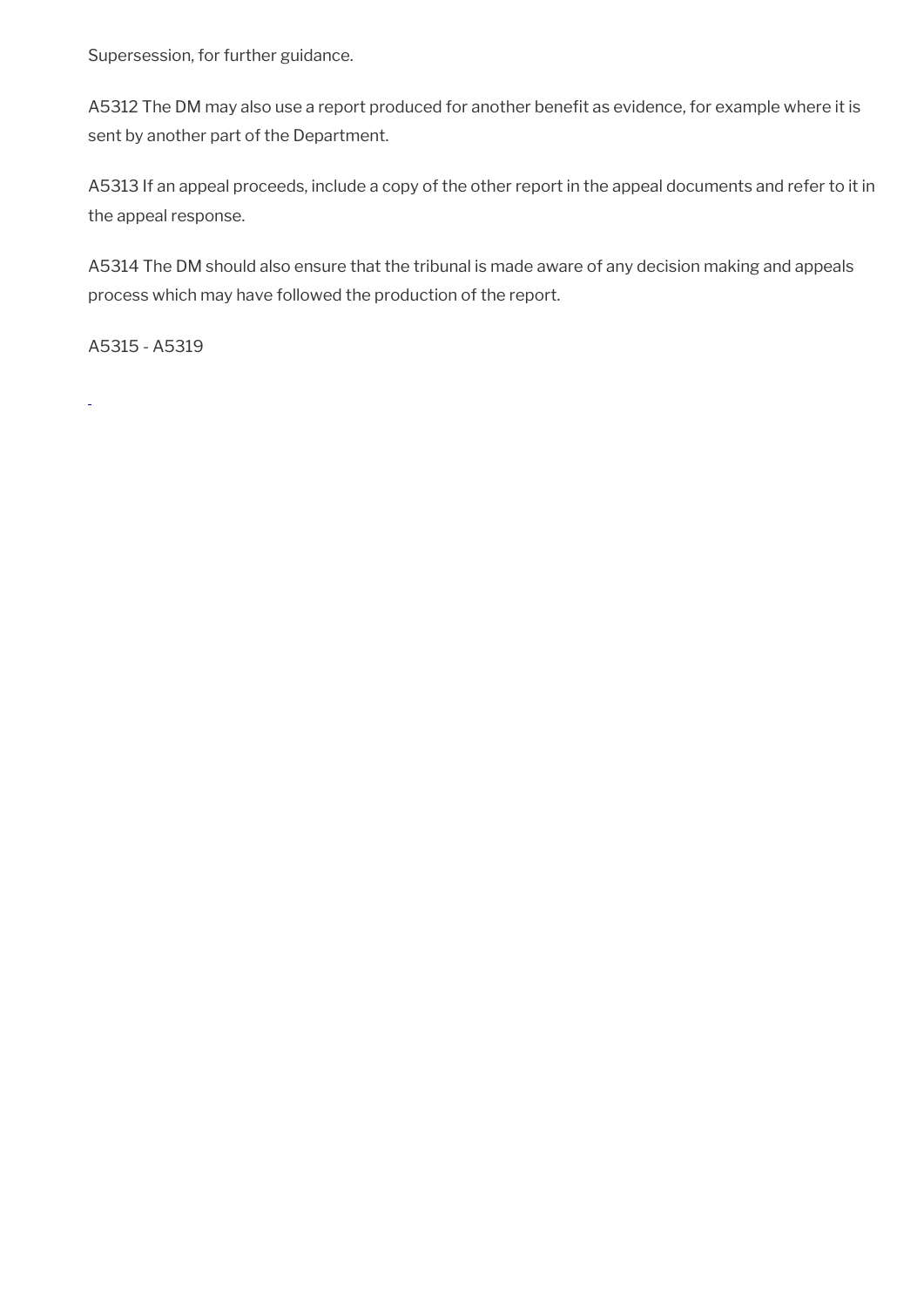# **Witnesses A5320 - A5329**

[No power to compel attendance](#page-34-0) A5322 - A5324

[Attendance of employers A](#page-35-0)5325 - A5329

A5320 Any person with a right to be heard (see A5395) at an oral hearing has the right to call witnesses and put questions to another person called as a witness.

A5321 The FtT may issue a summons (or citation in Scotland) to any person in GB requiring them to attend a tribunal hearing as a witness or order them to answer questions or produce evidence $^{\rm 1}$ . The summons must

**1.** give 14 days notice of the hearing (or shorter period if the FtT direct) **and**

**2.** make provision for the person summonsed to be paid necessary expenses and say who will pay them, where they are not a party to the appeal<sup>2</sup>.

#### 1 [TP \(FtT\) \(SEC\) Rules, rule 16\(1\)](https://www.legislation.gov.uk/uksi/2008/2685/article/16); 2 [rule 16\(2](http://www.legislation.gov.uk/uksi/2008/2685/article/16))

## <span id="page-34-0"></span>**No power to compel attendance**

A5322 No person can be compelled to give evidence or produce any document that they could not be required to do in a court of law in the part of the UK where the proceedings are to be heard $^{\rm 1}$ . Where a summons or order has been made it must state

**1.** that the person subject to the summons or order can apply to the FtT to vary or set it aside if they have not had the opportunity to object to it **and**

**2.** the consequences of failure to comply with the summons or order<sup>2</sup>.

#### 1 [TP \(FtT\) \(SEC\) Rules, rule 16\(3\);](http://www.legislation.gov.uk/uksi/2008/2685/article/16) 2 [rule 16\(4\)](http://www.legislation.gov.uk/uksi/2008/2685/article/16)

A5323 The following general points apply to the attendance of witnesses

**1.** a claimant does not have the right to demand the presence of an officer whose evidence is unfavourable to him or her $<sup>1</sup>$ </sup>

**2.** if a claimant wants to question a witness to resolve a conflict in evidence, the presenting officer should agree to an adjournment if necessary $^2$ .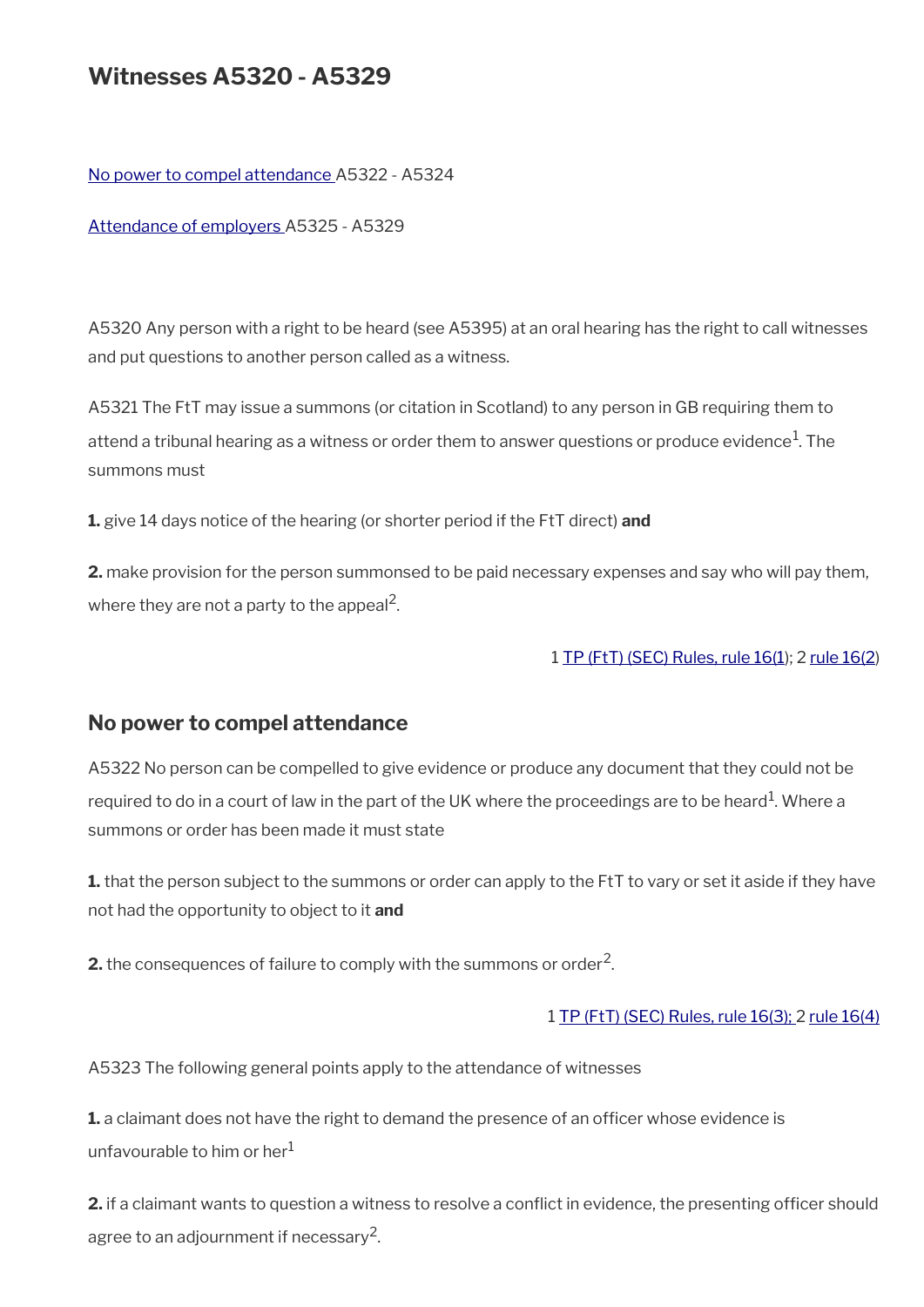A5324 If it is likely that the evidence obtained by a visiting officer, special investigator or other officer will be challenged, the Department should arrange for that officer to attend. Witnesses can give direct evidence and give the appellant (or representative) an opportunity to question that evidence $^1\!$ 

#### 1 [R\(SB\) 10/86.pdf](../file/869196/download/R%2528SB%2529%252010%252F86.pdf)

# <span id="page-35-0"></span>**Attendance of employers**

A5325 The Department should not normally ask an employer to attend as a witness or send a representative except

**1.** where there is a material confict between the employer's written evidence and that of the appellant **or**

**2.** where the employer could otherwise make a material contribution to the tribunal's consideration of the case.

A5326 Where a witness is required, the witness should have first-hand knowledge of the relevant facts. For example if the evidence of overtime disclosed on wages records is to be questioned, the witness should be the person who made up the wage records, not the office manager who was not personally involved.

A5327 - A5329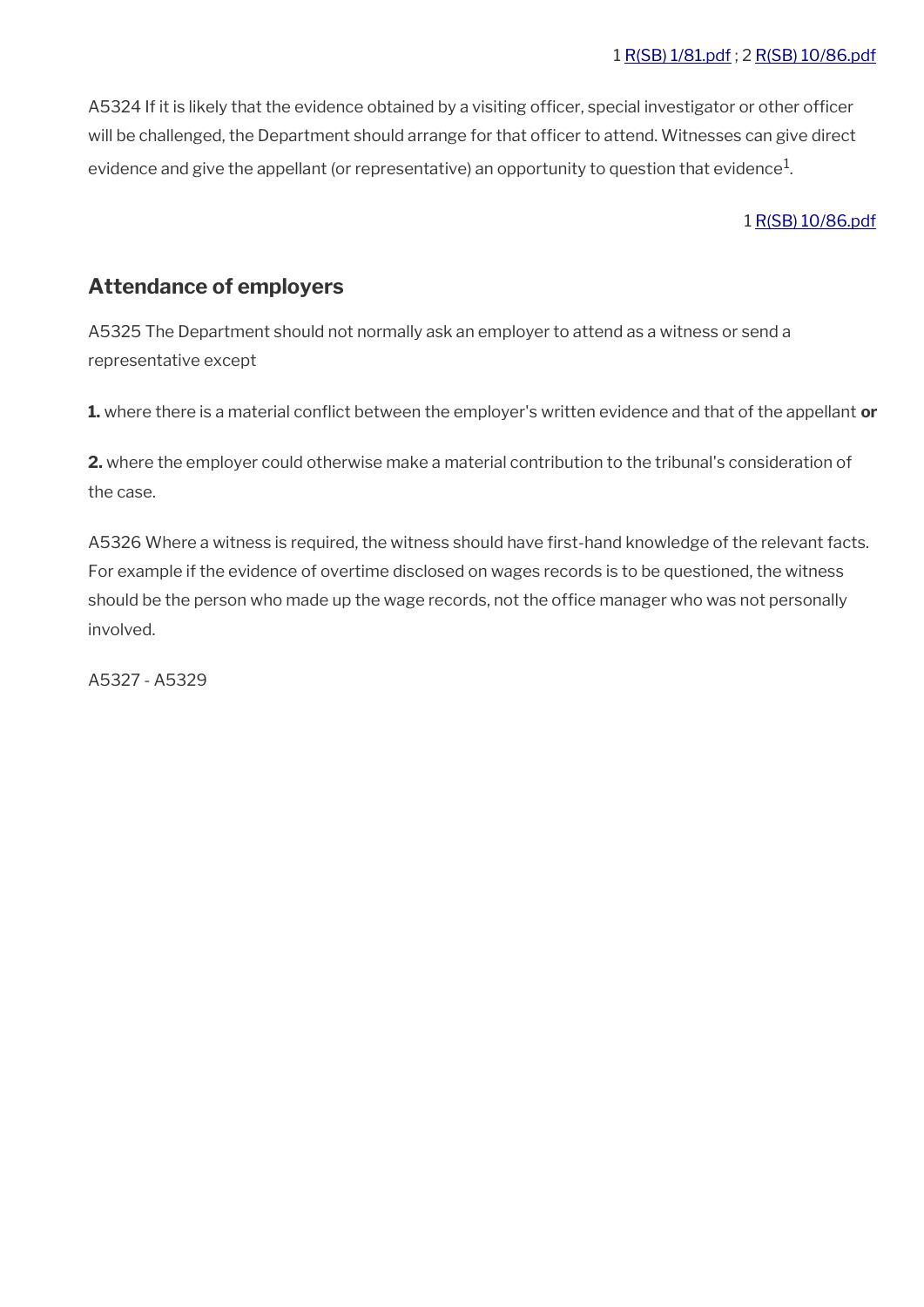# **Writing the response to the First-tier Tribunal A5330 - A5359**

[Recommendation to the First-tier Tribunal](#page-37-0) A5335 - A5337

[Completion of appeal responses A](#page-38-1)5338

[Personal details](#page-38-0) A5339

[The decision](#page-39-2) A5340 - A5341

[Summary of facts A](#page-39-1)5342 - A5344

[Law and case law](#page-39-0) A5345 - A5349

[Relevant evidence A](#page-40-0)5350 - A5359

A5330 The main purpose of the written appeal response is to provide the FtT and the claimant with a comprehensive explanation of the reasons for the DM's decision. DWP will provide a response within 28 calendar days after the receipt of the appeal papers from <code>HMCTS $^{\rm 1}$ .The</code> response must always contain $^{\rm 2}$ 

**1.** the name and address of the DM who made the decision against which the claimant is appealing

**2.** the name and address of the presenting officer, if one is going to attend the hearing

**3.** the name and address of the relevant DWP office where documents can be sent

**4.** the names and addresses of any other respondents and their representatives, if known

**5.** whether the Secretary of State opposes the appeal and if so the grounds for that opposition if this is not already set out in any documents the FtT has

**6.** any further information that the FtT issues a direction for.

1 [TP \(FtT\) \(SEC\) Rules, rule 24\(1\)\(c\);](http://www.legislation.gov.uk/uksi/2008/2685/article/24) 2 [rule 24\(2\)](http://www.legislation.gov.uk/uksi/2008/2685/article/24)

A5331 The response should

**1.** focus on the circumstances that existed at the time that the appealed decision was made **and**

**2.** deal solely with the issues raised by the appeal.

A5332 The response writer should adopt the role of friend of the court $^1$ . This means that the response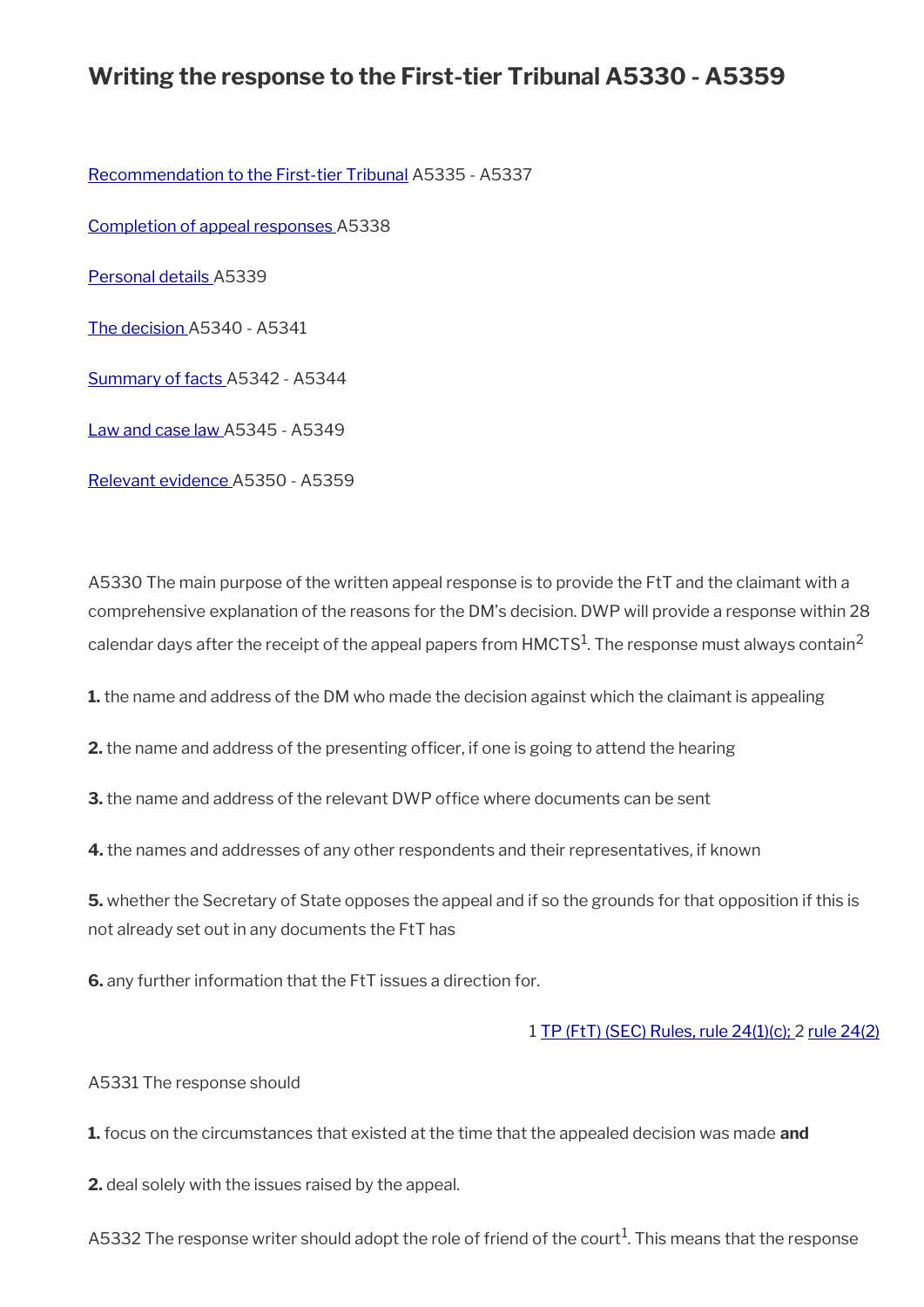should

**1.** give proper emphasis to points in the claimant's favour **and**

**2.** deal with any unresolved points put forward by the appellant. Account should be taken of these even if they are, in the response writer's opinion, only vaguely relevant to the question at issue.

### 1 [R\(I\) 4/65 Appendix.pdf](../file/870837/download/R%2528I%2529%25204%252F65%2520Appendix.pdf)

A5333 Along with the appeal response, the DM must also provide

**1.** a copy of any written record of the decision and subsequent mandatory reconsideration and any statement of reasons for those decisions **and**

**2.** copies of all other relevant documents that the Secretary of State holds $^1$ , including all relevant documents and information that set out the decision making history and chronology. Where relevant documents are not in the DM's possession, the DM should make the FtT aware in the appeal response of why they cannot provide the documents<sup>2</sup>.

## 1 [TP \(FtT\) \(SEC\) Rules, rule 24\(4\)\(a\) & \(b\);](http://www.legislation.gov.uk/uksi/2008/2685/article/24) 2 [\[2016\] AACR 24 \(FN v SSWP \(ESA\) \[2015\] UKUT 670 \(AAC\)](http://administrativeappeals.decisions.tribunals.gov.uk/Aspx/view.aspx?id=4729)

A5334 Unless the FtT has made an order prohibiting the disclosure of certain documents $^1$  (see A5287 et seq), the DM must provide a copy of the appeal response and any other papers to each other party to the appeal. If the party has a representative then they must be provided with a copy of any papers and therefore there is no need to provide them to the party<sup>2</sup>. If they wish, the appellant can then make a written submission or supply other documents in reply to the DM's appeal response $^{\rm 3}$ .

1 [TP \(FtT\) \(SEC\) Rules, rule 14;](http://www.legislation.gov.uk/uksi/2008/2685/article/14) 2 [rule 11\(6](http://www.legislation.gov.uk/uksi/2008/2685/article/11)); 3 [rule 24\(5\)-\(7\)](http://www.legislation.gov.uk/uksi/2008/2685/article/24)

## <span id="page-37-0"></span>**Recommendation to the First-tier Tribunal**

A5335 In order to assist the FtT to take the most appropriate course of action, the response to the FtT should indicate whether, if the appeal succeeds on the issue raised, there are other issues which require determination. If so, the response should also state whether the Secretary of State considers that the FtT should deal with them, or whether they should decide the issue under appeal and refer the case to the DM for a final outcome decision to be made.

## **Outcome decision required**

A5336 The following example is where the response writer may wish to request that the FtT give an outcome decision.

**Note:** If the FtT does not accept the recommendation, the DM must comply with the FtT's directions.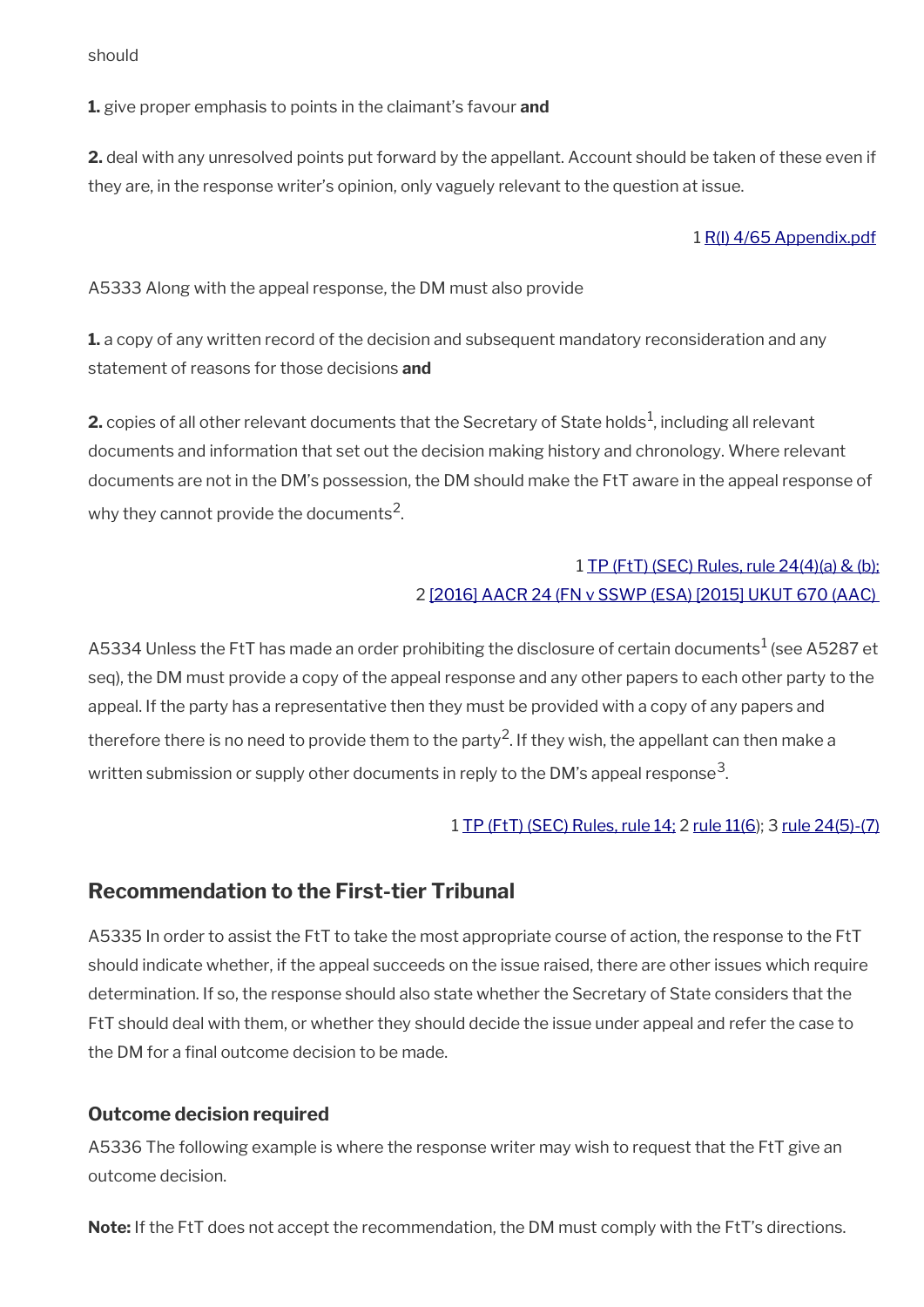### **Example**

The DM decides that a claim for UC is disallowed because the claimant is not in GB. The claim form has given sufficient information to decide all other conditions of entitlement. The response requests the FtT to give an outcome decision on entitlement if the appeal on the issue of being in GB is allowed.

### **Outcome decision not required**

A5337 The following examples are where the response writer may wish to request that the FtT refers the case for the DM to give an outcome decision.

### **Example 1**

The DM disallows a claim for PIP as the claimant has not been able to show they satisfed the residence and presence conditions. The DM's response requests the FtT to remit the claim to the DM to deal with the daily living and mobility component activities should the FtT decide the residence and presence conditions are satisfed.

### **Example 2**

The DM disallows a claim for UC on the basis that the claimant has capital in excess of the £16,000 limit. In the response to the FtT, the DM asks that if they should find that the capital is less than £16,000, the FtT remit the case to the DM so that enquiries can be made about the claimant's earnings.

# <span id="page-38-1"></span>**Completion of appeal responses**

A5338 Appeal responses are made in a standard format depending on the focus of the response. For general advice on the contents of responses see A5330 et seq. Detailed guidance on the completion of appeal response templates can be found in Departmental operational guidance.

## <span id="page-38-0"></span>**Personal details**

A5339 The response should contain

- **1.** the claimant's name and NI number
- **2.** the date the decision appealed was made
- **3.** the date the decision was notified to the claimant (see A5065 A5066)
- **4.** the date the mandatory reconsideration was undertaken
- **5.** the date the mandatory reconsideration notice was sent to the claimant.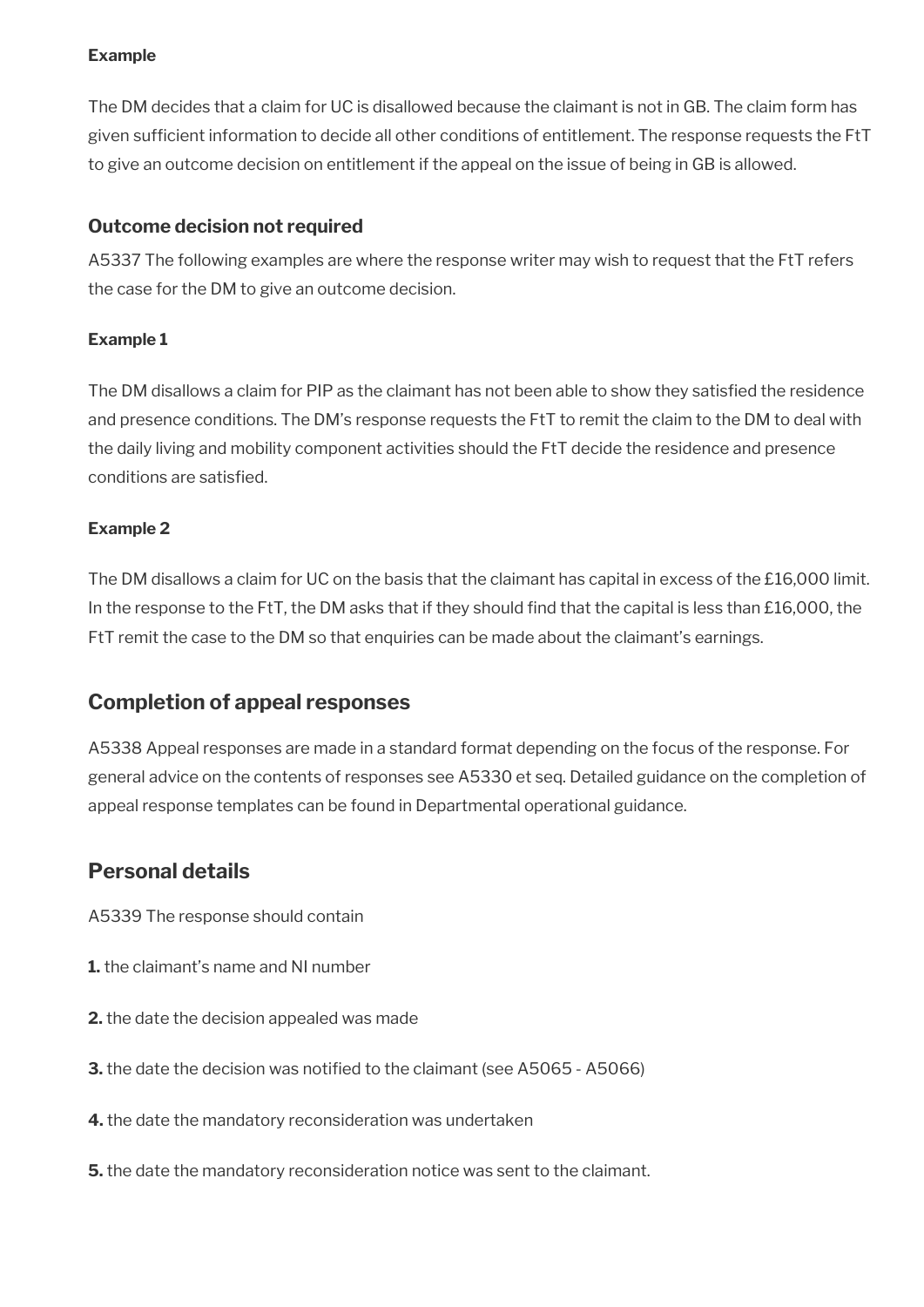# <span id="page-39-2"></span>**The decision**

A5340 The exact wording of the decision as notified to the claimant should be included. The response writer should not paraphrase or make corrections to the decision. DMs should ensure that the outcome is recorded, and not the determination which is the issue under appeal.

A5341

# <span id="page-39-1"></span>**Summary of facts**

A5342 The summary should

**1.** be a plain statement of facts in a simple narrative form

**2.** contain only those facts relevant to the case

**3.** exclude opinions or assumptions not supported by the evidence.

A5343 The facts of the case should also include an explanation of the reasons for the decision and the mandatory reconsideration process. The explanation of the decision should cover the outcome and how the issues under appeal were decided. The reconsideration process should include details of information supplied by the claimant and its consideration.

A5344 Where the facts refer to a particular document, an appropriate cross-reference to the page number should be made.

# <span id="page-39-0"></span>**Law and case law**

A5345 The response should list

- **1.** the sections of Acts
- **2.** the numbers of regulations
- **3.** any European legislation, for example Regulations and Directives
- **4.** relevant case law

used to make the decision about the issues under appeal.

## **Use of unreported Upper Tribunal decisions**

A5346 The response writer should note the following points on unreported UT decisions

**1.** response writers should not normally rely on unreported UT's decisions as authority or refer to them in responses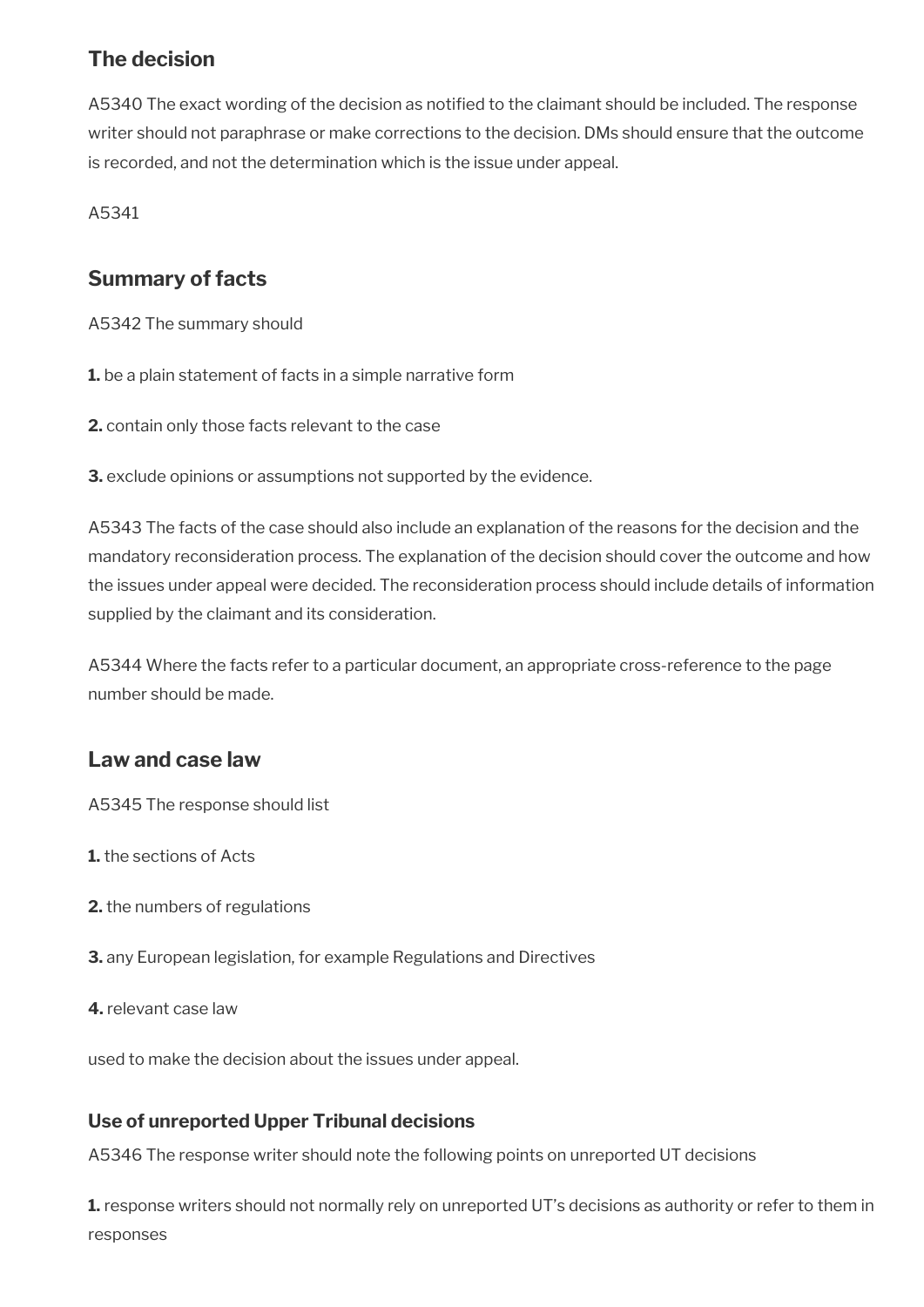**2.** the response writer should take account of an unreported decision if a claimant refers to it

**3.** in exceptional cases copies of unreported decisions and advice on their application are available from DMA Leeds

**4.** if the facts are clearly distinguishable so as to make the legal principles in the unreported case inapplicable, the response writer should say so in the response

**5.** reported decisions which clearly cover the point at issue should be included because they take precedence over unreported decisions.

#### A5347 Where

**1.** the claimant cites an unreported decision after the response is sent to HMCTS **and** 

**2.** there is insufficient time to prepare a supplementary response

the presenting officer should cover the matter in the oral presentation to the FtT, or request an adjournment.

**NB:** See Annex K (Neutral citation) for details of how reported and unreported decisions are now numbered.

## **Northern Ireland Commissioners' decisions and Court of Appeal judgments**

A5348 Response writers should contact the Office of the Social Security Commissioners, Child Support Commissioners & Pensions Appeal Commissioners (NI) when a Northern Ireland decision is involved and there is no reported decision in GB dealing with the point at issue.

A5349 Commissioners' decisions and judgments of the Court of Appeal in Northern Ireland may be persuasive but are not binding on the decision making authorities in GB $^{\rm 1}$ . However, where the relevant statutory provisions are identical, the same interpretation should be applied by the judicial authorities throughout the UK<sup>2</sup>. For example, where a view of the law is fully argued before the Court of Appeal in Northern Ireland, and the law is the same in GB, the FtT should follow it<sup>3</sup>.

### 1 [R\(S\) 5/85.pdf](../file/869198/download/R%2528S%2529%25205%252F85.pdf) ; 2 [R\(SB\) 1/90.pdf](../file/869204/download/R%2528SB%2529%25201%252F90.pdf) ; 3 [R\(IB\) 4/04](http://intranet.dwp.gov.uk/manual/decision-benefit/rib-4-04)

## <span id="page-40-0"></span>**Relevant evidence**

A5350 The response should contain the relevant evidence that was available to the DM when the decision was made unless for other reasons it should be excluded (see A5287 et seq). All the relevant evidence before the DM should be presented to the FtT. See ADM Chapter A1: Principles of decision making and evidence.

A5351 The relevant evidence should be listed in a schedule, with the documents themselves numbered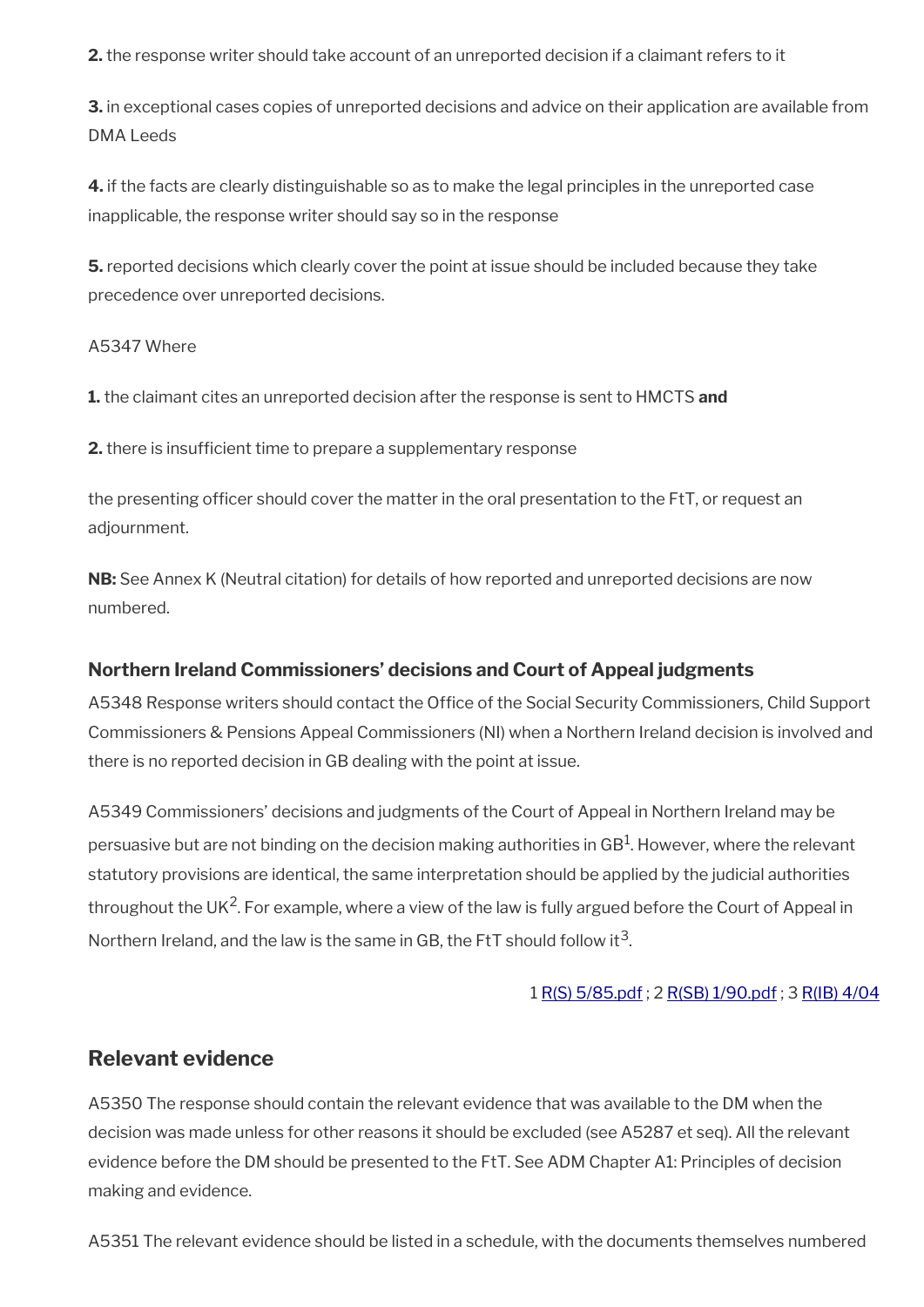by page for cross-references.

A5352 - A5359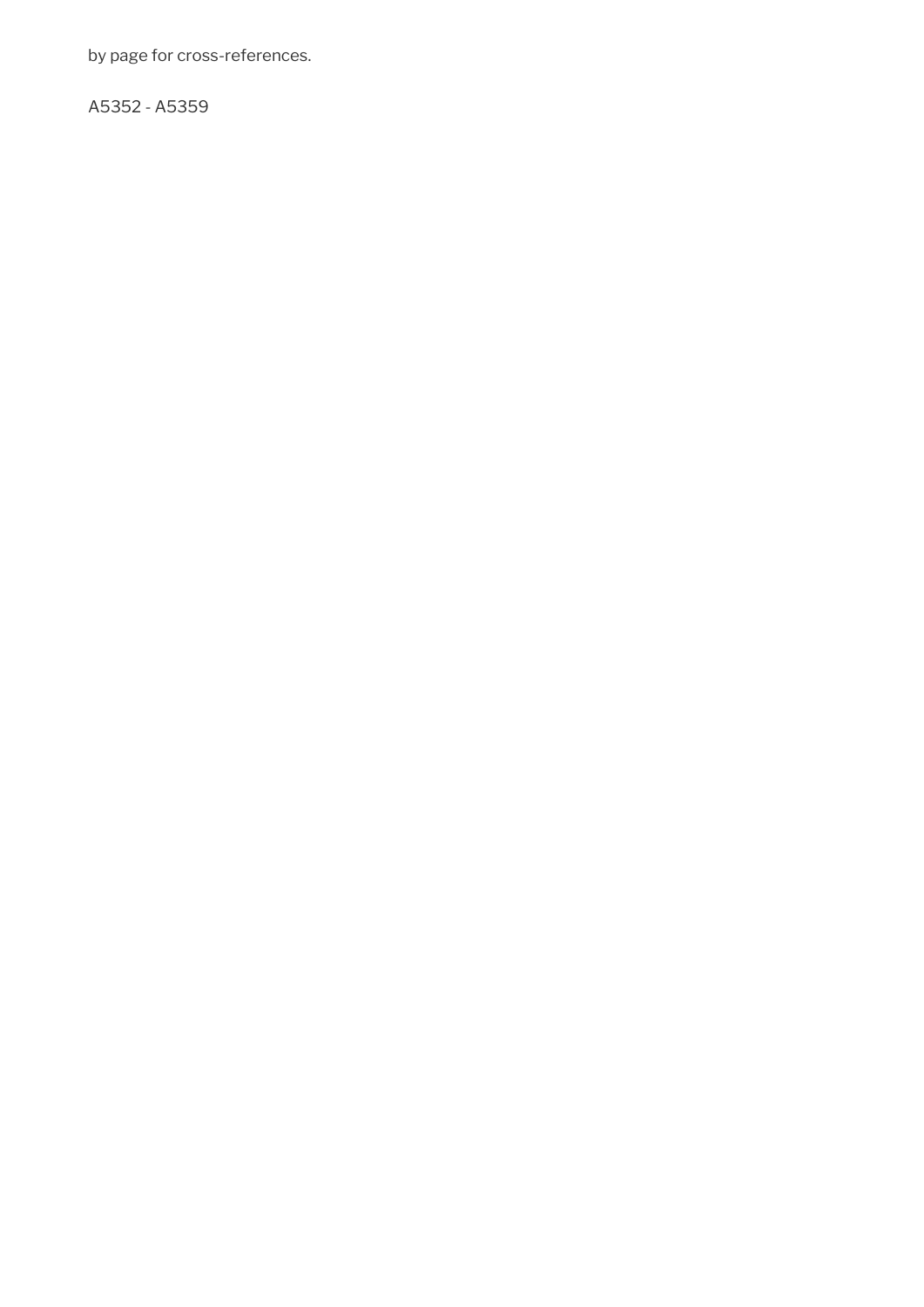# **First-tier Tribunal procedures A5360 - A5416**

[Composition of the First-tier Tribunal](#page-42-0) A5365

[Other members](#page-43-1) A5366 - A5368

[Membership for certain types of appeal](#page-43-0) A5369 - A5371

[Tribunal member unavailable](#page-44-0) A5372 - A5385

[Hearings and notice given](#page-45-1) A5386 - A5394

[Right to be heard](#page-45-0) A5395 - A5404

[Use of experts](#page-46-1) A4505

[Reference for medical examination and report](#page-46-0) A4506 - A5411

[Directions](#page-47-0) A4512 - A4516

A5360 The FtT's procedure is decided by the presiding member of the FtT within a framework laid down in rules $^1$  and in Practice Statements issued by the Senior President of Tribunals. The presenting officer should be aware of procedures. Decisions of Commissioners and UT Judges on tribunal procedures are summarized in RDD<sup>2</sup>. Failure to observe proper procedures or established rights may leave the FtT's decision open to challenge on grounds of natural justice (see A5020 – A5022).

### 1 [TP \(FtT\) \(SEC\) Rules](http://www.legislation.gov.uk/uksi/2008/2685/contents); 2 [Reported Decisions Digest](http://intranet.dwp.gov.uk/manual/reported-decisions-digest)

A5361 - A5364

## <span id="page-42-0"></span>**Composition of the First-tier Tribunal**

A5365 The FtT will consist of between one and three members depending on the type of appeal and as decided by the Senior President of Tribunals $^1$ . Where the FtT is made up of just one member than that person must be a FtT judge<sup>2</sup>. Where the FtT is made up of two or more members then the Senior President of Tribunals will decide how many are to be FtT judges and how many are to be other members and will select one to be the presiding member who will chair the FtT. The presiding member has the casting vote if votes are otherwise equally divided $^3$ .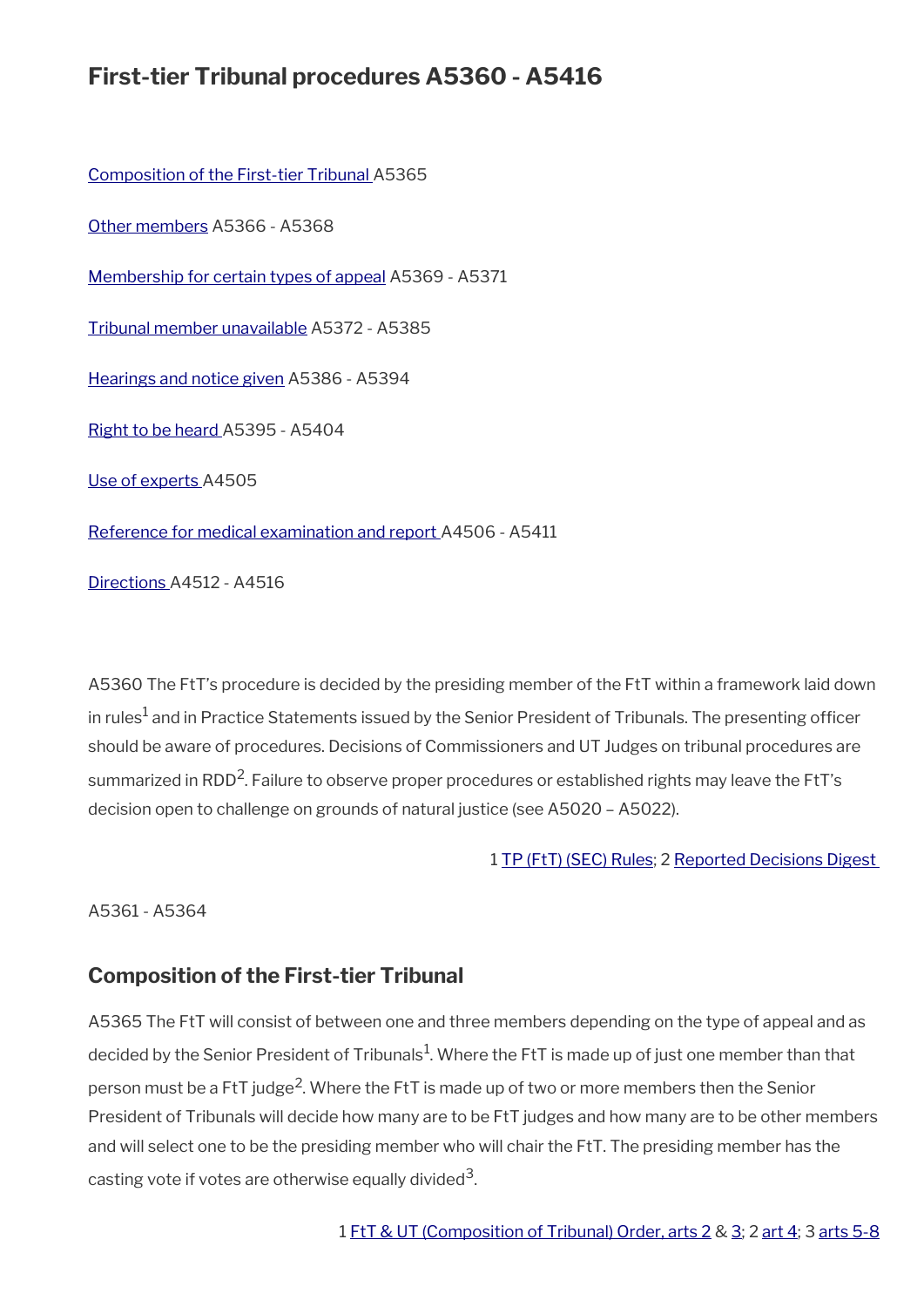## <span id="page-43-1"></span>**Other members**

A5366 A person who is not a judge can qualify to be a member of a Social Security FtT $^1$  by being

**1.** a registered medical practitioner<sup>2</sup>or

**2.** an accountant<sup>3</sup>.

1 Practise Statement on the Composition of Tribunals, para 7; 2 [Qualifcations for Appointment of Members to the FtT & UT Order, art 2\(2\)\(a\); 3](http://www.legislation.gov.uk/uksi/2008/2692/contents) [art 2\(2\)\(i\)](http://www.legislation.gov.uk/uksi/2008/2692/contents)

A5367 As well as people with specific qualifications as in A5366, certain other people with relevant experience with regard to social security matters can also become members of the FtT. These people are those who are not a registered medical practitioner but who have experience dealing with the physical or mental needs of disabled people because they

**1.** work with disabled people in a professional or voluntary capacity **or**

**2.** are themselves disabled $^1$ .

1 [Qualifcations for Appointment of Members to the FtT & UT Order, art 2\(3\)](http://www.legislation.gov.uk/uksi/2008/2692/contents)

A5368

# <span id="page-43-0"></span>**Membership for certain types of appeal**

A5369 Where the appeal relates to

**1.** LCW

**2.** LCWRA

**3.** limited or severely limited ability

**4.** recovery of benefits

the FtT must consist of a FtT judge and a member who is registered medical practitioner $^1\!$ 

1 Practice Statement on the Composition of Tribunals, para. 5

A5370 Where an appeal would normally be heard by a FtT judge sitting alone $^1$  or by a FtT constituted as per A5369, the Chamber President can decide that specifc types or extra members must be included where

**1.** fnancial matters are an issue in the appeal then the tribunal member is an accountant **or**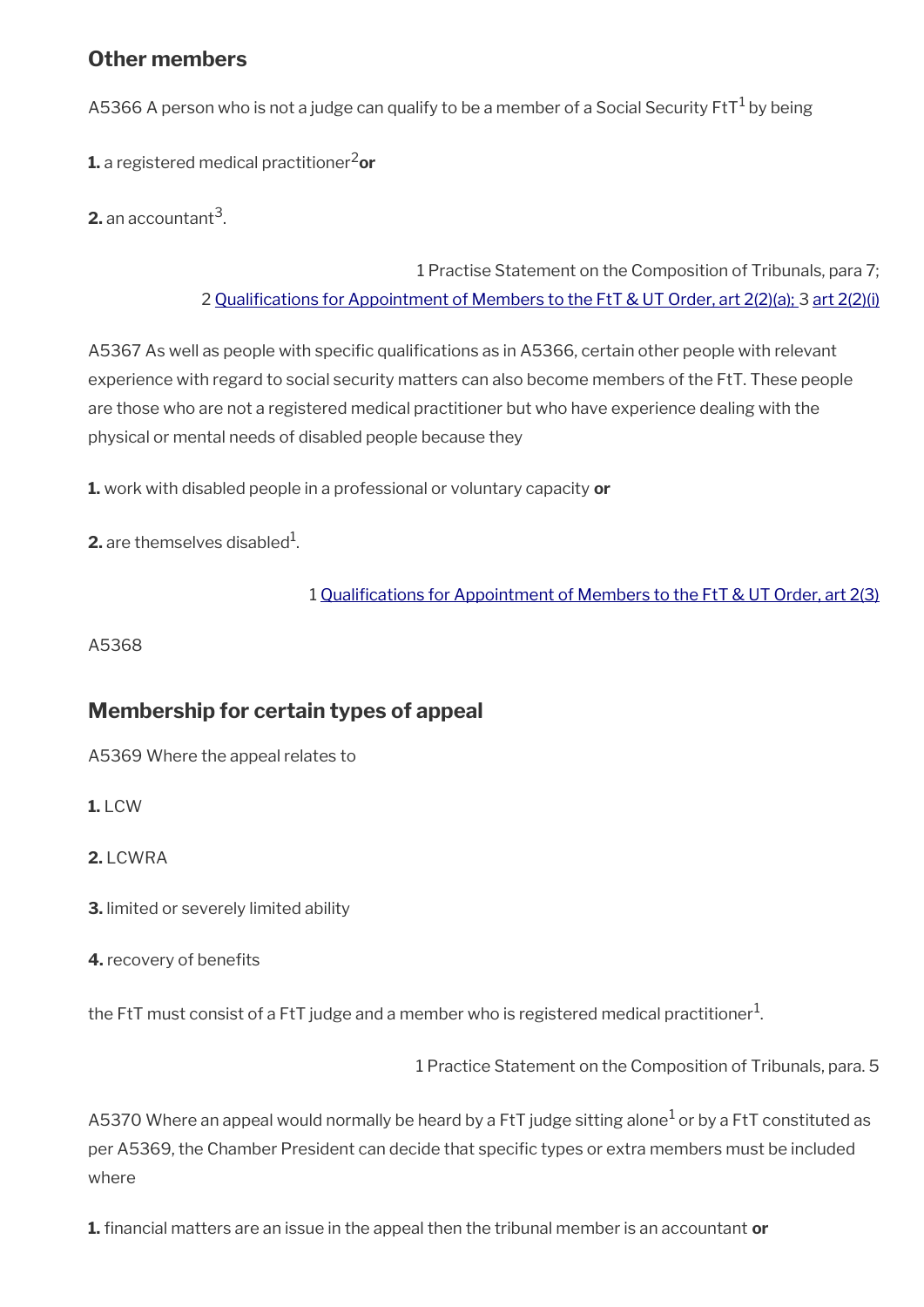**2.** the appeal involves complex medical issues then an additional member is included who is a registered medical practitioner **or**

**3.** for the purposes of

**3.1** providing further experience for a FtT judge or member **or**

**3.2** monitoring decision making standards

an additional FtT judge or member is included $^2\!$ 

1 Practice Statement on the Composition of Tribunals, para. 6; 2 para. 7

A5371 Where an appeal which would normally be heard by the FtT constituted as in A5368 or A5369 but which only raises questions of law, the Chamber President can direct that a FtT Judge may hear the case or a judge and a member who has the relevant experience and qualifications for the issued raised $^1\!$ 

1 Practice Statement on the Composition of Tribunals, para. 8

## <span id="page-44-0"></span>**Tribunal member unavailable**

A5372 There may be occasions where although a FtT would normally consist of more than one member (see A5369 and A5370), this is not possible. So for example, because of adverse weather conditions one or more members are unable to attend the hearing. Where the hearing is otherwise able to go ahead as all other parties who are intending to be present are at the venue, it would be sensible to be able to continue with the hearing. Primary legislation does allow for an appeal to be heard in the absence of one or more but not all of the members, providing all the parties agree $^1$ .

### 1 [TCE Act 07, Sch 4, para 15\(6\)](http://www.legislation.gov.uk/ukpga/2007/15/schedule/4)

A5373 DWP has come to an agreement with HMCTS that in circumstances where

**1.** a member is, at short notice, unable to attend the venue **and**

**2.** the DWP has already told HMCTS that a PO will not be attending the hearing, or the DWP PO agrees **and**

**3.** the appellant and/or any representative agrees

the FtT will hear the appeal in the absence of one or more of the members.

A5374 The FtT must however, always include a tribunal judge. So where a three person tribunal is reduced to two people, one must be a judge $^1$ , or where reduced to one person, that person must be a judge<sup>2</sup>. Where a judge is not available then the hearing cannot go ahead.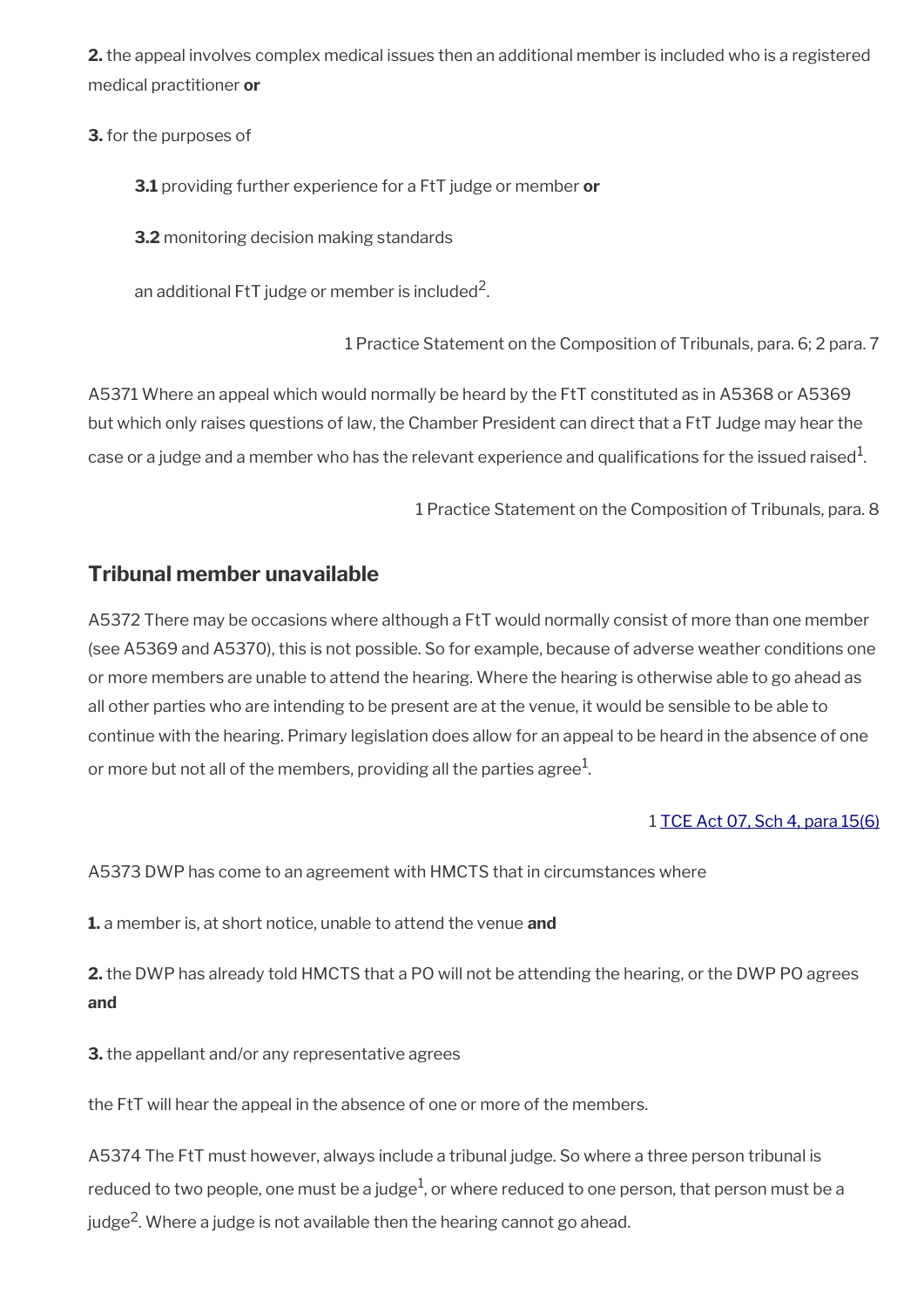A5375 - A5385

## <span id="page-45-1"></span>**Hearings and notice given**

A5386 Each party to the appeal is entitled to attend the hearing. Reasonable notice of a hearing of at least 14 clear days, giving the time and place of the hearing, must be given to each party to the proceedings. The FtT may give shorter notice with consent of the parties or in urgent or exceptional circumstances $^{\rm 1}$ .

#### 1 [TP \(FtT\) \(SEC\) Rules, rule 29\(2](http://www.legislation.gov.uk/uksi/2008/2685/article/29))

A5387 If a party to the appeal fails to attend a hearing, the FtT may decide to hear the appeal in their absenceif the FtT

**1.** is satisfed the party was notifed or that reasonable steps were taken to notify the party **and**

**2.** considers that it is in the interests of justice to proceed $^1$ .

### 1 [TP \(FtT\) \(SEC\) Rules, rule 31](http://www.legislation.gov.uk/uksi/2008/2685/article/31)

A5388 A hearing means an oral hearing $^{\rm 1}$  and should be held in public unless the FtT decide otherwise<sup>2</sup>. It also includes a hearing conducted in whole or part by video link, telephone or other instantaneous twoway electronic communication.

### 1 [TP \(FtT\) \(SEC\) Rules, rule 1\(3\); 2](http://www.legislation.gov.uk/uksi/2008/2685/article/1) [rule 30\(1\)](http://www.legislation.gov.uk/uksi/2008/2685/article/30)

A5389 Where the FtT decide the hearing or part of it is to be held in private, they may also decide who can be permitted to attend the hearing, or part of it $^1$ .

1 [TP \(FtT\) \(SEC\) Rules, rule 30\(4](http://www.legislation.gov.uk/uksi/2008/2685/article/30))

A5390 - A5394

# <span id="page-45-0"></span>**Right to be heard**

A5395 The following are entitled to be present and be heard at tribunal hearings<sup>1</sup>

**1.** the claimant

**2.** the DM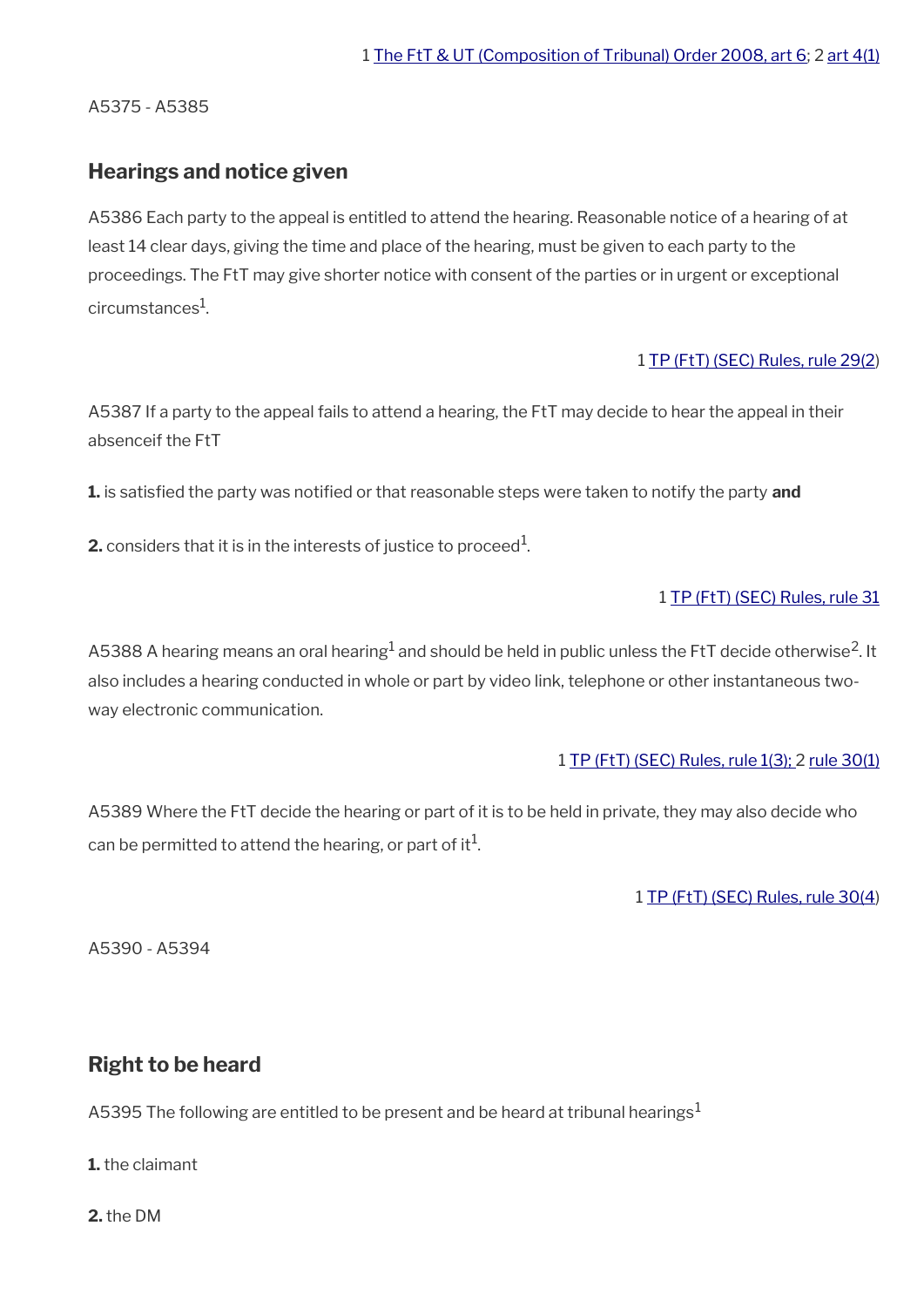#### 1 [TP \(FtT\) \(SEC\) Rules, rule 28](http://www.legislation.gov.uk/uksi/2008/2685/article/28)

A5396 Any person entitled to be heard at a tribunal may be accompanied or represented by another person<sup>1</sup>. This applies whether or not the representative has professional qualifications. The representative can do anything that the party could do, except sign a witness statement<sup>2</sup>.

#### 1 [TP \(FtT\) \(SEC\) Rules, rule 11\(1\);](http://www.legislation.gov.uk/uksi/2008/2685/article/11) 2 [rule 11\(5\)](http://www.legislation.gov.uk/uksi/2008/2685/article/11)

A5397 - A5404

### <span id="page-46-1"></span>**Use of experts**

A5405 Where the FtT considers it requires special expertise not otherwise available to it, it may seek assistance from a person with the relevant knowledge or experience $^1\!\!$ 

#### 1 [TCE Act 07, s 28\(1\)](http://www.legislation.gov.uk/ukpga/2007/15/section/28)

## <span id="page-46-0"></span>**Reference for medical examination and report**

A5406 Where an appeal is against a decision on a claim for or entitlement to a relevant benefit in A5407 the FtT may refer a claimant to a health professional for examination and report where it is considered necessary to determine the appeal $^{\rm 1}$ .

1 [SS Act 98, s 2](http://www.legislation.gov.uk/ukpga/1998/14/contents); [TP \(FtT\) \(SEC\) Rules, rule 25\(3](http://www.legislation.gov.uk/uksi/2008/2685/article/25)) & [Sch 2](http://www.legislation.gov.uk/uksi/2008/2685/schedule/2) 

#### A5407 **Relevant beneft Prescribed circumstance**

| <b>PIP</b> | Whether the claimant has limited or severely limited |
|------------|------------------------------------------------------|
|            | ability $1$                                          |

#### 1 [WR Act 12, s 78](http://www.legislation.gov.uk/ukpga/2012/5/section/78) & [79](http://www.legislation.gov.uk/ukpga/2012/5/section/79)

 $UC$  Whether the claimant has LCW or LCWRA<sup>1</sup>

1 [WR Act 12, s 37](http://www.legislation.gov.uk/ukpga/2012/5/section/37) 

A5408 Where there is an oral hearing, the tribunal may not carry out a physical examination of the appellant $1$ 

1 [SS Act 98, s 20\(3\)\(a\)](http://www.legislation.gov.uk/ukpga/1998/14/contents)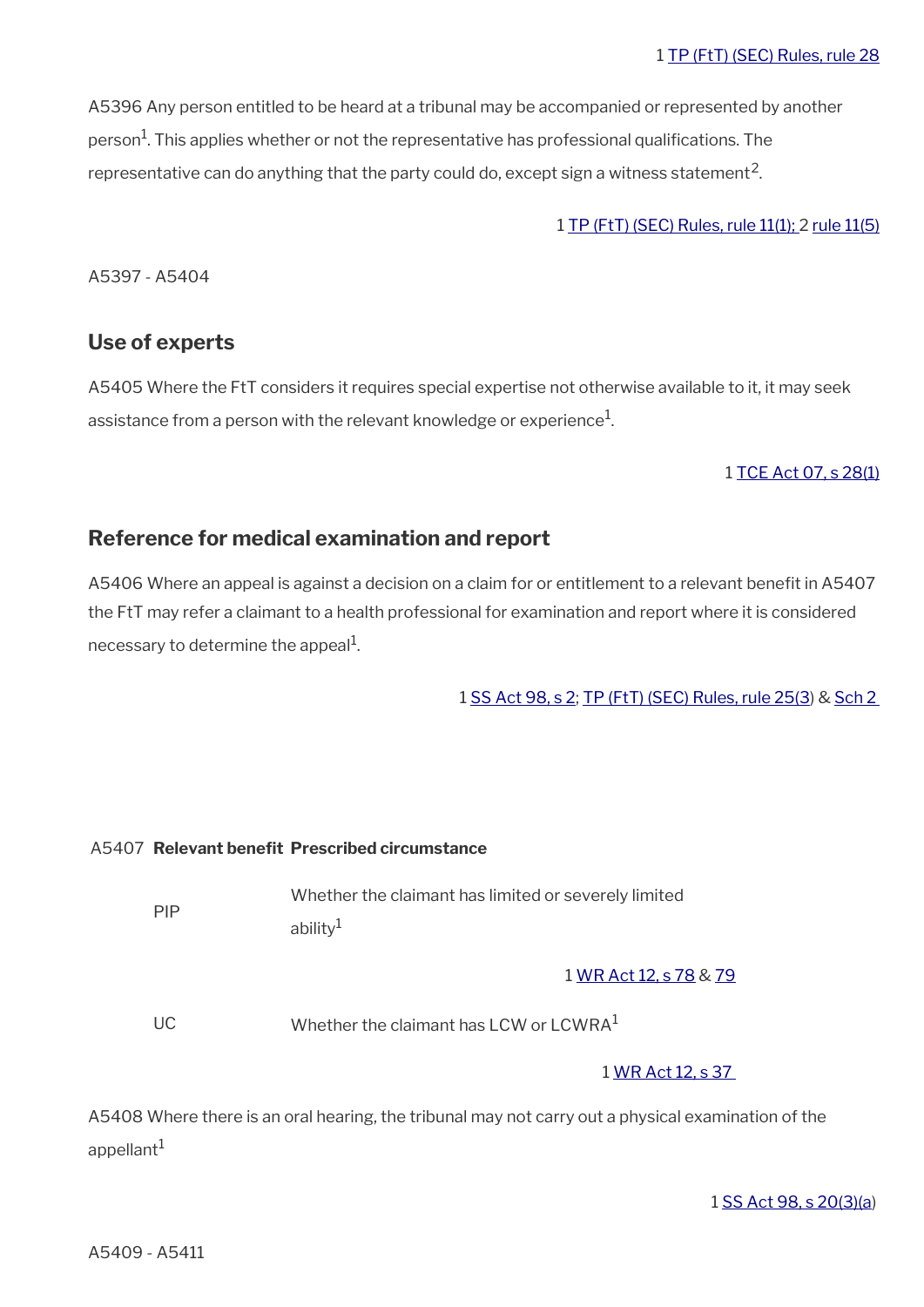# <span id="page-47-0"></span>**Directions**

A5412 The FtT may at any time give a direction that relates to the conduct or disposal of proceedings $^{\rm 1.}$ Such a direction can include amending, suspending or setting aside an earlier decision. The types of direction the FtT can give are as follows

**1.** extend or shorten the time for complying with any rule practice directives or direction

**2.** consolidate or hear together two or more sets of proceedings or part of proceedings which raise common issues or treat a case as a lead case

**3.** permit or require a party to amend a document

**4.** permit or require a party or another person to provide documents, information, evidence or submissions to the FtT or a party

**5.** deal with an issue in the proceedings as a preliminary issue

**6.** hold a hearing to consider any matter

**7.** decide the form of any hearing

- **8.** adjourn or postpone a hearing
- **9.** require a party to produce a bundle for a hearing
- **10.** stay proceedings (in Scotland sist proceedings)

**11.** transfer proceedings to another court or tribunal if that court or tribunal has jurisdiction over the matter **and**

**11.1** the FtT no longer has jurisdiction due to a change of circumstances since the proceedings started **or**

**11.2** the FtT considers the other court or tribunal is a more appropriate place for the determination of the case **or**

**12.** suspend its own decision until the FtT or UT has decided on

**12.1** an application for permission to appeal against the decision **or**

**12.2** any appeal or review of the decision.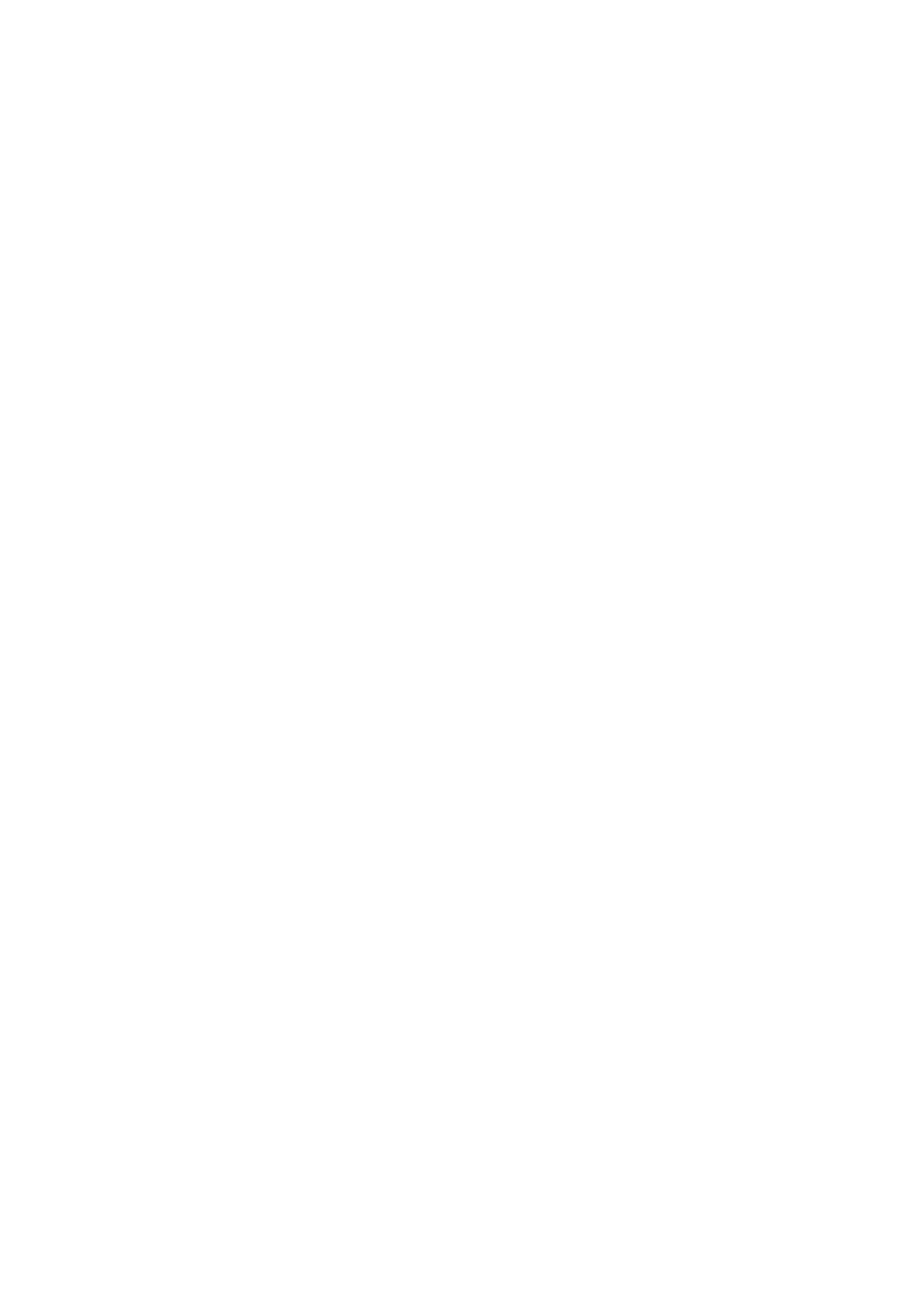# **The hearing A5417- A5499**

Attendance of presenting officer at oral hearing A5417 - A5419

[Function of the First-tier Tribunal](#page-50-0) A5420 - A5427

[Responsibility of the appellant A](#page-52-1)5428

Presenting officer's role at the hearing A5429 - A5430

Conduct of the presenting officer A5431

[Order of proceedings](#page-53-1) A5432

[Presenting the appeal A](#page-53-0)5433

[What standard of proof of evidence is required](#page-54-2) A5434

[What evidence is admissible A](#page-54-1)5435

[Questioning witnesses](#page-54-0) A5436 - A5439

[Recall of witnesses](#page-55-1) A5440

[Introduction of new material A](#page-55-0)5441 - A5445

[Unreported decision produced at the hearing](#page-56-1) A5446

[Summing up](#page-56-0) A5447

Adjournments - presenting officer at the hearing A5448 - A5450

[Action following adjournment A](#page-57-1)5451 - A5459

[Resumed hearings](#page-57-0) A5460 - A5469

[Appeal outstanding at appellant's death A](#page-58-0)5470 - A5479

[Report of any exceptional incidents A](#page-59-0)5480 - A5499

## <span id="page-49-0"></span>**Attendance of presenting officer at oral hearing**

A5417 Where there is a hearing any person, including the DM, may be represented by another person at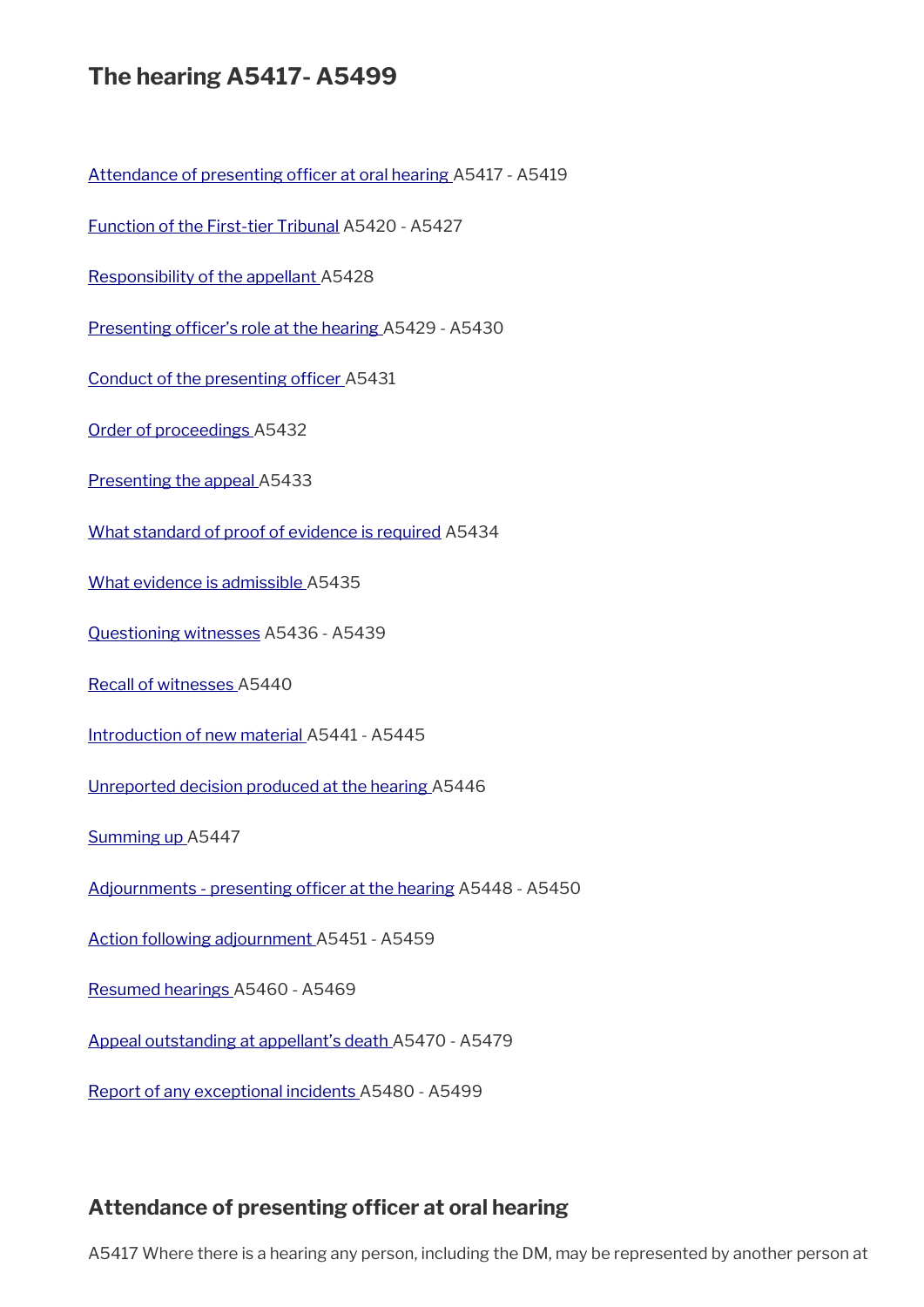the FtT. The DM who made the decision under appeal can attend the hearing and present the case personally. However, the DM is usually represented by the presenting officer. The presenting officer as the DM's representative has all the same rights and powers as the DM who gave the decision.

A5418 Decisions on attendance of the presenting officer at oral hearings are made by the relevant business unit. However, the FtT do have powers to direct a person to attend a hearing and all parties have a duty to co-operate with the FtT $^1$ . This can include directing that a presenting officer attend. If a FtT Judge issues such a direction then DWP is under a duty to obey that direction. If attendance is not possible, for example the presenting officer may be ill on the day of the hearing and there is nobody else who could attend in their place, then the DM should apply to the FtT as soon as possible to amend, suspend or set aside its direction as appropriate $^2\!$ 

### 1 [TP \(FtT\) \(SEC\) Rules, rule 2\(4\)\(b](http://www.legislation.gov.uk/uksi/2008/2685/article/24)); 2 [rule 6\(5\)](http://www.legislation.gov.uk/uksi/2008/2685/article/6)

A5419 Failure to comply with such a direction could result in the FtT taking action it thinks appropriate which could include striking out the party's case $^1$ . This means that DWP would be barred from taking further part in the proceedings and the FtT would not need to take any account of the DWP appeal response<sup>2</sup>. See A5035 re FtT powers on failure to comply.

### 1 [TP \(FtT\) \(SEC\) Rules, rule 7](http://www.legislation.gov.uk/uksi/2008/2685/article/7); 2 [rule 8\(7\)\(a\)](http://www.legislation.gov.uk/uksi/2008/2685/article/8) & [\(8](http://www.legislation.gov.uk/uksi/2008/2685/article/8))

# <span id="page-50-0"></span>**Function of the First-tier Tribunal**

A5420 The FtT's function is inquisitorial not adversarial<sup>1</sup>. It is not a matter of the DM versus the appellant. The FtT should make a full investigation into the matter under appeal and not just rely on evidence presented to them by the parties<sup>2</sup>.

### 1 [R\(SB\) 2/83.pdf](../file/869134/download/R%2528SB%2529%25202%252F83.pdf) ; 2 [R\(SB\) 12/85.pdf](../file/870748/download/R%2528SB%2529%252012%252F85.pdf)

A5421 The FtT's jurisdiction on appeal is to make any decision the DM could have made, whether on a claim or an application for revision or supersession. However, a FtT is not required to substitute an outcome decision for that which is under appeal. The power enabling them to deal only with the issues raised by the appeal<sup>1</sup> does not have the effect that they have to make a decision on every issue if there is a more appropriate way of dealing with those issues.

#### 1 [SS Act 98, s 12\(8\)\(a\)](http://www.legislation.gov.uk/ukpga/1998/14/contents); [R\(IS\) 2/08](http://intranet.dwp.gov.uk/manual/decision-benefit/ris-2-08)

### **Options open to the First-tier Tribunal**

A5422 The FtT has the power to

**1.** dismiss the appeal **or**

**2.** allow the appeal on the issue **and**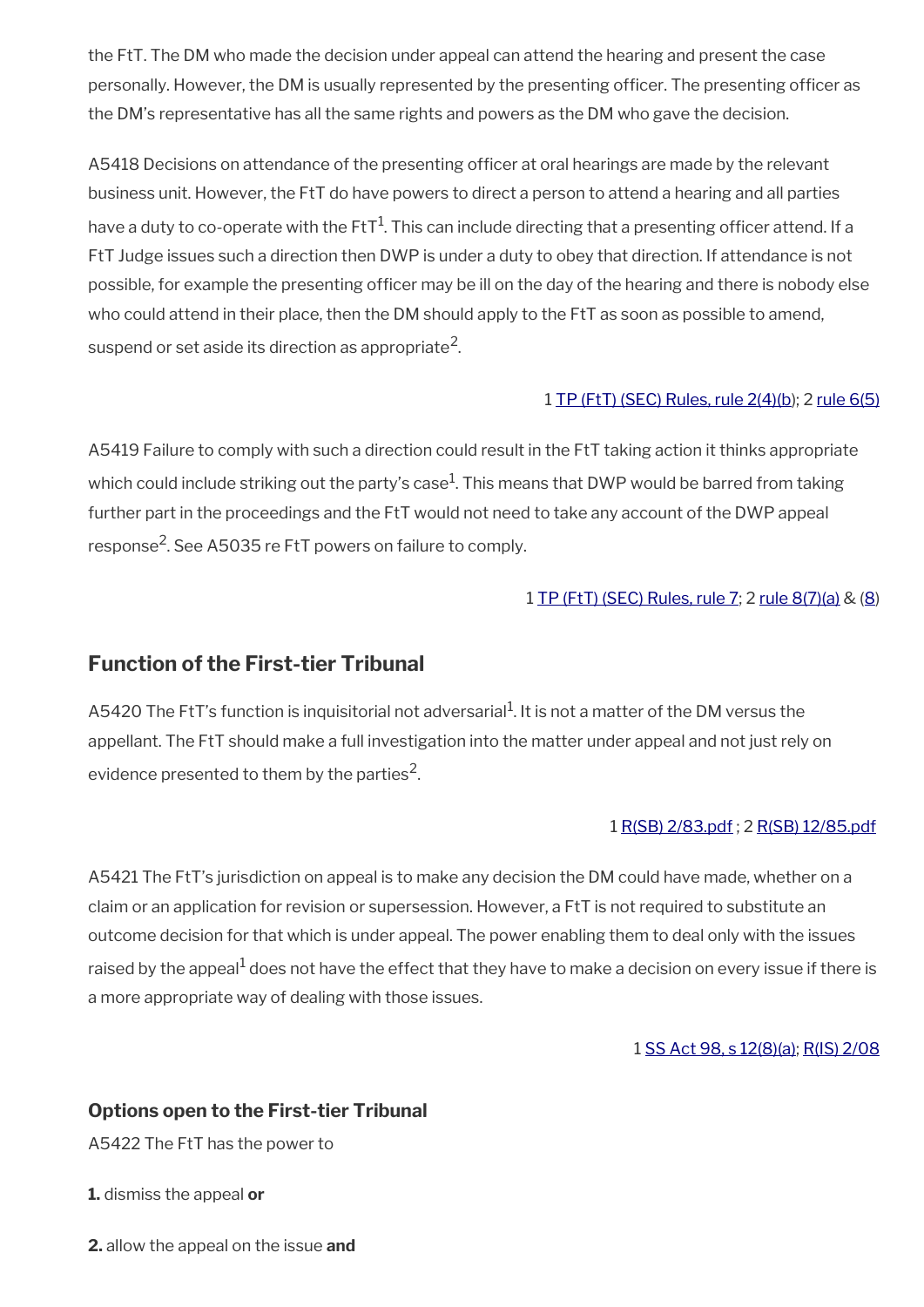**2.1** substitute an outcome decision **or**

**2.2** substitute an outcome decision subject to matters of calculation referred to the DM **or**

**2.3** refer the case back to the DM to make an outcome decision **or**

**3.** adjourn to enable further information to be obtained before making a decision as in **1.** or **2.** above **or**

**4.** make a consent order at the request of the parties and making appropriate provisions as agreed by the parties $^1\!\!$ .

**Note:** While consent orders under A5422 4. above are an option for the FtT, presenting officers should not agree to any suggestion of a consent order.

### 1 [TP \(FtT\) \(SEC\) Rules, rule 32\(1\)](http://www.legislation.gov.uk/uksi/2008/2685/article/32)

A5423 When deciding which option in A5422 **2.** or **3.** above applies, the FtT will take into account

**1.** the difficulty of outstanding issues

**2.** the likelihood of a further appeal

**3.** whether the Secretary of State is better placed

**3.1** to decide the issue

**3.2** to get further information

**4.** the wishes of the parties.

A5424 The FtT should bear in mind that an appeal against a FtT decision cannot be made on a question of fact.

## **First-tier Tribunal's power to substitute decisions**

A5425 The FtT has the power to substitute a decision for that of the DM, in order to correct defects or change the grounds for revision or supersession where appropriate. It can also substitute a revision for a supersession, and vice versa, within limited circumstances. (See A5422 **2.1** and **2.2**). This is where a ground is required for revision, which overlaps with a ground required for supersession, i.e. in cases of ignorance of or mistake as to some material fact, and error of law or official error $^1$ . See A5510 where a tribunal decision is incomplete.

1 [R\(IB\) 2/04](http://intranet.dwp.gov.uk/manual/decision-benefit/rib-2-04)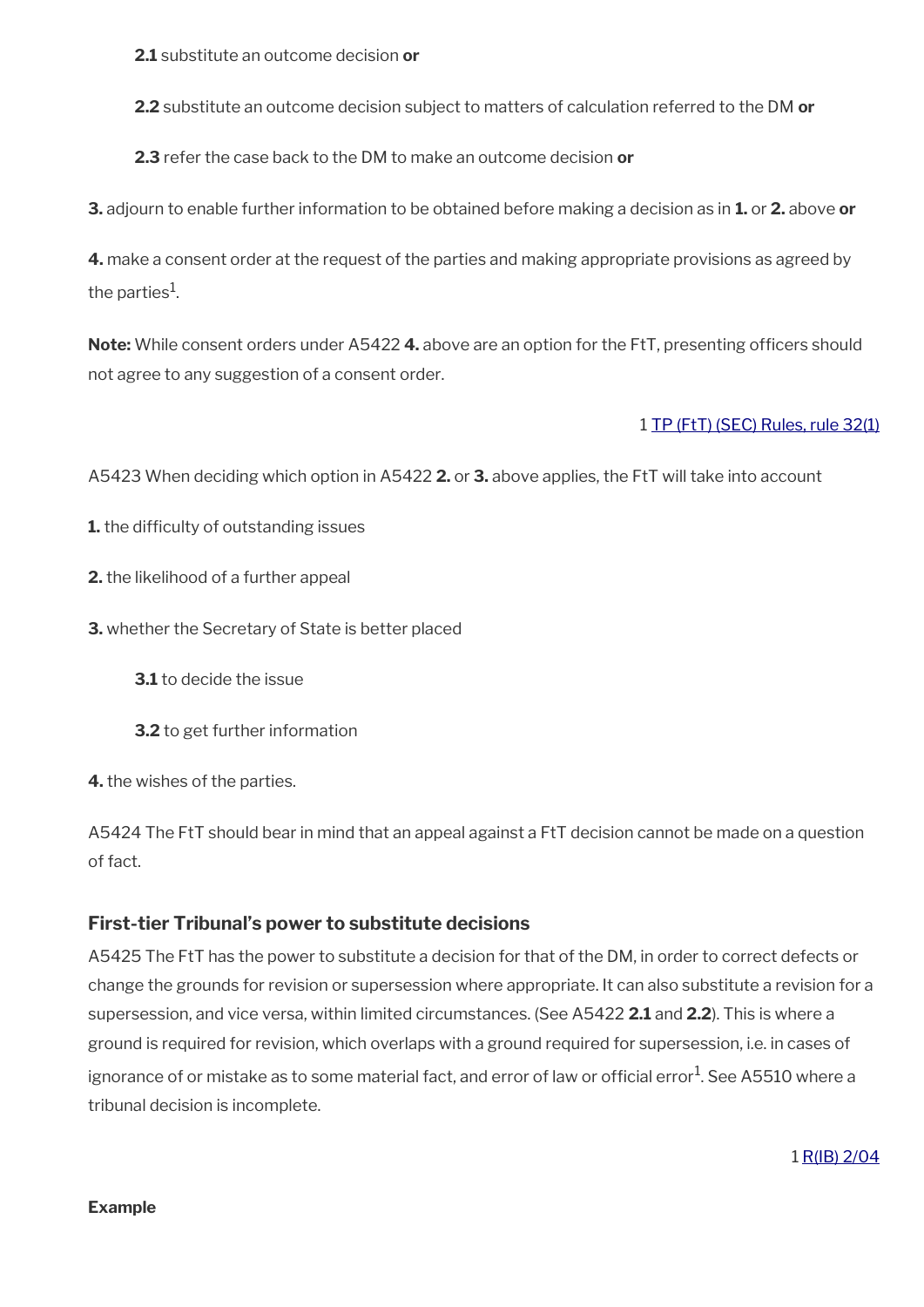The DM revised a decision awarding UC for ignorance of a material fact, determining that the claimant knew the fact and could reasonably be expected to know that it was relevant to the decision. Entitlement was removed from the date of claim. The FtT fnds that the claimant did not and could not reasonably be expected to know the fact. The FtT substitutes a supersession decision for the revised decision.

## **First-tier Tribunal's power to correct decisions**

A5426 Where the FtT upholds the outcome of a decision which is otherwise defective, they only need correct it if

**1.** it is wrong in some way, e.g. relying on an incorrect ground for supersession **or**

**2.** there is likely to be some practical benefit to the claimant or the decision making process in the future<sup>1</sup>.

## 1 [R\(IB\) 2/04](http://intranet.dwp.gov.uk/manual/decision-benefit/rib-2-04)

A5427 Exceptionally, the FtT may decide that the decision is so fundamentally flawed that it cannot be corrected. In such cases the decision is invalid, and the appeal should be dismissed on the grounds that no proper decision has been made. The DM should make the decision again ensuring that the faws are not repeated<sup>1</sup>.

#### 1 [R\(IS\) 13/05](http://intranet.dwp.gov.uk/manual/decision-benefit/ris-13-05)

### **Example**

A single claimant is in receipt of UC. Following an investigation, the DM makes a determination that she is LTAHAW with her partner. No fndings are made about whether they are entitled to UC as joint claimants, nor when they began to live together. The award of beneft is ended. On appeal, the FtT decide that they have no jurisdiction to hear the appeal as no valid decision has been made, nor is it clear whether the awarding decision should have been revised or superseded.

# <span id="page-52-1"></span>**Responsibility of the appellant**

A5428 The primary responsibility to make a case to the FtT rests with the appellant. However as appellants, in general, are not familiar with the law, the FtT should consider the appeal without insisting that the appellant points to the precise legal provision under which the claim or application is made.

# <span id="page-52-0"></span>**Presenting officer's role at the hearing**

## **Before the hearing**

A5429 In advance of the hearing, the presenting officer should review the case and satisfy themselves that the right decision has been reached on the evidence available. If they do not think the right decision has been made then they should reconsider the original decision, lapse the appeal where appropriate and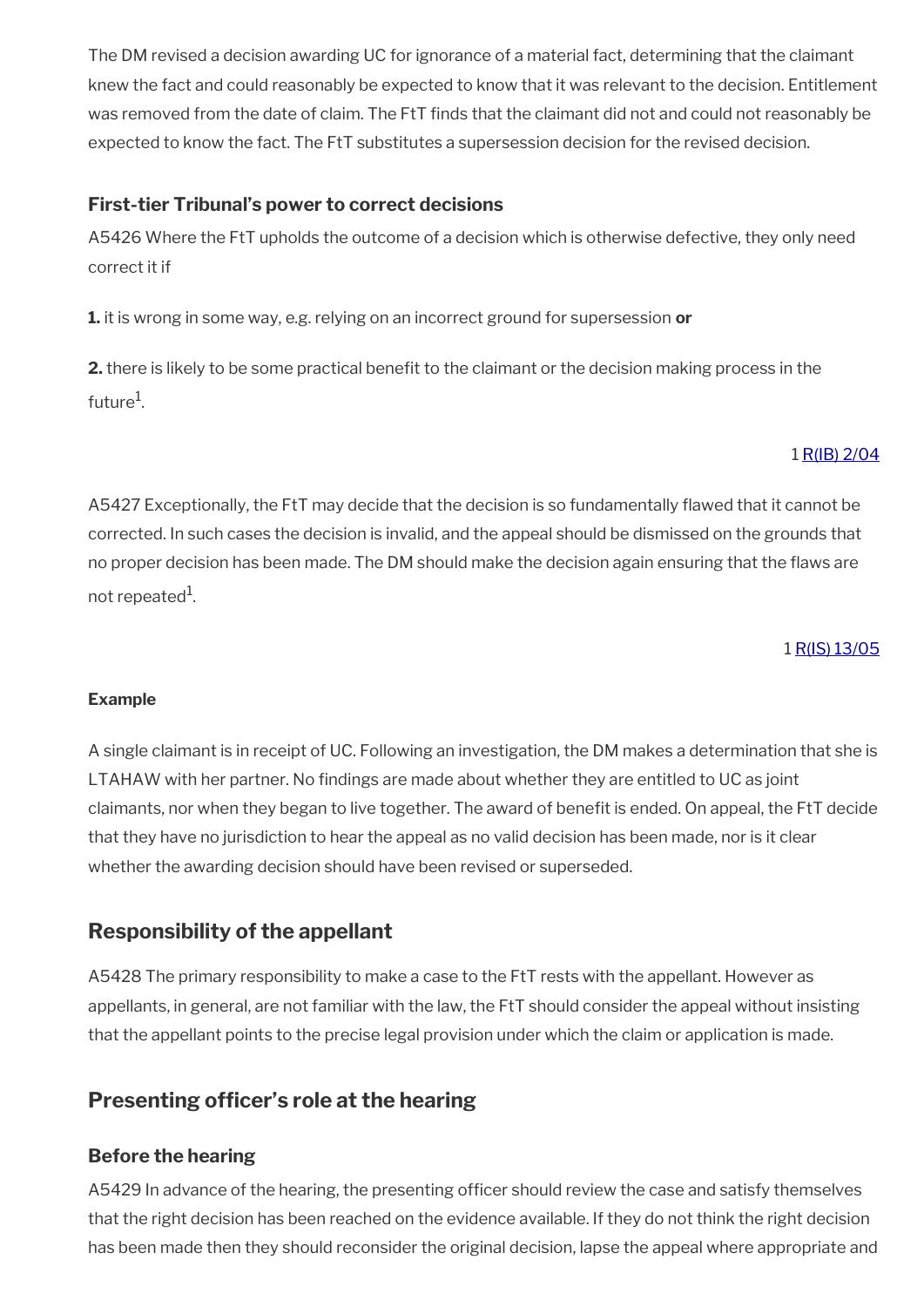notify the FtT.

## **At the hearing**

A5430 The role of the presenting officer is to present the Secretary of State's case and support the FtT to make the right decision based on the conditions set out in legislation. The presenting officer should not

**1.** put questions to any appellant or witness in a hostile manner

**2.** think in terms of "winning" the case. The objective should be to assist the FtT to assess the facts, relevant law and case law relating to the case. This is done by highlighting the questions to be decided and by clarity in the presentation, evidence, argument and advice to the FtT.

# <span id="page-53-2"></span>**Conduct of the presenting officer**

A5431 The presenting officer should not

**1.** discuss the case with the FtT when a party to the appeal is absent unless directed to do so because the appeal is to proceed in the appellant's absence

**2.** address the FtT about the case before the arrival of the appellant<sup>1</sup>

**3.** enter the FtT room before or leave after the appellant<sup>2</sup>

**4.** discuss the merits of individual cases with appellants and their representatives either before or after the hearing.

Failure to observe these simple rules may result in an application being made to set aside the decision of the FtT on the grounds of a breach of the rules of natural justice.

### 1 [CP 127/49.pdf](../file/870736/download/CP%2520127%252F49.pdf) 2 [R\(U\) 44/52.pdf](../file/869138/download/R%2528U%2529%252044%252F52.pdf)

# <span id="page-53-1"></span>**Order of proceedings**

A5432 The FtT do not have the strict rules and atmosphere of formal legal proceedings. The presiding member decides whether the appellant or the presenting officer is invited to speak first and how the presentation should be made.

# <span id="page-53-0"></span>**Presenting the appeal**

A5433 The presenting officer should not read out the response word for word unless asked to do so, but should

**1.** state, as fully as possible, the grounds for the appellant's appeal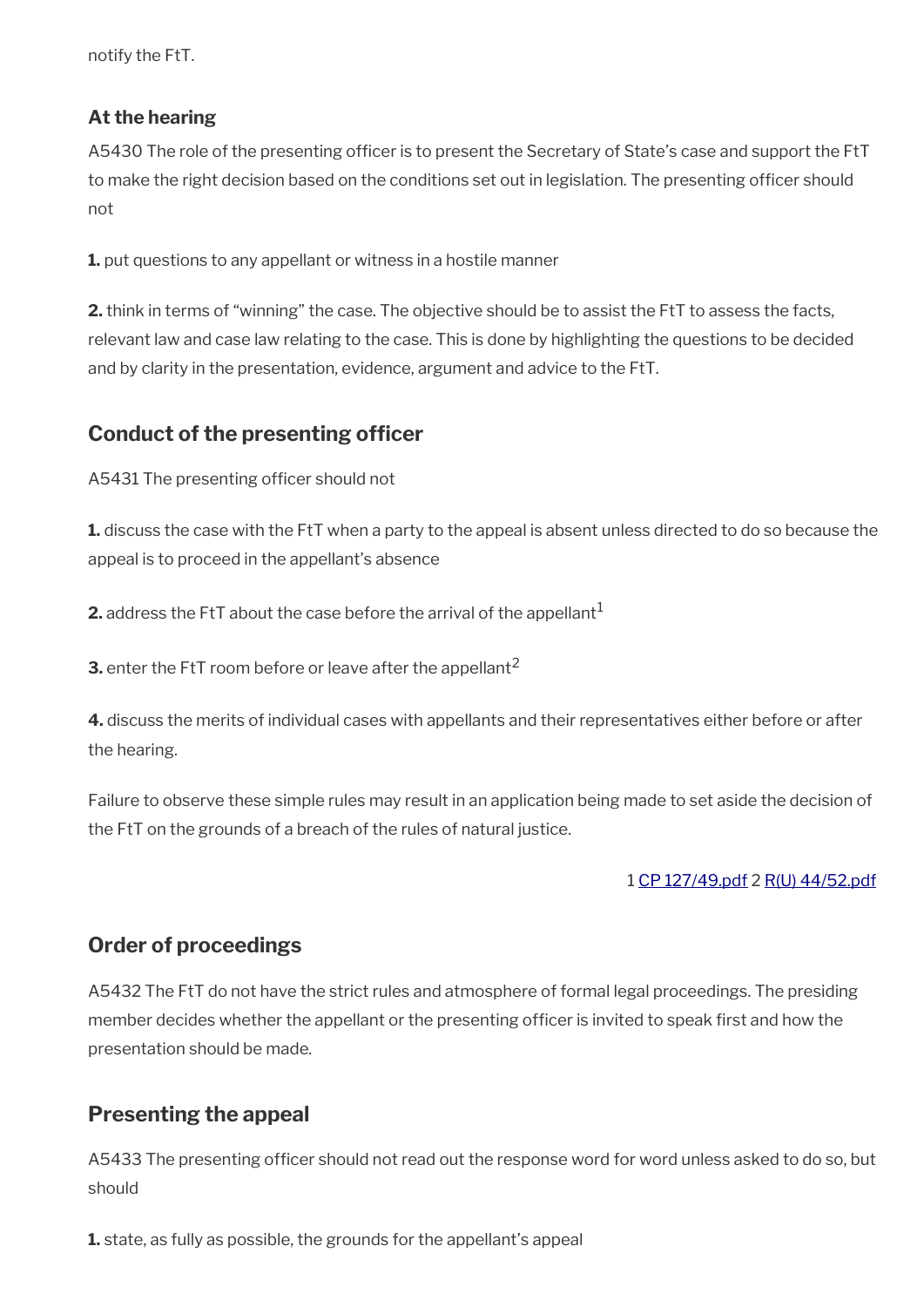**2.** describe the appellant's circumstances at the date of the decision, and try to ensure that all the relevant facts are made known, particularly where the appellant does not attend the hearing

**3.** explain the legal basis for the decision

**4.** assist the FtT to focus their attention on the issues raised by the appeal.

# <span id="page-54-2"></span>**What standard of proof of evidence is required**

A5434 The FtT should not require the same high standard of proof as is required in criminal cases $^{\rm 1}$ . The burden of proof usually rests on the appellant but the standard of proof required is that of a balance of probabilities. The appellant's evidence should be accepted unless it is self-contradictory or inherently improbable<sup>2</sup>.

**Note:** Where the revision or supersession was requested by DWP, the burden of proof is with the DM.

### 1 [R\(I\) 32/61.pdf](../file/869141/download/R%2528I%2529%252032%252F61.pdf) ; 2 [R\(I\) 2/51.pdf](../file/869142/download/R%2528I%2529%25202%252F51.pdf)

## <span id="page-54-1"></span>**What evidence is admissible**

A5435 The FtT may consider any evidence, direct or circumstantial, first-hand or second-hand (hearsay), directly or indirectly relevant to the question for determination. But note that

**1.** a bald assertion of fact, unsupported by personal knowledge is not evidence. This includes an assertion by a presenting officer

**2.** presenting officers can only give evidence if they have some personal knowledge of the facts which they obtained when acting for the Secretary of State, for example by interviewing the appellant. The presenting officers would then assume the role of a witness $^1$  and would be open to questioning

**3.** an assertion of fact by an appellant's representative is not evidence unless backed up by a witness with personal knowledge. Often that witness is the appellant in which case the presenting officer should get confirmation of the assertion. The appellant then becomes a witness and is open to questioning<sup>2</sup>.

1 [R\(SB\) 10/86.pdf](../file/869145/download/R%2528SB%2529%252010%252F86.pdf) ; 2 [R\(I\) 36/61.pdf](../file/869146/download/R%2528I%2529%252036%252F61.pdf)

# <span id="page-54-0"></span>**Questioning witnesses**

A5436 A presenting officer should not question any witness in a hostile or disbelieving manner. The presenting officer should be calm, polite and unruffled. Courtesy is proper before the FtT; any other approach is unlikely to be effective in obtaining helpful answers from the witness.

A5437 The presenting officer should never accuse a witness of giving untruthful evidence but should suggest that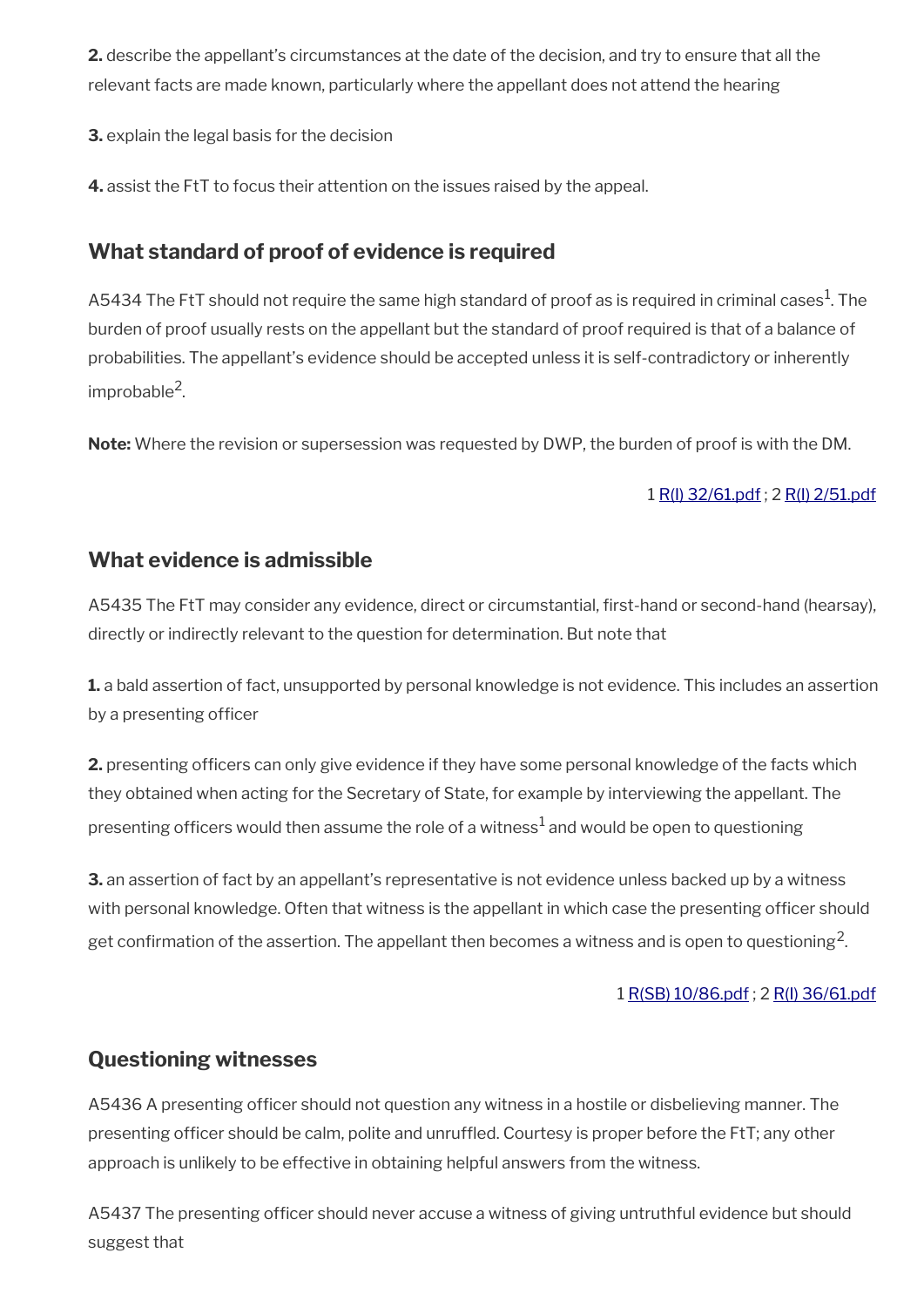#### **1.** the witness is mistaken

**2.** the FtT might find it difficult to reconcile the witness's statement with the other known facts or statements.

### A5438 Where

**1.** the FtT does not give the presenting officer the chance to question the appellant or

**2.** the presenting officer does not accept the oral evidence

the presenting officer should ask the FtT for permission to put questions. If the evidence obtained differs substantially, the FtT may pursue the matter themselves. If they do not, the presenting officer may need to question the witness more closely to resolve discrepancies and test the truth of the evidence.

A5439 If, despite a request to question an appellant or witness, the presenting officer is not allowed to exercise that right, the presenting officer should not pursue it further at the hearing but should ask the FtT to include in the record of proceedings a note of the request and of the refusal.

# <span id="page-55-1"></span>**Recall of witnesses**

A5440 A witness may be recalled to give further evidence by

- **1.** the presenting officer or any other party
- **2.** the FtT even after the parties have retired and the FtT has begun its deliberations.

Where the FtT has recalled a witness, all parties should return to the FtT before the further evidence is heard.

# <span id="page-55-0"></span>**Introduction of new material**

## **By the presenting officer**

A5441 The presenting officer should avoid raising completely new points or introducing new evidence not included in a written response. If the presenting officer is forced to do so at the hearing, they should

**1.** explain the reason and suggest an adjournment for the appellant to have an opportunity to consider the matter

**2.** seek an adjournment if the appellant does not attend. This will allow a further written response to be made and give the appellant an opportunity to respond to the fresh points.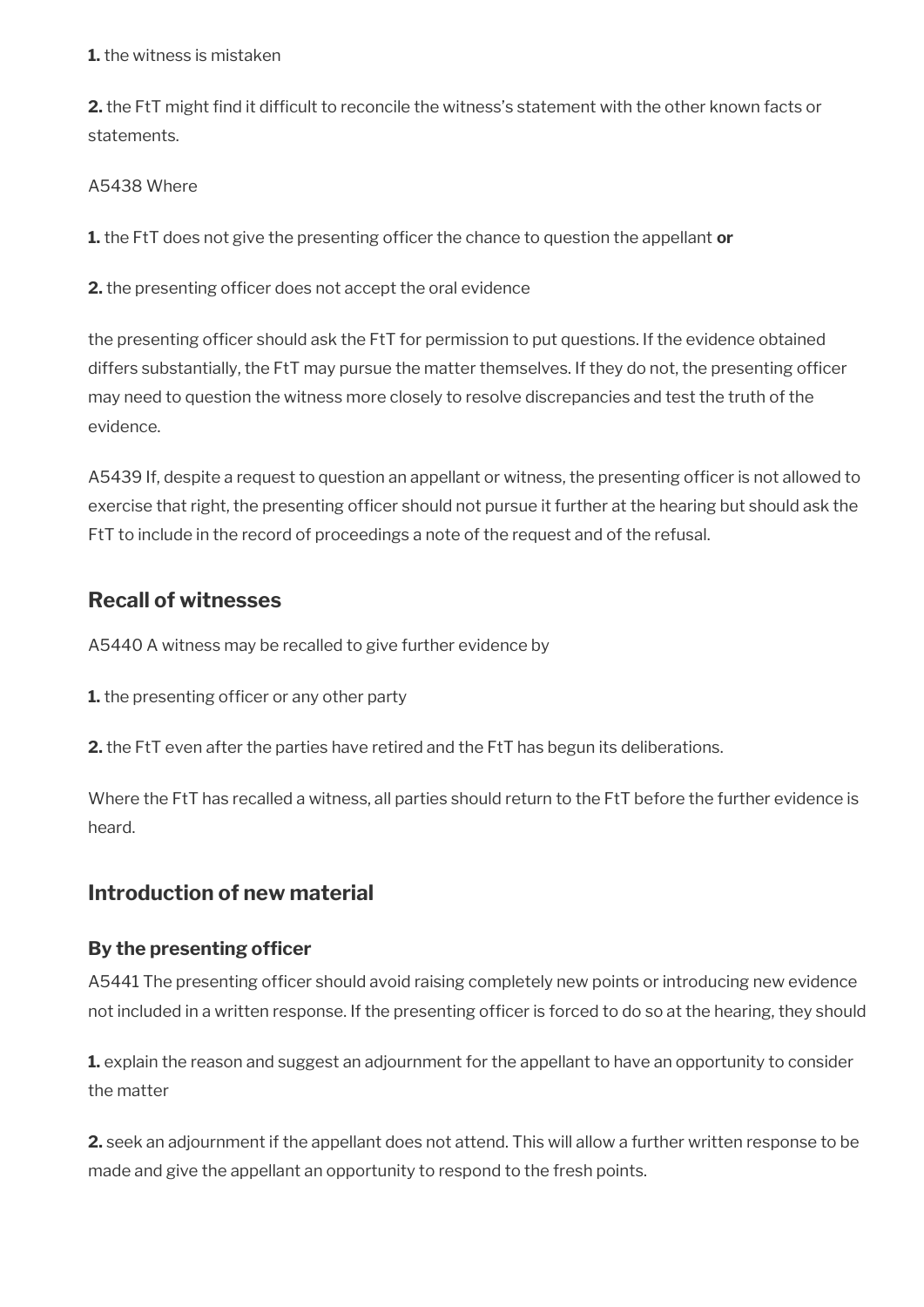## **By the appellant**

A5442 The presenting officer should not object to new evidence or points being introduced by the appellant. However, it should be pointed out that such submissions and further evidence should normally be provided to the FtT within a month after the date on which the DM sent their response $^{\rm 1}$ . Documents submitted as evidence by an appellant, employer or other witnesses, for the frst time at a hearing should be included in the FtT record or copied. The presenting officer should ask the FtT, if the appellant does not attend, to record the contents of the document and if possible have it copied before returning it to the person who produced it.

### 1 [TP \(FtT\) \(SEC\) Rules, rule 24\(6](http://www.legislation.gov.uk/uksi/2008/2685/article/24)) & [\(7](http://www.legislation.gov.uk/uksi/2008/2685/article/7))

A5443 If the new evidence raises issues of fact or law not reasonably foreseeable at the time the response was prepared, the presenting officer should establish details of the new material and its precise legal effect. The presenting officer should then

**1.** decide whether a response can be made at the hearing on the basis of the new material or legal position arising **or**

 $\bm{2}$ . seek an adjournment to give the presenting officer the opportunity to deal with the fresh material $^1$ .

### 1 [R\(F\) 1/72.pdf](../file/869148/download/R%2528F%2529%25201%252F72.pdf)

A5444 If the material produced concerns a matter that is outside the jurisdiction of the FtT, for example where the evidence does not relate to the condition of the claimant at the time the decision appealed against was made, the presenting officer should submit that the FtT should disregard it $^1\!$ 

### 1 [SS Act 98, s 12\(8\)\(b\)](http://www.legislation.gov.uk/ukpga/1998/14/contents)

#### A5445

## <span id="page-56-1"></span>**Unreported decision produced at the hearing**

A5446 If an unreported decision is produced without warning at the hearing, the presenting officer and the FtT should read and consider it. See A5346 - A5347 for guidance on the use of unreported decisions. If the appellant or the FtT member merely quoted an unreported decision not available to the FtT, an adjournment should be sought so that a copy can be obtained and made available to all parties.

# <span id="page-56-0"></span>**Summing up**

A5447 In the summing up the presenting officer should

**1.** remind the FtT of the questions for determination

**2.** readily suggest a change in the ground of the original decision if further evidence or argument has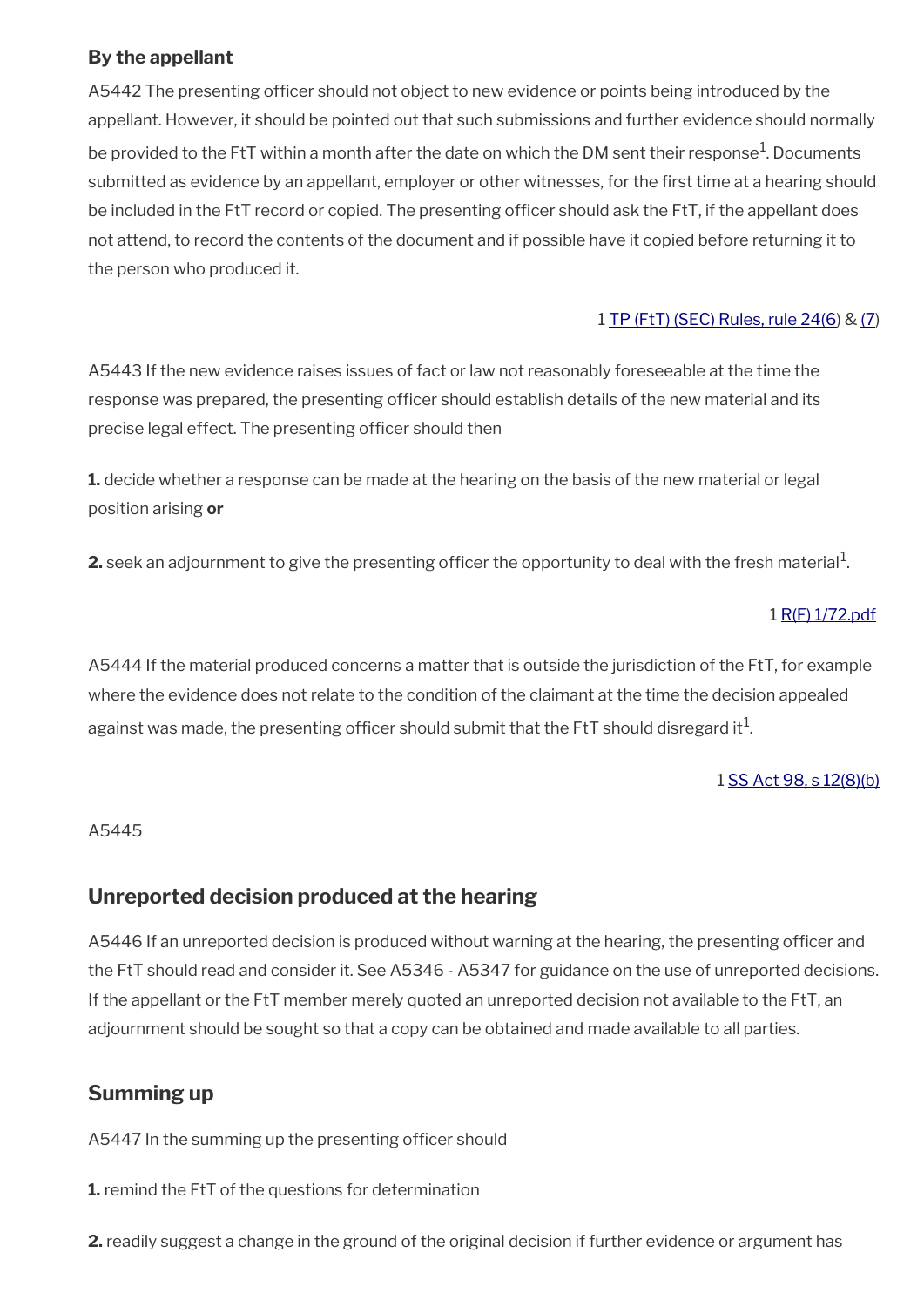**3.** submit the appellant's appeal should succeed if the new evidence or argument justifies this.

# <span id="page-57-2"></span>Adjournments - presenting officer at the hearing

A5448 The FtT decides whether to adjourn a hearing. The presenting officer, or the appellant, can request an adjournment.

A5449 Since a presenting officer is expected to prepare in advance the ground for an effective hearing, the FtT is usually slow to grant an adjournment. There are a number of facts it normally takes into account

**1.** there has to be a new relevant issue arising in the course of the hearing (or exceptionally just before it) which could not reasonably have been foreseen and needs further enquiries or consideration

**2.** whether the adjournment would cause any of the other parties to the proceedings hardship or prejudice their case.

A5450 A presenting officer might ask initially for a very short adjournment, for example to read an unreported UT's decision produced by the appellant for the first time at the hearing. This may lead to a request for further adjournment to another date. If the presenting officer's request for an adjournment is refused the FtT should be asked to note the request on the record of proceedings.

# <span id="page-57-1"></span>**Action following adjournment**

A5451 Following an adjournment, the FtT judge/presiding member must direct on the record of the adjournment notice the enquiries to be made. The notice should clearly set out all the FtT's requests and directions including who should obtain the relevant information.

A5452 - A5459

## <span id="page-57-0"></span>**Resumed hearings**

A5460 A resumed hearing before a single FtT judge can usually be heard by the same person. When a two or three member FtT has adjourned, it is rarely possible to arrange for the appeal to continue before the same members. If at the subsequent hearing the FtT is differently constituted, the proceedings are a complete rehearing of the case.

A5461 The following general points apply to resumed hearings

**1.** all evidence should usually be heard again and recorded by the FtT judge/presiding member

**2.** oral evidence need not be given again at the rehearing. Although the matter is considered again the FtT can accept the recorded evidence of a witness from the original hearing, provided the rules of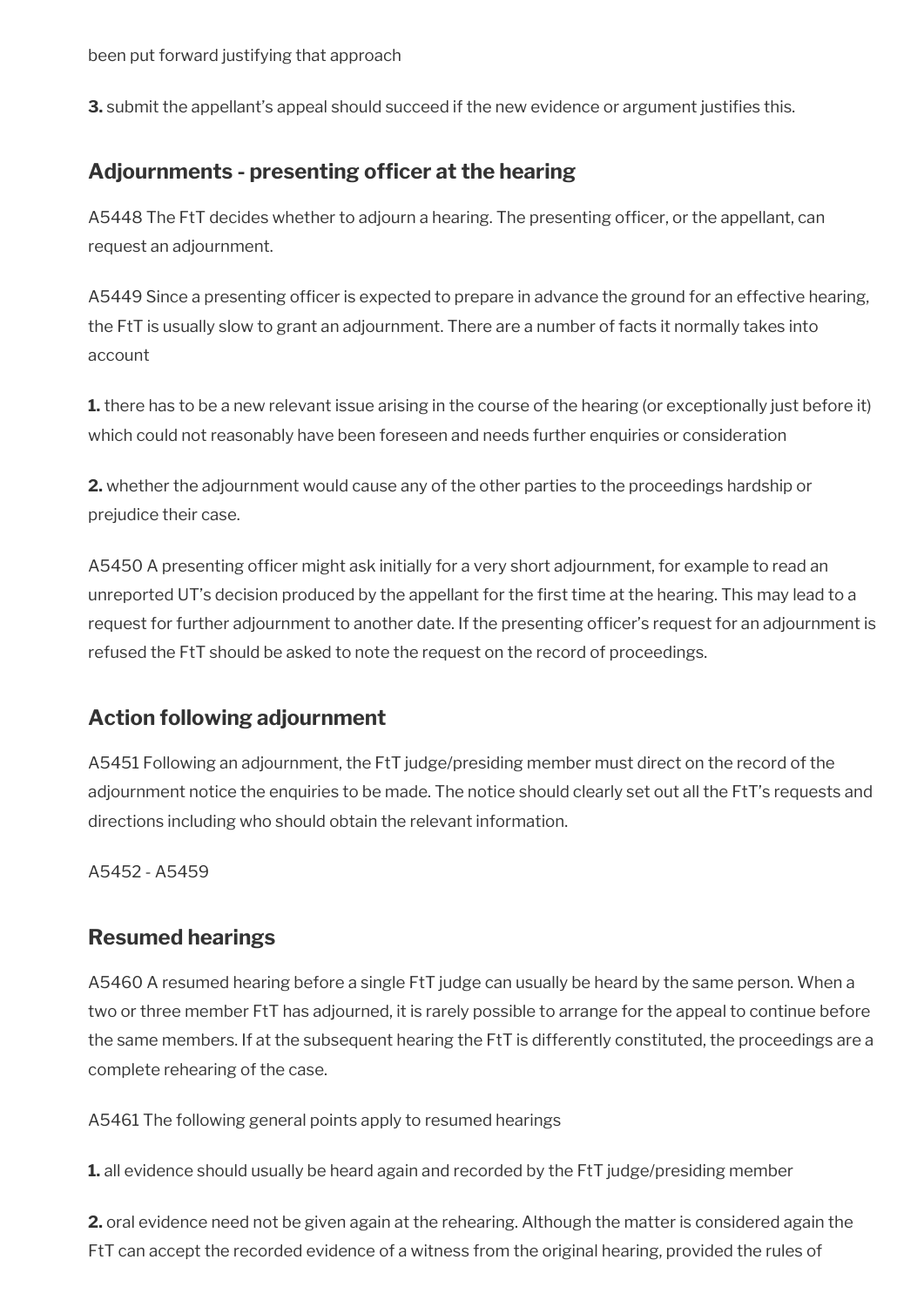natural justice are not infringed $1$ 

**3.** the FtT judge/presiding member may ask questions based on the notes of evidence given at the previous hearing, but it is not sufficient to simply read over the record of the decision and ask the appellant to confirm that it is correct<sup>2</sup>

**4.** all members of the new FtT should have the opportunity to ask questions about the evidence presented.

#### 1 [R\(U\) 3/88.pdf](../file/869151/download/R%2528U%2529%25203%252F88.pdf) ; 2 [R\(S\) 1/87.pdf](../file/869155/download/R%2528S%2529%25201%252F87.pdf)

A5462 A further response should be made to the FtT if

**1.** the presenting officer or DM wishes to comment on further evidence received

**2.** there are other aspects that the presenting officer or DM wishes the FtT to consider.

A5463 - A5469

## <span id="page-58-0"></span>**Appeal outstanding at appellant's death**

A5470 On the death of a person who has made a claim for benefit, the Secretary of State may appoint someone to act in the place of the appellant in relation to any appeal relating to the claim $^1\!$ 

#### 1 [UC, PIP, JSA & ESA \(C&P\) Regs, reg 56\(1\)](http://www.legislation.gov.uk/uksi/2013/380/regulation/56)

A5471 If the Secretary of State does not appoint a person to proceed with the appeal and any executors or personal representatives do not wish to proceed, the FtT judge/presiding member should decide how the appeal should be dealt with. The presenting officer should suggest the following

**1.** where there are executors to the deceased's estate, the appeal should be determined even though the executors have refused to proceed with it $1$ 

**2.** where there are no executors the appeal should be abated<sup>2</sup>. The appeal is then suspended but can be revived<sup>3</sup>.

### 1 [R\(P\) 2/62.pdf](../file/869157/download/R%2528P%2529%25202%252F62.pdf) ; 2 [R\(SB\) 25/84.pdf](../file/869159/download/R%2528SB%2529%252025%252F84.pdf) ; 3 [R\(I\) 2/83.pdf](../file/870741/download/R%2528I%2529%25202%252F83.pdf)

A5472 The FtT also has power make a direction to substitute a party where circumstances have changed since the start of the proceedings $^1$ .

#### 1 [TP \(FtT\) \(SEC\) Rules, rule 9](http://www.legislation.gov.uk/uksi/2008/2685/article/9)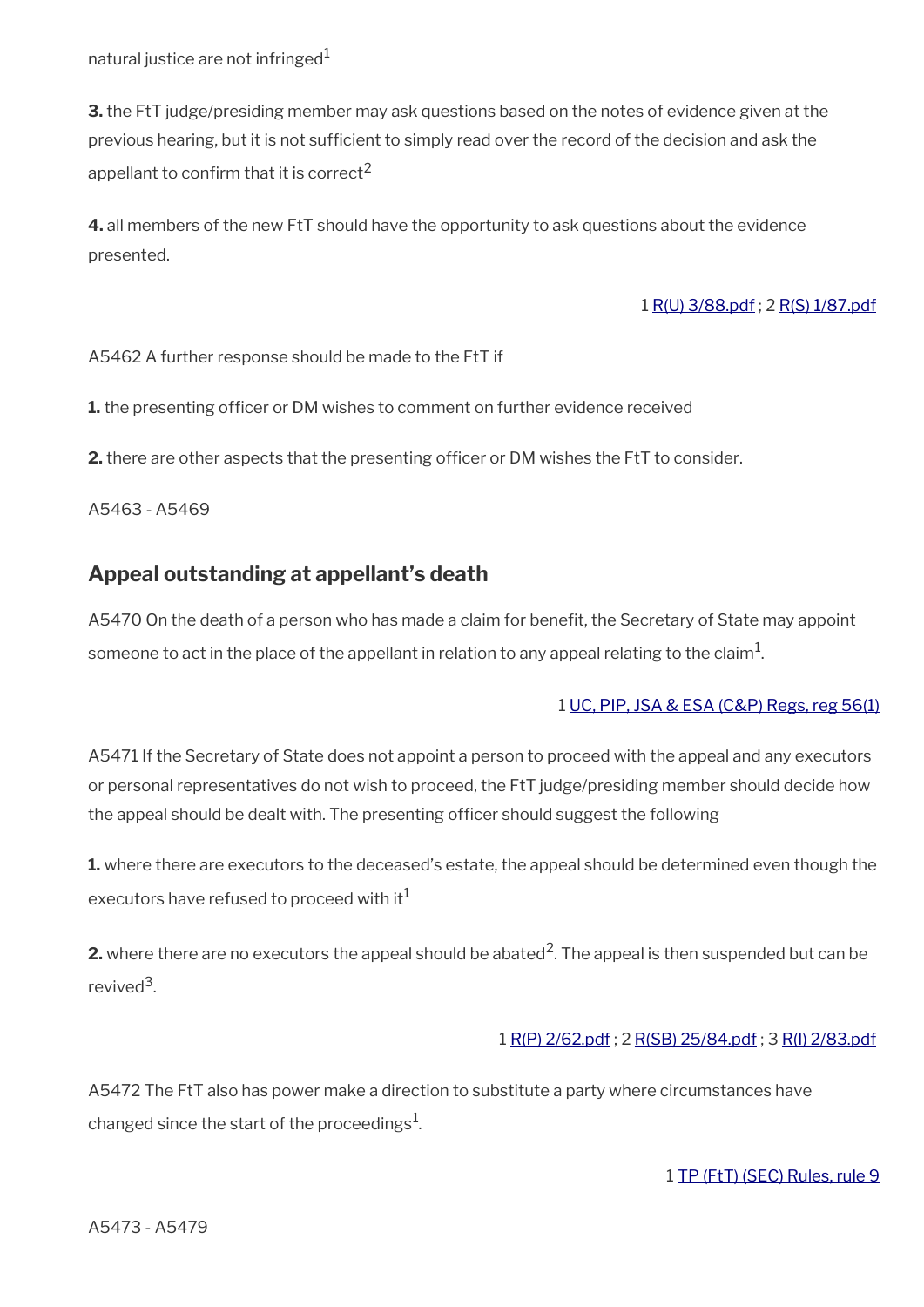# <span id="page-59-0"></span>**Report of any exceptional incidents**

A5480 When the hearing is completed, the presenting officer should make a note of any exceptional incidents, for example where the FtT does not allow the presenting officer to question a witness. The presenting officer should draw the attention of the DM who prepared the response to any difficulties met at the hearing. This may help the DM to decide whether an appeal to the UT is appropriate when the FtT decision is received.

A5481 - A5499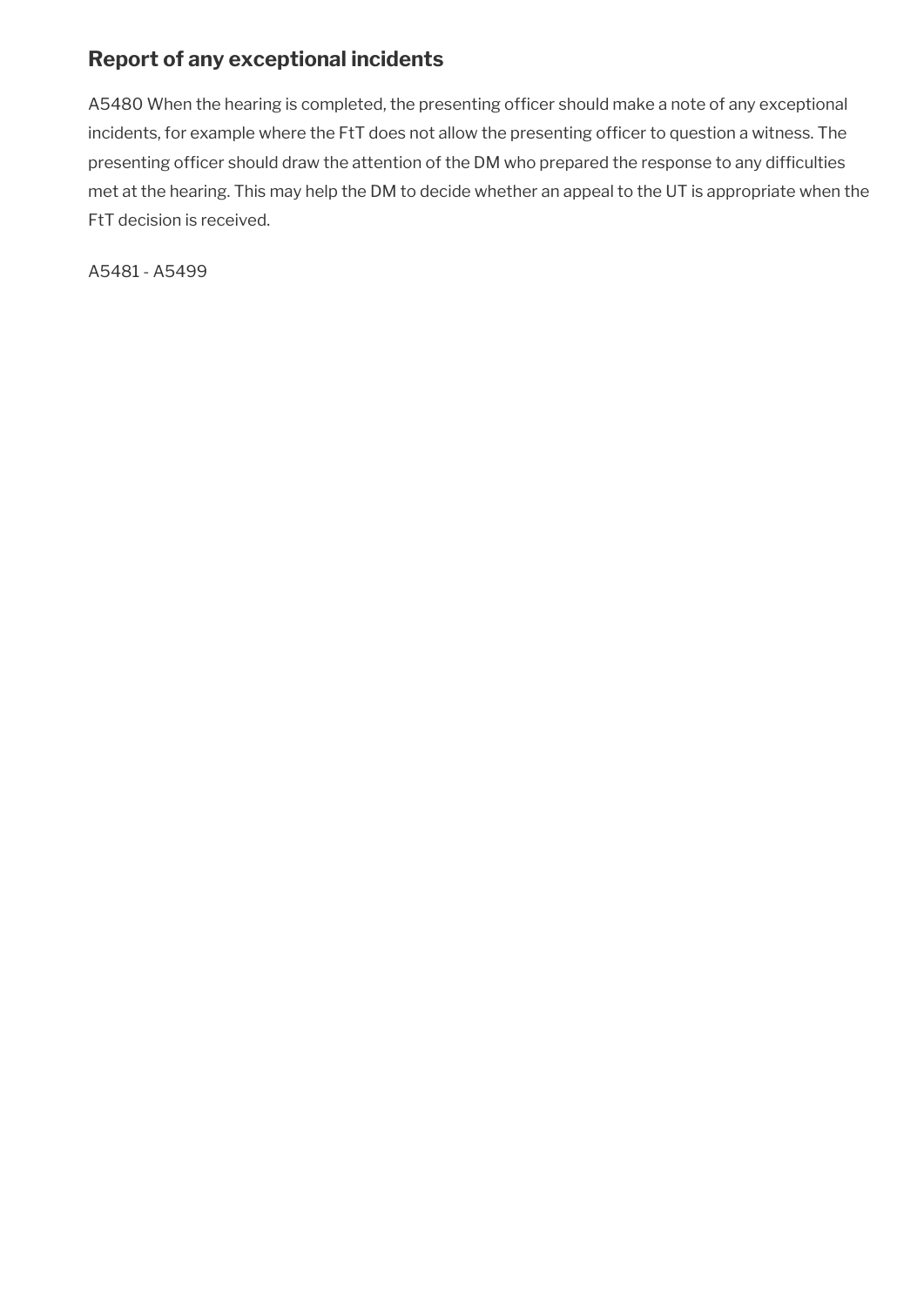# **The First-tier Tribunal's decision A5500 - A5514**

[Decision notice](#page-60-1) A5500 - A5502

[Statement of reasons](#page-60-0) A5503 - A5507

[Record of proceedings A](#page-61-0)5508 - A5514

## <span id="page-60-1"></span>**Decision notice**

A5500 The FtT may give a verbal decision at the hearing. Whether they do this or not, they must also provide all parties with a written decision notice which should include notifcation of

**1.** the right to apply for a written statement of reasons **and**

**2.** any appeal rights and time limits $^1$ .

#### 1 [TP \(FtT\) \(SEC\) Rules, rule 33](http://www.legislation.gov.uk/uksi/2008/2685/article/33)

A5501 The FtT's decision notice should explicitly record what it has decided and make it clear whether

**1.** an outcome decision has been made (including those subject to calculation by the DM) **or**

 $\mathbf{2}.$  the final decision on entitlement has been remitted to the DM $^{1}.$ 

#### 1 [R\(IS\) 6/07](http://intranet.dwp.gov.uk/manual/decision-benefit/ris-6-07)

A5502 The decision notice may be sent by electronic mail. When calculating time limits for

- **1.** requesting a statement of reasons
- **2.** requesting the record of proceedings

a decision notice is sent when it is properly addressed and sent by electronic mail $^1\!$ 

1 [TP \(FtT\) \(SEC\), Rules, rule 13](http://www.legislation.gov.uk/uksi/2008/2685/article/13)

## <span id="page-60-0"></span>**Statement of reasons**

A5503 The FtT may give reasons for a decision which disposes of the proceedings

**1.** verbally at the hearing **or**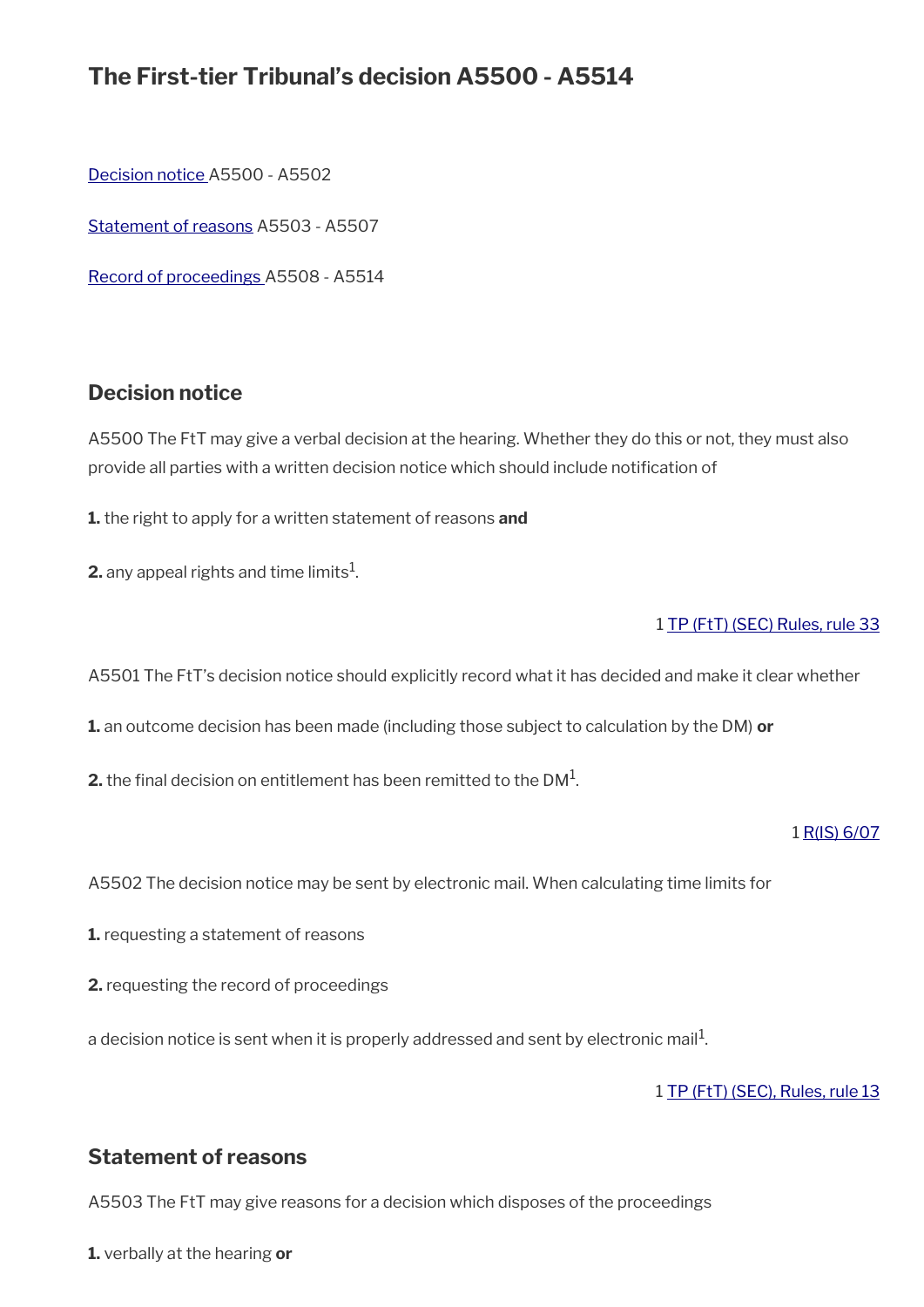**2.** in a written statement of reasons $^1$ .

#### 1 [TP \(FtT\) \(SEC\), Rules, rule 34\(2\)](http://www.legislation.gov.uk/uksi/2008/2685/article/34)

#### **Late application for statement of reasons**

A5504 Within a month of the written decision notice being issued, any party to the appeal can make a written application for a written statement of reasons if one has not already been provided as in A5500. This can be requested even if the reasons were given verbally at the hearing. The FtT must then issue the written statement of reasons within a month of receipt of the application or as soon after as is reasonably practicable<sup>1</sup>. There is no specific provision for a late application for a written statement of reasons, however the FtT does have a wide ranging power to extend the time for complying with any provisions in the rules<sup>2</sup>.

**Note:** The DM should not request a statement unless the case is being considered as a potential appeal to the UT.

1 [TP \(FtT\) \(SEC\) Rules, rule 34\(3\)-\(5](http://www.legislation.gov.uk/uksi/2008/2685/article/34)); 2 [rule 5\(3](http://www.legislation.gov.uk/uksi/2008/2685/article/34))

A5505 - A5507

### <span id="page-61-0"></span>**Record of proceedings**

A5508 The FtT judge or presiding member is required to make a record of the hearing sufficient to indicate the evidence taken. It can be in whatever form the FtT member may direct $^1\!$ 

1 [Practice Statement on Record of Proceedings, para 2 & 3](http://www.judiciary.uk/wp-content/uploads/JCO/Documents/Practice+Directions/Tribunals/RecordofproceedingsinSocialSecurityandChildSupportcasesintheSocialEntitlementChamber.pdf)

A5509 The FtT must keep a copy of

**1.** the record of proceedings

**2.** the decision notice

**3.** any written reasons for the FtT's decision

for a period as in A5510 $^{\rm 1}$ .

1 [Practice Statement on Record of Proceedings para. 4](http://www.judiciary.uk/wp-content/uploads/JCO/Documents/Practice+Directions/Tribunals/RecordofproceedingsinSocialSecurityandChildSupportcasesintheSocialEntitlementChamber.pdf)

A5510 The period is $<sup>1</sup>$ </sup>

**1.** six months from the date of

**1.1** the FtT's decision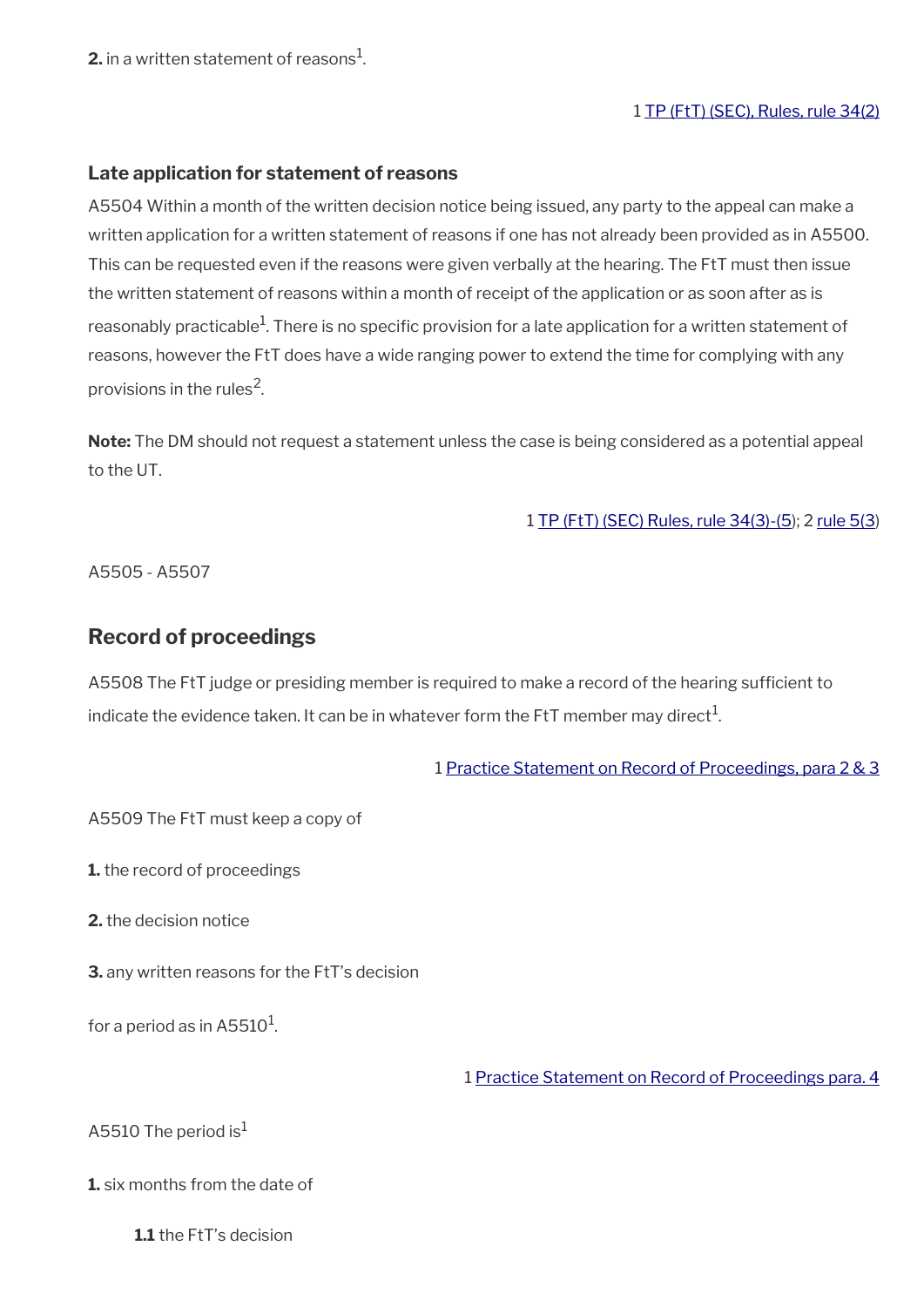**1.2** any written reasons for the FtT's decision

**1.3** any correction of the decision notice<sup>2</sup>

**1.4** a refusal to set aside the decision for procedural reasons<sup>3</sup>

**1.5** a determination of an application for permission to appeal to the UT **or**

**2.** until the date when the documents in A5509 are sent to the UT in connection with an appeal or an application for permission to appeal if that is within the six months in **1.**.

1 [Practice Statement on Record of Proceedings, para. 5](http://www.judiciary.uk/wp-content/uploads/JCO/Documents/Practice+Directions/Tribunals/RecordofproceedingsinSocialSecurityandChildSupportcasesintheSocialEntitlementChamber.pdf); 2 [TP \(FtT\) \(SEC\) Rules, rule 36](http://www.legislation.gov.uk/uksi/2008/2685/article/36); 3 [rule 37](http://www.legislation.gov.uk/uksi/2008/2685/article/37)

A5511 Any party to the proceedings may apply in writing for a copy of the record of proceedings within the time limit in A5510, and a copy must be sent to the party $^{\rm 1}$ .

1 [Practice Statement on Record of Proceedings, para. 6](http://www.judiciary.uk/wp-content/uploads/JCO/Documents/Practice+Directions/Tribunals/RecordofproceedingsinSocialSecurityandChildSupportcasesintheSocialEntitlementChamber.pdf)

A5512 - A5514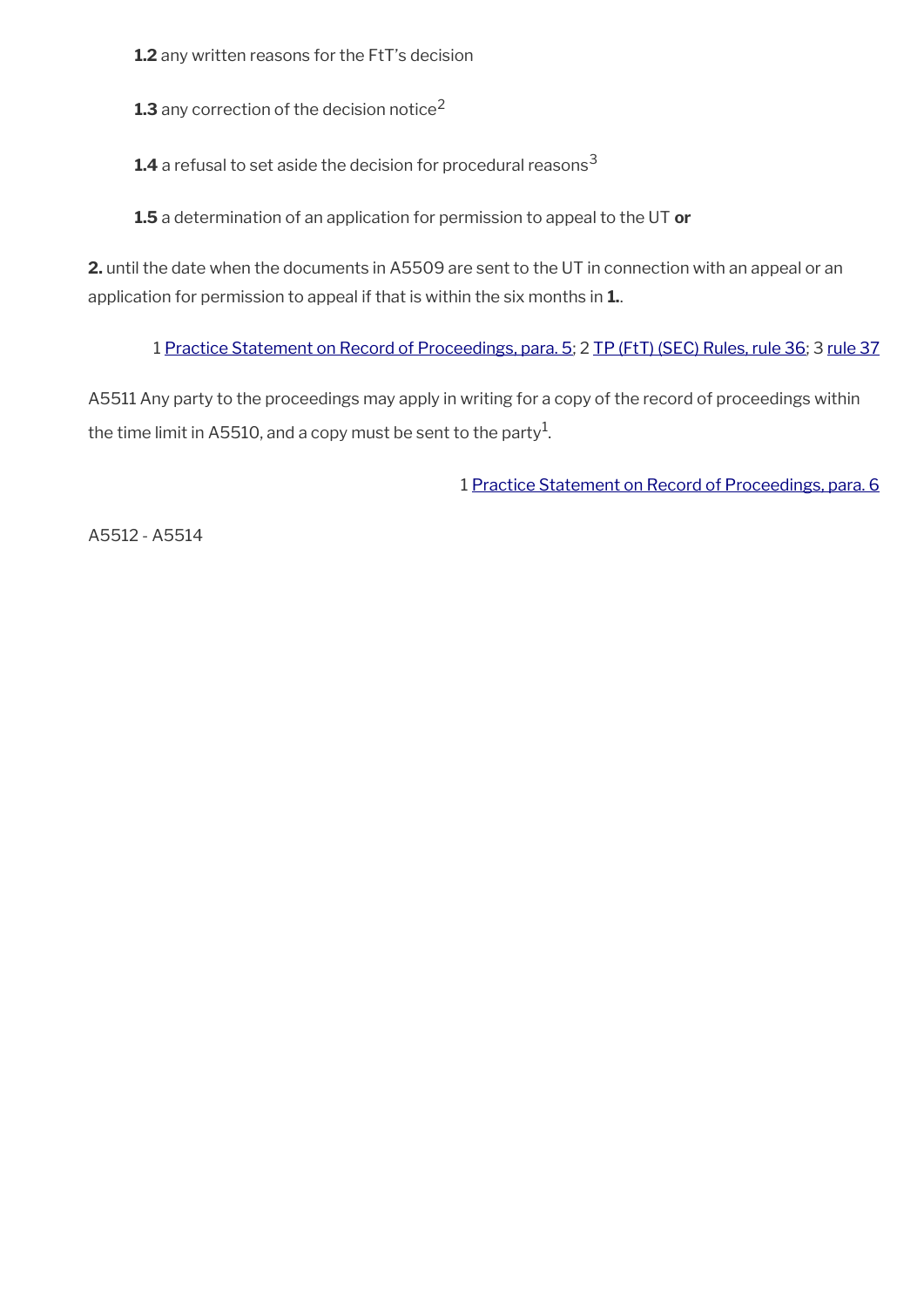# **Consideration of the First-tier Tribunal decision A5515 - A5599**

[Decision incomplete A](#page-63-1)5515

[Case remitted to DM](#page-63-0) A5516 - A5517

[Liberty to apply](#page-64-2) A5518 - A5519

[Where a party thinks the decision is wrong](#page-64-1) A5520

[Accidental error](#page-64-0) A5521 - A5529

[Setting aside First-tier Tribunal decisions on procedural grounds](#page-65-1) A5530 - A5549

[Decisions that cannot be implemented](#page-65-0) A5550 - A5556

[Potential appeals to the Upper Tribunal](#page-66-1) A5557

[Late applications A](#page-66-0)5558 - A5563

[First-tier Tribunal consideration of application for permission to appeal](#page-67-0) A5564 - A5569

Suspension of payment of benefit A5570 - A5584

[Appeals remitted by the Upper Tribunal](#page-69-1) A5585 - A5591

[Supersession of the First-tier Tribunal decision](#page-69-0) A5592 - A5599

## <span id="page-63-1"></span>**Decision incomplete**

A5515 Where the FtT decision is incomplete the DM should refer the case back to the FtT immediately for a decision to be made. The DM should explain that all matters raised by the appeal have not been decided<sup>1</sup>. However the DM should be aware that FtT does have the power to just decide on certain issues (see A5422 **1.**, **2.1** and **2.2**).

1 [R\(S\) 9/81.pdf](../file/869215/download/R%2528S%2529%25209%252F81.pdf)

## <span id="page-63-0"></span>**Case remitted to DM**

A5516 If the case is remitted to the DM, a new outcome decision should be made incorporating the FtT's decision. The FtT's decision is binding on the DM, subject to supersession or appeal. (See ADM Chapter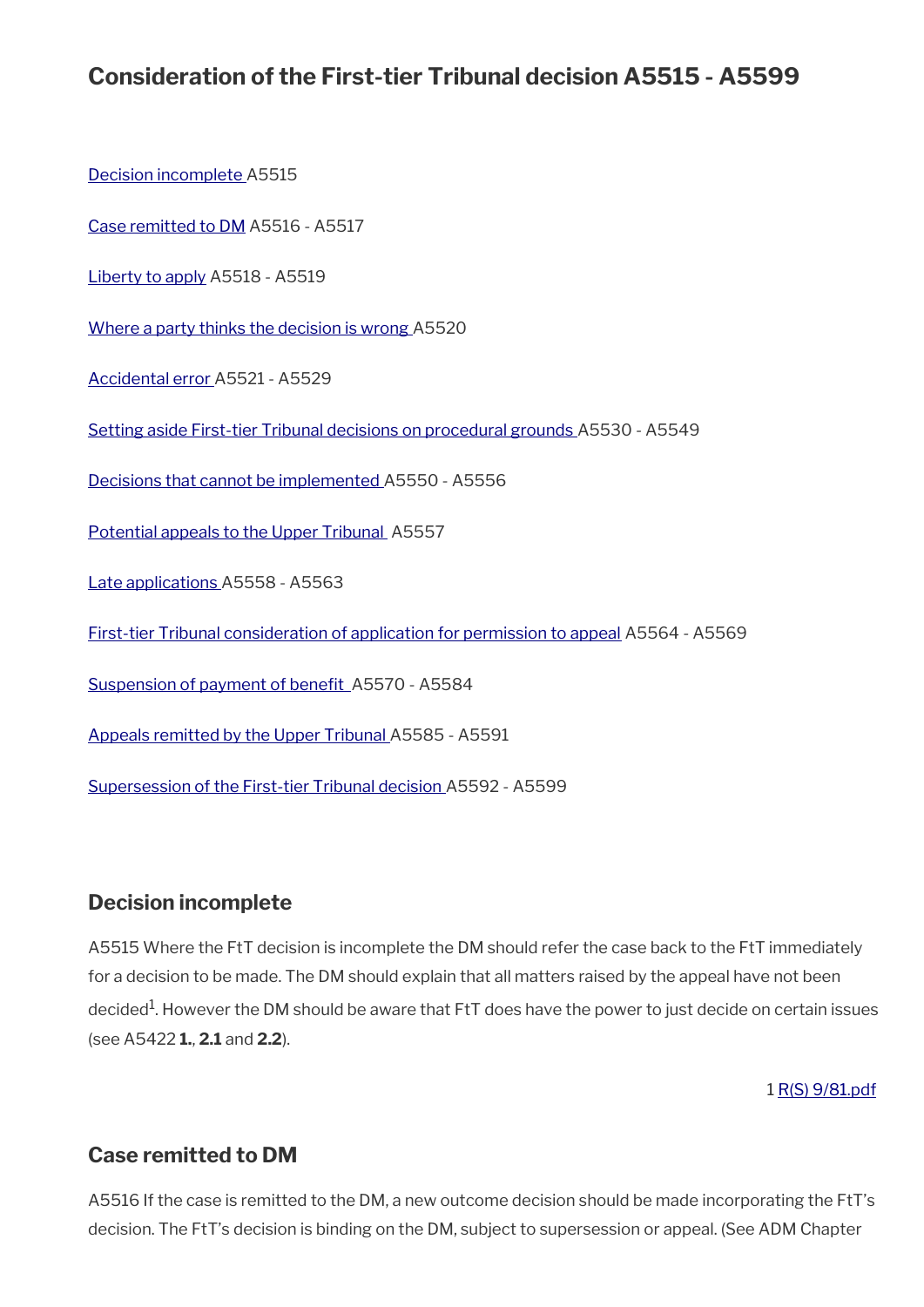A1: Principles of decision making and evidence for guidance on finality of decisions and ADM Chapter A4: Supersession.)

A5517 The DM's new decision will itself have a right of appeal. However, the claimant cannot use this appeal to re-open the issue decided by the FtT, unless there are grounds to supersede.

#### **Example**

A claim for UC is disallowed on the grounds that the claimant has capital in excess of £16,000. On appeal, the FtT decides that the capital is £9,500, and remits the claim to the DM. The DM makes a further decision on the claim taking into account the amount of capital as decided by the FtT, which results in a further disallowance as income exceeds the maximum amount payable. On a further appeal, the claimant cannot raise the issue of the amount of capital as decided by the FtT, unless they can show that the FtT was ignorant of material facts.

## <span id="page-64-2"></span>**Liberty to apply**

A5518 Where the FtT allows the appeal, but remits calculation to the DM, any dispute about further calculation by the DM should be referred back to the same FtT. This is known as "liberty to apply" $^1$ . There is no further right of appeal against the DM's calculation, but the FtT's decision about the calculation can be appealed to the UT.

1 [R\(IS\) 2/08](http://intranet.dwp.gov.uk/manual/decision-benefit/ris-2-08)

A5519

## <span id="page-64-1"></span>**Where a party thinks the decision is wrong**

A5520 There are a number of options available to the appellant and DM if they think the FtT's decision is wrong. The decision notice issued by the FtT includes information to the appellant to encourage him to choose the correct option. The different options open to appellants and the DM are set out below.

## <span id="page-64-0"></span>**Accidental error**

A5521 The FtT may, at any time, correct accidental errors or omissions in a decision, direction or any document produced by it. If corrected, all parties must be sent a copy of the corrected decision notice, direction or document $^1$ . The time limit for then applying for a written statement of reasons would only be extended if an entirely new decision notice is issued. If the original decision notice is just corrected then the time limit runs from the date the original decision notice was issued.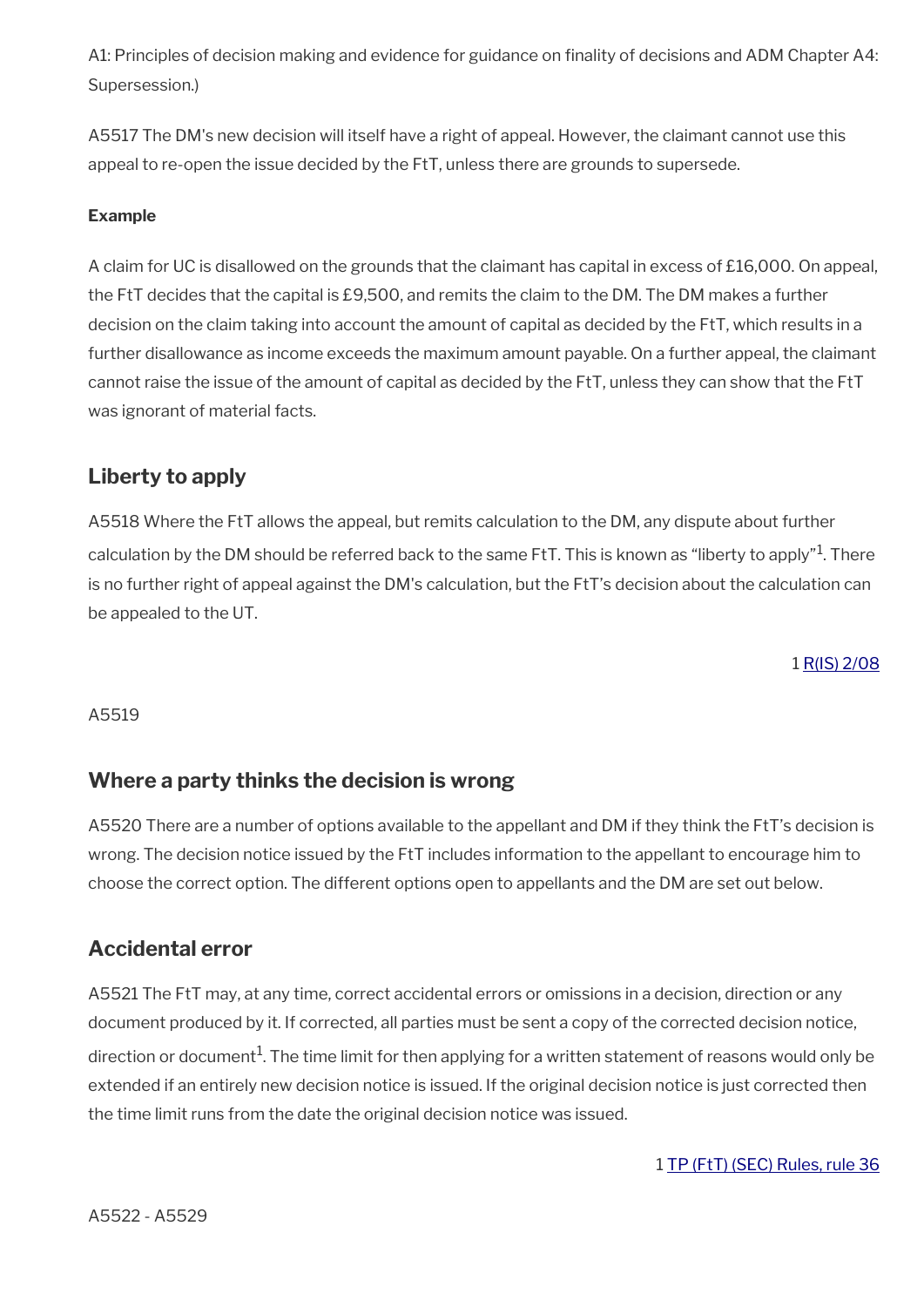# <span id="page-65-1"></span>**Setting aside First-tier Tribunal decisions on procedural grounds**

A5530 Any party to the appeal can apply for the FtT decision to be set aside where

**1.** a document relating to the appeal was not

**1.1** sent to or received at an appropriate time by

**1.1.a** a party to the proceedings **or**

**1.1.b** the party's representative **or**

**1.2** sent to the FtT at an appropriate time **or**

**2.** a party to the proceedings or a party's representative was not present during the hearing **or**

**3.** there has been some other procedural irregularity in the proceedings $^1$ .

### 1 [TP \(FtT\) \(SEC\) Rules, rule 37](http://www.legislation.gov.uk/uksi/2008/2685/article/37)

A5531 The FtT may set aside a decision, or part of a decision and re-make the decision, or relevant part of it if

**1.** the FtT considers that it is in the interests of justice to do so **and**

**2.** one or more of the conditions in A5530 **1.** to **3.** applies<sup>1</sup>.

## 1 [TP \(FtT\) \(SEC\) Rules, rule 37\(1\)](http://www.legislation.gov.uk/uksi/2008/2685/article/37)

A5532 Where an application for set aside is made it must be in the form of a written application received by the FtT no later than a month after the date on which the FtT sent notice of the decision to the party $^1\!$ . The FtT has the power to extend this time limit as appropriate<sup>2</sup>.

1 [TP \(FtT\) \(SEC\) Rules, rule 37\(3\);](http://www.legislation.gov.uk/uksi/2008/2685/article/37) 2 [rule 5](http://www.legislation.gov.uk/uksi/2008/2685/article/5) 

A5533 - A5549

## <span id="page-65-0"></span>**Decisions that cannot be implemented**

A5550 There may be instances where it is impossible to implement the decision of the FtT. In these cases, the DM should consider whether the decision can be corrected or set aside by the FtT.

A5551 If

**1.** the decision cannot be corrected or set aside **or**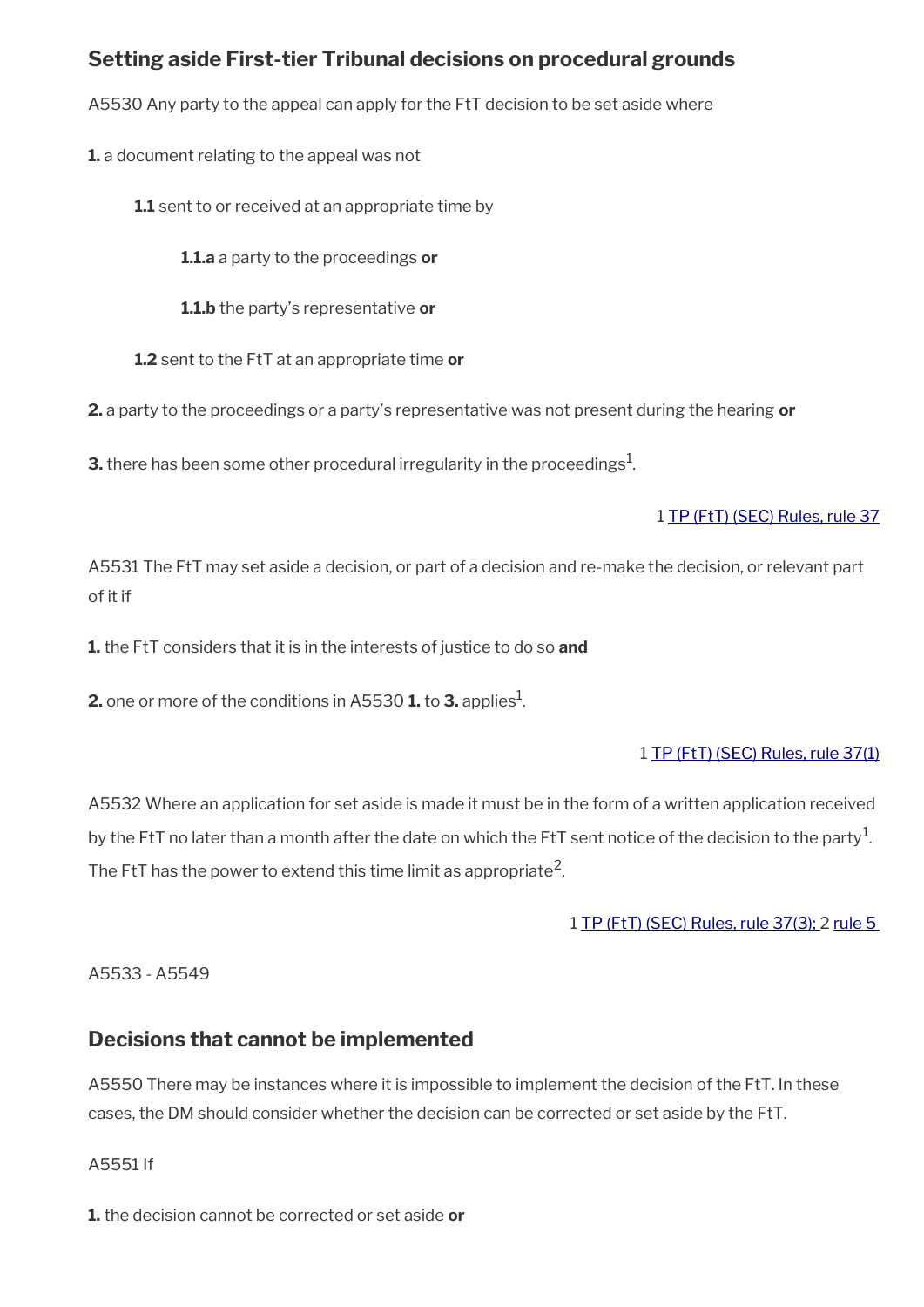**2.** there has been no factual mistake which gives grounds for supersession

the only course open to the DM is an appeal, with permission, to the UT. See A5560 - A5564 for guidance on potential appeals and time limits.

A5552 In some cases the FtT refer cases back to the DM, for example to recalculate a recoverable overpayment. If there is then a dispute between the DM and the appellant, the DM should put the case before the FtT again so that they can finally determine the appeal $^{\rm 1}$ .

1 [R\(SB\) 11/86.pdf](../file/869216/download/R%2528SB%2529%252011%252F86.pdf)

A5553 - A5556

## <span id="page-66-1"></span>**Potential appeals to the Upper Tribunal**

A5557 An appeal to the UT can be made only on a point of law<sup>1</sup>, with the permission of the FtT, or the UT. The time limits for applying for leave to appeal are

**1.** to the FtT - within one month of the latest of the dates that the FtT sends the applicant

**1.1** the relevant decision notice

**1.2** written statement of reasons, if the decision disposes of

**1.2.a** all issues in the proceedings **or**

**1.2.b** a preliminary issue that was the result of a direction **or**

**1.3** notifcation of amended reasons for or correction of the decision following a review **or**

1.4 notification than an application for the decision to be set aside is unsuccessful<sup>2</sup>or

**2.** to the UT - within one month of the date that the FtT's decision refusing permission or rejecting the application was sent to the applicant $^{\rm 3}$ .

1 [TCE Act 07, s 11\(1\);](http://www.legislation.gov.uk/ukpga/2007/15/section/11) 2 [TP \(FtT\) \(SEC\) Rules, rule 38\(3](http://www.legislation.gov.uk/uksi/2008/2685/article/38)); 3 [TP \(UT\) Rules, rule 21\(3](http://www.legislation.gov.uk/uksi/2008/2698/article/23))

## <span id="page-66-0"></span>**Late applications**

A5558 If the application made to the FtT as in A5557 **1.** is sent after the one month limit or after any extension of that limit $^1$  then the application must include a request to extend the time limit and why the application was not provided in time $^2\!$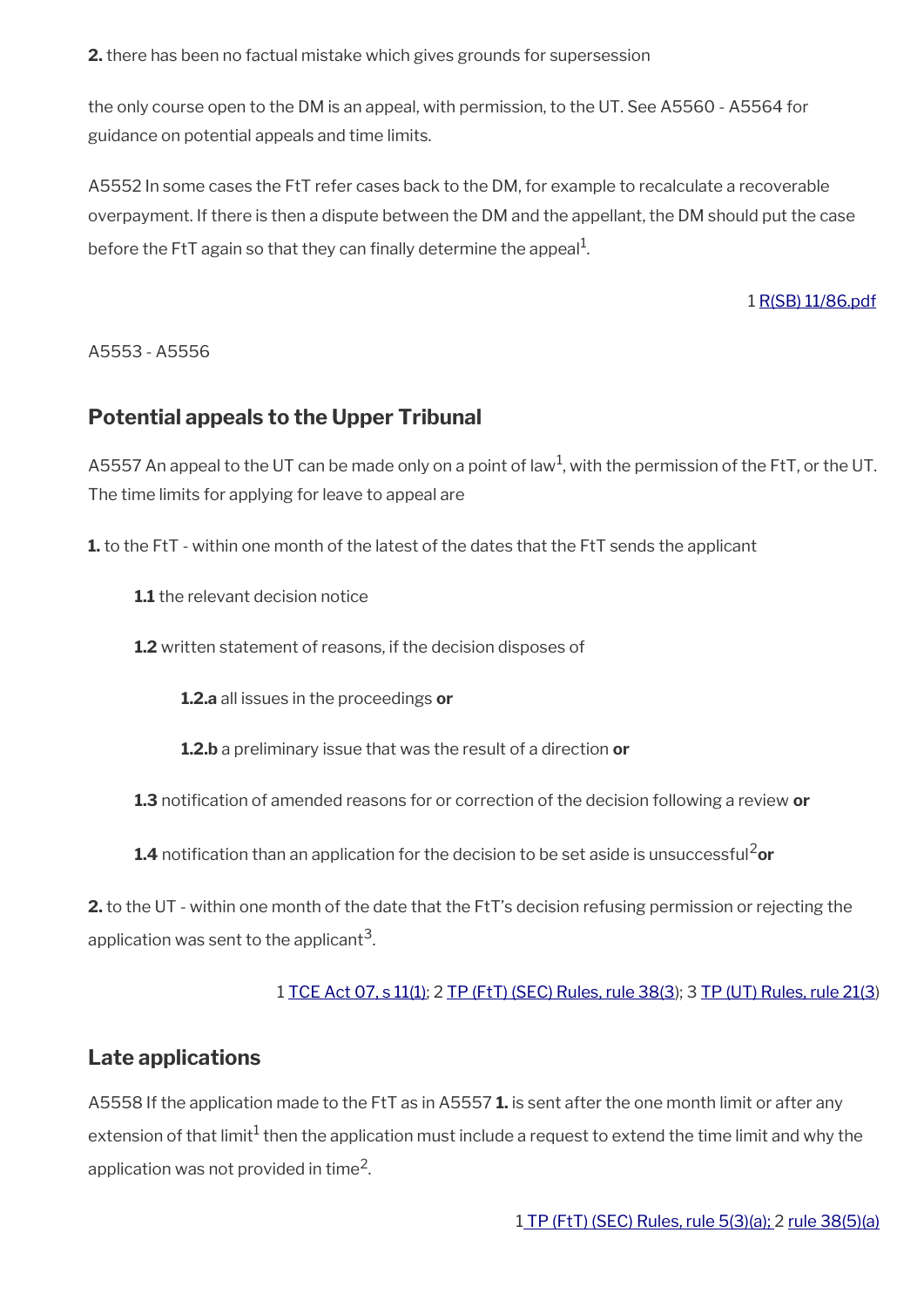A5559 Where the FtT does not extend the time limit as in DMG 06561 then they must not allow the application $^1\!\!$ .

## 1 [TP \(FtT\) \(SEC\) Rules, rule 38\(5\)\(b\)](http://www.legislation.gov.uk/uksi/2008/2685/article/38)

A5560 Where the DM thinks that the FtT's decision is wrong on a point of law, the case should be identifed as a potential appeal to the UT and sent to DMA Leeds as soon as possible. Before sending the case, the DM should obtain the statement of reasons from HMCTS. The request must be made in writing on the appropriate form within one month of the decision notice being given or sent. See A5501 - A5504 for further guidance.

**Note:** Where suspension is appropriate, see A5570 et seq.

A5561 Applications for permission to appeal on behalf of the DM are made by DMA Leeds. DMs, appeals officers and presenting officers should note that only officers of the Department employed at DMA Leeds are authorized to make applications on behalf of the Secretary of State. For further guidance see A5600 et seq.

A5562 An application for leave to appeal against the FtT decision that would be supported by the DM before the UT cannot be made, even though the DM may wish to obtain authority in an area of the law that is open to dispute $^{\rm 1}$ .

### 1 [R\(I\) 68/53 T.pdf](../file/869221/download/R%2528I%2529%252068%252F53%2520T.pdf)

A5563 Where the FtT decision is not in the appellant's favour, but the DM believes that the decision is in error of law, the DM should consider sending the case to DMA Leeds, who will then decide whether to make an application for permission to appeal in order that

**1.** the appellant's interests are protected **or**

**2.** the law on a particular point is established.

Note: This only applies where the error of law is significant. DMs should ensure that the claimant does not intend to make an application for permission to appeal.

# <span id="page-67-0"></span>**First-tier Tribunal consideration of application for permission to appeal**

A5564 The frst thing that the FtT should do on receiving an application for permission to appeal is to consider whether to review the decision $^1$ . If the FtT decides not to review or reviews but decides to take no action on all or part of the decision, the FtT must still decide whether to give permission to appeal for all or part of the decision<sup>2</sup>.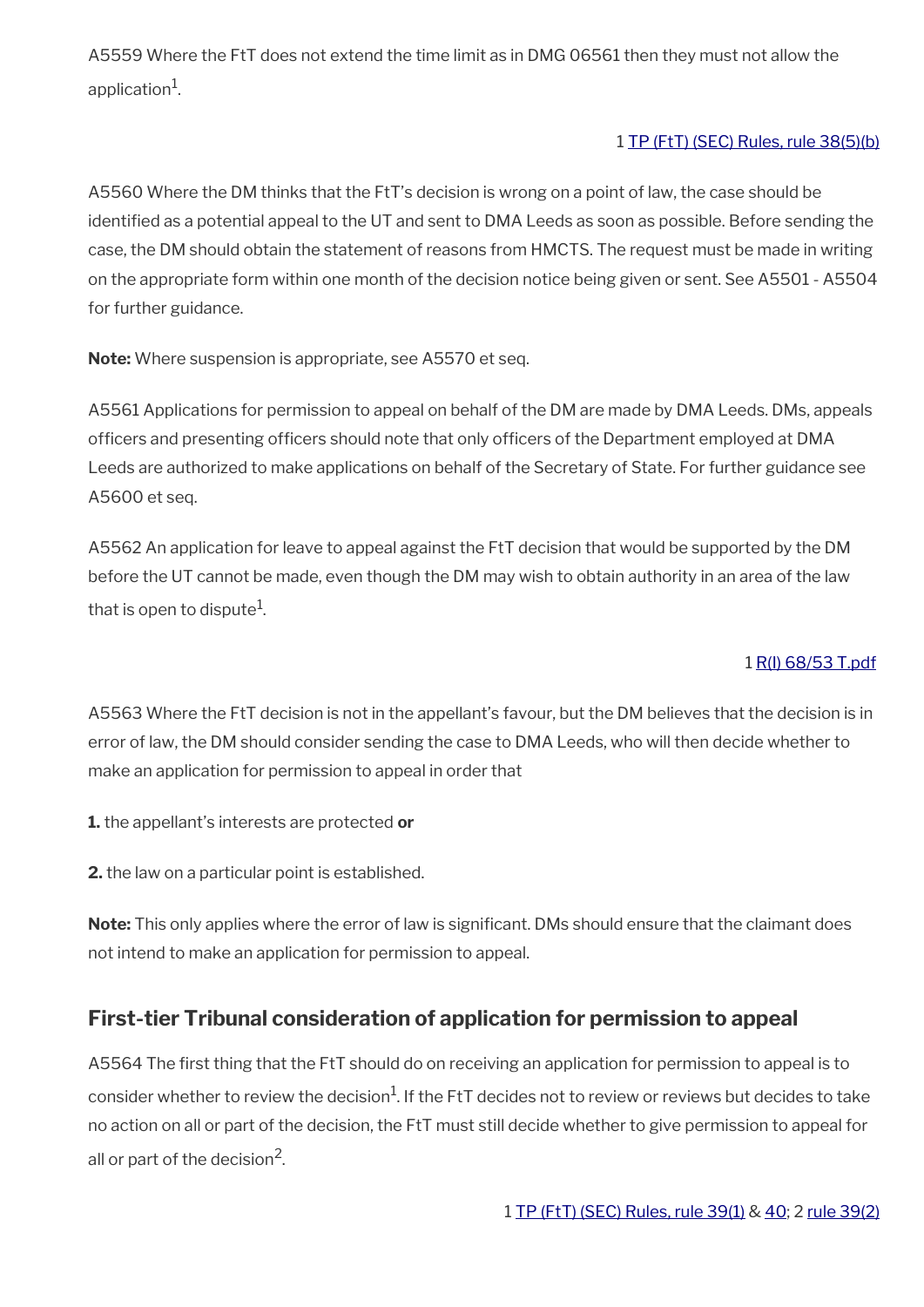A5565 The FtT must send a record of its decision on the application to all parties as soon as possible. If the FtT refused permission to appeal then with the record of decision it must also send

**1.** a statement of reasons for refusal

**2.** notification of the right to make an application to the UT and the relevant time limits for doing that  $^1$ .

### 1 [TP \(FtT\) \(SEC\) Rules, rule 39\(4\)](http://www.legislation.gov.uk/uksi/2008/2685/article/39)

A5566 Where the FtT has given permission to appeal on limited grounds it must still provide the information as in A5565 for those aspects for which permission was refused $^{\rm 1}$ .

## 1 [TP \(FtT\) \(SEC\) Rules, rule 39\(5](http://www.legislation.gov.uk/uksi/2008/2685/article/39))

A5567 - A5569

# <span id="page-68-0"></span>**Suspension of payment of benefit**

A5570 The DM can suspend payment of beneft awarded by the FtT whilst an appeal to the UT is considered $^1$ . The suspension can be imposed whilst awaiting for or on receipt of, the FtT's decision notice. The DM must, as soon as reasonably practicable, inform the appellant in writing that they intend to request a statement of reasons<sup>2</sup>. If the DM does not apply for the statement of reasons within one month of the date the FtT sent the decision then the suspension must be lifted $^{\rm 3}$ .

### 1 [SS Act 98, s 21](http://www.legislation.gov.uk/ukpga/1998/14/contents); [UC, PIP, JSA & ESA \(D&A\) Regs, regs 44\(2\)\(b\)](http://www.legislation.gov.uk/uksi/2013/381/regulation/44); 2 [reg 44\(5](http://www.legislation.gov.uk/uksi/2013/381/regulation/44)); 3 [reg 46\(c\)](http://www.legislation.gov.uk/uksi/2013/381/regulation/46)

A5571 The suspension is maintained if, within one month of the FtT sending the statement of reasons, the DM informs the appellant that an application for permission to appeal to the UT has been made $^{\rm 1}$ . The written notice must be

**1.** issued after the application for permission has been sent to the chairman of the FtT **and**

**2.** posted to the appellant within the time limit.

## 1 [TP \(FtT\) \(SEC\) Rules, rule 38\(3\)](http://www.legislation.gov.uk/uksi/2008/2685/article/38)

A5572 Where such an application is made, the suspension may continue until the application and any consequent appeal are decided $^{\rm 1}$ .

## 1 [SS Act 98, s 21](http://www.legislation.gov.uk/ukpga/1998/14/contents); [UC, PIP, JSA & ESA \(D&A\) Regs, reg 44\(2\)\(b\)](http://www.legislation.gov.uk/uksi/2013/381/regulation/44)

A5573 For further guidance, see ADM Chapter A4: Suspension.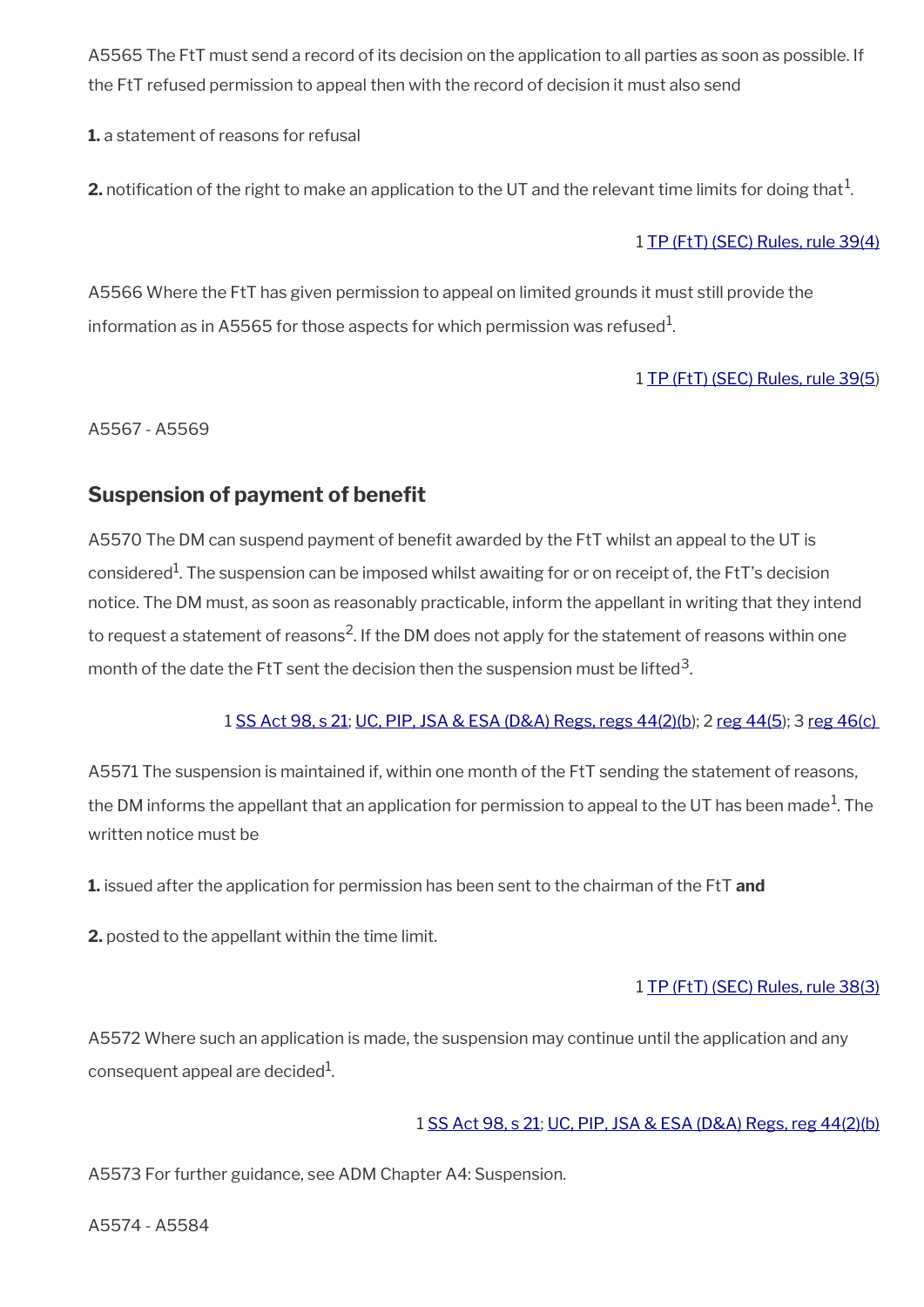# <span id="page-69-1"></span>**Appeals remitted by the Upper Tribunal**

A5585 Where the UT decide that the FtT's decision is erroneous in point of law<sup>1</sup>, the UT may (but not must) set it aside $^2$  and if it does must either

**1.** remit the case to another FtT with different members to the first with directions for its reconsideration3**or**

**2.** re-make the decision by making any decision which the FtT could make if it were re-making the decision and make any appropriate findings of fact $^{\rm 4}.$ 

**Note:** The UT need not set aside a decision, even where there is an error of law, if the error makes no difference to the outcome

## 1 [TCE Act 07, s 12\(1\);](http://www.legislation.gov.uk/ukpga/2007/15/section/12) 2 [s 12\(2\)\(a](http://www.legislation.gov.uk/ukpga/2007/15/section/12)); 3 [s 12\(2\)\(b\)\(i\)](http://www.legislation.gov.uk/ukpga/2007/15/section/12) & (3); 4 [s 12\(2\)\(b\)\(ii\) & 4](http://www.legislation.gov.uk/ukpga/2007/15/section/12)

A5586 When the UT sets aside the FtT's decision, but does not replace it, the effect is to remove the FtT decision. The only decision remaining is the disputed decision by the DM.

A5587 The UT's decision and a copy of all the documents available to the UT is sent to the DM via DMA Leeds. The decision may contain directions from the UT to the new FtT to help them decide the appeal.

A5588 A new response is only required if the Agency is directed to produce one by a FtT or the UT, or on the advice of DMA Leeds.

A5589 Whether or not a new response has been requested, the DM should inform the FtT of any events such as a decision on a claim or supersession made since the decision went under appeal.

A5590 The proceedings should be by way of a complete rehearing and all the evidence should be taken again (see A5460 - A5462) $^{\rm 1}$ .

### 1 [R\(S\) 1/87.pdf](../file/869224/download/R%2528S%2529%25201%252F87.pdf)

A5591 Where the DM receives an application to reconsider the disputed decision before the rehearing, the application should be considered as in A5030.

## <span id="page-69-0"></span>**Supersession of the First-tier Tribunal decision**

A5592 The DM can supersede the decision of the FtT in the same way as a decision of another DM, with one important exception $^1$ . This is where the DM considers the FtT's decision was erroneous in law. In such cases, the DM should consider whether an application for leave to appeal to the UT is appropriate (see A5600 et seq). For further guidance see ADM Chapter A4: Supersession.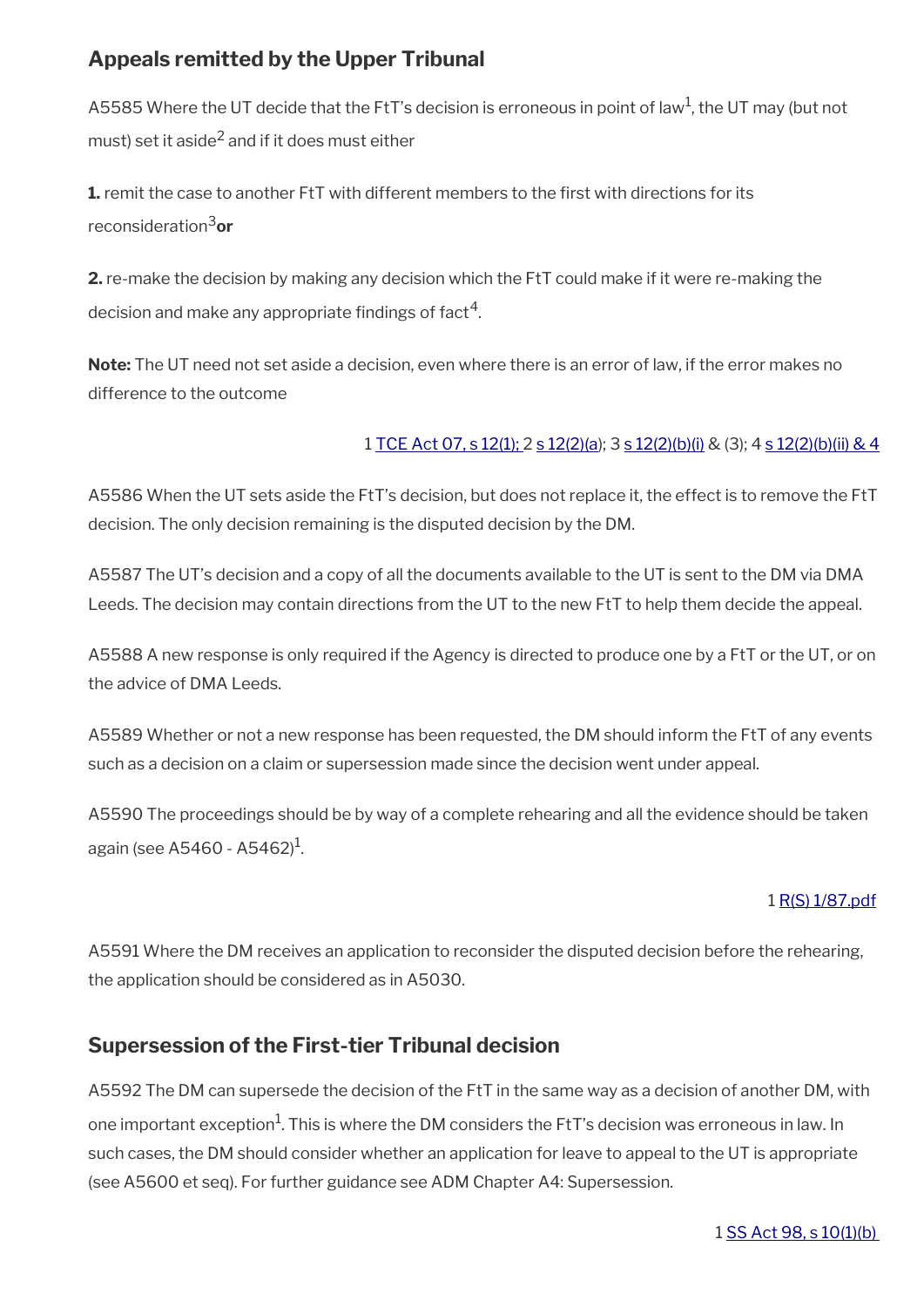A5593 - A5599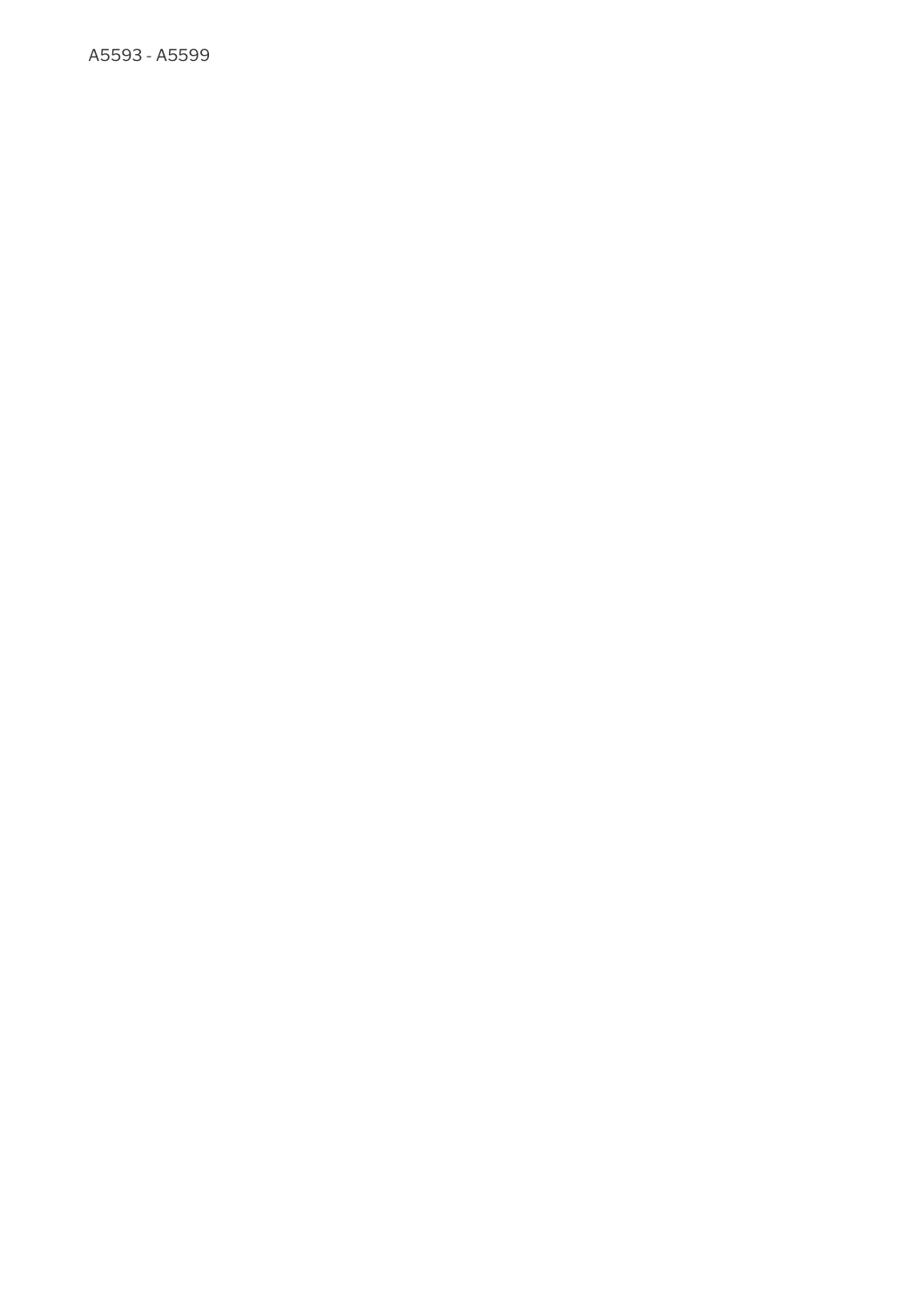# **Appeals to the Upper Tribunal and the Courts A5600 - A5619**

A5600 DMs should note that all action on these appeals is taken or directed by DMA Leeds. No other officer of the Department is authorised to represent the Secretary of State by making or commenting on applications for leave at any stage.

**Note:** See Appendix 2 re process for seeking permission to appeal to the UT.

A5601 An application for permission to appeal to the UT can only be made on the ground that the decision of the FtT is erroneous in point of law $^{\rm 1}$ .

### 1 [TCE Act 07, s 11\(1\)](http://www.legislation.gov.uk/ukpga/2007/15/section/11)

A5602 The FtT considers whether to review the decision (see ADM A5564 et seq). If the FtT does not review the decision, the FtT decides whether or not to give permission to appeal.

A5603 Where

#### **1.** the claimant **and**

**2.** DMA Leeds on behalf of the Secretary of State

apply for permission to appeal, or otherwise expresses the view that the decision was erroneous in point of law, the FtT shall set aside the decision for rehearing without considering whether it is erroneous in law<sup>1</sup>.

1 [SS Act 98, s 13\(3\)](http://www.legislation.gov.uk/ukpga/1998/14/contents)

A5604 The FtT sends a copy of the decision to each party to the appeal.

A5605 - A5619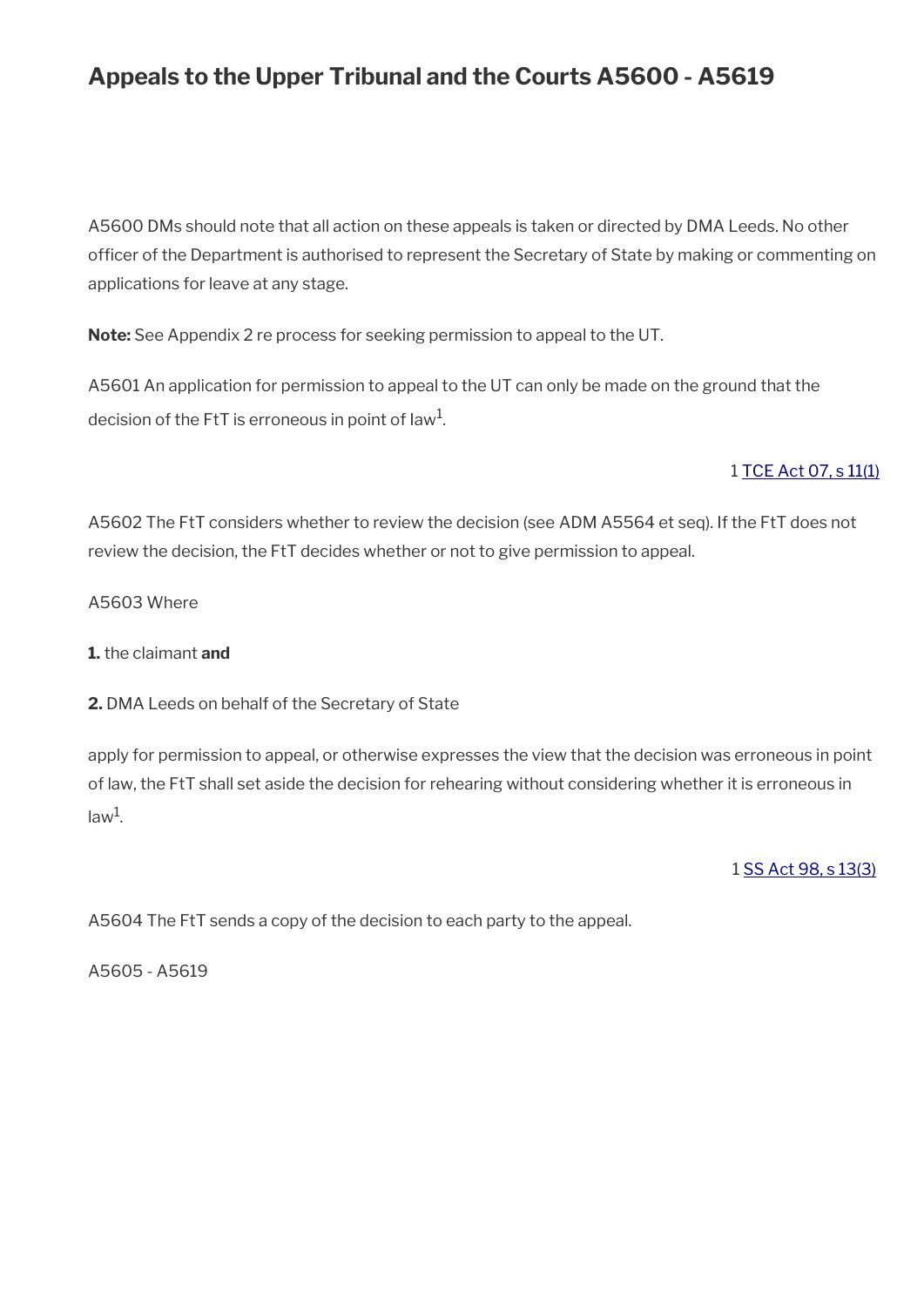# **Who can appeal to the Upper Tribunal A5620 - A5639**

A5620 An appeal may be made with leave from the decision of the FtT by

 ${\mathbf 1}$ . a DM $^1$  (but see A5564)

**2.** a claimant claiming relevant SS benefits<sup>2</sup>

**3.** any trade union or association that has the right of appeal $^3$  (see A5621)

**4.** the person from whom an amount is recoverable where a recoverable overpayment is involved<sup>4</sup>

**5.** a person whose right to II benefit is, or may be, affected by the decision appealed against<sup>5</sup>

 $6.$  those listed in A5050 $^6$ .

## 1 [SS Act 98, s 14\(3\)\(a\);](http://www.legislation.gov.uk/ukpga/1998/14/contents) 2 [s 14\(3\)\(b\); 3](http://www.legislation.gov.uk/ukpga/1998/14/contents) [s 14\(3\)\(c\)](http://www.legislation.gov.uk/ukpga/1998/14/contents); 4 s [14\(3\)\(d\); 5 s 14\(4\);](http://www.legislation.gov.uk/ukpga/1998/14/contents) 6 [UC, PIP, JSA & ESA \(D&A\) Regs, reg 49](http://www.legislation.gov.uk/uksi/2013/381/regulation/49)

A5621 A trade union or association has the right of appeal where

**1.** the claimant is a member at the time of the appeal and was a member immediately before the question arose<sup>1</sup>

**2.** the question relates to a deceased person who was a member of the union at the time of death<sup>2</sup>

**3.** in II cases the claimant, or for IDB, the deceased, was a member of the union at the time of the relevant accident<sup>3</sup>.

#### 1 [SS Act 98, s 14\(5\)\(a\);](http://www.legislation.gov.uk/ukpga/1998/14/contents) 2 [s 14\(5\)\(b\);](http://www.legislation.gov.uk/ukpga/1998/14/contents) 3 [s 14\(5\)\(c\)](http://www.legislation.gov.uk/ukpga/1998/14/contents)

A5622 Any association which exists to promote the interests and welfare of its members has the same right of appeal as a trade union $^1\!\!$ .

1 [SS Act 98, s 14\(6\)](http://www.legislation.gov.uk/ukpga/1998/14/contents)

A5623 - A5639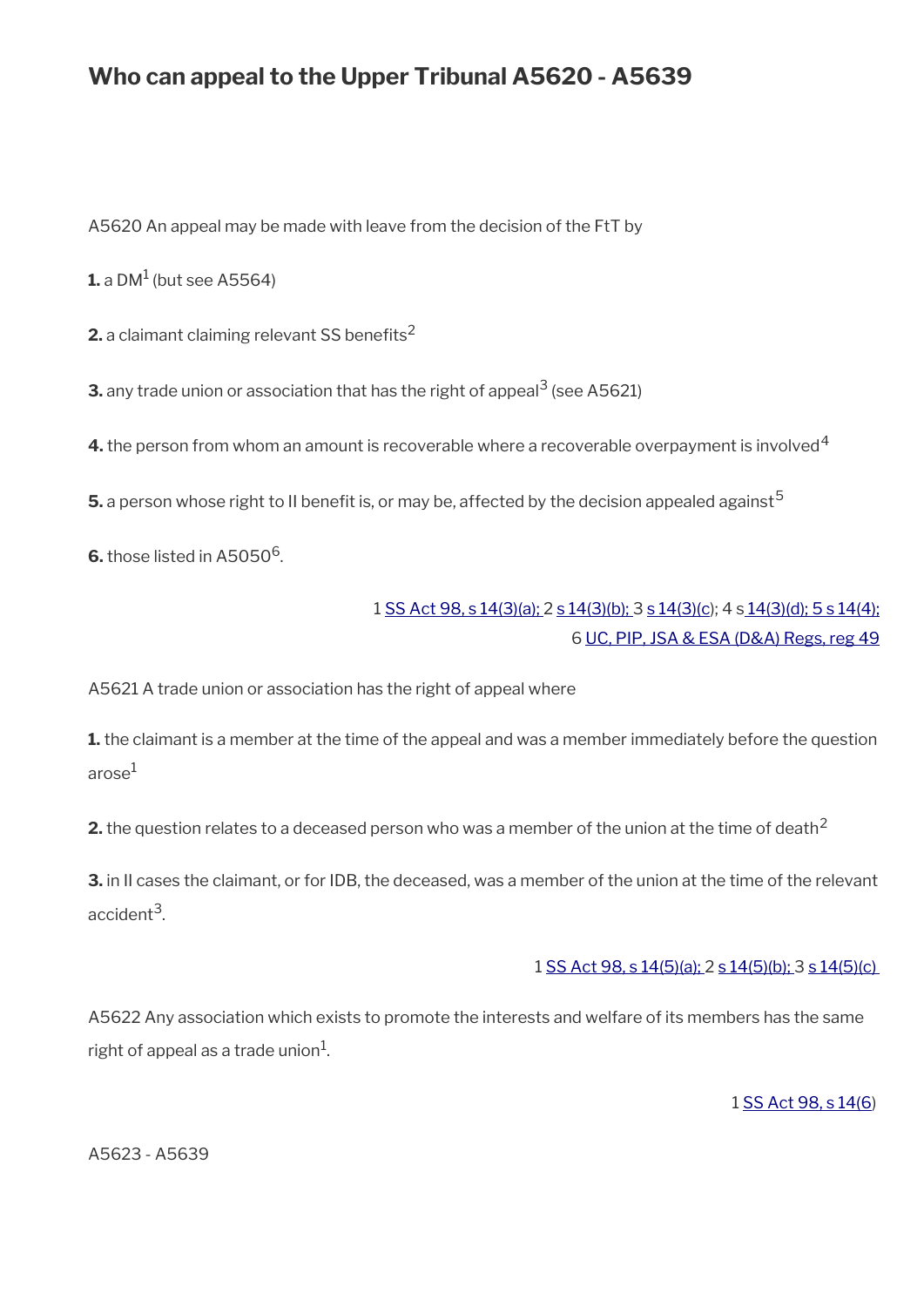# **Application for permission to appeal to the Upper Tribunal A5640 - A5684**

[Application to the Upper Tribunal A](#page-73-0)5640 - A5642 [Late applications](#page-66-0) A5643 - A5644 [Decision on permission to appeal](#page-74-0) A5645 - A5646 [Notice of appeal](#page-75-0) A5647 - A5659 [Composition of Upper Tribunal](#page-76-3) A5660 [Withdrawal of applications and appeals](#page-76-2) A5661 - A5662 [Reinstatement of withdrawn applications and appeals](#page-76-1) A5663 [Consideration of decision under appeal](#page-76-0) A5664 - A5669 [Death of appellant A](#page-77-1)5670 - A5679 [Striking out of proceedings A](#page-77-0)5680 - A5682 [Power to extend time limits A](#page-78-0)5683 - A5684

# <span id="page-73-0"></span>**Application to the Upper Tribunal**

A5640 If the FtT refuse permission to appeal or do not admit it, an application can be made direct to the UT (see A5565). Such an application should be in writing and should be received by the UT no later than a month after the date the FtT sent to the appellant its refusal of permission to appeal or refusal to admit the application for permission to appeal<sup>1</sup>. Where the UT receive an application for a decision to be corrected, set aside or reviewed, or for permission to appeal against a decision, they may treat it as an application for any one of those things<sup>2</sup>.

1 [TP \(UT\) Rules, rule 21\(3](http://www.legislation.gov.uk/uksi/2008/2698/article/21)); 2 [rule 48](http://www.legislation.gov.uk/uksi/2008/2698/article/48)

A5641 The application must include<sup>1</sup>

**1.** the name and address of the appellant

**2.** the name and address of any representative of the appellant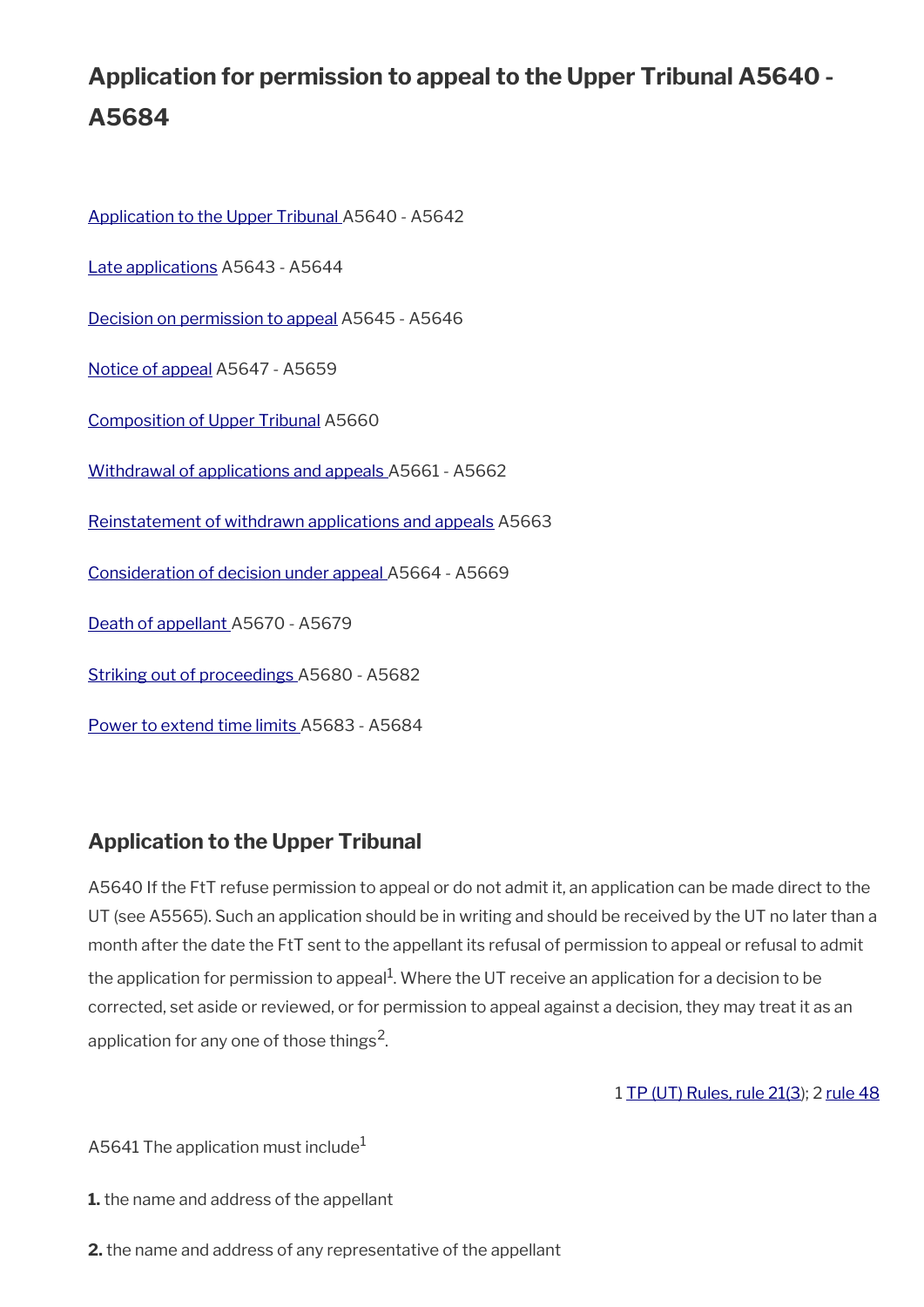- **3.** an address where the documents for the appellant should be sent
- **4.** details of the decision being challenged
- **5.** grounds on which the appellant is relying
- **6.** whether the appellant wants a hearing.

#### 1 [TP \(UT\) Rules, rule 21\(4\)](http://www.legislation.gov.uk/uksi/2008/2698/article/21)

A5642 The appellant must also provide with the application $^1$  a copy of

**1.** any written record of the decision being challenged

**2.** any separate written statement of reasons for the decision **and**

**3.** if the application is for permission to appeal against the decision of another FtT

**3.1** the notice of refusal of permission to appeal **or**

**3.2** the notice of refusal to admit the application for permission to appeal.

#### 1 [TP \(UT\) Rules, rule 21\(5\)](http://www.legislation.gov.uk/uksi/2008/2698/article/21)

### **Late applications**

A5643 If the application to the UT is made later than the time in A5640 or any extension of time allowed by the UT $^1$  then the application must include a request for extension of time and reasons why it was not on time<sup>2</sup>. The UT can only admit the application if they have extended the time limit<sup>3</sup>.

#### 1 [TP \(UT\) Rules, rule 5\(3\)\(a\); 2](http://www.legislation.gov.uk/uksi/2008/2698/article/5) [rule 21\(6\)\(a](http://www.legislation.gov.uk/uksi/2008/2698/article/21)); 3 [rule 21\(6\)\(b\)](http://www.legislation.gov.uk/uksi/2008/2698/article/21)

A5644 If the application to the UT is for permission to appeal against the decision of another FtT which was refused due to not being made on time, then the application to the UT must include reasons why the application was late. The UT may then only admit the application if it considers it to be in the interests of justice $^1$ .

#### 1 [TP \(UT\) Rules, rule 21\(7\)](http://www.legislation.gov.uk/uksi/2008/2698/article/21)

## <span id="page-74-0"></span>**Decision on permission to appeal**

A5645 If the UT refuses permission it must send a written notice of the reason for refusal to the appellant<sup>1</sup>.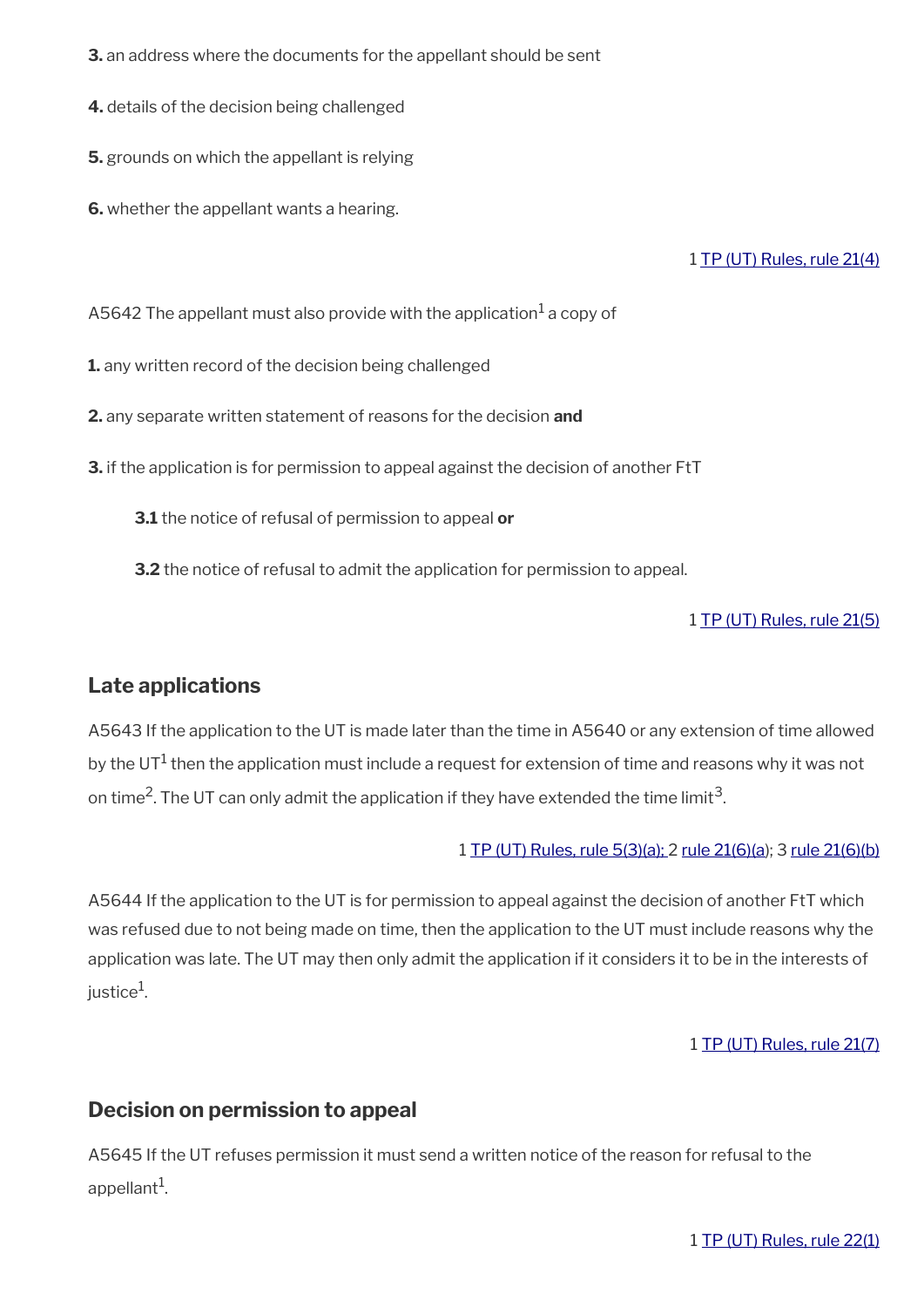A5646 If the UT gives permission

**1.** it must send written notice of permission to all parties

**2.** a copy of the application should be sent to all parties (this becomes the notice of appeal)

**3.** it may determine the appeal without any further response if the appellant and each respondent  $\,$ consent $^1$ .

#### 1 [TP \(UT\) Rules, rule 22\(2\)](http://www.legislation.gov.uk/uksi/2008/2698/article/22)

#### <span id="page-75-0"></span>**Notice of appeal**

A5647 The appellant must still provide a notice of appeal to the UT within a month of the notice of permission from the FtT being sent to the appellant where

**1.** another FtT gave permission for a party to appeal to the UT **or**

**2.** the UT give permission and in doing so directed that the application was not to stand as a notice of appeal<sup>1</sup>.

#### 1 [TP \(UT\) Rules, rule 23\(1\)](http://www.legislation.gov.uk/uksi/2008/2698/article/23) & [\( 2](http://www.legislation.gov.uk/uksi/2008/2698/article/23) **)**

A5648 The notice of appeal should contain the information as per A5641 **1.** to **5.** and where the UT has given permission to appeal, the UT case reference should also be provided $^1$ .

#### 1 [TP \(UT\) Rules, rule 23\(3\)](http://www.legislation.gov.uk/uksi/2008/2698/article/23)

A5649 If another FtT granted permission to appeal, the appellant must provide with the notice of appeal a copy of:

**1.** any written record of the decision being challenged

**2.** any separate written statement of reasons for that decision

**3.** the notice of permission to appeal $^1$ .

#### 1 [TP \(UT\) Rules, rule 23\(4\)](http://www.legislation.gov.uk/uksi/2008/2698/article/23)

A5650 If the notice of appeal is provided to the UT later than the time limit in A5647 or any extension granted by the UT $^1$  the notice should include a request for an extension and the reason why the notice was not provided on time. The UT may only admit the notice of appeal if it has extended the time<sup>2</sup>.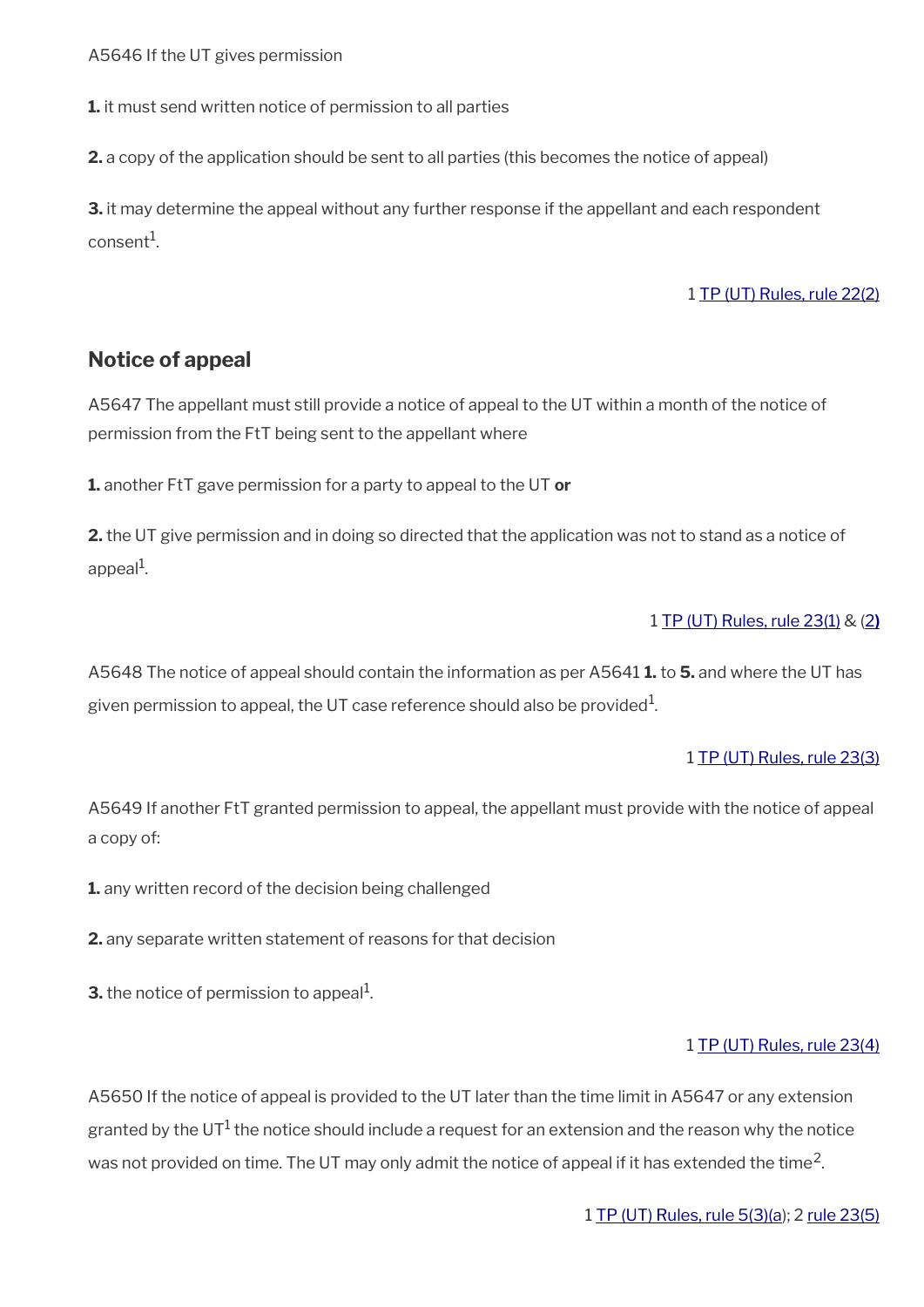A5651 The UT must send a copy of the notice and any other documents to each respondent $^{\mathrm{1}}$ .

1 [TP \(UT\) Rules, rule 23\(6\)](http://www.legislation.gov.uk/uksi/2008/2698/article/23)

A5652 - A5659

## <span id="page-76-3"></span>**Composition of Upper Tribunal**

A5660 The UT must consist of at least one UT Judge, however, the Senior President of Tribunals can decide that an UT can consist of up to three members $^1$ . Where there are two or three members of the UT then the Senior President of Tribunals must select one of the Judges to be the presiding member and chair the UT. The presiding member has the casting vote if votes are equally divided<sup>2</sup>.

1 FtT & UT (Composition of Tribunal) Order, art 3; 2 arts 7 & 8

## <span id="page-76-2"></span>**Withdrawal of applications and appeals**

A5661 A party may withdraw its case or any part of it by sending the UT a written notice of withdrawal or orally at a hearing $^{\rm 1}$ .

#### 1 [TP \(UT\) Rules, rule 17\(1\)](http://www.legislation.gov.uk/uksi/2008/2698/article/17)

A5662 An appeal to the UT can only be withdrawn with the approval of the UT. Withdrawal of an application for permission to appeal does not require such approval $^{\rm 1}$ .

#### 1 [TP \(UT\) Rules, rule 17\(2\)](http://www.legislation.gov.uk/uksi/2008/2698/article/17)

### <span id="page-76-1"></span>**Reinstatement of withdrawn applications and appeals**

A5663 A party that has withdrawn its case can apply to the UT for it to be reinstated $^{\rm 1}$ . This must be received by the UT within one month after the date

- **1.** the UT received the withdrawal request **or**
- **2.** the date of the hearing if the withdrawal was made orally.

(See A5683 for applications outside the time limit.)

1 [TP \(UT\) Rules, rule 17\(4\)](http://www.legislation.gov.uk/uksi/2008/2698/article/17)

## <span id="page-76-0"></span>**Consideration of decision under appeal**

A5664 If the DM considers the FtT's decision should be superseded<sup>1</sup>, DMA Leeds should be contacted urgently.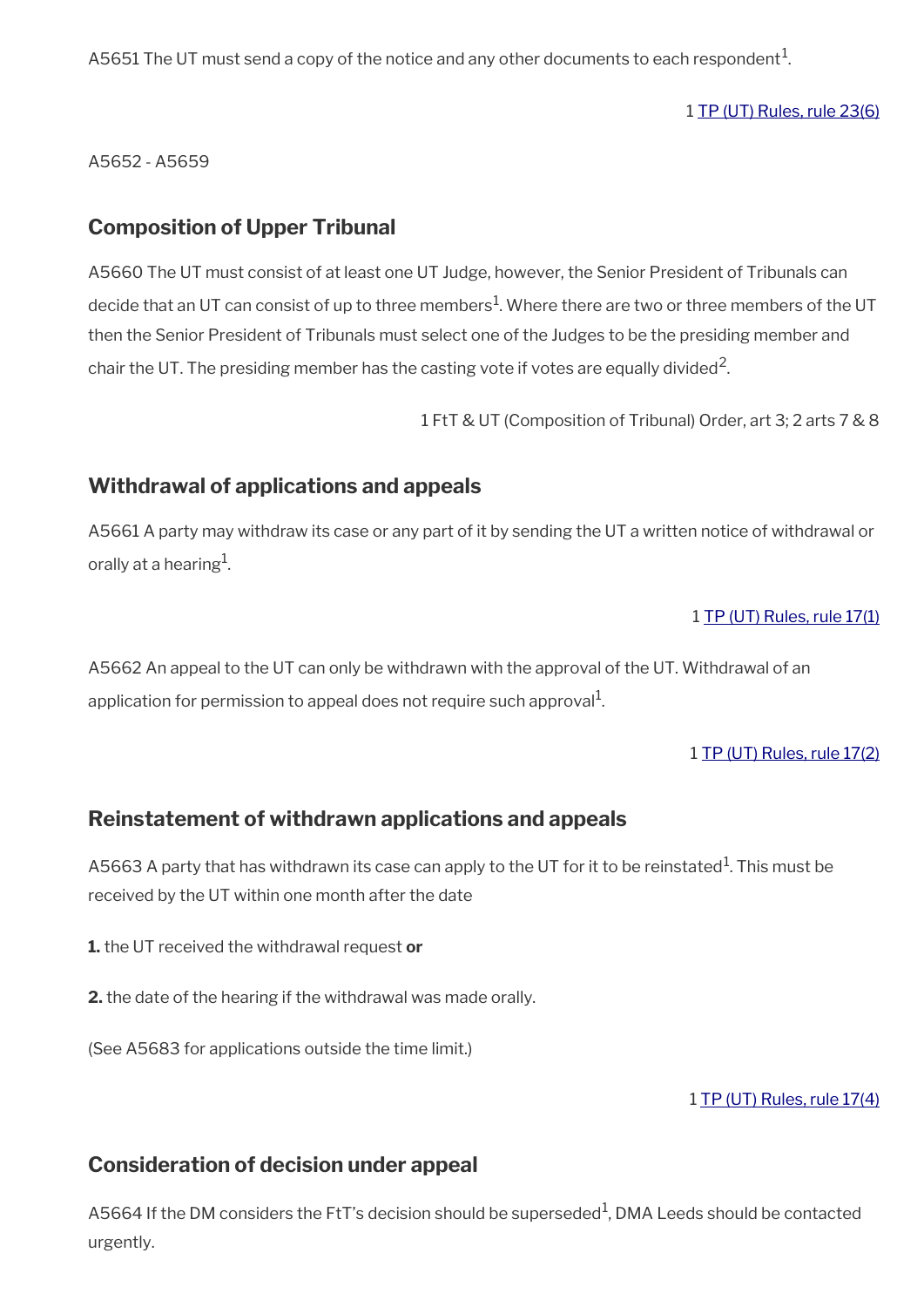1 [SS Act 98, s 10\(1\)\(b\)](http://www.legislation.gov.uk/ukpga/1998/14/contents)

A5665 - A5669

## <span id="page-77-1"></span>**Death of appellant**

A5670 The death of an appellant does not automatically stop an appeal to the UT. A personal representative or an appointee can pursue an appeal. A personal representative is

**1.** an executor, where there is a will

**2.** an administrator, appointed by the Court.

If there is no personal representative or the Secretary of State is unable to appoint a person to proceed with the appeal, the UT decides whether the appeal should be decided or abated. An appeal which is abated may be revived if the Secretary of State subsequently appoints someone to act, otherwise the matter is regarded as closed $^{\rm 1}$ .

1 [R\(I\) 2/83.pdf](../file/869227/download/R%2528I%2529%25202%252F83.pdf) ; [R\(SB\) 25/84.pdf](../file/869230/download/R%2528SB%2529%252025%252F84.pdf)

A5671 - A5679

### <span id="page-77-0"></span>**Striking out of proceedings**

A5680 Proceedings

**1.** will automatically be struck out if the appellant has failed to comply with a direction of a UT which said that failure to comply would result in proceedings being struck out<sup>1</sup>

**2.** must be struck out<sup>2</sup> if the UT

**2.1** does not have jurisdiction **and**

**2.2** does not transfer the proceedings to another court or tribunal

**3.** may be struck out<sup>3</sup> if

**3.1** the appellant failed to comply with a directive of a UT which said failure to comply would lead to the proceedings being struck out **or**

**3.2** the appellant has failed to co-operate with the UT so that the UT cannot deal with the proceedings fairly or justly **or**

**3.3** the proceedings are not an appeal from another FtT or judicial review proceedings and the UT considers there is no reasonable prospect of the appellant's case succeeding.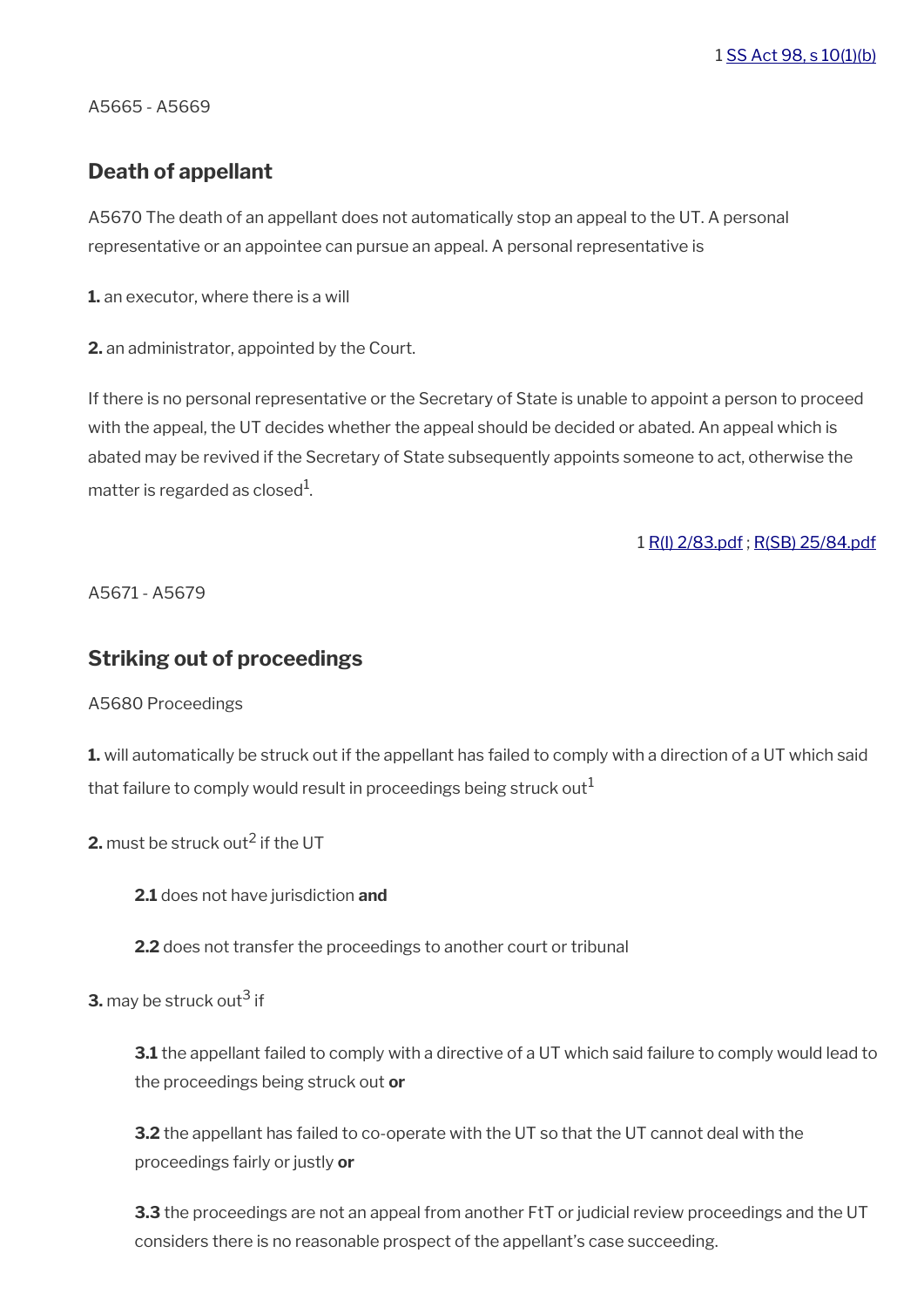A5681 The appellant must be given an opportunity to make representations before the UT can strike out the proceedings $^{\rm 1}$ .

1 [TP \(UT\) Rules, rule 8\(4\)](http://www.legislation.gov.uk/uksi/2008/2698/article/8)

A5682 Once struck out, the appellant may apply for the proceedings to be reinstated $^1$ . Such an application must be in writing and received by the UT within one month after the date that the UT sent notification of the striking out to the appellant $^{\rm 1}$ . (See A5683).

1 [TP \(UT\) Rules, rule 8\(5\) & \(6\)](http://www.legislation.gov.uk/uksi/2008/2698/article/8)

## <span id="page-78-0"></span>**Power to extend time limits**

A5683 The UT has general powers to extend time limits for complying with the rules $^1$  so a person outside the normal time limits would need to apply for an extension of time.

1 [TP \(UT\) Rules, rule 5\(3\)\(a\)](http://www.legislation.gov.uk/uksi/2008/2698/article/5)

A5684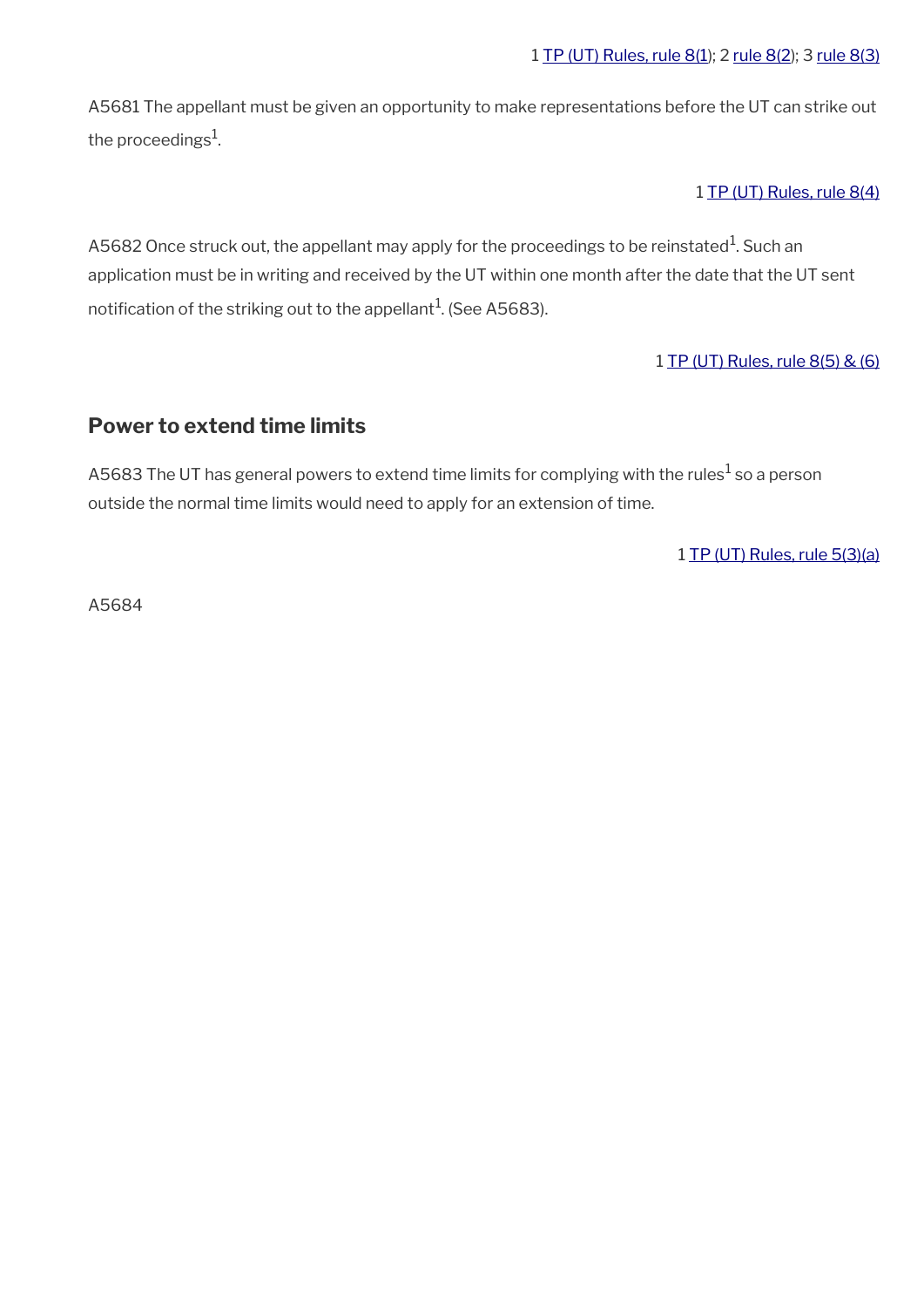# **The Upper Tribunal's decision A5685 - A5699**

[Parties to an appeal](#page-79-0) A5689

[Correction and setting aside](#page-80-0) A5690 - A5699

A5685 UT Judges may form their own views on the issues arising from appeals and are not restricted to what is said by the appellant, representatives of the appellant, or the DM where they are not the appellant $^1$ .

1 R v Deputy II Commissioner ex parte Moore [1965] IQB 456; [R\(I\) 4/65 Appendix.pdf](../file/870893/download/R%2528I%2529%25204%252F65%2520Appendix.pdf)

A5686 The UT who holds that the decision of the FtT was wrong in law may, but does not have to, set aside the FtT's decision. If it does then the UT must either

**1.** remit the case to the FtT, giving directives for its reconsideration **or**

**2.** re-make the decision<sup>1</sup>.<u><http://www.legislation.gov.uk/ukpga/2007/15/section/12></u>

1 [TCE Act 07, s 12\(2\)](http://www.legislation.gov.uk/ukpga/2007/15/section/12)

A5687 If the UT remit the case to the FtT then it may

**1.** direct that the FtT which reconsiders the case is not made up of the same members as those on the FtT whose decision has been set aside

**2.** give procedural directives to the FtT who reconsider the case $^1$ .

1 [TCE Act 07, s 12\(3\)](http://www.legislation.gov.uk/ukpga/2007/15/section/12)

A5688 If the UT decide to re-make the decision then it may make

**1.** any decision which the FtT could make **and**

**2.** findings of fact that it considers appropriate $^1$ .

1 [TCE Act 07, s 12\(4\)](http://www.legislation.gov.uk/ukpga/2007/15/section/12)

# <span id="page-79-0"></span>**Parties to an appeal**

A5689 The principal parties to an appeal are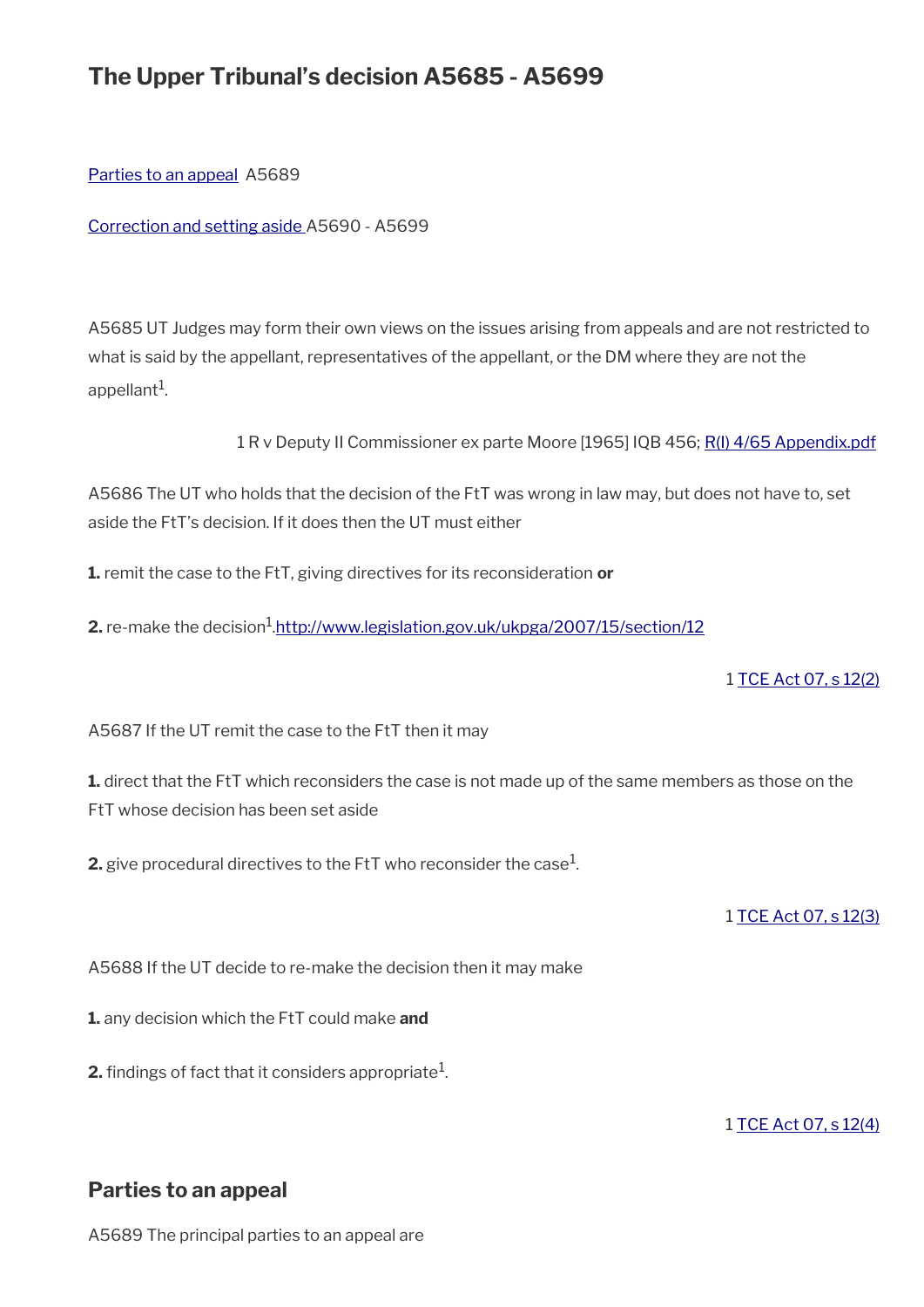#### **1.** the DM

**2.** the claimant in cases involving social security benefits, labour market questions and contributions questions

**3.** the person from whom an amount is recoverable where a recoverable overpayment is involved

**4.** a person whose right to II benefit is affected by the decision appealed against $^1$ .

#### 1 [SS Act 98, s 13\(4\)](http://www.legislation.gov.uk/ukpga/1998/14/contents)

# <span id="page-80-0"></span>**Correction and setting aside**

A5690 A UT Judge may correct or set aside his own decision at any time. A decision may be corrected if it contains an accidental error $^1$  and may be set aside if the UT considers that it is in the interest of justice to do so and that one or more of the following conditions are satisfed

**1.** a document relating to the proceedings was not sent to or received at the appropriate time by a party or a party's representative **or** 

**2.** a document relating to the proceedings was not sent to the UT at an appropriate time **or**

**3.** a party or representative was not present at an oral hearing **or** 

**4.** there has been a procedural irregularity.

#### 1 [TP \(UT\) Rules, rule 43\(1\) & \(2\)](http://www.legislation.gov.uk/uksi/2008/2698/article/43)

A5691 Any application to set aside a decision given by the UT must be

**1.** in writing **and**

**2.** received no later than one month after the date on which the UT gave notice of the decision $^1$ .

1 [TP \(UT\) Rules, rule 43\(3\)](http://www.legislation.gov.uk/uksi/2008/2698/article/43)

A5692 - A5699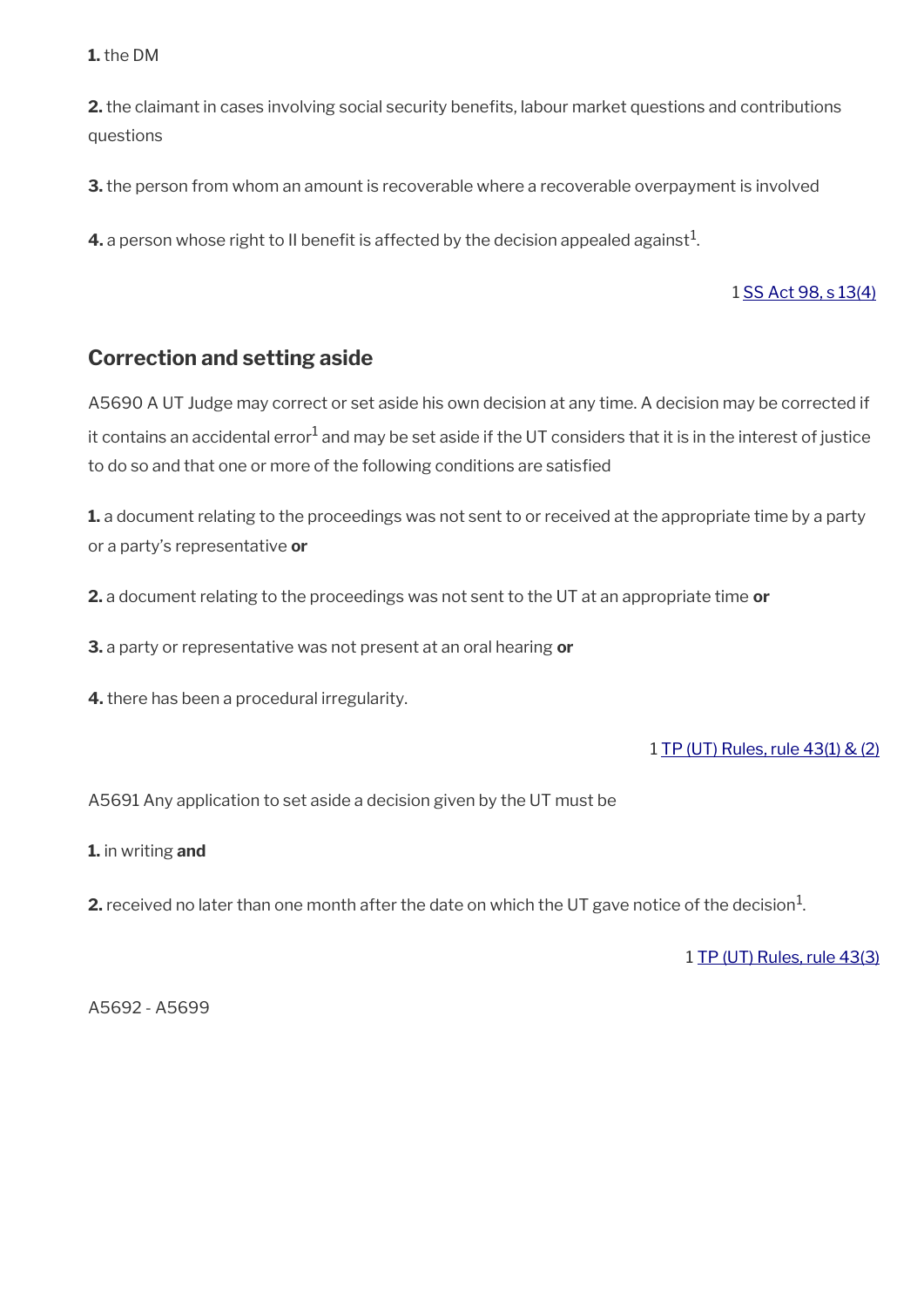# **Appeals to Court of Appeal or Court of Session A5700 - A5999**

[Correction and setting aside](#page-81-1) A5701

[Leave to appeal A](#page-81-0)5702 - A5705

[Time limits A](#page-82-2)5706

Suspension of benefit A5707 - A5899

[Judicial review A](#page-82-0)5900 - A5902

[Judicial review of an Upper Tribunal decision](#page-83-1) A5903

[Action on receipt of a claim for judicial review](#page-83-0) A5904 - A5999

A5700 An appeal against a decision of the UT on a question of law should be made to the Court of Appeal or, in Scotland, the Court of Session $^1$ . All action on appeals to the Courts will be taken by DMA Leeds.

1 [SS Act 98, s 15](http://www.legislation.gov.uk/ukpga/1998/14/contents) 

# <span id="page-81-1"></span>**Who may apply for leave**

A5701 An application for leave $^1$  to appeal from a decision of the UT may be made by

**1.** any person who was entitled to appeal against the FtT's decision

**2.** any other person who was a party to the FtT proceedings.

1 [SS Act 98, s 15\(3\)](http://www.legislation.gov.uk/ukpga/1998/14/contents) 

### <span id="page-81-0"></span>**Leave to appeal**

A5702 Appeals to the Court of Appeal or Court of Session can be made only

**1.** with the permission of the  $UT^1$ or

**2.** with permission of the appropriate court<sup>2</sup>.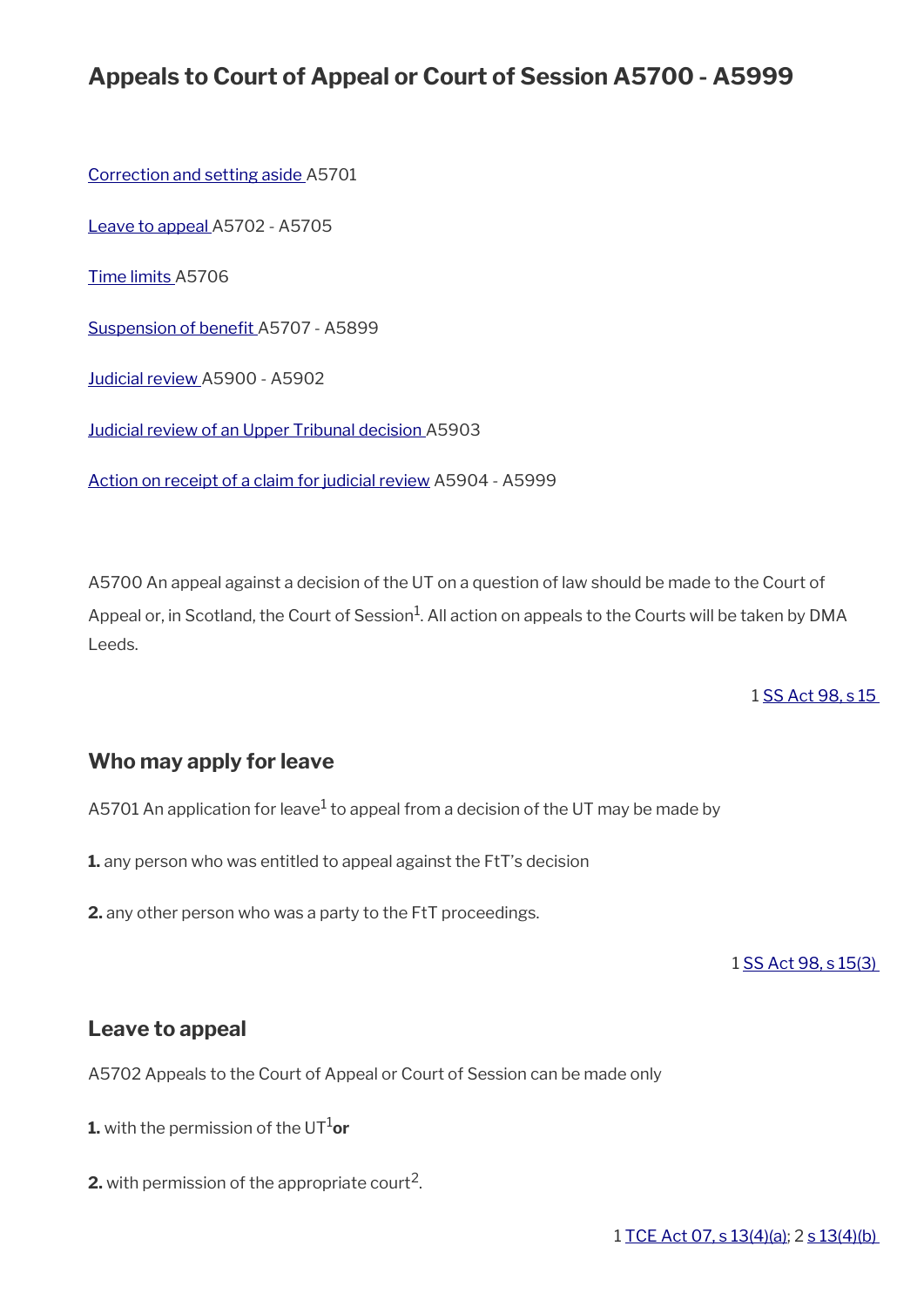A5703 It is for the UT to specify the appropriate court to which appeal should be made $^1\!$ 

#### 1 [TCE Act 07, s 13\(11\)](http://www.legislation.gov.uk/ukpga/2007/15/section/13)

A5704 If the UT refuses leave to appeal the application can be renewed before the Court of Appeal or the Court of Session<sup>1</sup>. There is no right of appeal against a refusal of a UT to accept an application made out of time, and it cannot be renewed before the Court<sup>2</sup>.

1 [TP \(UT\) Rules, rule 45\(4\)\(b\); 2](http://www.legislation.gov.uk/uksi/2008/2698/article/45) [R\(SB\) 12/83.pdf](../file/869231/download/R%2528SB%2529%252012%252F83.pdf) ; [R\(S\) 8/85.pdf](../file/869232/download/R%2528S%2529%25208%252F85.pdf)

A5705

## <span id="page-82-2"></span>**Time limits**

A5706 The applicant has three months from the date of notification of the written UT's decision to apply for leave to appeal<sup>1</sup>.

#### 1 [TP \(UT\) Rules, rule 44\(3\)](http://www.legislation.gov.uk/uksi/2008/2698/article/44)

## <span id="page-82-1"></span>**Suspension of benefit**

A5707 As with FtT decisions, the DM can suspend payment of benefit resulting from a UT decision. For further guidance, see Chapter 04.

A5708 - A5899

#### <span id="page-82-0"></span>**Judicial review**

A5900 The decision making authorities are subject to judicial review, that is the controlling jurisdiction of the High Court (Court of Session in Scotland), because the High Court has legal authority to decide questions affecting peoples' rights $^{\rm 1}$ .

1 [1924] 1KB, 171, 205

A5901 The result of judicial review differs from that of an appeal. An appeal

**1.** examines the decision under appeal, and decides whether it is one which could be made on the basis of the facts found and the relevant law **and**

**2.** if the decision is found to be erroneous, either refers it back to be made again, or substitutes a fresh decision.

A5902 A judicial review considers a case to find out if there is a fault in the decision making process. If a fault is found the Court usually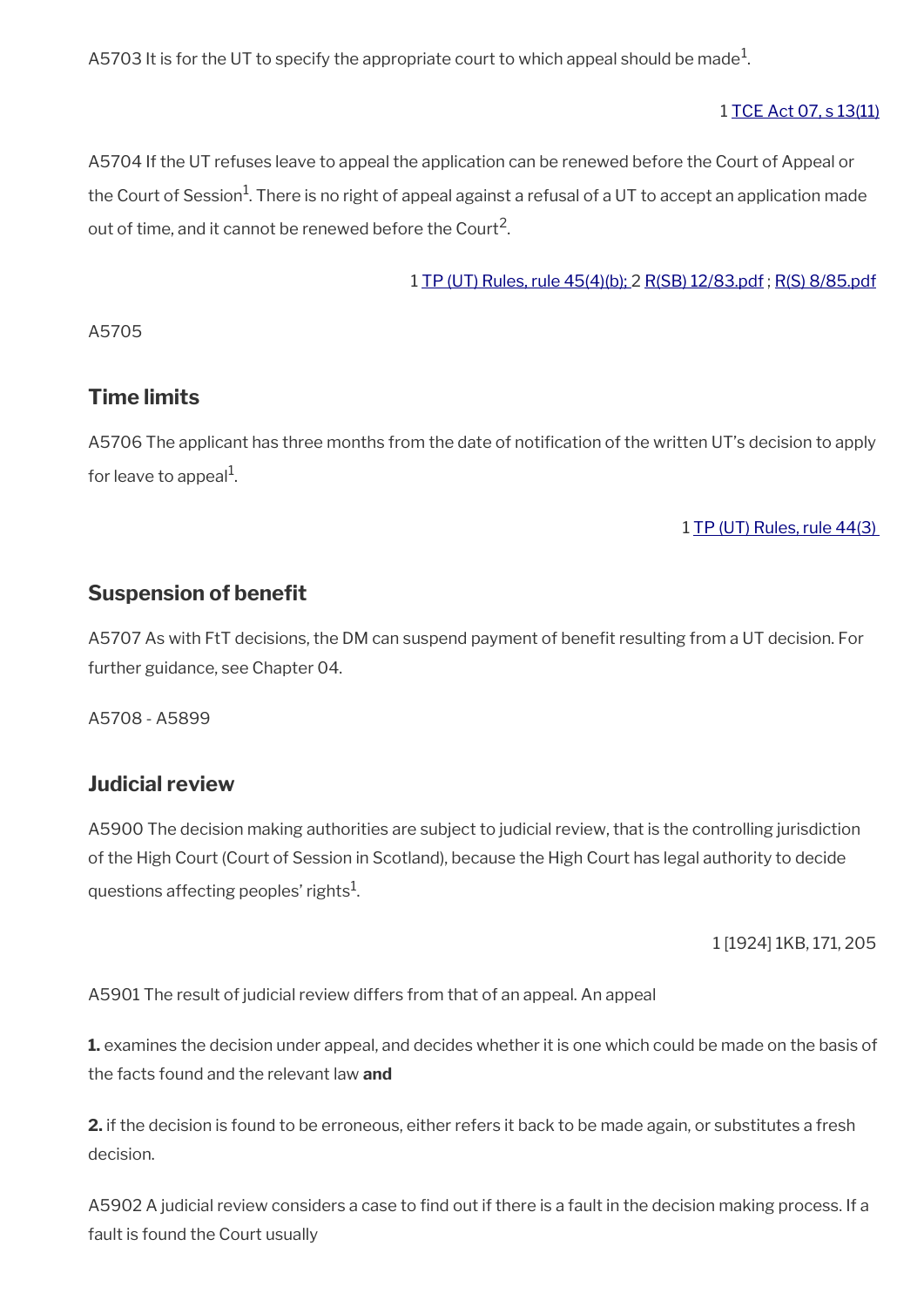**1.** quashes the decision, **and**

**2.** makes an order for the decision making authority to consider the question again.

In exceptional cases, the Court may make its own decision.

# <span id="page-83-1"></span>**Judicial review of an Upper Tribunal decision**

A5903 The Court exercises its jurisdiction to quash an UT decision by way of judicial review only if there are compelling reasons in the interest of justice $^1$ . In approaching such cases the Court takes account of

**1.** the existence of the right of appeal on a question of law to the Court of Appeal

**2.** the fact that Parliament has set limits to this right.

1 [R\(A\) 5/83 Appendix.pdf](../file/869684/download/R%2528A%2529%25205%252F83%2520Appendix.pdf) ; [R\(SB\) 12/83, Appendix.pdf](../file/870900/download/R%2528SB%2529%252012%252F83%252C%2520Appendix.pdf) ; [1892] 1QB609

# <span id="page-83-0"></span>**Action on receipt of a claim for judicial review**

A5904 All action on claims for judicial review is taken by the DWP Legal Advisors, Government Legal Department, Caxton House, 3-12 Tothill Street, London SW1H 9NA. Where a claim for judicial review, including a proposal to bring a claim for judicial review, is received, it should be forwarded to the above address immediately.

A5905 - A5999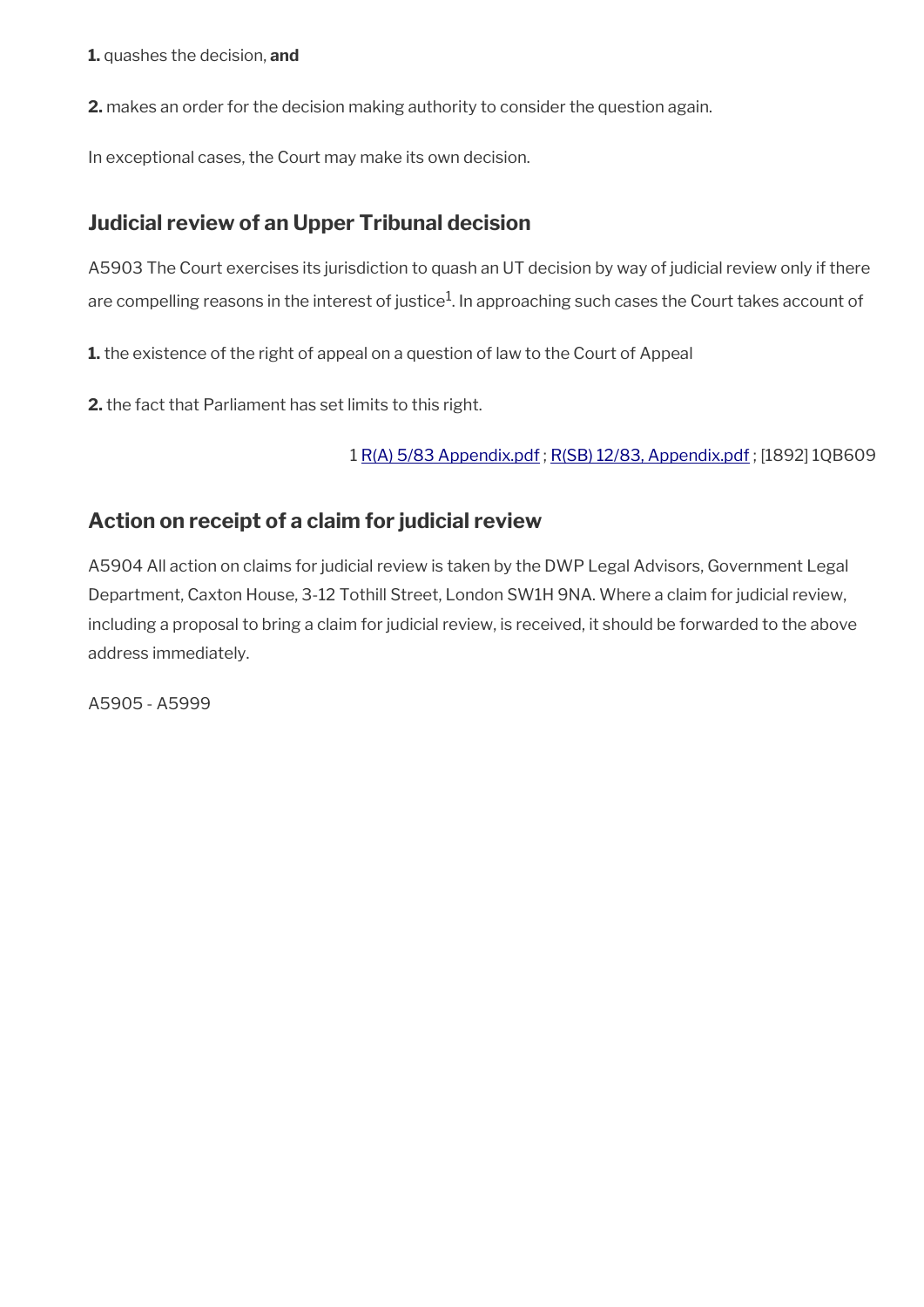# **Appendix 1 - Examples of the types of case suitable to request strike out of appeal on the basis of no reasonable prospect of success - A5233**

[Employment and Support Allowance \(Cont\)](#page-84-0)

[Jobseekers Allowance \(Cont\)](#page-85-2)

[Universal credit](#page-85-1)

[Personal independence payment](#page-85-0)

This list is not exhaustive but is a selection of situations that have been identifed as the type of case that may be suitable for the DM to request strike out. It covers as many benefits as possible but where a benefit is not listed, this would not necessarily mean that DM requested strike out was not possible. It would be up to the DM to decide whether any other type of case was suitable using the principles set out in this memo.

# <span id="page-84-0"></span>**Employment and Support Allowance (Cont)**

### **Work Capability Assessment**

Evidence indicates a physical medical condition where the claimant cannot score 15 points under the physical descriptors. Suitable referrals would mainly focus on those claimants that have been deemed by the DM only to satisfy one or two physical descriptors due to their physical medical condition. The available evidence should support the view that the claimant cannot score 15 points. No case where the claimant has indicated that there are mental health issues should be put forward for consideration.

### **Contribution condition**

Contribution conditions are laid out in law and must be met for a payment to be made. This would only be suitable where HMRC have made a decision confrming that the NI record is correct.

## **Age limitation**

Decision not to pay ESA cases where the appellant has attained State Pension age and therefore the benefit cannot be paid beyond that date.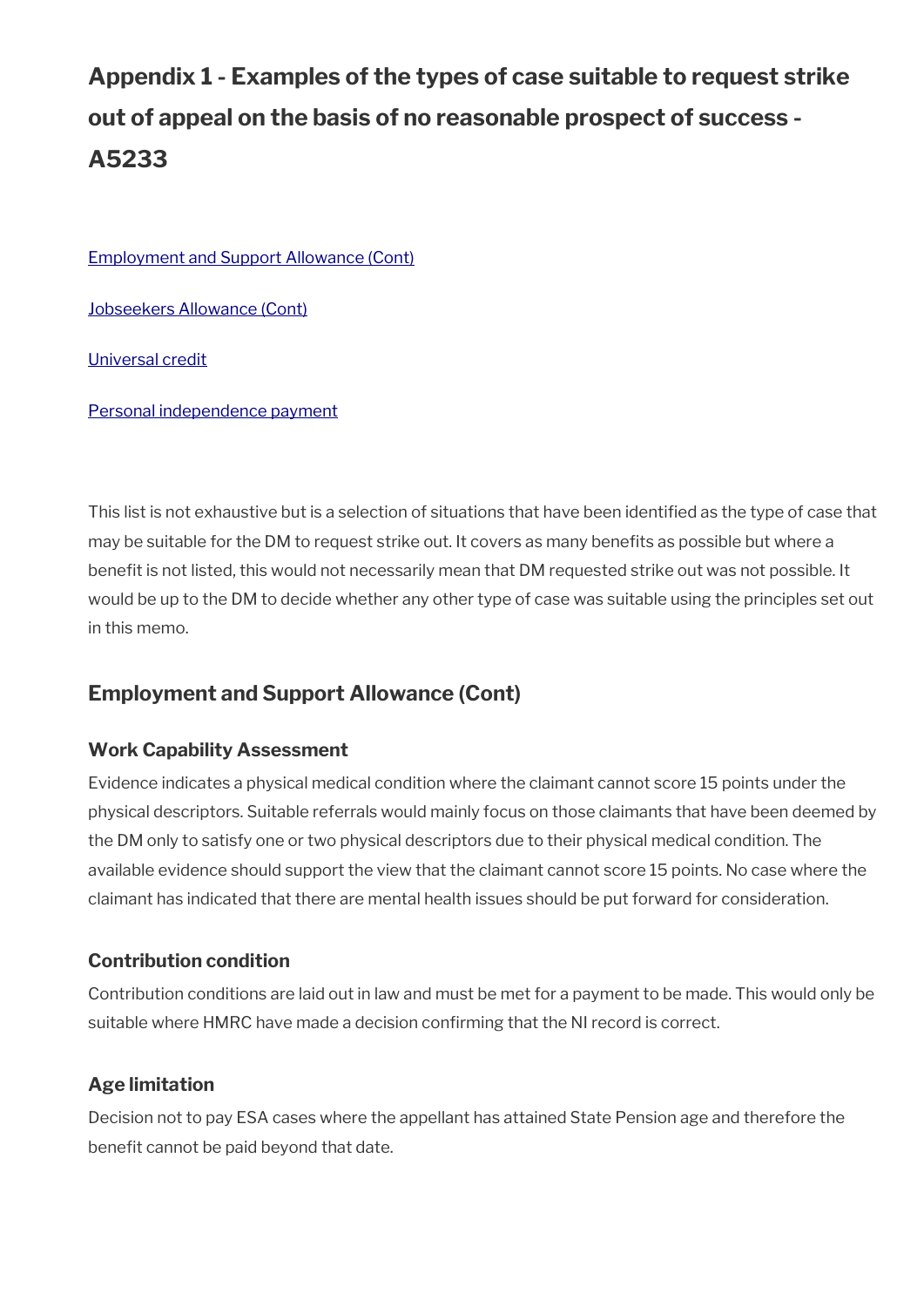# <span id="page-85-2"></span>**Jobseekers Allowance (Cont)**

#### **Good cause**

Decision not to consider good cause where the claimant appeals against the specifed time limit (5 days) in which they must provide an explanation for failure to attend a mandatory interview (usually fortnightly job review) and they are not disputing that they did not respond within 5 days but the only reason they provide is that they forgot their appointment.

## <span id="page-85-1"></span>**Universal credit**

Decision to disallow entitlement on basis of capital exceeding £16,000. Claimant appeals although they do not dispute they have the capital but disagrees with the capital limit being set at £16,000.

# <span id="page-85-0"></span>**Personal independence payment**

Appeal against disallowance of PIP for a person under the age of 16. PIP is for working age people only, 16 to 64.

Any appeal to PIP from a person over pension age, where benefit has not been claimed before.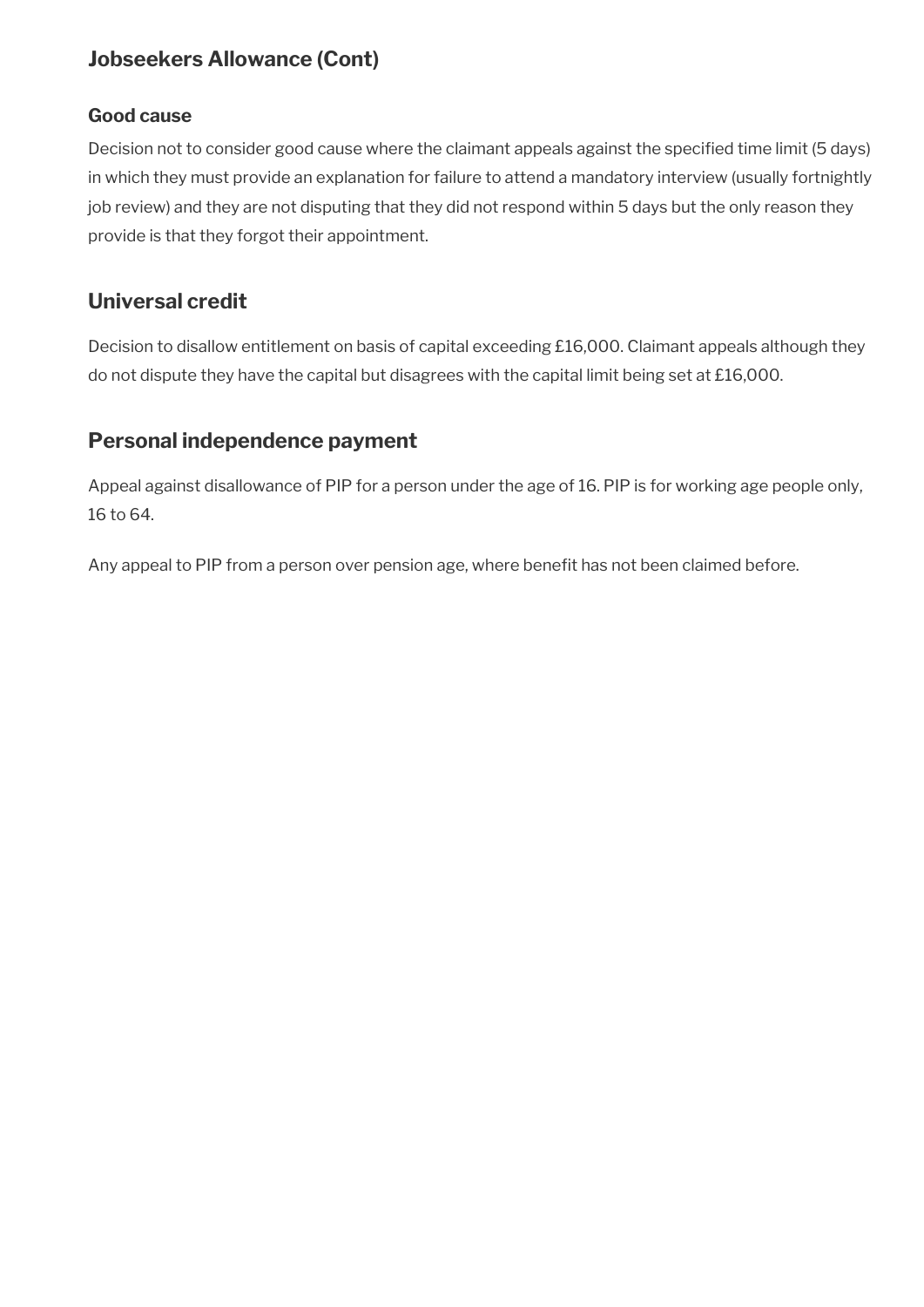# **Appendix 2 - Aide memoire for DMs seeking a Secretary of State's application for permission to appeal to the Upper Tribunal (ADM A5600)**

**[Introduction](#page-1-0)** 

[Action to take](#page-86-0)

## **Introduction**

1 All applications for permission to appeal to the UT on behalf of the S of S are made only by DMA Leeds. If it is considered that an appeal might be appropriate, take the following action to notify DMA Leeds immediately.

2 It is very important that anyone considering requesting that DMA Leeds apply for permission to appeal to the UT, does so within the timescales described below. Many potential Secretary of State appeals have to be returned because they are late. Administrative delays are **almost never accepted** by the FtT or the UT as a reason for a late application. Cases must be sent to DMA Leeds **within one month of the date the FtT send the written statement of reasons (WSoR)**. As DMA Leeds have to work within the same timescales sufficient time must be allowed for DMA Leeds to work through the necessary processes **within the same one month deadline**.

3 In most instances, the FtT's decision should not be implemented if the case is referred to DMA Leeds. As soon as an application for permission to appeal to the UT is being considered

**1.** suspend benefit but give consideration as to whether this may cause hardship (see [A4321](https://intranet.dwp.gov.uk/manual/advice-decision-making-adm/suspension-and-termination-benefit-a4321-a4345) and chapter 2 of the suspension and termination guide) **and** 

**2.** send the claimant a DL/Susterm 6 (found in the Suspension and Termination Guide on the DMA Leeds part of the intranet). This tells the claimant that the FtT's decision is not being implemented as an application for permission to appeal the FtT's decision to the UT is being considered).

# <span id="page-86-0"></span>**Action to take**

4 Once a case is identifed as one where permission to appeal the FtT's decision may be appropriate, the following action should be taken

**1.** request a written statement of reasons (WSoR) from the FtT within one calendar month of the date that the decision notice was issued to all parties.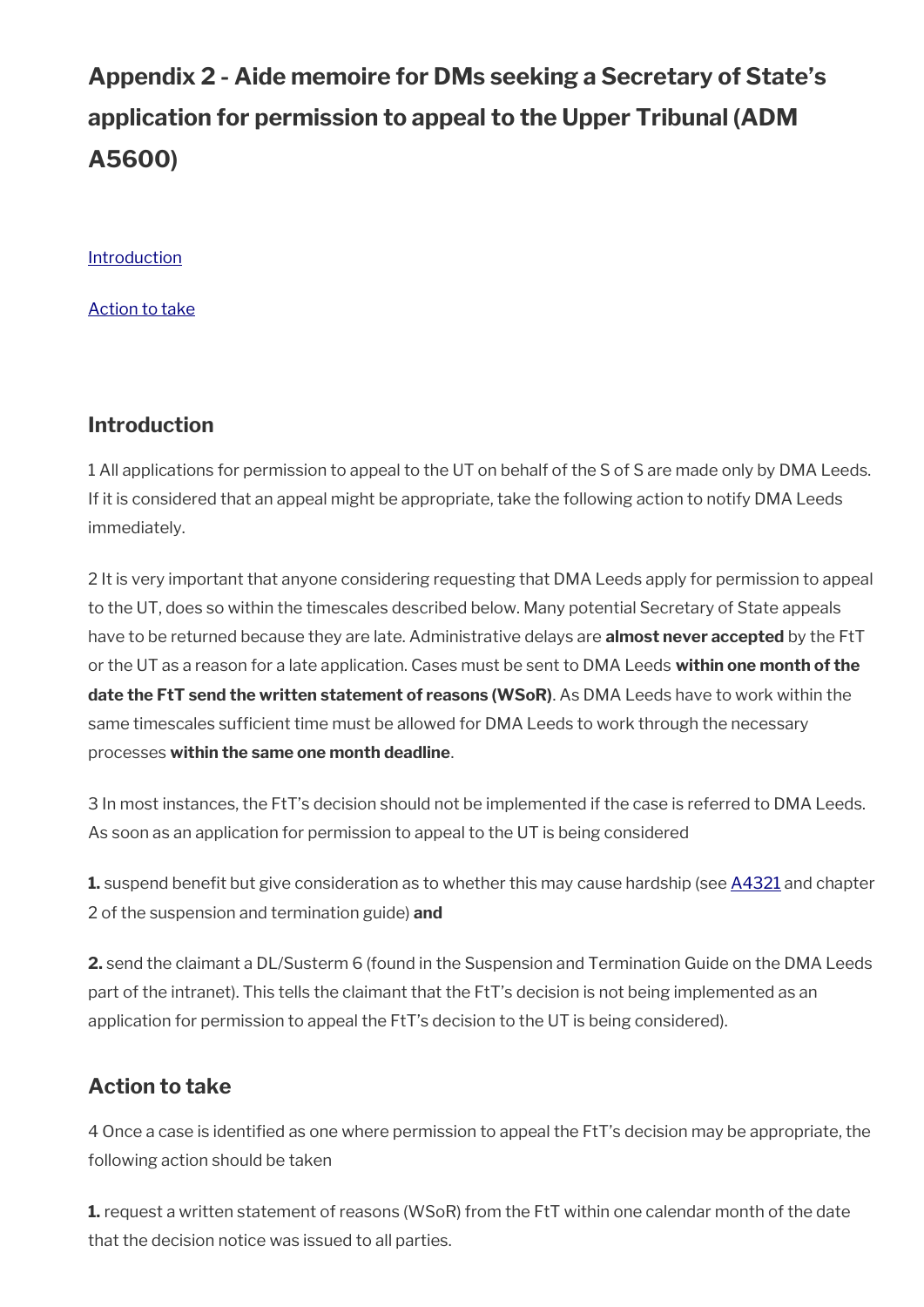**2.** when the WSoR is received, consider if an application to the UT is still appropriate. It must be remembered that an appeal can only be made where we consider that the FtT's decision is erroneous in law, e.g. consider whether

**2.1** the provisions of the act or regulations/rules have been misinterpreted or misapplied

**2.2** the decision is not supported by evidence

**2.3** the decision is such that no person acting judicially and properly instructed about the relevant law could have reached it

**2.4** there has been a breach of natural justice

**2.5** there are other errors of law, e.g.

**2.5.a** taking irrelevant evidence into account **or**

**2.5.b** giving reasons for decisions which imply faulty reasoning **or**

**2.5.c** ignoring relevant evidence

**Note:** This list is not exhaustive.

5 If an application is considered appropriate

1. refer the case to DMA Leeds, having first checked payments systems (such as JSAPS) and confirm that full payment has **not** been made for the period which the appeal covers

**2.** all documents referred **must be clearly marked with offce/business unit address and contain**

**2.1** an AT64 proforma stating clearly the grounds for appeal and where appropriate an estimate of the amount of benefit involved

**2.2** the DM's written response to the FtT and numbered enclosures **and**

**2.3** any other written response made, received from, or handed in, by any party to the appeal on the day of the FtT hearing **and**

**2.4** the FtT's decision **and**

**2.5** the WSoR for the decision **and**

**2.6** papers relating to any action taken after the FtT's decision has been made; for example, if an application is made to set aside the FtT's decision

**2.7** set a three monthly reminder to await the outcome **and**